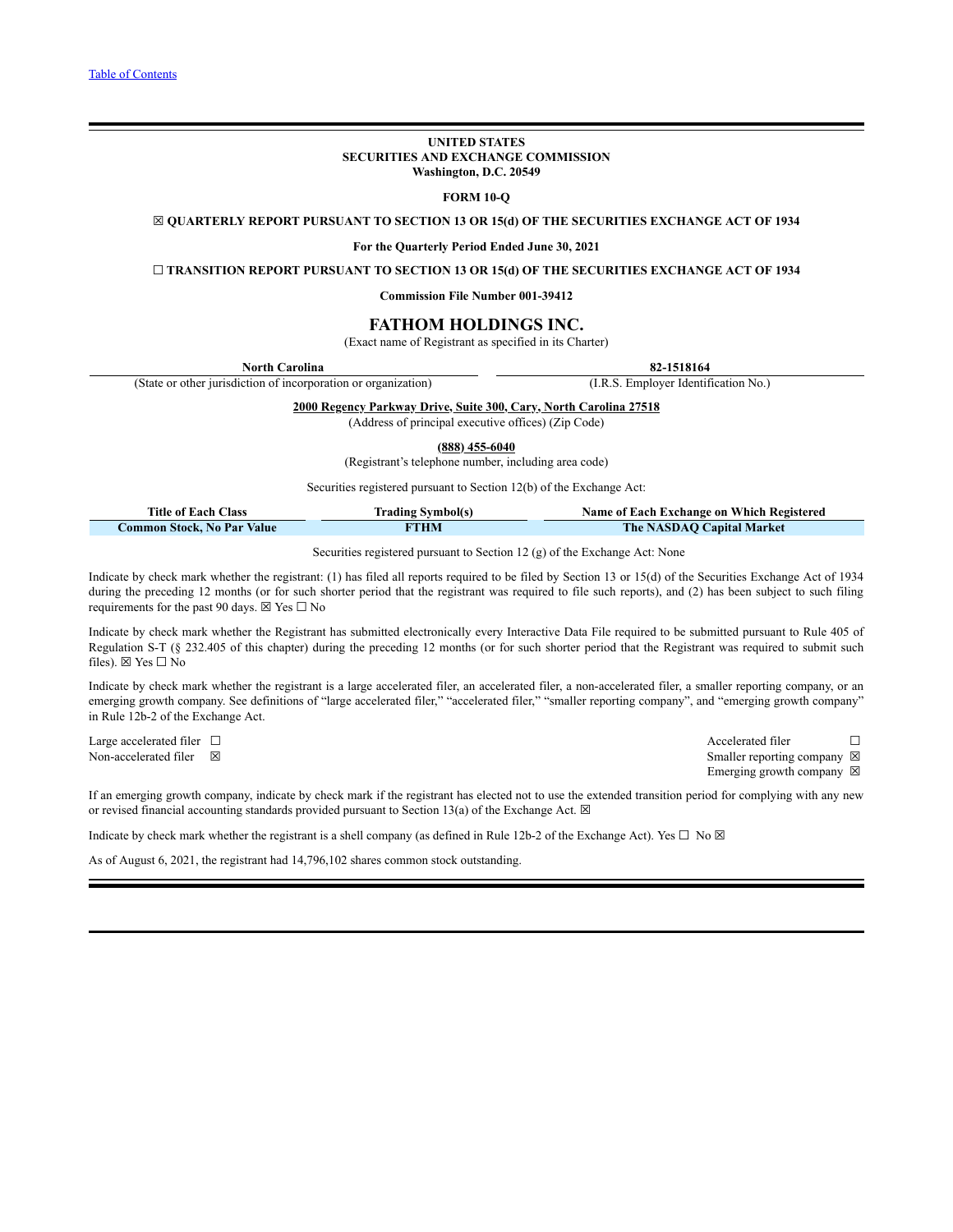## **FATHOM HOLDINGS INC. FORM 10-Q For the Quarterly Period Ended June 30, 2021**

# **TABLE OF CONTENTS**

<span id="page-1-0"></span>

|                                    |                                                                                                                       | Page |
|------------------------------------|-----------------------------------------------------------------------------------------------------------------------|------|
|                                    | <b>PART I - FINANCIAL INFORMATION</b>                                                                                 |      |
| ITEM 1.                            | <b>Financial Statements</b>                                                                                           |      |
|                                    | Unaudited Condensed Consolidated Balance Sheets as of June 30, 2021 and December 31, 2020                             |      |
|                                    | Unaudited Condensed Consolidated Statements of Operations for the three and six months ended June 30, 2021 and 2020   |      |
|                                    | Unaudited Condensed Consolidated Statements of Changes in Stockholders' Equity (Deficit) for the three and six months |      |
|                                    | ended June 30, 2021 and 2020                                                                                          |      |
|                                    | Unaudited Condensed Consolidated Statements of Cash Flows for the six months ended June 30, 2021 and 2020             |      |
|                                    | Notes to Unaudited Condensed Consolidated Financial Statements                                                        | 8    |
| ITEM 2.                            | Management's Discussion and Analysis of Financial Condition and Results of Operations                                 | 31   |
| <b>ITEM 3.</b>                     | <b>Quantitative and Qualitative Disclosures About Market Risk</b>                                                     | 43   |
| <b>ITEM 4.</b>                     | <b>Controls and Procedures</b>                                                                                        | 43   |
| <b>PART II - OTHER INFORMATION</b> |                                                                                                                       | 45   |
| <b>ITEM 1.</b>                     | <b>Legal Proceedings</b>                                                                                              | 45   |
| <b>ITEM 1A.</b>                    | <b>Risk Factors</b>                                                                                                   | 45   |
| ITEM 2.                            | Unregistered Sales of Equity Securities and use of Proceeds                                                           | 62   |
| ITEM 6.                            | <b>Exhibits</b>                                                                                                       | 63   |
| <b>SIGNATURES</b>                  |                                                                                                                       | 64   |
|                                    |                                                                                                                       |      |

2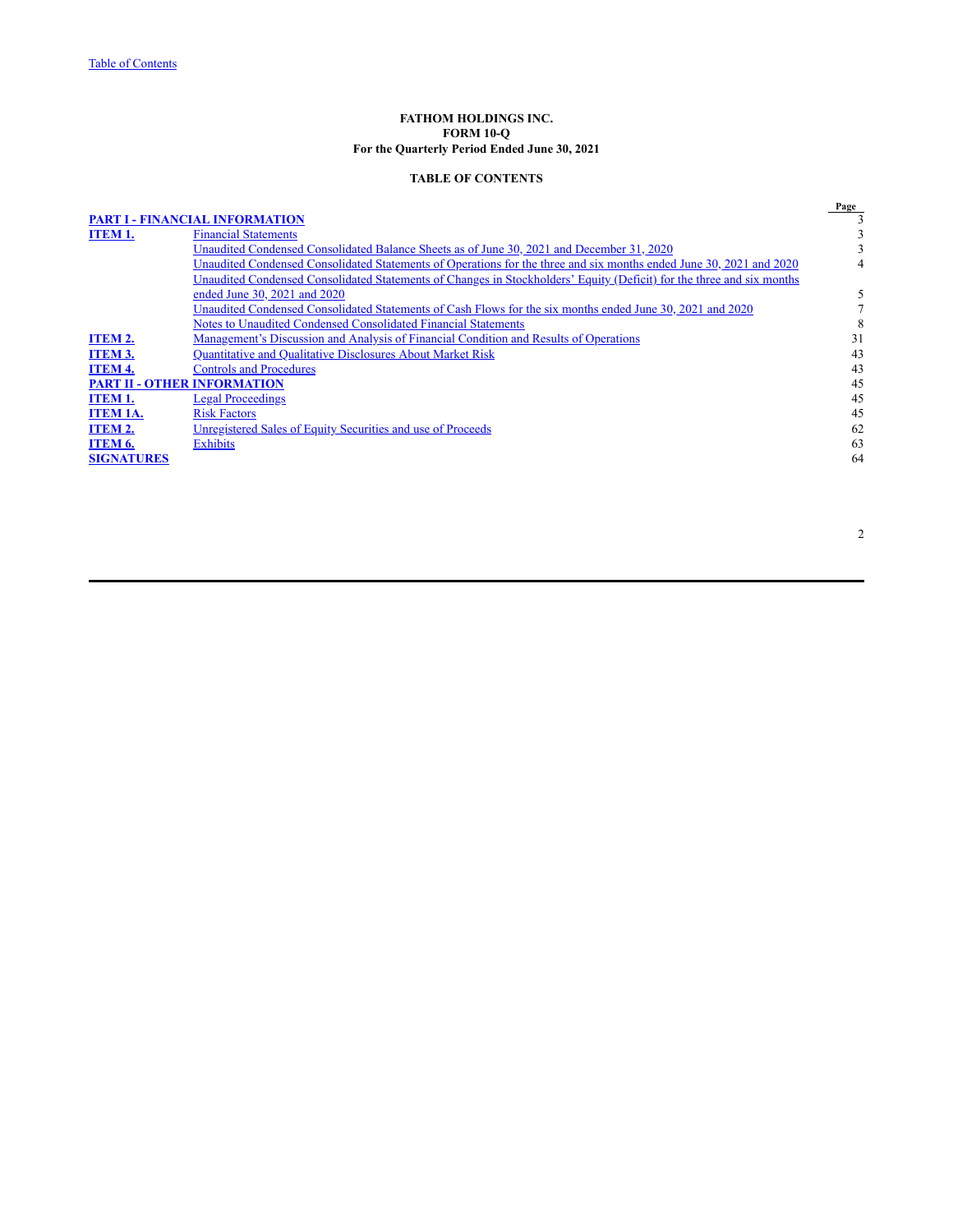# **PART I FINANCIAL INFORMATION**

# <span id="page-2-2"></span><span id="page-2-1"></span><span id="page-2-0"></span>**ITEM 1. Financial Statements.**

### **FATHOM HOLDINGS INC. CONDENSED CONSOLIDATED BALANCE SHEETS (UNAUDITED)**

|                                                                                                         | June 30, 2021 |                |              | December 31, 2020 |  |
|---------------------------------------------------------------------------------------------------------|---------------|----------------|--------------|-------------------|--|
| <b>ASSETS</b>                                                                                           |               |                |              |                   |  |
| Current assets:                                                                                         |               |                |              |                   |  |
| Cash and cash equivalents                                                                               | \$            | 12,830,663     | \$           | 28,577,396        |  |
| Restricted cash                                                                                         |               | 3,530,244      |              | 984,238           |  |
| Accounts receivable                                                                                     |               | 4,099,379      |              | 1,595,444         |  |
| Derivative assets                                                                                       |               | 47,475         |              |                   |  |
| Mortgage loans held for sale, at fair value                                                             |               | 9,586,314      |              |                   |  |
| Prepaid and other current assets                                                                        |               | 963,875        |              | 1,699,375         |  |
| Total current assets                                                                                    |               | 31,057,950     |              | 32,856,453        |  |
| Property and equipment, net                                                                             |               | 973,500        |              | 154,599           |  |
| Lease right of use assets                                                                               |               | 4,724,773      |              | 437,421           |  |
| Intangible assets, net                                                                                  |               | 22,731,288     |              | 922,147           |  |
| Goodwill                                                                                                |               | 20,447,286     |              | 799,058           |  |
| Other assets                                                                                            |               | 66,042         |              | 55,301            |  |
| <b>Total assets</b>                                                                                     | \$            | 80,000,839     | $\mathbb{S}$ | 35,224,979        |  |
| <b>LIABILITIES AND STOCKHOLDERS' EQUITY</b>                                                             |               |                |              |                   |  |
| Current liabilities:                                                                                    |               |                |              |                   |  |
| Accounts payable                                                                                        | \$            | 4,610,026      | \$           | 2,596,206         |  |
| <b>Accrued liabilities</b>                                                                              |               | 4,496,327      |              | 1,063,889         |  |
| <b>Escrow</b> liabilities                                                                               |               | 3,476,509      |              | 933,336           |  |
| Derivative liabilities                                                                                  |               | 18,848         |              |                   |  |
| Warehouse lines of credit                                                                               |               | 9,361,428      |              |                   |  |
| Long-term debt - current portion                                                                        |               | 603,446        |              | 256,324           |  |
| Lease liability - current portion                                                                       |               | 1,935,925      |              | 140,100           |  |
| Total current liabilities                                                                               |               | 24,502,509     |              | 4,989,855         |  |
| Long-term debt, net of current portion                                                                  |               | 356,841        |              | 282,950           |  |
| Lease liability, net of current portion                                                                 |               | 2,868,615      |              | 301,429           |  |
| Deferred tax liabilities                                                                                |               | 657,777        |              |                   |  |
| <b>Total liabilities</b>                                                                                |               | 28,385,742     |              | 5,574,234         |  |
| Commitments and contingencies (Note 18)                                                                 |               |                |              |                   |  |
| Stockholders' equity:                                                                                   |               |                |              |                   |  |
| Common stock, no par value, 100,000,000 authorized and 14,744,539 and 13,830,351 issued and outstanding |               |                |              |                   |  |
| as of June 30, 2021 and December 31, 2020, respectively                                                 |               |                |              |                   |  |
| Treasury Stock, at cost, 5,683 shares as of June 30, 2021 and December 31, 2020                         |               | (30,000)       |              | (30,000)          |  |
| Additional paid-in capital                                                                              |               | 64,624,400     |              | 37,168,896        |  |
| Accumulated deficit                                                                                     |               | (12, 979, 303) |              | (7,488,151)       |  |
| Total stockholders' equity                                                                              |               | 51,615,097     |              | 29,650,745        |  |
| Total liabilities and stockholders' equity                                                              | $\mathbf S$   | 80.000.839     | $\mathbf S$  | 35.224.979        |  |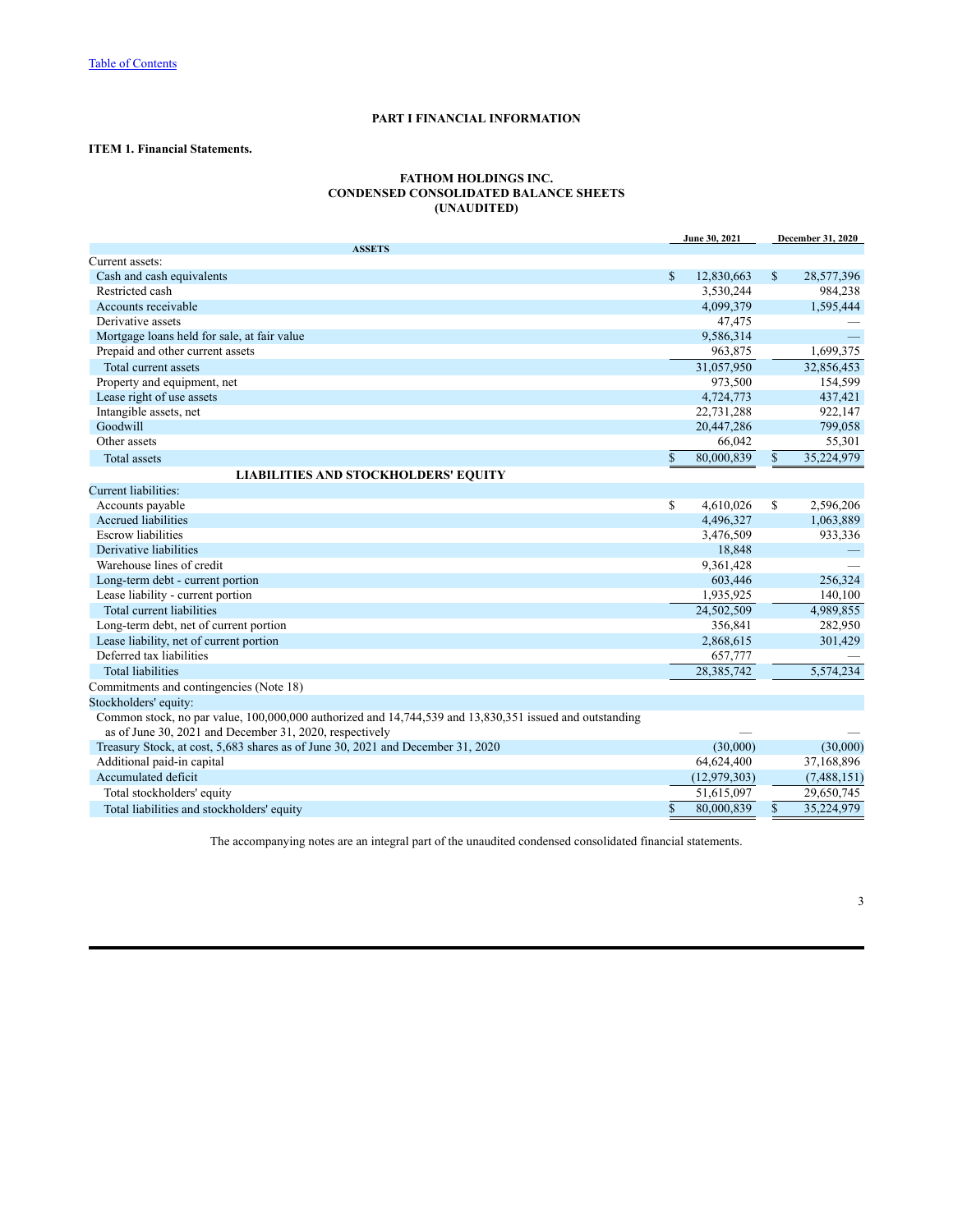## **FATHOM HOLDINGS INC. CONDENSED CONSOLIDATED STATEMENTS OF OPERATIONS (UNAUDITED)**

<span id="page-3-0"></span>

|                                                   | Three months ended June 30, |             |    |            | Six months ended June 30, |               |              |            |  |
|---------------------------------------------------|-----------------------------|-------------|----|------------|---------------------------|---------------|--------------|------------|--|
|                                                   |                             | 2021        |    | 2020       |                           | 2021          |              | 2020       |  |
| Revenue                                           |                             |             |    |            |                           |               |              |            |  |
| Gross commission income                           | S                           | 80,246,356  | S  | 38,688,744 | -S                        | 129,402,060   | S.           | 67,527,575 |  |
| Other service revenue                             |                             | 3,936,598   |    |            |                           | 4,426,383     |              |            |  |
| Total revenue                                     |                             | 84,182,954  |    | 38,688,744 |                           | 133,828,443   |              | 67,527,575 |  |
| Operating expenses                                |                             |             |    |            |                           |               |              |            |  |
| Commission and other agent-related costs          |                             | 76,729,401  |    | 36,356,779 |                           | 123,129,642   |              | 63,044,034 |  |
| Operations and support                            |                             | 1,683,375   |    |            |                           | 1,751,751     |              |            |  |
| General and administrative                        |                             | 9,387,237   |    | 1,964,781  |                           | 15,508,661    |              | 3,875,582  |  |
| Marketing                                         |                             | 378,437     |    | 138,231    |                           | 780,600       |              | 368,664    |  |
| Depreciation and amortization                     |                             | 744,521     |    | 44,496     |                           | 846,880       |              | 63,771     |  |
| Total operating expenses                          |                             | 88,922,971  |    | 38,504,287 |                           | 142,017,534   |              | 67,352,051 |  |
| (Loss) income from operations                     |                             | (4,740,017) |    | 184,457    |                           | (8,189,091)   |              | 175,524    |  |
| Other (income) expense, net                       |                             |             |    |            |                           |               |              |            |  |
| Gain on the extinguishment of debt                |                             |             |    |            |                           | (50, 936)     |              |            |  |
| Interest (income) expense, net                    |                             | (1,064)     |    | 32,659     |                           | 248           |              | 65,497     |  |
| Other income, net                                 |                             | (32, 594)   |    | (10,000)   |                           | (37, 326)     |              | (10,000)   |  |
| Other (income) expense, net                       |                             | (33, 658)   |    | 22,659     |                           | (88, 014)     |              | 55,497     |  |
| (Loss) income from operations before income taxes |                             | (4,706,359) |    | 161,798    |                           | (8, 101, 077) |              | 120,027    |  |
| Income tax benefit (expense)                      |                             | 2,614,925   |    | (1,000)    |                           | 2,609,925     |              | (2,000)    |  |
| Net (loss) income                                 |                             | (2,091,434) | \$ | 160,798    | \$                        | (5,491,152)   | S            | 118,027    |  |
| Net (loss) income per share                       |                             |             |    |            |                           |               |              |            |  |
| Basic                                             | \$                          | (0.15)      | \$ | 0.02       | S                         | (0.40)        | \$           | 0.01       |  |
| Diluted                                           | \$                          | (0.15)      | \$ | 0.02       | $\mathbb{S}$              | (0.40)        | $\mathbb{S}$ | 0.01       |  |
| Weighted average common shares outstanding        |                             |             |    |            |                           |               |              |            |  |
| <b>Basic</b>                                      |                             | 14,048,136  |    | 9,996,775  |                           | 13,750,775    |              | 9,996,939  |  |
| Diluted                                           |                             | 14,048,136  |    | 10,030,025 |                           | 13,750,775    |              | 10,016,269 |  |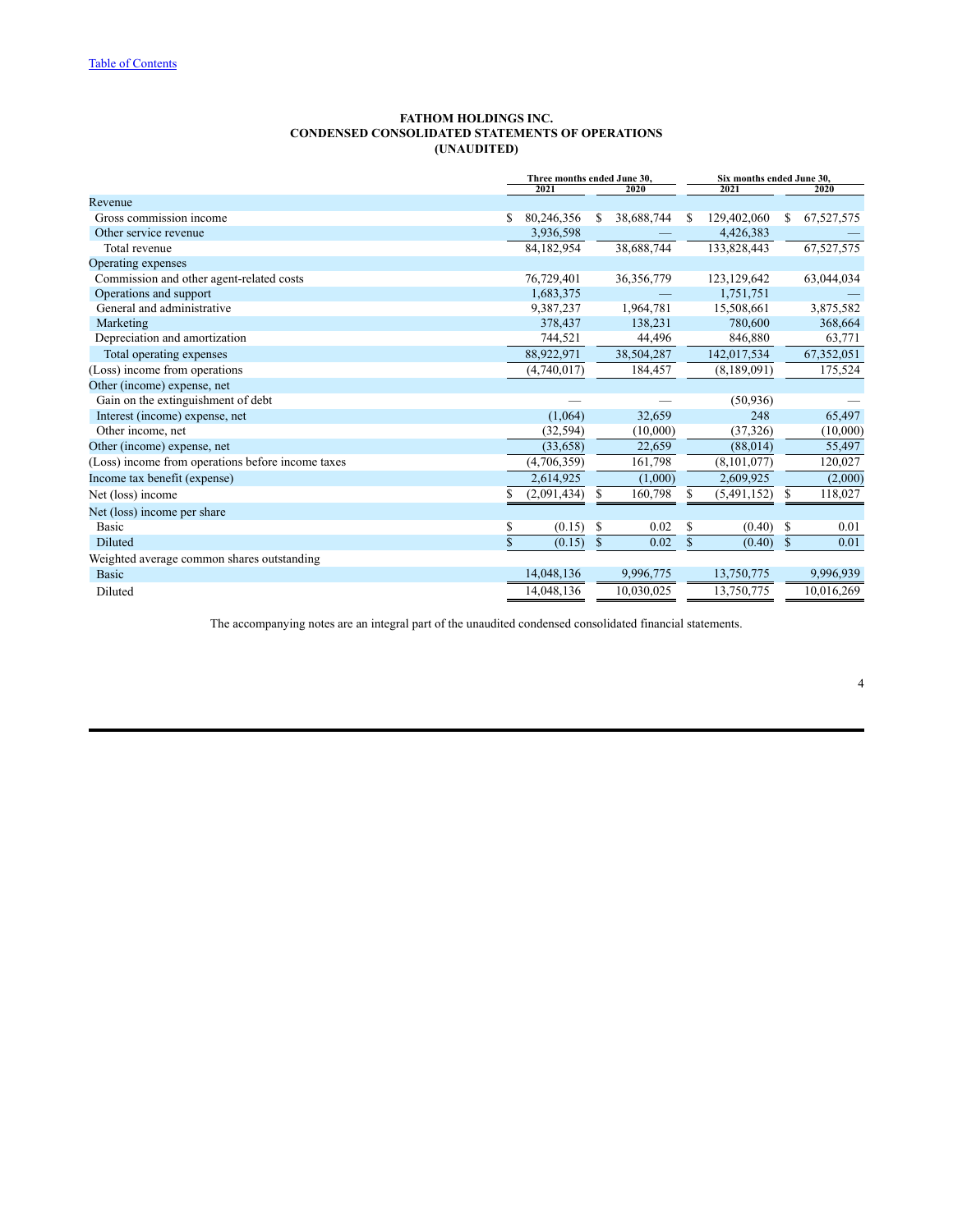## **FATHOM HOLDINGS INC. CONDENSED CONSOLIDATED STATEMENTS OF CHANGES IN STOCKHOLDERS' EQUITY (DEFICIT) (UNAUDITED)**

<span id="page-4-0"></span>

|                                                                | <b>Common Stock</b> |              |                       | <b>Treasury Stock</b> |  |                                         |                        |              |
|----------------------------------------------------------------|---------------------|--------------|-----------------------|-----------------------|--|-----------------------------------------|------------------------|--------------|
|                                                                | <b>Shares</b>       | Par<br>Value | <b>Shares</b>         | Amount                |  | Additional<br>Paid in<br>Capital        | Accumulated<br>deficit | Total        |
| Balance at March 31, 2021                                      | 13,979,556          |              | 5,683                 | (30,000)              |  | 39,211,307                              | (10, 887, 869)         | 28, 293, 438 |
| Issuance of common stock for purchase of businesses            | 750,736             | _            |                       |                       |  | 24,139,639                              |                        | 24,139,639   |
| Issuance of common stock pursuant to exercise of stock options | 16,972              | _            |                       | –                     |  | 80,000                                  |                        | 80,000       |
| Share-based compensation, net of forfeitures                   | (2, 725)            |              |                       |                       |  | 1,193,454                               |                        | 1,193,454    |
| Net loss                                                       |                     |              |                       |                       |  |                                         | (2,091,434)            | (2,091,434)  |
| Balance at June 30, 2021                                       | 14,744,539          |              | 5,683                 | (30,000)              |  | 64,624,400                              | (12, 979, 303)         | 51,615,097   |
|                                                                | <b>Common Stock</b> |              | <b>Treasury Stock</b> |                       |  |                                         |                        |              |
|                                                                | <b>Shares</b>       | Par<br>Value | <b>Shares</b>         | Amount                |  | <b>Additional</b><br>Paid in<br>Capital | Accumulated<br>deficit | Total        |
| Balance at March 31, 2020                                      | 10,223,168          | _            |                       |                       |  | 5,196,117                               | (6,190,338)            | (994, 221)   |
| Purchase of treasury stock                                     | (5,683)             | _            | 5,683                 | (30,000)              |  |                                         |                        | (30,000)     |
| Share-based compensation, net of forfeitures                   | (6.914)             | _            |                       |                       |  | 100.493                                 |                        | 100,493      |
| Net loss                                                       |                     |              |                       |                       |  |                                         | 160,798                | 160,798      |
| Balance at June 30, 2020                                       | 10,210,571          | _            | 5,683                 | (30,000)              |  | 5,296,610                               | (6,029,540)            | (762, 930)   |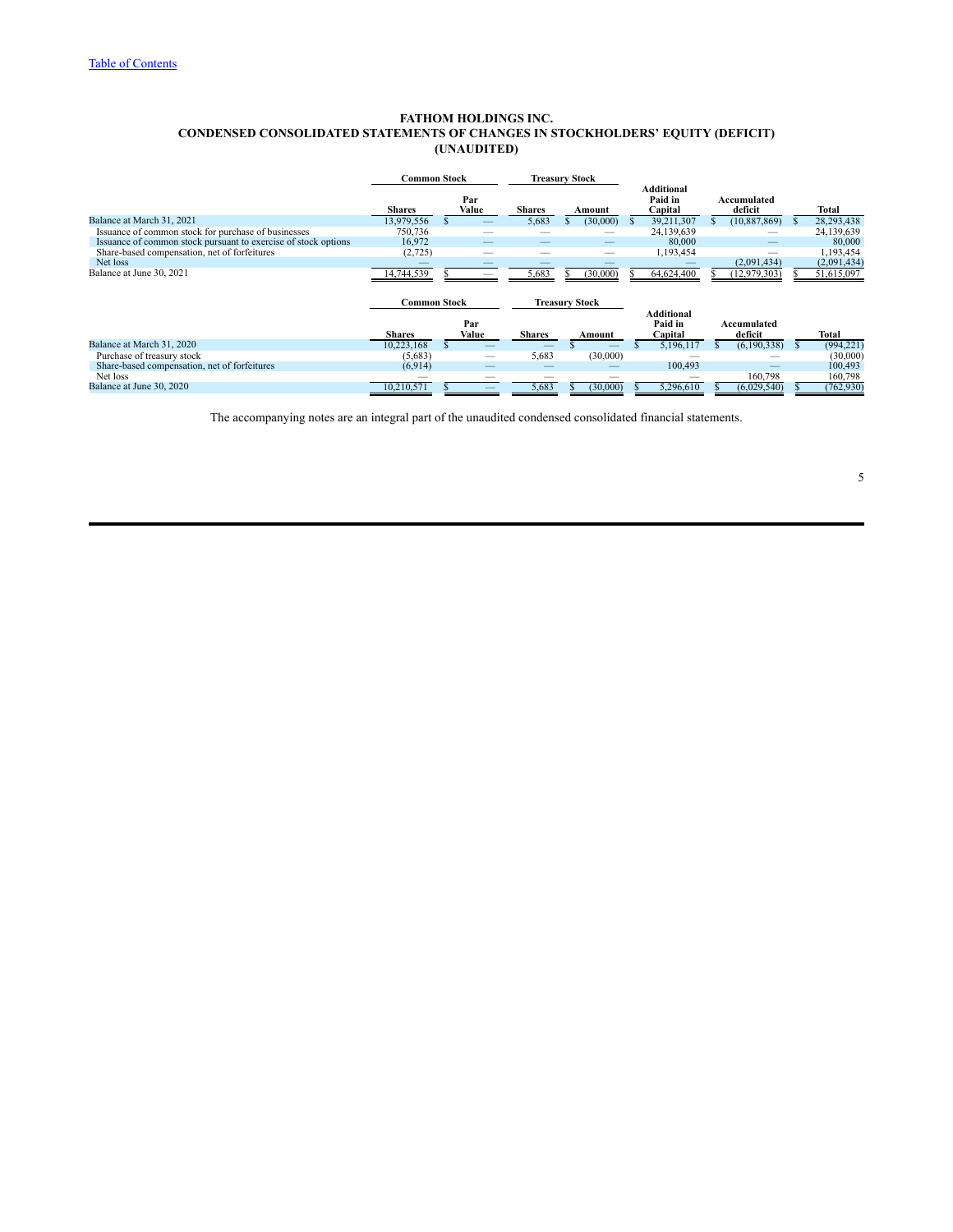|                                               | <b>Common Stock</b><br><b>Treasury Stock</b> |                           |                       |          |           |                                         |               |                        |    |                              |  |             |  |  |           |
|-----------------------------------------------|----------------------------------------------|---------------------------|-----------------------|----------|-----------|-----------------------------------------|---------------|------------------------|----|------------------------------|--|-------------|--|--|-----------|
|                                               | <b>Shares</b>                                | Par<br>Value              | <b>Shares</b>         | Amount   |           | <b>Additional</b><br>Paid in<br>Capital |               | Accumulated<br>deficit |    | Total                        |  |             |  |  |           |
| Balance at December 31, 2020                  | 13,830,351                                   | $\frac{\mathbf{s}}{ }$ —  | 5,683                 | (30,000) | S.        | 37,168,896                              | <sup>\$</sup> | (7,488,151)            |    | 29,650,745                   |  |             |  |  |           |
| Issuance of common stock for purchase of      |                                              |                           |                       |          |           |                                         |               |                        |    |                              |  |             |  |  |           |
| business                                      | 777,380                                      |                           |                       |          |           | 25, 311, 975                            |               |                        |    | 25, 311, 975                 |  |             |  |  |           |
| Issuance of common stock pursuant to exercise |                                              |                           |                       |          |           |                                         |               |                        |    |                              |  |             |  |  |           |
| of stock options                              | 16,972                                       |                           |                       |          |           | 80,000                                  |               |                        |    | 80,000                       |  |             |  |  |           |
| Share-based compensation, net of forfeitures  | 119,836                                      |                           |                       |          | 2,063,529 |                                         |               |                        |    |                              |  |             |  |  | 2,063,529 |
| Net loss                                      |                                              |                           |                       |          |           |                                         |               | (5,491,152)            |    | (5,491,152)                  |  |             |  |  |           |
| Balance at June 30, 2021                      | 14,744,539                                   |                           | 5,683                 | (30,000) |           | 64,624,400                              |               | (12, 979, 303)         |    | 51,615,097                   |  |             |  |  |           |
|                                               | <b>Common Stock</b>                          | Par                       | <b>Treasury Stock</b> |          |           |                                         |               |                        |    | <b>Additional</b><br>Paid in |  | Accumulated |  |  |           |
|                                               | <b>Shares</b>                                | Value                     | <b>Shares</b>         | Amount   |           | Capital                                 |               | deficit                |    | Total                        |  |             |  |  |           |
| Balance at December 31, 2019                  | 10,211,658                                   | $\frac{\epsilon}{\sigma}$ |                       |          |           | 4,988,382                               | S.            | (6,147,567)            | S. | (1,159,185)                  |  |             |  |  |           |
| Issuance of common stock                      | 15,726                                       |                           |                       |          |           | 83,014                                  |               |                        |    | 83,014                       |  |             |  |  |           |
| Purchase of treasury stock                    | (5,683)                                      | $\overline{\phantom{m}}$  | 5,683                 | (30,000) |           |                                         |               |                        |    | (30,000)                     |  |             |  |  |           |
| Share-based compensation, net of forfeitures  | (11, 130)                                    |                           |                       |          |           | 225,214                                 |               |                        |    | 225,214                      |  |             |  |  |           |
| Net loss                                      |                                              |                           |                       |          |           |                                         |               | 118,027                |    | 118,027                      |  |             |  |  |           |

The accompanying notes are an integral part of the unaudited condensed consolidated financial statements.

Net loss  $118,027$   $118,027$ Balance at June 30, 2020 10,210,571  $\overline{\$}$   $\overline{\$}$   $\overline{\$}$   $\overline{\$}$   $\overline{\$}$   $\overline{\$}$   $\overline{\$}$   $\overline{\$}$   $\overline{\$}$   $\overline{\$}$   $\overline{\$}$   $\overline{\$}$   $\overline{\$}$   $\overline{\$}$   $\overline{\$}$   $\overline{\$}$   $\overline{\$}$   $\overline{\$}$   $\overline{\$}$   $\overline{\$}$   $\overline{\$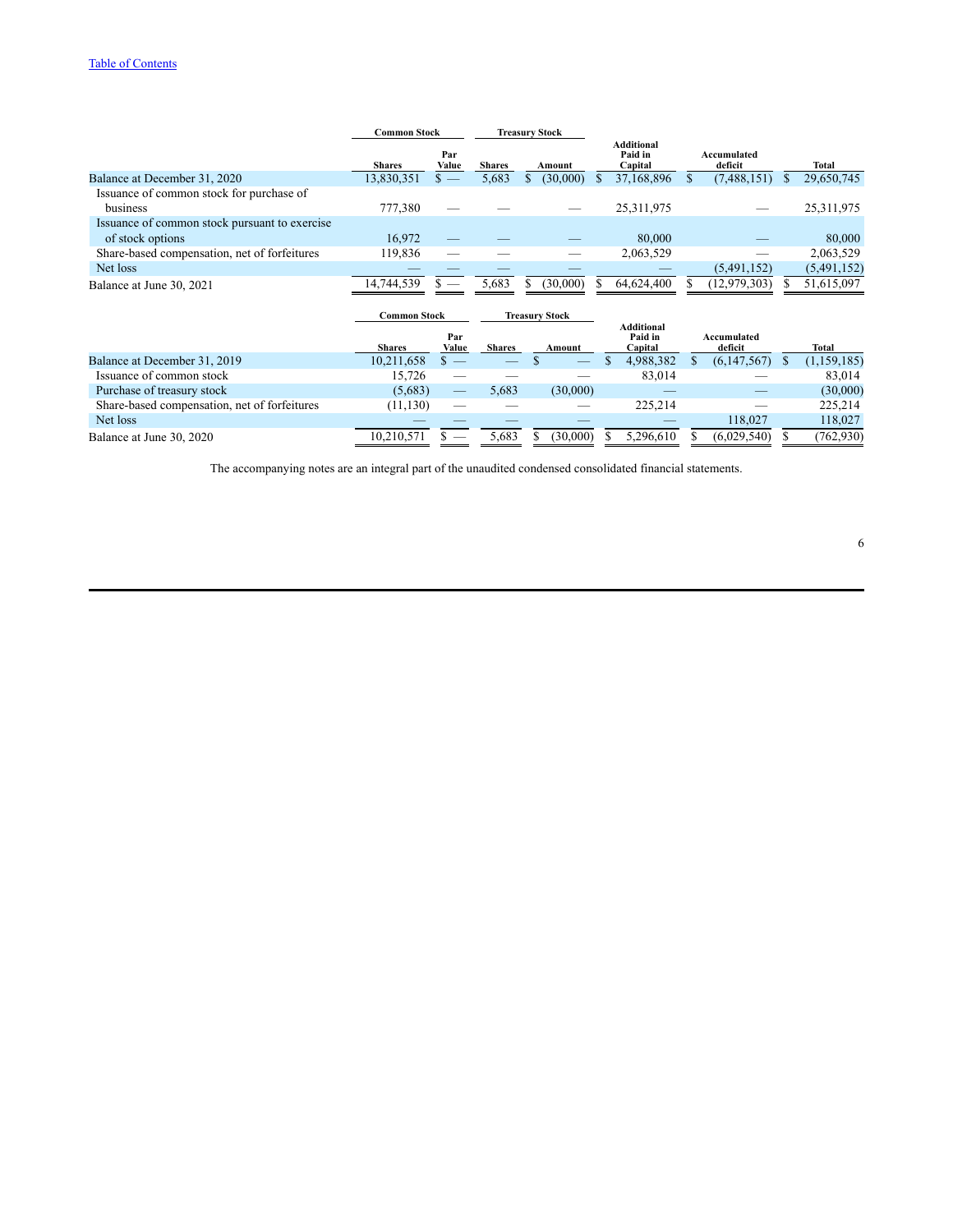## **FATHOM HOLDINGS INC. CONDENSED CONSOLIDATED STATEMENTS OF CASH FLOWS (UNAUDITED)**

<span id="page-6-0"></span>

|                                                                                                    |                  | Six months ended June 30, |  |  |
|----------------------------------------------------------------------------------------------------|------------------|---------------------------|--|--|
|                                                                                                    | 2021             | 2020                      |  |  |
| <b>CASH FLOWS FROM OPERATING ACTIVITIES:</b>                                                       |                  |                           |  |  |
| Net (loss) income                                                                                  | S<br>(5,491,152) | 118,027<br>s              |  |  |
| Adjustments to reconcile net (loss) income to net cash (used in) provided by operating activities: |                  |                           |  |  |
| Depreciation and amortization                                                                      | 846,880          | 63,771                    |  |  |
| Gain on the extinguishment of debt                                                                 | (50, 936)        |                           |  |  |
| Gain on sale of mortgages                                                                          | (1,332,813)      |                           |  |  |
| Share-based compensation                                                                           | 2,063,529        | 225,214                   |  |  |
| Deferred income taxes                                                                              | (2,649,925)      |                           |  |  |
| Bad debt expense                                                                                   | 76,975           | 99,656                    |  |  |
| Other non-cash                                                                                     | 29,150           |                           |  |  |
| Change in operating assets and liabilities:                                                        |                  |                           |  |  |
| Accounts receivable                                                                                | (1,372,366)      | (899, 178)                |  |  |
| Proceeds from sale and principal payments on mortgage loans held for sale                          | 42,338,436       |                           |  |  |
| Originations and purchases of mortgage loans held for sale                                         | (42, 444, 742)   | $\overline{\phantom{0}}$  |  |  |
| Derivative assets                                                                                  | 42,194           |                           |  |  |
| Prepaid and other assets                                                                           | 610,716          | (500, 232)                |  |  |
| Accounts payable                                                                                   | 981,086          | 856,099                   |  |  |
| Accrued liabilities                                                                                | 1,316,807        | 684,600                   |  |  |
| <b>Escrow</b> liabilities                                                                          | 2,385,505        |                           |  |  |
| Derivative liabilities                                                                             | (101, 152)       |                           |  |  |
| Operating lease assets                                                                             | 274,601          | 51,639                    |  |  |
| Operating lease liabilities                                                                        | (212, 129)       | (50, 563)                 |  |  |
| Other assets                                                                                       | (3,242)          | 514                       |  |  |
| Net cash (used in) provided by operating activities                                                | (2,692,578)      | 649.547                   |  |  |
|                                                                                                    |                  |                           |  |  |
| <b>CASH FLOWS FROM INVESTING ACTIVITIES:</b>                                                       |                  |                           |  |  |
| Purchase of property and equipment                                                                 | (475, 605)       | (9,369)                   |  |  |
| Amounts paid for business and asset acquisitions, net of cash acquired                             | (11, 013, 923)   |                           |  |  |
| Purchase of intangible assets                                                                      | (494, 567)       | (227, 400)                |  |  |
| Net cash used in investing activities                                                              | (11, 984, 095)   | (236,769)                 |  |  |
|                                                                                                    |                  |                           |  |  |
| <b>CASH FLOWS FROM FINANCING ACTIVITIES:</b>                                                       |                  |                           |  |  |
| Principal payments on long-term debt                                                               | (7,211)          | (8,511)                   |  |  |
| Proceeds from the issuance of common stock                                                         | 80,000           | 83,014                    |  |  |
| Purchase of treasury stock                                                                         |                  | (30,000)                  |  |  |
| Net borrowings on warehouse lines of credit                                                        | 1,403,157        |                           |  |  |
| Proceeds from note payable                                                                         |                  | 453,581                   |  |  |
| Net cash provided by financing activities                                                          | 1,475,946        | 498,084                   |  |  |
|                                                                                                    |                  |                           |  |  |
| Net (decrease) increase in cash, cash equivalents, and restricted cash                             | (13,200,727)     | 910,862                   |  |  |
| Cash, cash equivalents, and restricted cash at beginning of period                                 | 29,561,634       | 579,416                   |  |  |
| Cash, cash equivalents, and restricted cash at end of period                                       | S<br>16,360,907  | .490,278                  |  |  |
|                                                                                                    |                  |                           |  |  |
| Supplemental disclosure of cash and non-cash transactions:                                         |                  |                           |  |  |
| Cash paid for interest                                                                             | 4,448            | 65,560                    |  |  |
|                                                                                                    |                  | 2,261                     |  |  |
| Income taxes paid                                                                                  |                  |                           |  |  |
| Amounts due to sellers                                                                             | 1,816,346        | $\qquad \qquad -$         |  |  |
| Right of use assets obtained in exchange for lease liabilities                                     | 1,839,079        |                           |  |  |
| Issuance of common stock for the purchase of business                                              | 25,311,975       |                           |  |  |
|                                                                                                    | 50.600           | $\overline{\phantom{a}}$  |  |  |
| Extinguishment of Paycheck Protection Program Loan                                                 |                  |                           |  |  |
| Loan receivable forgiven and used as purchase consideration                                        | 165,000          |                           |  |  |
| Reconciliation of cash and restricted cash                                                         |                  |                           |  |  |
| Cash and cash equivalents                                                                          | s<br>12,830,663  | \$<br>1,490,278           |  |  |
| Restricted cash                                                                                    | 3,530,244        |                           |  |  |
| Total cash, cash equivalents, and restricted cash shown in statement of cash flows                 | ς<br>16,360,907  | 1,490,278                 |  |  |
|                                                                                                    |                  |                           |  |  |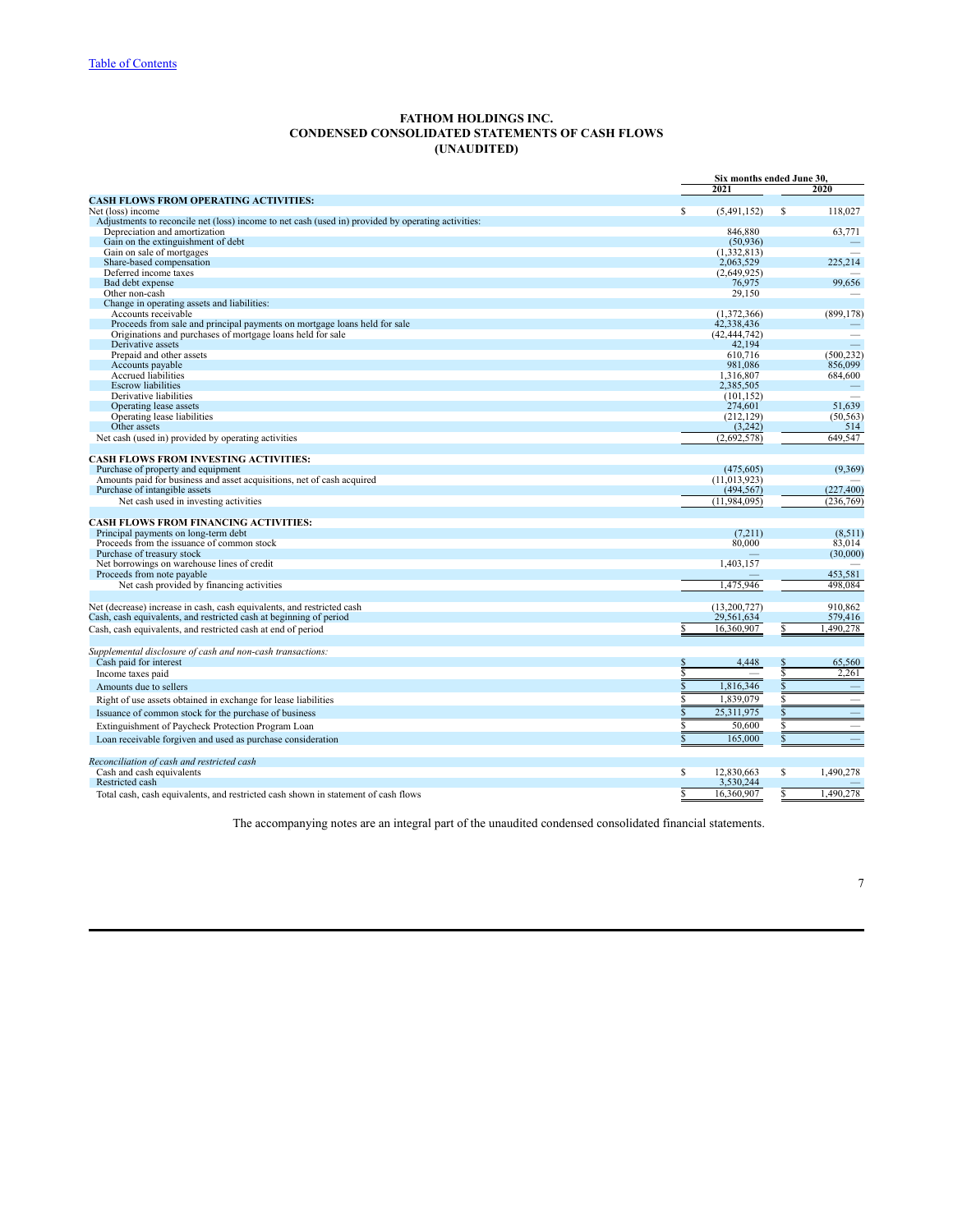#### <span id="page-7-0"></span>**Note 1. Description of Business and Nature of Operations**

Fathom Holdings Inc. ("Fathom", "Fathom Holdings," and collectively with its consolidated subsidiaries and affiliates, the "Company") is a national, technology-driven, real estate services platform integrating residential brokerage, mortgage, title, insurance and software as a service ("SaaS") offerings to brokerages and agents leveraging our proprietary cloud-based software called intelliAgent.

During the six months ended June 30, 2021, Fathom significantly grew its agent network, expanded its technology offerings, and entered into the residential mortgage lending and home and other insurance businesses via completing four business combinations and an asset acquisition.

On March 1, 2021, the Company acquired the real estate brokerage business of Red Barn Real Estate, LLC ("Red Barn"), a growing Atlanta metro area brokerage with approximately 230 agents. On June 30, 2021, the Company acquired the real estate brokerage business of Epic Realty, LLC ("Epic"), a growing regional brokerage based in greater Boise, Idaho, with approximately 350 agents.

Also, on March 1, 2021 the Company acquired the technology platform of Naberly Inc. ("Naberly") to reduce the Company's reliance on third-party technology providers and offer more robust technology to agents to help them grow their businesses. On April 20, 2021, the Company acquired LiveBy, Inc. ("LiveBy"), a SaaS business with a technology platform that offers competitive, hyper-local tools for real estate professionals.

On April 16, 2021, the Company acquired E4:9 Holdings, Inc. ("E4:9"), a holding company with three operating subsidiaries, Encompass Lending Group ("Encompass") (mortgage), Dagley Insurance Agency (home and other insurance) and Real Results (lead generation). These companies are expected to provide agents and associates with new opportunities to grow their businesses, while giving consumers a one-stop-shop for all of their housing needs.

The Company's brands include Fathom Realty, Dagley Insurance, Encompass Lending, intelliAgent, Real Results, and Verus Title.

#### **Note 2. Summary of Significant Accounting Policies**

*Basis of Presentation and Principles of Consolidation* — The accompanying unaudited interim consolidated financial statements have been prepared in accordance with generally accepted accounting principles in the United States of America ("GAAP") as determined by the Financial Accounting Standards Board ("FASB") Accounting Standards Codification ("ASC") for interim financial information. Accordingly, they do not include all of the information and footnotes required by GAAP for complete financial statements. In the opinion of management, the unaudited interim consolidated financial statements reflect all adjustments, which include only normal recurring adjustments necessary for the fair statement of the balances and results of operations for the periods presented. These financial statements should be read in conjunction with the Company's audited consolidated financial statements and notes thereto for the year ended December 31, 2020 included in the Company's Annual Report on Form 10-K filed with the Security and Exchange Commission ("SEC") on March 24, 2021. The results of operations for any interim periods are not necessarily indicative of the results that may be expected for the entire fiscal year or any other interim period.

The unaudited interim consolidated financial statements include the accounts of Fathom Holdings' wholly owned subsidiaries. All transactions and accounts between and among its subsidiaries have been eliminated. All adjustments and disclosures necessary for a fair presentation of these unaudited interim consolidated financial statements have been included.

*Certain Significant Risks and Business Uncertainties* — The Company is subject to the risks and challenges associated with companies at a similar stage of development. These include dependence on key individuals, successful development and marketing of its offerings, and competition with larger companies with greater financial, technical, and marketing resources. Furthermore, during the period required to achieve substantially higher revenue in order to become consistently profitable, the Company may require additional funds that might not be readily available or might not be on terms that are acceptable to the Company. See "COVID-19 Risks, Impacts and Uncertainties" below, and "Risk Factors" in Part II, Item 1A of this report for further detail regarding the risks the Company faces.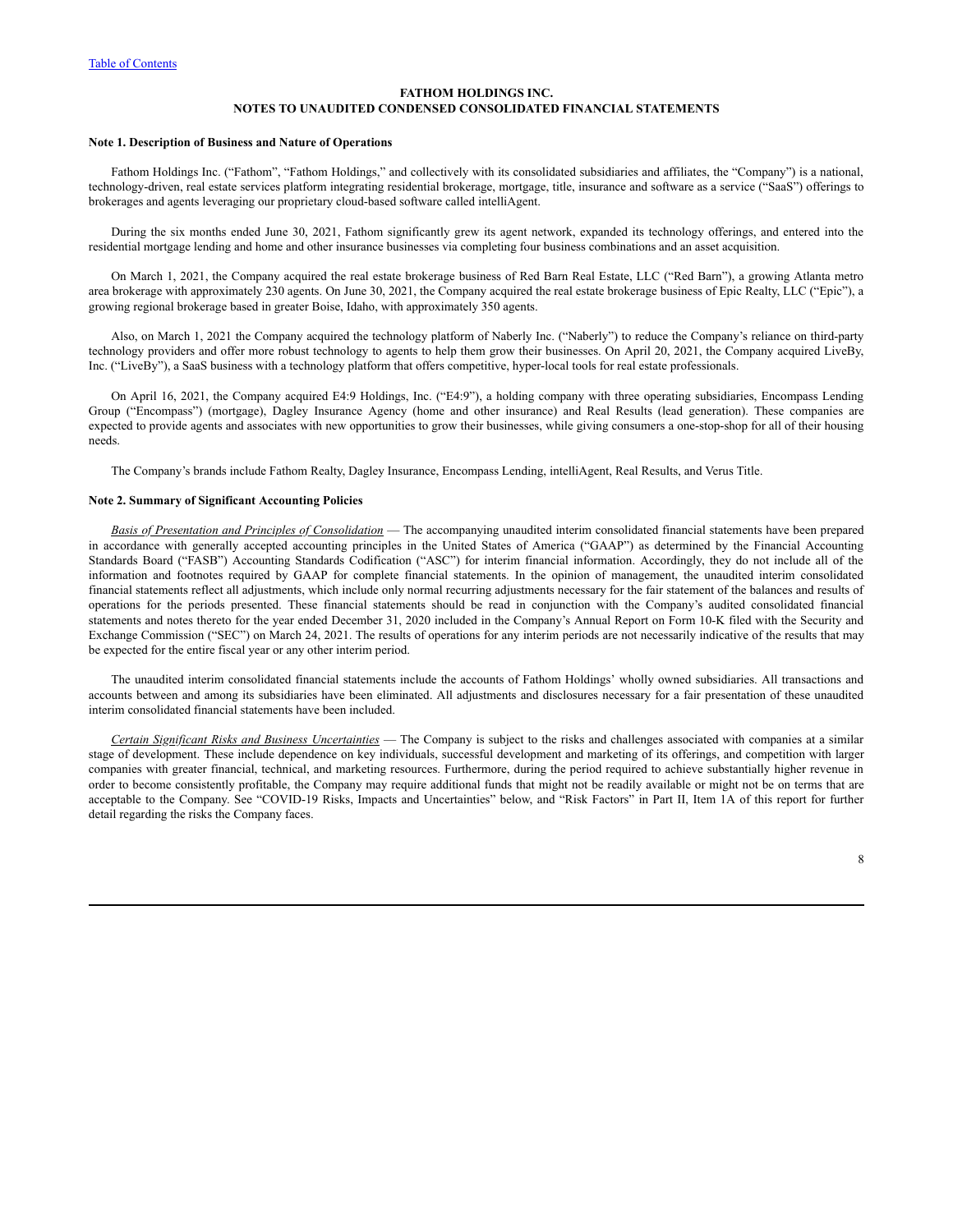*Liquidity* — The Company has a history of negative cash flows from operations and operating losses. The Company generated a net loss of approximately \$5.5 million for the six months ended June 30, 2021 and only generated net income of \$0.1 million for the six months ended June 30, 2020. The Company had cash and cash equivalents of \$12.8 million and \$28.6 million as of June 30, 2021 and December 31, 2020, respectively. Additionally, the Company anticipates further expenditures associated with the process of integrating acquisitions and expanding its business. Management believes that existing cash along with its planned budget, which includes continued increases in the number of our agents and transactions at rates consistent with historical growth, and the expected ability to achieve sales volumes necessary to cover forecasted expenses, provide sufficient funding to continue as a going concern for a period of at least one year from the date of the issuance of the unaudited interim consolidated financial statements.

*COVID-19 Risks, Impacts and Uncertainties* — On January 30, 2020, the World Health Organization ("WHO") announced a global health emergency because of a new strain of coronavirus originating in Wuhan, China ("COVID-19") and the risks to the international community as the virus spreads globally beyond its point of origin. In March 2020, the WHO classified COVID-19 as a pandemic, based on the rapid increase in exposure globally.

We are subject to the risks arising from COVID-19 including its social and economic impacts on the residential real estate industry in the United States. Our management believes that these social and economic impacts, which to date have included but not been limited to the following, could have a significant impact on the Company's future financial condition, liquidity, and results of operations: (i) restrictions on in-person activities associated with residential real estate transactions arising from shelter-in-place, or similar isolation orders; (ii) decline in consumer demand for in-person interactions and physical home tours; and (iii) deteriorating economic conditions, such as increased unemployment rates, recessionary conditions, lower yields on individual investment portfolios, and more stringent mortgage financing conditions.

Given the daily evolution of COVID-19 and the global responses to curb its spread, the Company is not able to estimate the effects of COVID-19, including specifically the Delta variant and/or other variants, on its results of operations, financial condition, or liquidity for the year ending December 31, 2021 or beyond. If COVID-19 continues, it may have a material adverse effect on the Company's financial condition, liquidity, and future results of operations.

*Use of Estimates* — The preparation of the unaudited interim consolidated financial statements, in conformity with GAAP, requires management to make estimates and assumptions that affect the reported amounts of assets and liabilities and disclosure of contingent assets and liabilities at the date of the financial statements and the reported amounts of revenues and expenses during the reporting period. The Company regularly evaluates estimates and assumptions related to income taxes, deferred tax asset valuation allowances, share-based compensation, goodwill, estimated lives of intangible assets, and intangible asset impairment. The Company bases its estimates and assumptions on current facts, historical experience and various other factors that it believes to be reasonable under the circumstances, the results of which form the basis for making judgments about the carrying values of assets and liabilities and the accrual of costs and expenses that are not readily apparent from other sources. The actual results experienced by the Company might differ materially and adversely from the Company's estimates. To the extent there are material differences between the estimates and the actual results, future results of operations will be affected.

*Business Combinations —* The Company accounts for its business combinations under the provisions of ASC Topic 805-10, Business Combinations ("ASC 805-10"), which requires that the acquisition method of accounting be used for all business combinations. Assets acquired and liabilities assumed are recorded at the date of acquisition at their respective fair values. For transactions that are business combinations, the Company evaluates the existence of goodwill. Goodwill represents the excess purchase price over the fair value of the tangible net assets and intangible assets acquired in a business combination. ASC 805-10 also specifies criteria that intangible assets acquired in a business combination must meet to be recognized and reported apart from goodwill. Acquisition-related expenses are recognized separately from the business combinations and are expensed as incurred.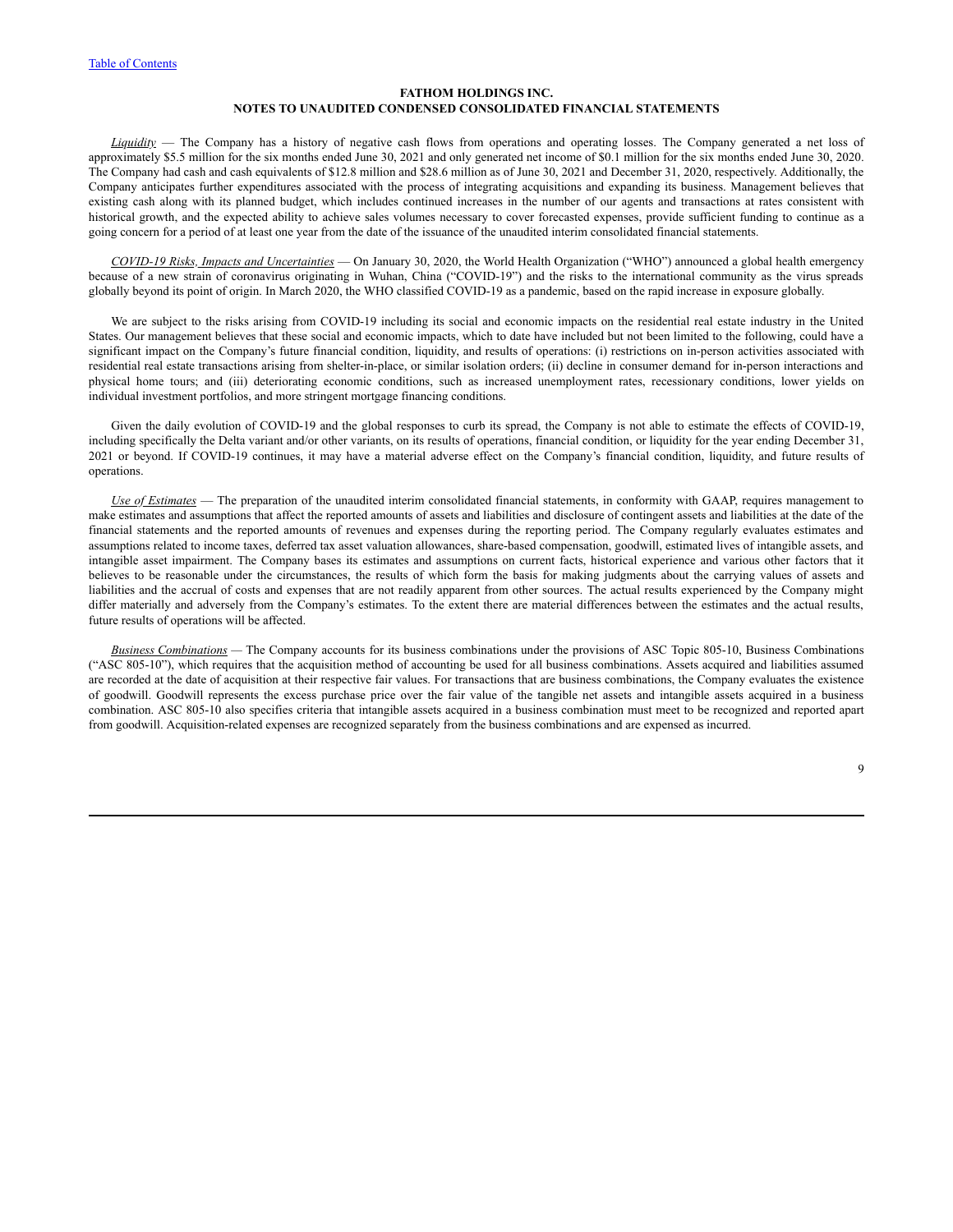The estimated fair value of net assets acquired, including the allocation of the fair value to identifiable assets and liabilities, is determined using established valuation techniques. A fair value measurement is determined as the price received to sell an asset or pay to transfer a liability in an orderly transaction between market participants at the measurement date. In the context of acquisition accounting, the determination of fair value often involves significant judgments and estimates by management, including the selection of valuation methodologies, estimates of future revenues, costs and cash flows, discount rates, and selection of comparable companies. The estimated fair values reflected in the acquisition accounting rely on management's judgment and the expertise of a third-party valuation firm engaged to assist in concluding on the fair value measurements. For the business combinations completed during the six-month period ended June 30, 2021, the estimated fair value of identifiable intangible assets, primarily consisting of agent relationships, tradenames, customer relationships, know-how and technology, was determined using the relief-from royalty and multi-period excess earnings methods. The most significant assumptions include the estimated remaining useful life, expected future revenue, annual agent revenue attrition, costs to develop new agents, charges for contributory assets, tax rate, discount rate and tax amortization benefit. The most significant variables in these valuations are discount rates and the number of years on which to base the cash flow projections, as well as other assumptions and estimates used to determine the cash inflows and outflows. Management determines discount rates based on the risk inherent in the acquired assets, specific risks, industry beta and capital structure of guideline companies. Management has developed these assumptions on the basis of historical knowledge of the business and projected financial information of the Company. These assumptions may vary based on future events, perceptions of different market participants and other factors outside the control of Management, and such variations may be significant to estimated values.

The Company includes the results of operations from the acquisition date in the financial statements for all businesses acquired.

*Asset Acquisitions —* The Company follows the guidance in ASC 805-10 for determining the appropriate accounting treatment for asset acquisitions. ASU No. 2017-01, Clarifying the Definition of a Business, provides an initial fair value screen to determine if substantially all of the fair value of the assets acquired is concentrated in a single asset or group of similar assets. If the initial screening test is not met, the set is considered a business based on whether there are inputs and substantive processes in place. Based on the results of this analysis and conclusion on an acquisition's classification of a business combination or an asset acquisition, the accounting treatment is derived.

If the acquisition is deemed to be a business, the acquisition method of accounting is applied. Identifiable assets acquired and liabilities assumed at the acquisition date are recorded at fair value. If the transaction is deemed to be an asset acquisition, the cost accumulation and allocation model is used whereby the assets and liabilities are recorded based on the purchase price and allocated to the individual assets and liabilities based on relative fair values.

*Mortgage Loans Held for Sale* —Mortgage loans held for sale are carried at fair value under the fair value option with changes in fair value recorded in other service revenue on the statements of operations. The fair value of mortgage loans held for sale is typically calculated using observable market information including pricing from actual market transactions, purchaser commitment prices, or broker quotations. The fair value of mortgage loans held for sale covered by purchaser commitments is generally based on commitment prices. The fair value of mortgage loans held for sale not committed to an purchaser is generally based on current delivery pricing using best execution pricing.

*Intangible Assets, Net —* Intangible Assets, net is comprised of definite-lived intangibles and capitalized internal use software.

*Definitive-lived intangibles:* The Company's definite-lived intangible assets primarily consist of trade names, agent relationships, customer relationships, know-how and technology acquired as part of the Company's business acquisitions. For definite-lived intangible assets,whenever impairment indicators are present, the Company performs a review for impairment. The Company calculates the undiscounted value of the projected cash flows associated with the asset, or asset group, and compares this estimated amount to the carrying amount. If the carrying amount is found to be greater, the Company will record an impairment loss for the excess of book value over the fair value. In addition, in all cases of an impairment review, the Company will reevaluate the remaining useful lives of the assets and modify them, as appropriate. Currently, trade names, agent relationships, customer relationships, know-how and software development have a useful life estimated at ten years, seven years, eight years, five years and five years, respectively.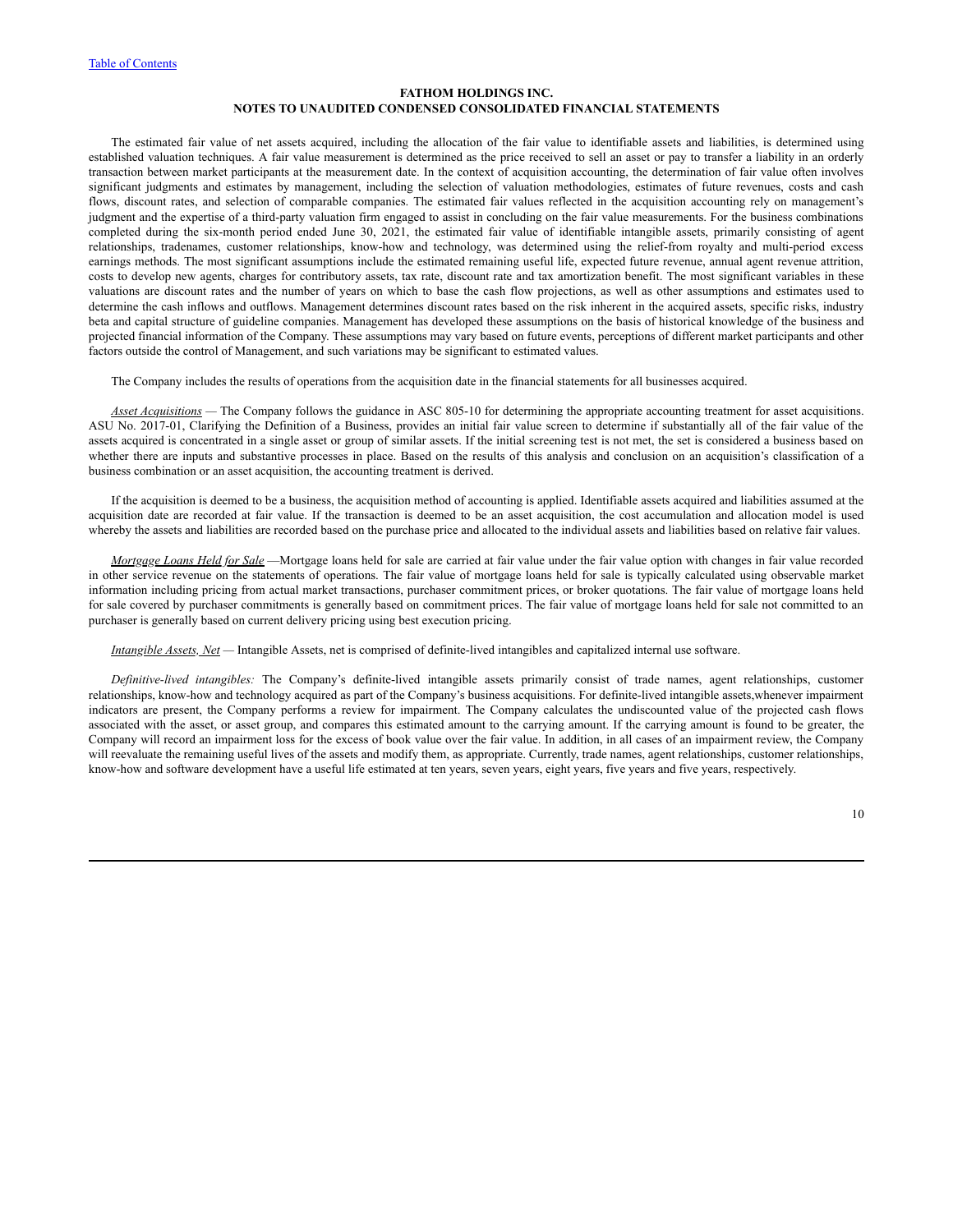*Capitalized internal use software:* The Company's capitalized internal use software consists of internally developed software and developed software acquired pursuant to acquisitions*.* Costs incurred in the preliminary stages of website and software development are expensed as incurred. Once an application has reached the development stage, direct internal and external costs relating to upgrades or enhancements that meet the capitalization criteria are capitalized in intangible assets, net and amortized on a straight-line basis over their estimated useful lives. Maintenance and enhancement costs (including those costs in the post-implementation stages) are typically expensed as incurred, unless such costs relate to substantial upgrades and enhancements to the websites (or software) that result in added functionality, in which case the costs are capitalized as well.

Capitalized software costs are amortized over the expected useful lives of the applicable software. Currently, capitalized software for internal use has a useful life estimated between five and seven years. The software acquired pursuant to the Naberly acquisition discussed in Note 3 has a useful life estimated at seven years.

Estimated useful lives of website and software development activities are reviewed annually or whenever events or changes in circumstances indicate that intangible assets may be impaired and adjusted as appropriate to reflect upcoming development activities that may include significant upgrades or enhancements to the existing functionality.

*Goodwill* - Goodwill, which represents the excess of purchase price over the fair value of net assets acquired, is carried at cost. Goodwill is not amortized; rather, it is subject to a periodic assessment for impairment by applying a fair value-based test. The Company is organized in six reporting units and evaluates the goodwill for the Company as a whole at the reporting unit level. Goodwill is assessed during the fourth quarter of each fiscal year for impairment on an annual basis or more frequently if events or changes in circumstances indicate that the asset might be impaired. Under the authoritative guidance issued by the FASB, the Company has the option to first assess the qualitative factors to determine whether it is more likely than not that the fair value of the reporting unit is less than its carrying amount as a basis for determining whether it is necessary to perform a quantitative goodwill impairment test. If the Company determines that it is more likely than not that the fair value of a reporting unit is less than its carrying amount, then the goodwill impairment test is performed. The goodwill impairment test requires the Company to estimate the fair value of the reporting unit and to compare the fair value of the reporting unit with its carrying amount. If the fair value exceeds the carrying amount, then no impairment is recognized. If the carrying amount recorded exceeds the fair value calculated, then an impairment charge is recognized for the difference. The judgments made in determining the projected cash flows used to estimate the fair value can materially impact the Company's financial condition and results of operations. There was no impairment of goodwill during the three or six months ended June 30, 2021.

*Revenue Recognition* — We apply the provisions of FASB ASC Topic 606, *Revenue from Contracts with Customers* ("ASC 606"), and all related appropriate guidance. The Company recognizes revenue under the core principle to depict the transfer of control to the Company's customers in an amount reflecting the consideration to which the Company expects to be entitled. In order to achieve that core principle, the Company applies the following fivestep approach: (1) identify the contract with a customer; (2) identify the performance obligations in the contract; (3) determine the transaction price; (4) allocate the transaction price to the performance obligations in the contract; and (5) recognize revenue when a performance obligation is satisfied.

The Company has utilized the practical expedient in ASC 606 and elected not to capitalize contract costs for contracts with customers with durations less than one year. The Company does not have significant remaining unfulfilled performance obligations or contract balances.

The Company generates revenue from real estate brokerage services which consists of commissions generated from real estate transactions, which the Company classifies as gross commission income.The Company also generates revenues through mortgage lending, SaaS solutions, as well as title and insurance services, which the Company classifies as other service revenue.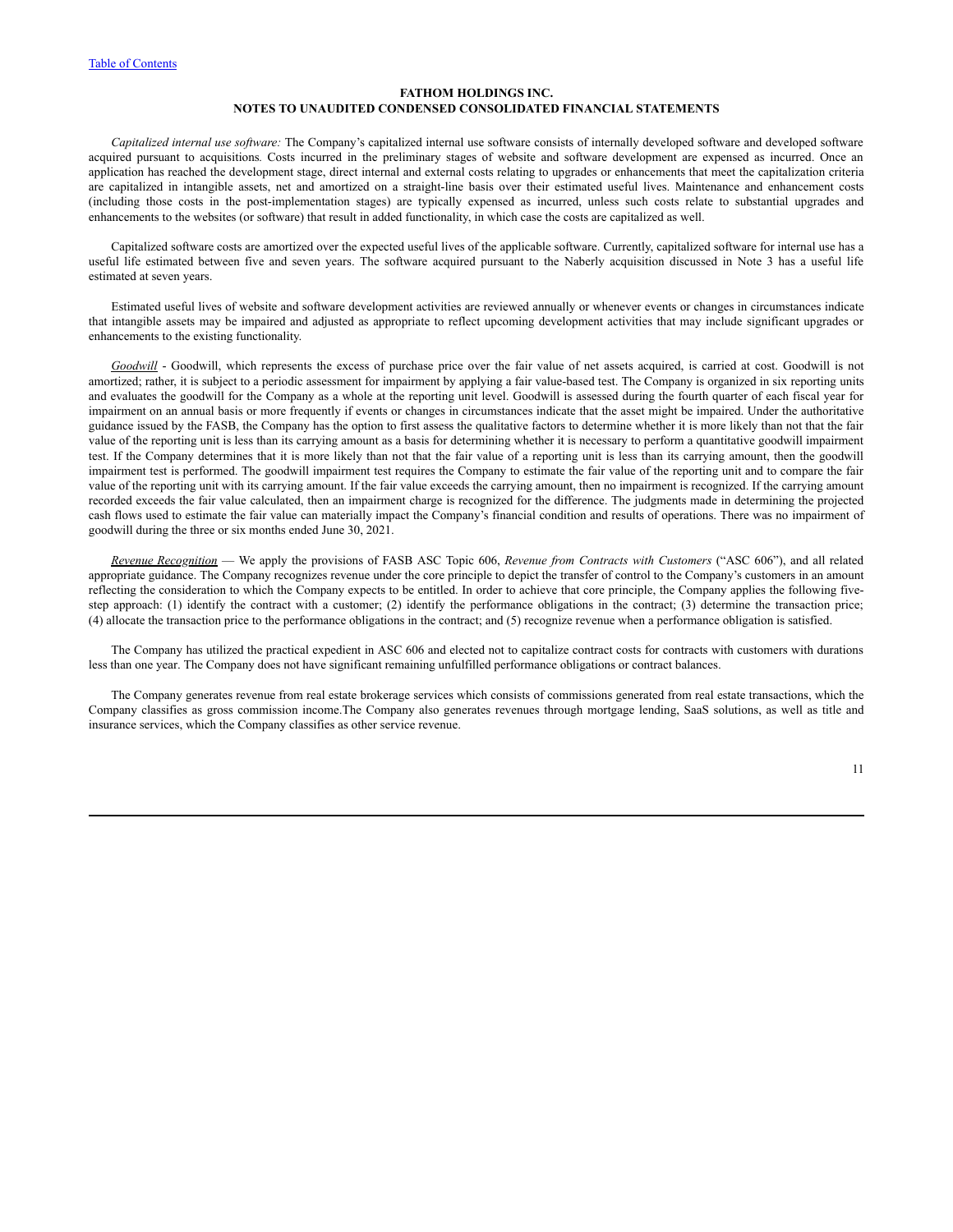#### **Revenues from real estate brokerage services**

The Company's real estate brokerage services revenue substantially consists of commissions generated from real estate brokerage services. The Company is contractually obligated to provide for the fulfillment of transfers of real estate between buyers and sellers. The Company provides these services itself and controls the services of its agents necessary to legally transfer the real estate. Correspondingly, the Company is defined as the principal. The Company, as principal, satisfies its obligation upon the closing of a real estate transaction. The Company has concluded that agents are not employees of the Company, rather deemed to be independent contractors. Upon satisfaction of its obligation, the Company recognizes revenue in the gross amount of consideration it is entitled to receive. The transaction price is calculated by applying the Company's portion of the agreed-upon commission rate to the property's selling price. The Company may provide services to the buyer, seller, or both parties to a transaction. When the Company provides services to the seller in a transaction, it recognizes revenue for its portion of the commission, which is calculated as the sales price multiplied by the commission rate less the commission separately distributed to the buyer's agent, or the "sell" side portion of the commission. When the Company provides services to the buyer in a transaction, the Company recognizes revenue in an amount equal to the sales price for the property multiplied by the commission rate for the "buy" side of the transaction. In instances in which the Company represents both the buyer and the seller in a transaction, it recognizes the full commission on the transaction. Commissions revenue contains a single performance obligation that is satisfied upon the closing of a real estate transaction, at which point the entire transaction price is earned. The Company's customers remit payment for the Company's services to the title company or attorney closing the sale of property at the time of closing. The Company receives payment upon close of property or within days of the closing of a transaction. The Company is not entitled to any commission until the performance obligation is satisfied and is not owed any commission for unsuccessful transactions, even if services have been provided.

### **Revenues from mortgage lending services**

The revenue streams for the Company's mortgage lending services business are primarily comprised of gains and losses from loans sold, and origination and other fees. The majority of these revenue streams are exempted from ASC 606. Origination and other fees are not specifically separable from actual mortgage loans.

The gain on sale of mortgage loans represents the difference between the net sales proceeds and the carrying value of the mortgage loans sold, including the servicing rights release premiums and is recorded in the statement of operations in other service revenue. Transfers of financial assets are accounted for as sales when control over the assets has been surrendered. Control over transferred assets is deemed to be surrendered when (1) the assets have been isolated from the Company, (2) the transferee obtains the right (free of conditions that constrain it from taking advantage of that right) to pledge or exchange the transferred assets, and (3) the Company does not maintain effective control over the transferred assets through an agreement to repurchase them before maturity.

Servicing rights release premiums represent revenues earned when the risk and rewards of ownership of servicing rights are transferred to third parties. Mortgage servicing rights ("MSRs") represent the obligations to administer, collect the payments for the reduction of principal and application of interest, pay taxes and insurance, remit collected payments, provide foreclosure services, provide full escrow administration and any other obligations required by an owner of the mortgage loans, together with the right to receive the servicing fee income and any ancillary income arising from or connected to the mortgage loans.

Retail origination fees are principally revenues earned from loan originations. Direct loan origination costs and expenses associated with the loans are charged to expenses when the loans are sold. Interest income is interest earned on originated loans prior to the sale of the asset.

#### **Revenues from SaaS solutions**

The Company generates revenue from subscription and services related to the use of the LiveBy platform. The SaaS contracts are generally annual contracts paid monthly in advance of service and cancellable upon 30 days' notice after the first year. The Company's subscription arrangements do not provide customers with the right to take possession of the software supporting the platform. Subscription revenue, which includes support, is recognized on a straight-line basis over the non-cancellable contractual term of the arrangement, generally beginning on the date that the Company's service is made available to the customer, and recorded as other service revenue in the statement of operations.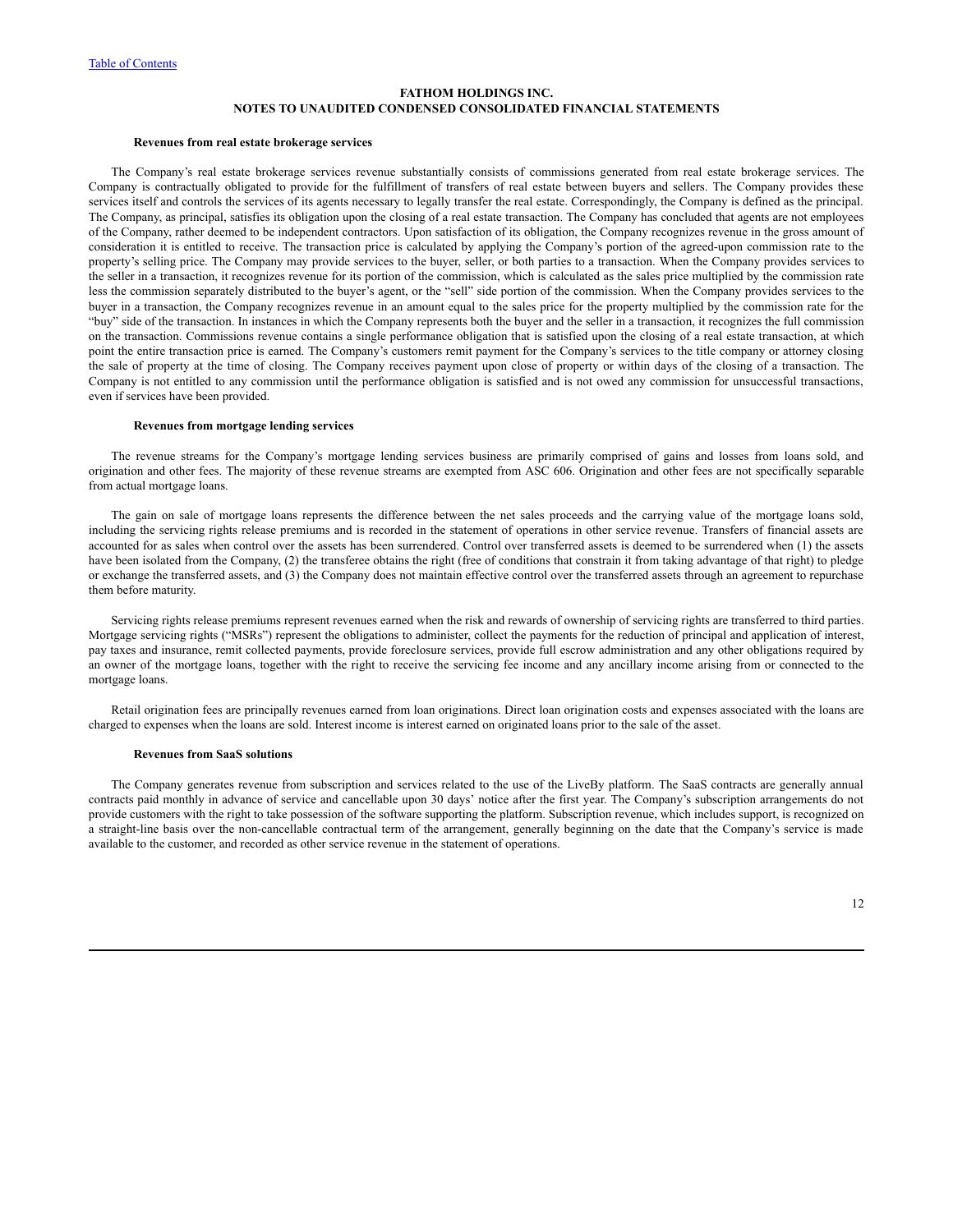#### **Revenues from insurance agency services**

The revenue streams for the Company's insurance agency services business are primarily comprised of new and renewal commissions paid by insurance carriers. The transaction price is set as the estimated commissions to be received over the term of the policy based upon an estimate of premiums placed, policy changes and cancellations, net of restraint. The commissions are earned at the effective date of the associated policies when control of the policy transfers to the client.

The Company is also eligible for certain contingent commissions from insurers based on the attainment of specific metrics (i.e., volume growth, loss ratios) related to underlying polices placed. Revenue for contingent commissions is estimated based on historical and current evidence of achievement towards each insurer's annual respective metrics and is recorded as the underlying policies that contribute to the achievement are placed. Due to the uncertainty of the amount of contingent consideration that will be received, the estimated revenue is constrained to an amount that is probable to not have a significant negative adjustment. Contingent consideration is generally received in the first quarter of the subsequent year.

### **Revenues from title services**

The Company's title services revenue includes fees charged for title search and examination, property settlement and title insurance services provided in association with property acquisitions and refinance transactions. The Company provides the title search and property settlement services ourselves and controls the services before they are transferred to our customers since the Company is primarily responsible for fulfilling the promise and also has full discretion in establishing the price for the settlement services (except in states where fees are set statutorily). As such, the Company is defined as the principal. As principal, the Company satisfies our obligation upon the closing of a real estate transaction. Upon satisfaction of our obligation, the Company recognizes revenue in the gross amount of consideration the Company is entitled to receive. The transaction price for title and property settlement services is determined by the fixed fees the Company charges for our services. The Company provides services to the buyers and sellers involved in the purchase transaction, as well as to the borrower in a refinance transaction. Title and property settlement revenue contains a single performance obligation that is satisfied upon the closing of a real estate transaction, at which point the entire transaction price is earned. The Company is not entitled to any title and property settlement revenue until the performance obligation is satisfied and is not owed any consideration for unsuccessful transactions, even if services have been provided.

For title insurance services, we work in conjunction with insurance underwriters to perform these services, obtain the insurance policy premiums associated with title insurance on behalf of customers and remit the policy premium to the insurance underwriters. Since the insurance underwriter is ultimately providing the insurance policy to the borrower, the Company is not responsible for fulfilling the promise to provide the insurance. Additionally, the Company does not have discretion in dictating the price for the insurance policy, which is set by each jurisdiction and is either filed by insurance underwriters or set by the state insurance commissioners. Therefore, the Company does not control the specified service provided by the insurance underwriter. As such, in these circumstances, the Company acts as an agent. As the agent, the Company satisfies our obligation upon the closing of a real estate transaction. Upon satisfaction of our obligation, the Company recognizes revenue in the net amount of consideration the Company is entitled to receive, which is our fee for brokering the insurance policy less any consideration paid to the insurance underwriters. The transaction price for title insurance services is fixed, based on statutory rates depending on the jurisdiction. The Company negotiates with insurance underwriters the percentage they receive, and the rest is recognized as revenue. Title insurance revenue contains a single performance obligation that is satisfied upon the closing of a real estate transaction, at which point the entire transaction price is earned. The Company is not entitled to any title insurance revenue until the performance obligation is satisfied and is not owed any consideration for unsuccessful transactions, even if services have been provided.

*Derivative financial instruments* — The Company enters into commitments to originate loans whereby the interest rate on the loan is determined prior to funding ("interest rate lock commitments"). Interest rate lock commitments on loans that are intended to be sold are considered to be derivatives. Accordingly, such commitments, along with any related fees from potential borrowers, are recorded at fair value in derivative assets and liabilities, with changes in fair value recorded in the statement of operations in other service revenue. Fair value is based upon changes in the fair value of the underlying mortgages, estimated to be realized upon sale into the secondary market. Fair value estimates take into account interest rate lock commitments not expected to be exercised by customers, commonly referred to as fall out.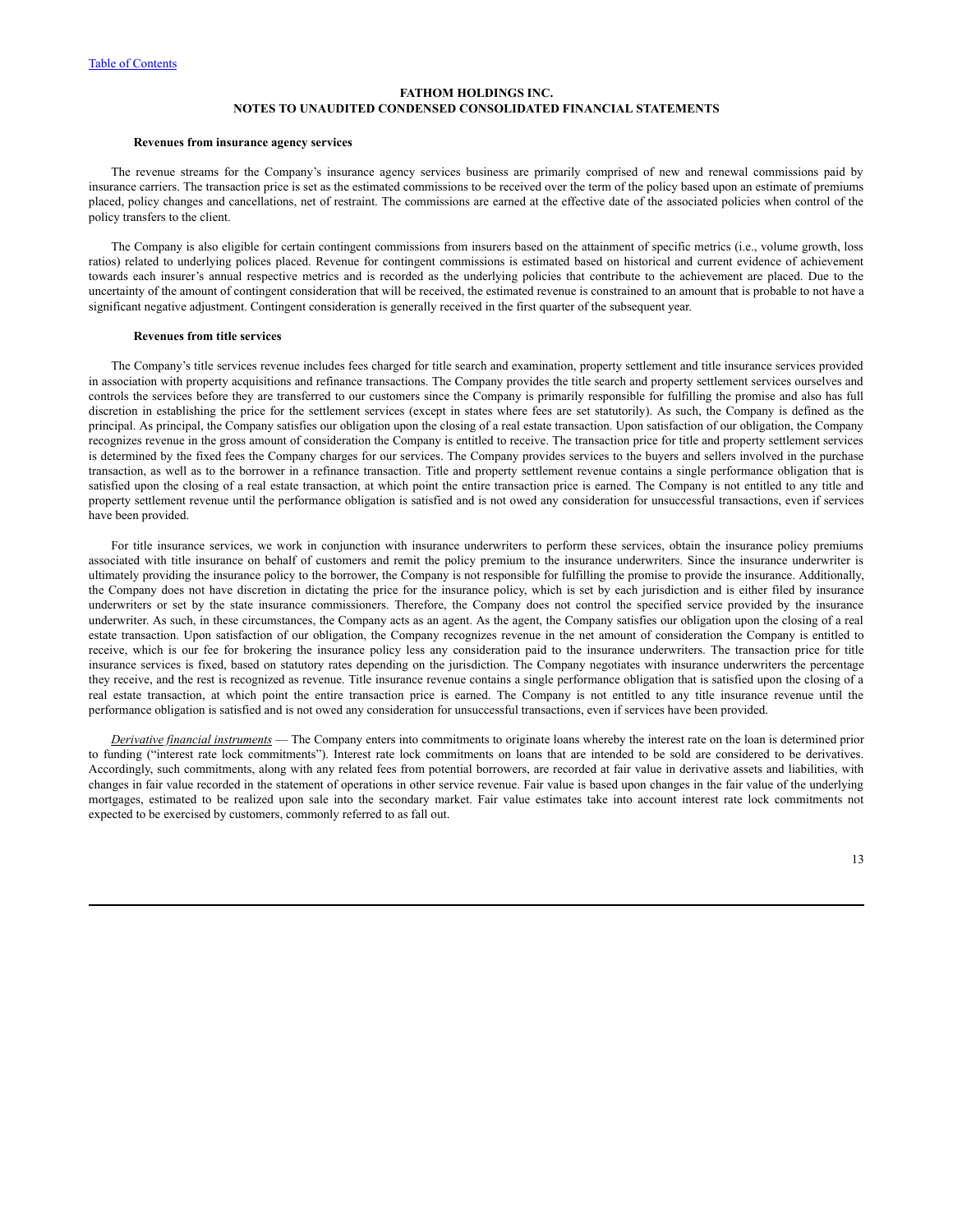The Company manages the interest rate risk associated with its outstanding interest rate lock commitments and loans held for sale by entering into derivative loan instruments such as forward loan commitments, mandatory delivery commitments, options and future contracts, whereby the Company maintains the right to deliver residential loans to purchasers in the future at a specified yield. Fair value is based upon estimated amounts that the Company would receive or pay to terminate the commitment at the reporting date. The Company takes into account various factors and strategies in determining the portion of the mortgage pipeline it wants to economically hedge. Management expects the derivatives used to manage interest rate risk will experience changes in fair value opposite to changes in the fair value of the derivative loan commitments and loans held for sale, thereby reducing earnings volatility.

*Reclassifications* — Certain amounts in the prior year consolidated financial statements have been reclassified to conform to the current year presentation with no effect on the previously reported net (loss) income or stockholders' equity. Subsequent to the acquisitions of LiveBy and E4:9, the Company made a change to its segment reporting structure as more fully described in Note 17. This resulted in new line items on the consolidated statement of operations for the following:

- Gross commission income is comprised of revenues from the Real Estate Brokerage segment which were previously recorded in revenue
- Other service revenue is comprised of revenues not included in the Real Estate Brokerage segment which were previously recorded in revenue
- Commission and other agent-related costs is comprised of the direct costs to fulfill the services from the Real Estate Brokerage segment which were previously recorded in cost of revenue
- Operations and support are comprised of the direct costs to fulfill the services not included in the Real Estate Brokerage segment which were previously recorded in cost of revenue
- Depreciation and amortization represent the depreciation charged on the Company's fixed assets and intangible assets which were previously recorded in general and administrative expenses.

#### *Recently Implemented Accounting Pronouncements*

In December 2019, the FASB issued ASU No. 2019-12, "Simplifying the Accounting for Income Taxes". The provisions of ASU 2019-12 include eliminating certain exceptions related to the approach for intra-period tax allocation, the methodology for calculating income taxes in an interim period and the recognition of deferred tax liabilities for outside basis differences. The guidance is effective for the reporting period beginning after December 15, 2020, and the interim periods therein. The Company adopted this standard effective January 1, 2021 and the application of ASU 2019-12 did not have a material impact on the Company's condensed consolidated financial statements.

### *Recently Issued Accounting Pronouncements Not Yet Adopted*

In June 2016, the FASB issued ASU 2016-13, Financial Instruments - Credit Losses (Topic 326): Measurement of Credit Losses on Financial *Instruments,* that changes the impairment model for most financial assets and certain other instruments. For receivables, loans and other instruments, entities will be required to use a new forward-looking "expected loss" model that generally will result in the earlier recognition of allowance for losses. In addition, an entity will have to disclose significantly more information about allowances and credit quality indicators. The new standard is effective for the Company for fiscal years beginning after December 15, 2022. The Company is currently evaluating the impact of the pending adoption of the new standard on its consolidated financial statements and intends to adopt the standard on January 1, 2023.

### **Note 3. Acquisitions**

### *Acquisition of Red Barn*

On March 1, 2021, the Company completed the acquisition of Red Barn, in a transaction deemed immaterial to the Company. The Red Barn acquisition was accounted for as a business combination using the acquisition method of accounting. Due to the timing of the acquisition, the valuation of net assets acquired has not been finalized and is expected to be completed by the end of September 2021, and in any case, no later than one year from the acquisition date in accordance with GAAP.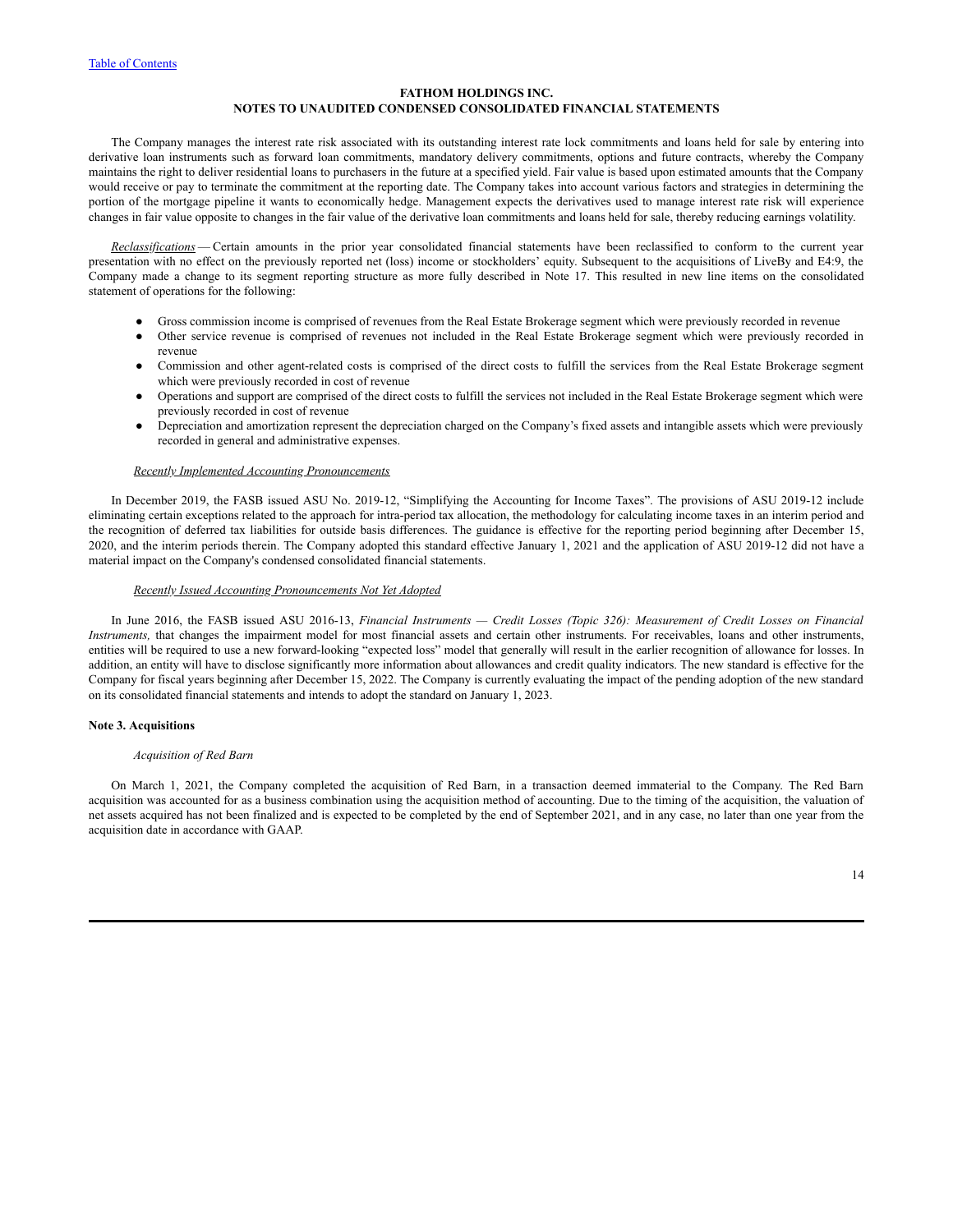#### *Acquisition of Naberly*

On March 1, 2021 the Company acquired substantially all of the assets of Naberly for cash consideration of \$2,665,000. Based on the Company's preliminary estimation of the fair value of the assets acquired, the Naberly acquisition was accounted for as an asset acquisition. The total acquisition cost, including transaction costs of approximately \$95,000, was \$2,760,000 and was recorded as software intangible assets.

During the year ended December 31, 2020, in connection with, and in advance of the closing under the asset purchase agreement to acquire the assets of Naberly, the Company issued to Naberly, an unsecured loan (the "Loan") in the principal amount of up to \$165,000 with an interest rate of two percent (2%) per annum, compounded annually, and a maturity date of February 28, 2021. The outstanding principal balance of the Loan was forgiven in connection with the closing of the acquisition and was accounted for as part of the purchase consideration transferred to Naberly.

### *Acquisition of E4:9*

On April 16, 2021 the Company purchased 100% of outstanding capital stock of E4:9. The Company accounted for the E4:9 acquisition as a business combination. The purchase price consisted of \$9,824,509 cash consideration and \$16,633,713 common stock consideration for a total purchase price of \$26,458,222. The aggregate purchase price exceeded the fair value of the net tangible and intangible assets acquired, and accordingly the Company recorded goodwill of approximately \$14,418,437.

The total purchase consideration and the fair values of the assets and liabilities at the acquisition date were as follows:

## Recognized amounts of identifiable assets acquired and liabilities assumed

| Cash                                     | \$ | 2,843,379  |
|------------------------------------------|----|------------|
| Accounts receivable                      |    | 957,669    |
| Mortgage loans held for sale             |    | 8,147,195  |
| Derivative assets                        |    | 89,669     |
| Prepaid and other current assets         |    | 121,837    |
| Property & equipment                     |    | 355,887    |
| Intangible assets                        |    | 11,780,000 |
| Lease right of use assets                |    | 1,498,085  |
| Other long-term assets                   |    | 7,499      |
| Total identifiable assets acquired       |    | 25,801,220 |
|                                          |    |            |
| Accounts payable and accrued liabilities |    | 937,766    |
| <b>Escrow</b> liabilities                |    | 74,890     |
| Derivative liabilities                   |    | 120,000    |
| Warehouse lines of credit                |    | 7,958,271  |
| Notes payable                            |    | 485,600    |
| Lease liability, current portion         |    | 337,339    |
| Lease liability, net of current portion  |    | 1,160,746  |
| Deferred tax liabilities                 |    | 2,686,823  |
| Total liabilities assumed                |    | 13,761,435 |
| Total identifiable net assets            |    | 12,039,785 |
| Goodwill                                 |    | 14,418,437 |
| Net assets acquired                      | Ф  | 26,458,222 |

The Company recognized approximately \$289,000 of acquisition related costs that were expensed in the three and six months ended June 30, 2021 and are included in general and administrative expenses.

Goodwill of approximately \$7.4 million and \$7.0 million was assigned to the Company's Mortgage and Other services reporting units, respectively, and is attributable primarily to our assembled workforce and the anticipated future economic benefits of the vertical integration of E4:9's mortgage lending and insurance product offerings available to our real estate agents. None of the goodwill is expected to be deductible for income tax purposes.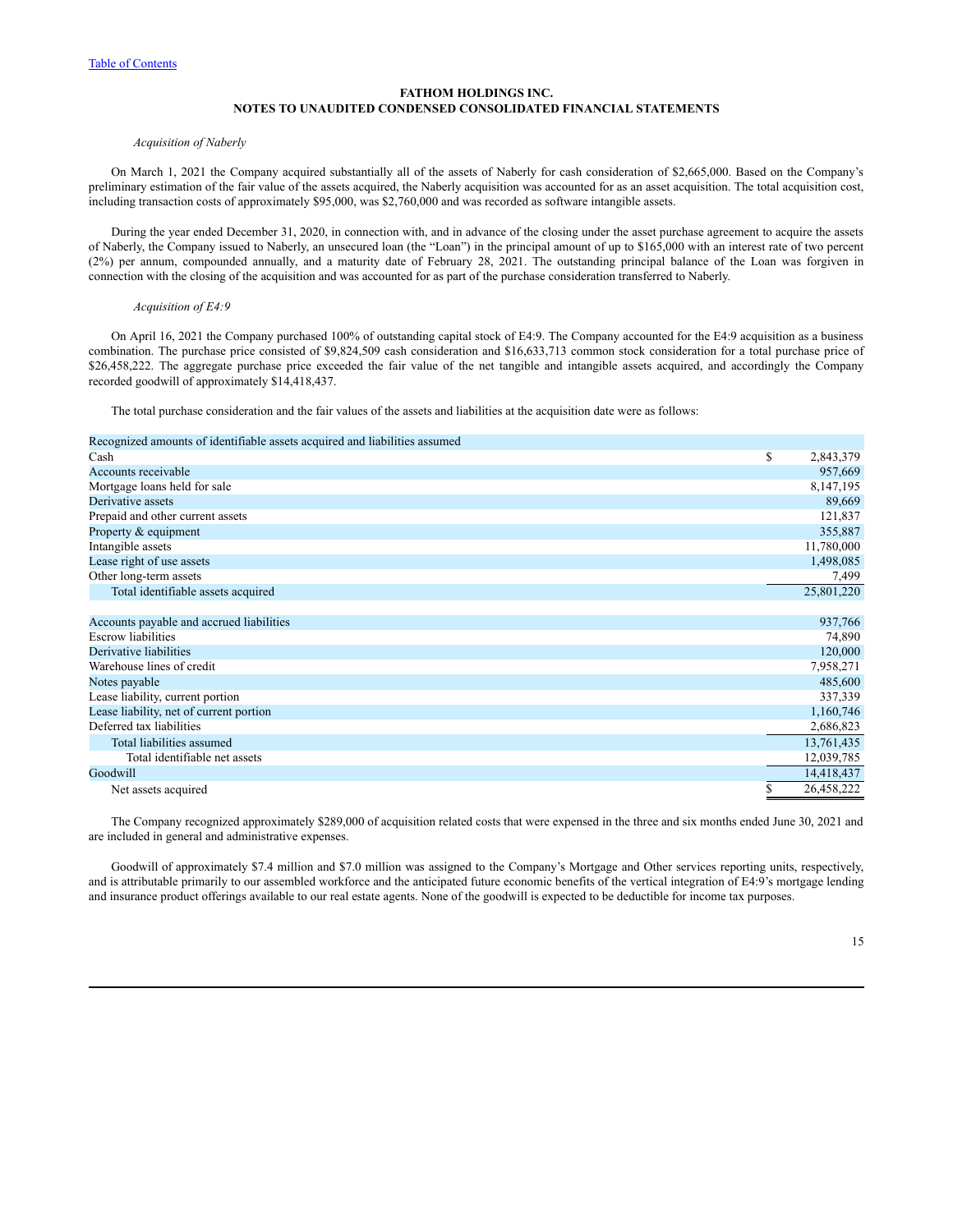The fair value associated with identifiable intangible assets was \$11,780,000, comprised of customer relationships of \$6,160,000, tradenames of \$5,190,000 and know-how of \$430,000. Customer relationships is being amortized on an accelerated basis over a useful life of 8 years. Tradenames and know-how are amortized on a straight-line basis over 10 years and 5 years, respectively.

Due to the timing of the acquisition, the valuation of net assets acquired has not been finalized and is expected to be completed by the end of December 2021, and in any case, no later than one year from the acquisition date in accordance with GAAP.

The Company's condensed consolidated financial statements for the three and six months ended June 30, 2021 include the results of operations of E4:9 since the closing on April 16, 2021 during which period E4:9 contributed approximately \$2,873,000 and \$1,166,000 of revenues and net loss, respectively.

## *Acquisition of LiveBy*

On April 20, 2021 the Company purchased 100% of outstanding capital stock of LiveBy. The Company accounted for the LiveBy acquisition as a business combination. The purchase price consisted of \$3,376,284 cash consideration and \$5,604,467 common stock consideration for a total purchase price of \$8,980,751. The aggregate purchase price exceeded the fair value of the net tangible and intangible assets acquired, and accordingly the Company recorded goodwill of approximately \$4,192,667.

The total purchase consideration and the fair values of the assets and liabilities at the acquisition date were as follows:

| \$<br>516,082 |
|---------------|
| 138,459       |
| 4,920,000     |
| 1,671         |
| 5,576,212     |
|               |
| 620,879       |
| 167,249       |
| 788,128       |
| 4,788,084     |
| 4,192,667     |
| 8,980,751     |
|               |

The Company recognized approximately \$231,000 of acquisition related costs that were expensed in the three and six months ended June 30, 2021 and are included in general and administrative expenses.

Goodwill was assigned to the technology reporting unit and is attributable primarily to our assembled workforce and the anticipated future economic benefits to the Company's agents through technology product offerings. None of the goodwill is expected to be deductible for income tax purposes.

Due to the timing of the acquisition, the valuation of net assets acquired has not been finalized and is expected to be completed by the end of December 2021, and in any case, no later than one year from the acquisition date in accordance with GAAP.

The Company's consolidated financial statements for the three and six months ended June 30, 2021 include the results of operations of LiveBy since the closing on April 20, 2021 during which period LiveBy contributed approximately \$455,000 and \$140,000 of revenues and net loss, respectively.

### *Acquisition of Epic Realty*

On June 30, 2021, the Company completed the acquisition of Epic Realty ("Epic") in a transaction deemed immaterial to the Company. The Epic acquisition was accounted for as a business combination using the acquisition method of accounting. Due to the timing of the acquisition, the valuation of net assets acquired has not been finalized and is expected to be completed by the end of December 2021, and in any case, no later than one year from the acquisition date in accordance with GAAP.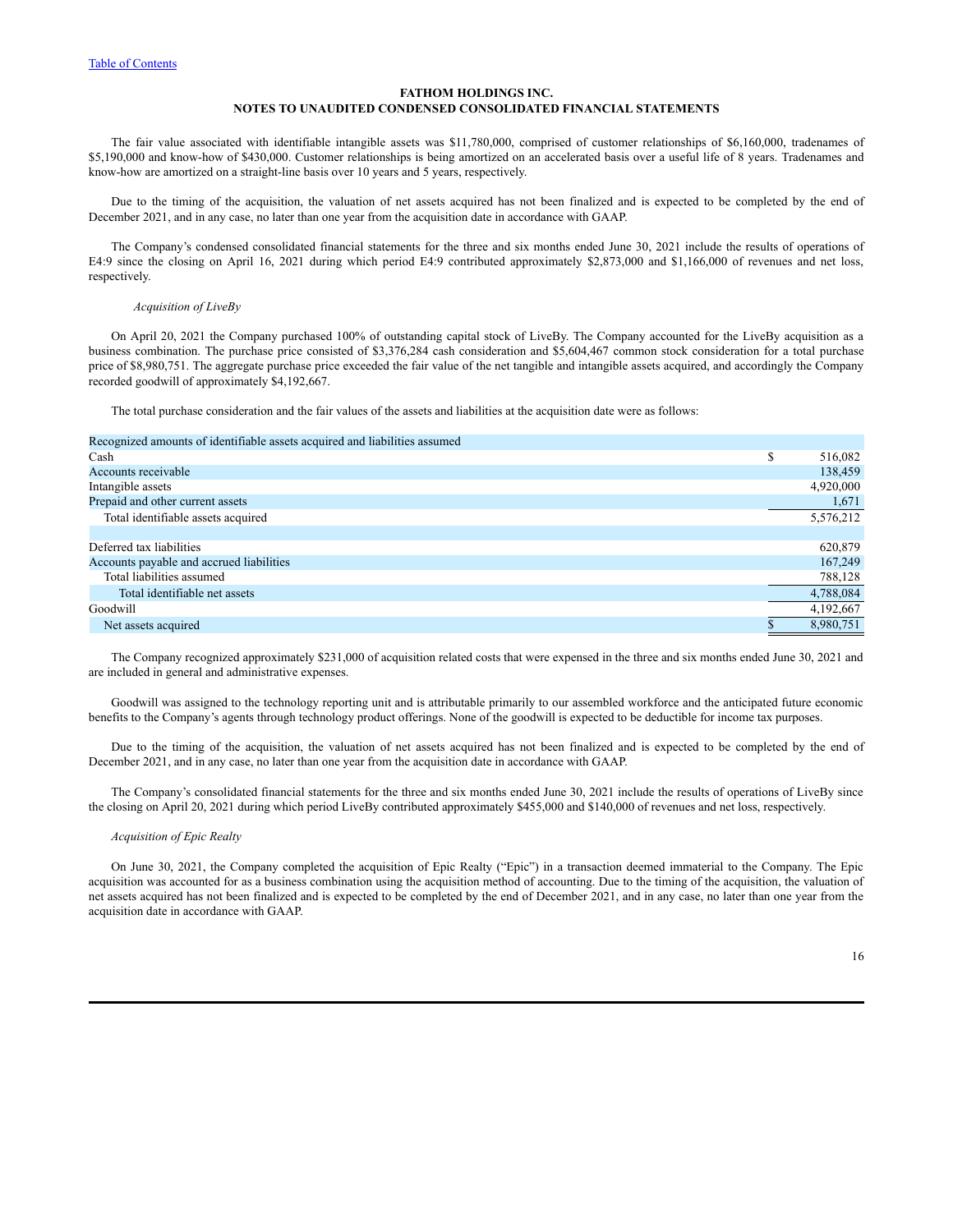## *Supplemental Pro Forma Financial Information*

On an unaudited pro forma basis, the revenues and net loss of the Company assuming the acquisitions of E4:9 and LiveBy occurred on January 1, 2020, are shown below. The unaudited pro forma information does not purport to present what the Company's actual results would have been had the acquisition happened on January 1, 2020, nor is the financial information indicative of the results of future operations. The pro forma financial information includes the estimated amortization expense based on the fair value and estimated useful lives of intangible assets as part of the acquisitions of E4:9 and LiveBy.

|                            | Six months ended June 30. |            |
|----------------------------|---------------------------|------------|
|                            | 2021                      | 2020       |
| Revenue                    | 139, 341, 692             | 74.814.491 |
| Net loss                   | (9.242.236)               | (562, 883) |
| Net loss per share (basic) | (0.64)                    | (0.05)     |

### **Note 4. Property and Equipment, Net**

Property and equipment, net consisted of the following at the dates indicated:

|                                   | June 30, 2021     | <b>December 31, 2020</b> |
|-----------------------------------|-------------------|--------------------------|
|                                   |                   |                          |
| Vehicles                          | $\qquad \qquad -$ | 119.324                  |
| Computers and equipment           | 391,402           | 138,842                  |
| Furniture and fixtures            | 593.691           | 44,330                   |
| Leasehold improvements            | 110.224           | 3,402                    |
| Total property and equipment      | 1,095,317         | 305,898                  |
| Accumulated depreciation          | (121, 817)        | (151,299)                |
| Total property and equipment, net | 973.500           | 154,599                  |

Depreciation expense for property and equipment was approximately \$44,000 and \$8,000 for the three months ended June 30, 2021 and 2020, respectively, and \$61,000 and \$16,000 for the six months ended June 30, 2021 and 2020, respectively.

## **Note 5. Intangible Assets, Net**

Intangible assets, net consisted of the following at the dates indicated:

|                        | June 30, 2021               |  |                             |  |                              |  |  |  |
|------------------------|-----------------------------|--|-----------------------------|--|------------------------------|--|--|--|
|                        | Gross<br>Carrving<br>Amount |  | Accumulated<br>Amortization |  | <b>Net Carrying</b><br>Value |  |  |  |
| Trade names            | 6,326,000                   |  | (138, 017)                  |  | 6,187,983                    |  |  |  |
| Software development   | 6,075,815                   |  | (488, 718)                  |  | 5,587,097                    |  |  |  |
| Customer relationships | 8,180,000                   |  | (263,731)                   |  | 7,916,269                    |  |  |  |
| Agent relationships    | 2,670,000                   |  | (42, 143)                   |  | 2,627,857                    |  |  |  |
| Know-how               | 430,000                     |  | (17,918)                    |  | 412,082                      |  |  |  |
|                        | 23.681.815                  |  | (950, 526)                  |  | 22.731.288                   |  |  |  |

|                      | <b>December 31, 2020</b>                                   |  |            |  |                              |  |
|----------------------|------------------------------------------------------------|--|------------|--|------------------------------|--|
|                      | Gross<br>Carrving<br>Accumulated<br>Amortization<br>Amount |  |            |  | <b>Net Carrying</b><br>Value |  |
| Trade names          | 166,000                                                    |  | (1, 383)   |  | 164,617                      |  |
| Software development | 921.248                                                    |  | (163, 718) |  | 757,530                      |  |
|                      | 1,087,248                                                  |  | (165, 101) |  | 922,147                      |  |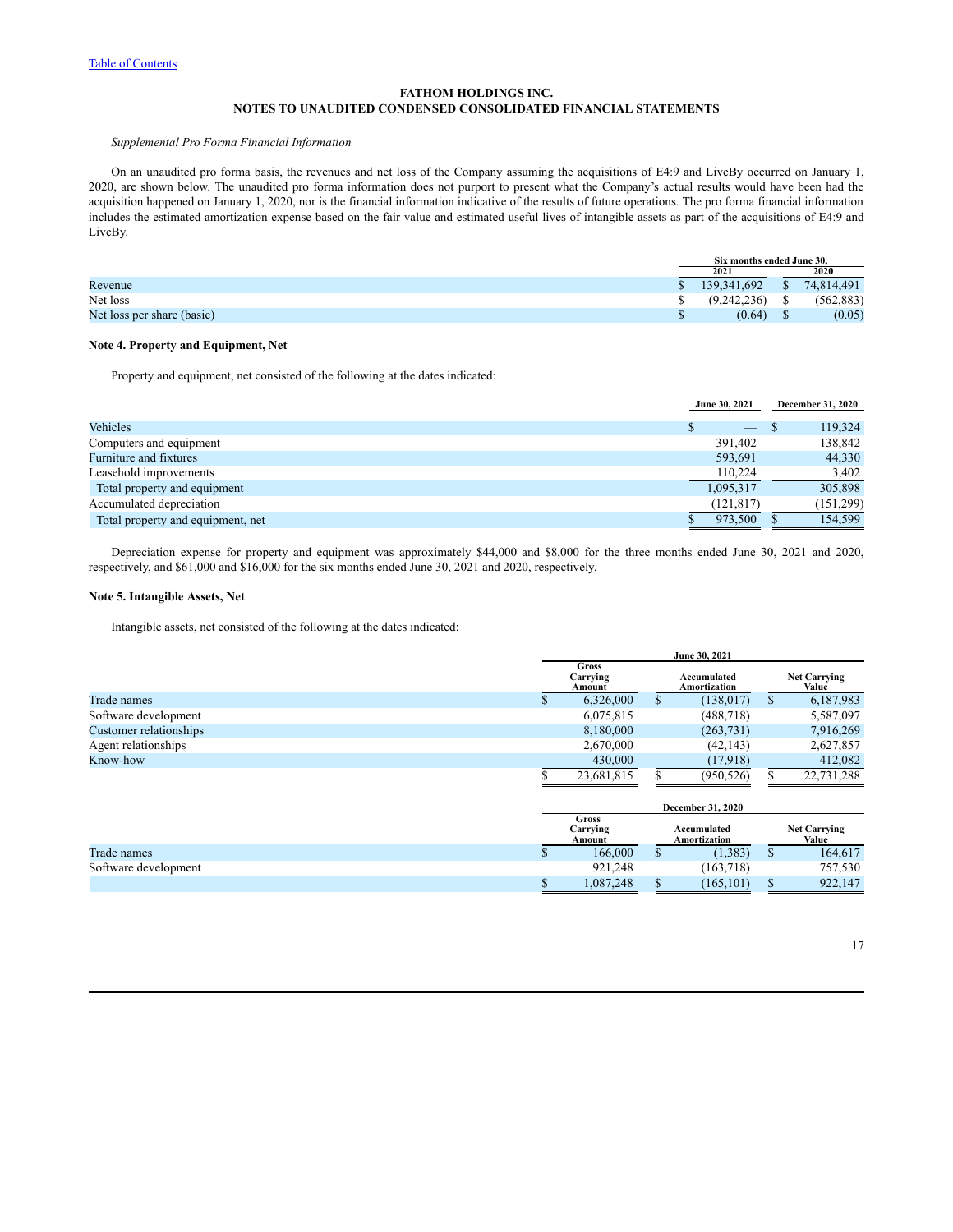As of June 30, 2021, the estimated future amortization expense for definite-lived intangible assets was:

| <b>Years Ended December 31,</b> |   |            |
|---------------------------------|---|------------|
| 2021 (remaining)                | D | 1,769,815  |
| 2022                            |   | 3,488,306  |
| 2023                            |   | 3,388,058  |
| 2024                            |   | 3,279,933  |
| 2025                            |   | 3,021,909  |
| Thereafter                      |   | 7,783,267  |
| Total                           |   | 22,731,288 |

Amortization expense was approximately \$700,000 and \$37,000 for the three months ended June 30, 2021 and 2020, respectively and \$785,000 and \$48,000 for the six months ended June 30, 2021 and 2020, respectively.

### **Note 6. Goodwill**

The Company recorded goodwill in connection with the acquisition of Verus which closed in November 2020 and in connection with the acquisitions of Red Barn, E4:9, LiveBy and Epic which closed in 2021. These acquisitions have been accounted for using the acquisition method of accounting. Under the acquisition method of accounting, the Company allocated the total purchase price to the tangible and identifiable intangible assets acquired, and assumed liabilities based on their estimated fair values as of the acquisition date, as determined by management. The excess of the purchase price over the aggregate fair values of the identifiable assets was recorded as goodwill.

The changes in the carrying value of goodwill by segment as of June 30, 2021 are as noted in the table below:

|                                     | <b>Real Estate</b><br><b>Brokerage</b> | Mortgage  | Technology | Other (a) | Total      |
|-------------------------------------|----------------------------------------|-----------|------------|-----------|------------|
| Balance at December 31, 2020        |                                        |           |            | 799.058   | 799,058    |
| Goodwill acquired during the period | 1.037.124                              | 7.399.583 | 4.192.667  | 7.018.854 | 19.648.228 |
| Balance at June 30, 2021            | 037.124                                | 7.399.583 | 4.192.667  | 7.817.912 | 20.447.286 |

(a) – Other comprises goodwill not assigned to a reportable segment.

There are no accumulated impairment charges as of June 30, 2021 and December 31, 2020.

## **Note 7. Accrued Liabilities**

Accrued liabilities consisted of the following at the dates indicated:

|                           | <b>June 30, 2021</b> | <b>December 31, 2020</b> |
|---------------------------|----------------------|--------------------------|
| Deferred annual fee       | 664.969              | 292,696                  |
| Due to sellers            | 1.816.346            | __                       |
| Other accrued liabilities | 2.015.012            | 771.193                  |
| Total accrued liabilities | 4.496.327            | .063.889                 |

### **Note 8. Warehouse Lines of Credit**

As a means of financing mortgage loans held for sale, the Company utilizes line of credit agreements for the purpose of temporarily warehousing mortgage loans pending the sale of the loans.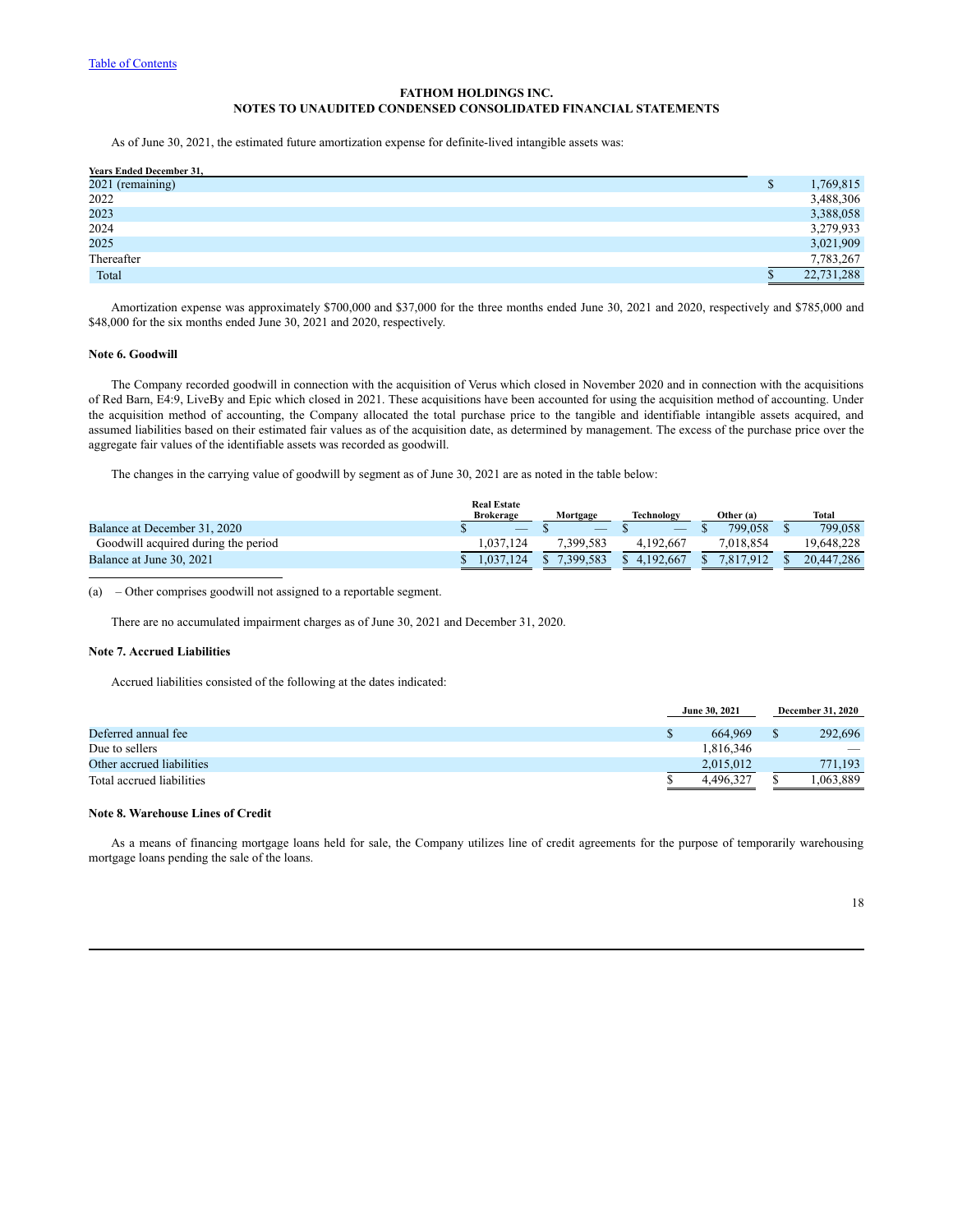The Company maintains a warehousing credit and security agreement with a bank whereby the Company borrows funds to finance the origination of eligible mortgage loans. The Company pays interest equal to the greater of Prime Rate less 0.75% or 3.85% per annum. The Prime Rate as of June 30, 2021 was 3.25%. The maximum funding limit of these loans was \$15.0 million at June 30, 2021. At June 30, 2021, there was no outstanding balance on this warehouse line. The agreement expires October 2021.

The Company maintains a master loan warehouse agreement with a bank whereby the Company borrows funds to finance the origination or purchase of eligible loans. The Company pays interest equal to the greater of the mortgage interest rate of the underlying loan or 3.5%. The maximum funding of these loans was \$10.0 million at June 30, 2021. At June 30, 2021, the outstanding balance on this warehouse line was \$2,945,633. The credit agreement requires the Company to maintain at least \$500,000 in liquid assets. The agreement expires in January 2022.

The Company maintains a mortgage participation purchase agreement with a bank whereby the Company borrows funds to finance the origination or purchase of eligible loans. The Company pays interest equal to the greater of the mortgage interest rate of the underlying loan or 3.5%. The maximum funding of these loans was \$25.0 million at June 30, 2021. At June 30, 2021, the outstanding balance on this warehouse line was \$6,415,795. The credit agreement requires the Company to maintain at least \$1,000,000 in liquid assets. The agreement expires in April 2023.

### **Note 9. Debt**

Long-term debt consisted of the following at the dates indicated:

|                                                                | <b>June 30, 2021</b> | December 31, 2020 |
|----------------------------------------------------------------|----------------------|-------------------|
| Paycheck Protection Program Loan                               | 379,281<br>аĐ.       | 354,281<br>S      |
| Small Business Administration Loan                             | 171.006              | 149,900           |
| Note Payable                                                   | 410,000              |                   |
| Loan Payable - Automobile Loan                                 |                      | 35,093            |
| Total debt                                                     | 960,287              | 539,274           |
| Less current portion of the Paycheck Protection Program Loan   | (379, 281)           | (237, 182)        |
| Less current portion of the Small Business Administration Loan | (24, 165)            | (1,748)           |
| Note Payable                                                   | (200,000)            |                   |
| Less current portion of the Loan Payable                       |                      | (17, 394)         |
| Long-term debt, net of current portion                         | 356,841              | 282,950           |

#### *Note Payable – Paycheck Protection Program Loan*

In May 2020, the Company applied for and received \$303,681 in unsecured loan funding (the "PPP Loan") from the Paycheck Protection Program (the "PPP"), established pursuant to the Coronavirus Aid, Relief, and Economic Security Act (the "CARES Act") and administered by the U.S. Small Business Administration ("SBA").

Under the terms of the promissory note (the "PPP Note") and the PPP Loan, interest accrued on the outstanding principal at the rate of 1% per annum. Interest expense under the PPP Loan amounted to approximately \$500 for the three months ended June 30, 2021 and 2020, and \$1,100 and \$500 for the six months ended June 30, 2021 and 2020, respectively. The Company believes it has used the entire PPP Note amount for qualifying expenses and applied for forgiveness in March 2021, however, until forgiveness is approved by the SBA there is no assurance that the Company will obtain forgiveness of the PPP Loan in whole or in part.

Additionally, in connection with the acquisition of Verus, the Company assumed \$50,600 in additional loan funding from the PPP. The Company received full forgiveness of all outstanding principal, accrued, and unpaid interest on this loan as of January 6, 2021. The forgiveness of this loan qualified for debt extinguishment in accordance with ASC 470-50, *Debt Modifications and Extinguishments*, and as a result, the outstanding principal and accrued and unpaid interest was written off in the amount of \$50,600 and \$336, respectively, and the Company recorded a gain on extinguishment totaling \$50,936 for the six months ended June 30, 2021.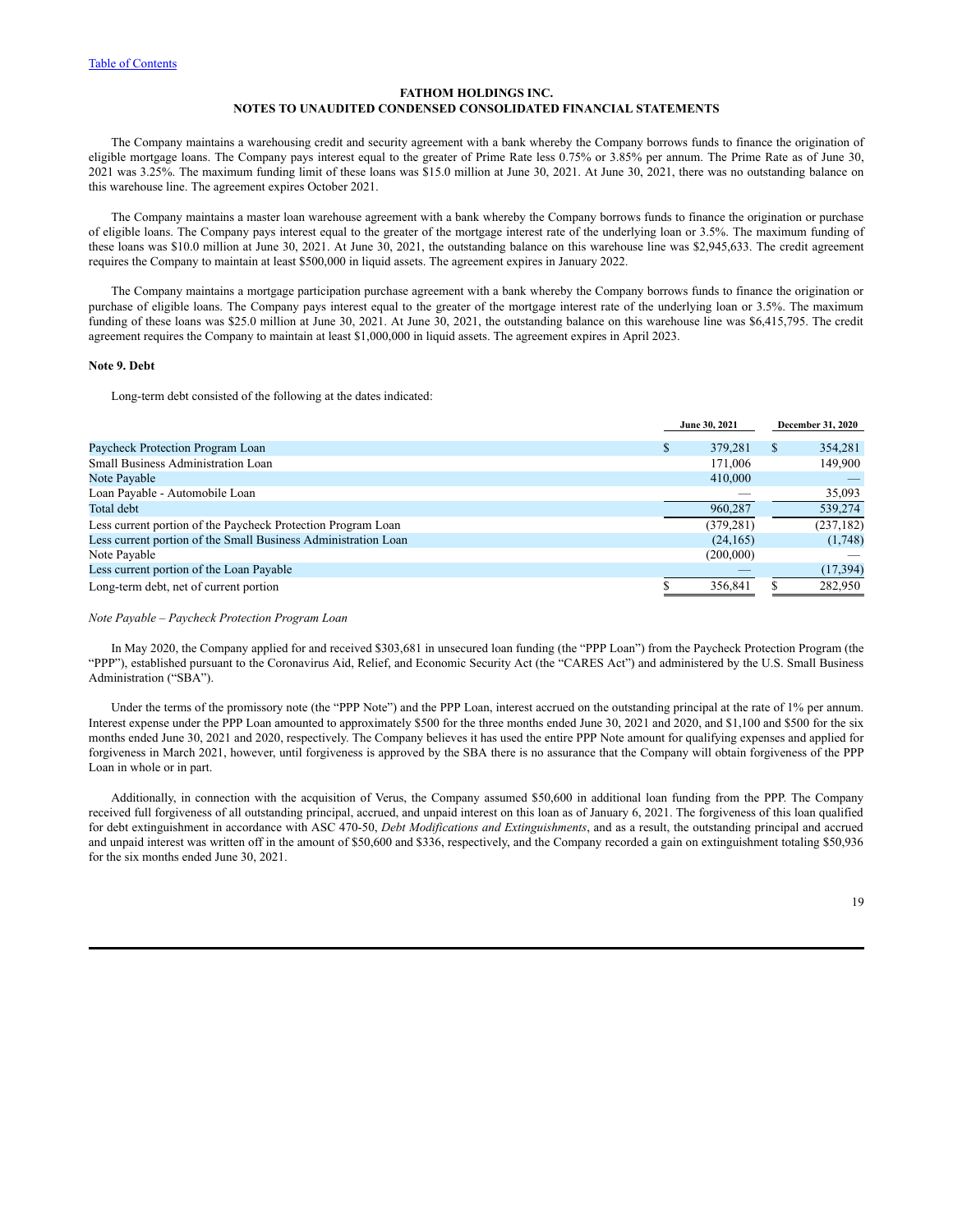Additionally, in connection with the acquisition of E4:9, the Company assumed another \$75,600 in loan funding from the PPP ("E4:9 PPP Loan"). Under the terms of the promissory note (the "E4:9 PPP Note") and the E4:9 PPP Loan, interest accrued on the outstanding principal at the rate of 1% per annum. The Company believes it has used the entire E4:9 PPP Note amount for qualifying expenses and applied for forgiveness in March 2021, however, until forgiveness is approved by the SBA there is no assurance that the Company will obtain forgiveness of the E4:9 PPP Loan in whole or in part.

#### *Note Payable*

Additionally, in connection with the acquisition of E4:9, the Company assumed a non-interest-bearing \$410,000 promissory note to be paid in full at maturity date of July 1, 2022.

### *Note Payable – Small Business Administration Loan*

On June 5, 2020, the Company received \$150,000 in loan funding from the SBA (the "SBA Note") under the Economic Injury Disaster Loan program. The Company will use all the proceeds of this secured SBA Note solely as working capital to alleviate economic injury caused by COVID-19. The SBA Note is evidenced by a promissory note of the Company dated June 5, 2020 in the principal amount of \$150,000, to the SBA, the lender. Under the terms of the SBA Note, interest accrues on the outstanding principal at a rate of 3.75% per annum, and installment payments, including principal and interest, of \$731 monthly, began in June 2021. All remaining principal and accrued interest is due and payable in May 2050.

## *Loan Payable*

The Company obtained a loan for an automobile used by the Chief Executive Officer. The term of the loan was from July 2016 through December 2022 with an annual interest rate of 1.74%. The loan payable was paid off during the six months ended June 30, 2021.

#### **Note 10. Fair Value Measurements**

FASB ASC 820, *Fair Value Measurement*, ("ASC 820") defines fair value as the price that would be received to sell an asset or paid to transfer a liability (an exit price) in an orderly transaction between market participants at the reporting date. The methodology establishes consistency and comparability by providing a fair value hierarchy that prioritizes the inputs to valuation techniques into three broad levels, which are described below:

- Level 1 inputs are quoted market prices in active markets for identical assets or liabilities (these are observable market inputs).
- Level 2 inputs are inputs other than quoted prices included within Level 1 that are observable for the asset or liability (includes quoted market prices for similar assets or identical or similar assets in markets in which there are few transactions, prices that are not current or prices that vary substantially).
- Level 3 inputs are unobservable inputs that reflect the entity's own assumptions in pricing the asset or liability (used when little or no market data is available).

A description of the valuation methodologies used for assets and liabilities measured at fair value, as well as the general classification of such instruments pursuant to the valuation hierarchy, is set forth below.

In general, fair value is based upon quoted market prices, where evaluated. If such quoted market prices are not available, fair value is based upon internally developed models that primarily use, as inputs, observable market-based parameters. Valuation adjustments may be made to ensure the financial instruments are recorded at fair value.

While management believes the Company's valuation methodologies are appropriate and consistent with other market participants, the use of different methodologies or assumptions to determine fair value of certain financial instruments could result in a different estimate of fair value at the reporting date.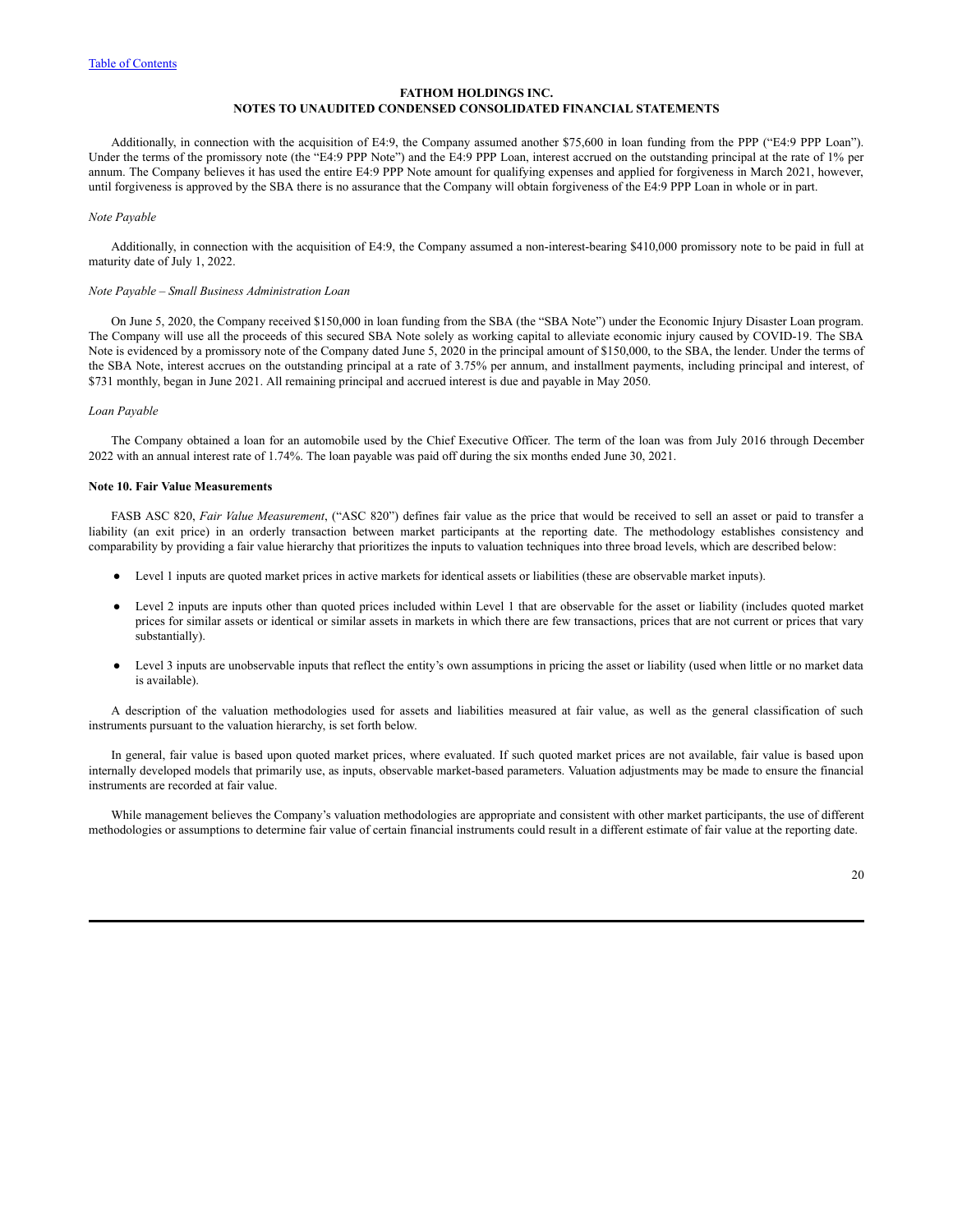Mortgage loans held for sale – The fair value of mortgage loans held for sale is determined, when possible, using quoted secondary-market prices or purchaser commitments. If no such quoted price exists, the fair value of a loan is determined using quoted prices for a similar asset or assets, adjusted for the specific attributes of that loan, which would be used by other market participants. The loans are considered Level 2 on the fair value hierarchy.

Derivative financial instruments – Derivative financial instruments are reported at fair value. Fair value is determined using a pricing model with inputs that are unobservable in the market or cannot be derived principally from or corroborated by observable market data. These instruments are Level 3 on the fair value hierarchy.

The fair value determination of each derivative financial instrument categorized as Level 3 required one or more of the following unobservable inputs:

- Agreed prices from Interest Rate Lock Commitments ("IRLC")
- Trading prices for derivative hedges
- Closing prices at June 30, 2021 for derivative hedges

The following are the major categories of assets and liabilities measured at fair value on a recurring basis as of June 30, 2021:

|                              | <b>Level 1</b> | <b>Level 2</b>           | <b>Level 3</b> | Total     |
|------------------------------|----------------|--------------------------|----------------|-----------|
| Mortgage loans held for sale |                | 9.586.314                |                | 9.586.314 |
| Derivative assets            | __             | $\overline{\phantom{a}}$ | 47.475         | 47.475    |
| Derivative liabilities       |                |                          | (18.848)       | (18.848)  |
|                              |                | 9,586,314                | 28.627         | 9.614.941 |

The Company enters into IRLCs to originate residential mortgage loans held for sale, at specified interest rates and within a specific period of time (generally between 30 and 90 days), with customers who have applied for a loan and meet certain credit and underwriting criteria. These IRLCs meet the definition of a derivative and are reflected on the consolidated balance sheets at fair value with changes in fair value recognized in other service revenue on the consolidated statements of operations. Unrealized gains and losses on the IRLCs, reflected as derivative assets and derivative liabilities, respectively, are measured based on the fair value of the underlying mortgage loan, quoted agency mortgage-backed security ("MBS") prices, estimates of the fair value of the MSRs and the probability that the mortgage loan will fund within the terms of the IRLC, net of commission expense and broker fees. The fair value of the forward loan sales commitment and mandatory delivery commitments being used to hedge the IRLCs and mortgage loans held for sale not committed to purchasers are based on quoted agency MBS prices.

The Company did not have any mortgage loans held for sale or derivative financial instruments at December 31, 2020.

#### **Note 11. Leases**

## *Operating Leases*

The Company has operating leases primarily consisting of office space with remaining lease terms of 1 to 7 years, subject to certain renewal options as applicable.

Leases with an initial term of twelve months or less are not recorded on the balance sheet, and the Company does not separate lease and non-lease components of contracts. There are no material residual guarantees associated with any of the Company's leases, and there are no significant restrictions or covenants included in the Company's lease agreements. Certain leases include variable payments related to common area maintenance and property taxes, which are billed by the landlord, as is customary with these types of charges for office space.

Our lease agreements generally do not provide an implicit borrowing rate. Therefore, the Company used a benchmark approach to derive an appropriate imputed discount rate. The Company benchmarked itself against other companies of similar credit ratings and comparable quality and derived an imputed rate, which was used in a portfolio approach to discount its real estate lease liabilities. We used estimated incremental borrowing rates for all active leases.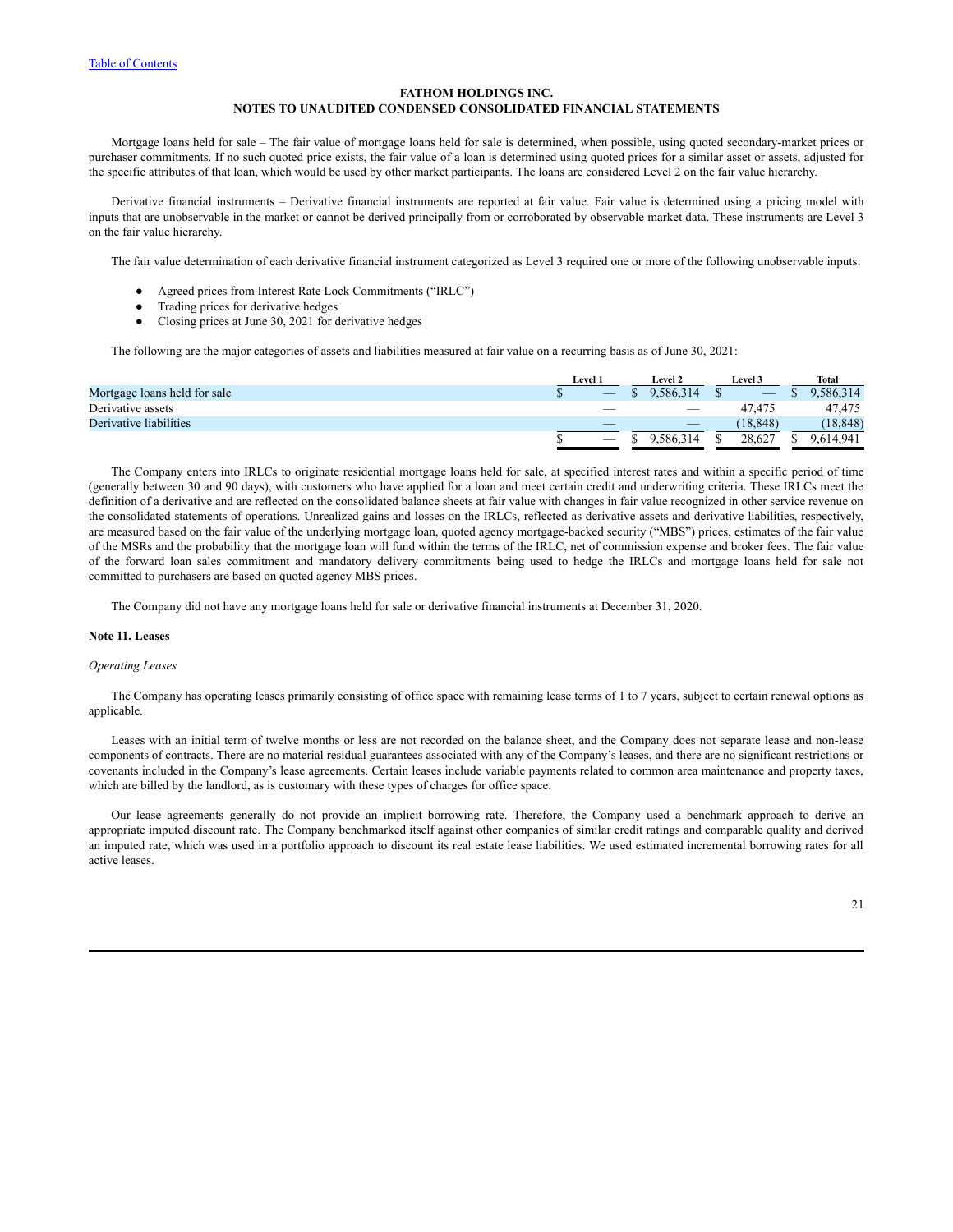## *Lease Costs*

The table below presents certain information related to the lease costs for the Company's operating leases for the periods indicated:

|                                  |      | Three months ended June 30. |             |        |  | Six months ended June 30. |  |         |  |  |  |  |  |  |  |  |  |  |  |  |  |  |  |  |  |  |  |  |  |  |      |  |  |      |
|----------------------------------|------|-----------------------------|-------------|--------|--|---------------------------|--|---------|--|--|--|--|--|--|--|--|--|--|--|--|--|--|--|--|--|--|--|--|--|--|------|--|--|------|
|                                  | 2021 |                             | <b>2020</b> |        |  |                           |  |         |  |  |  |  |  |  |  |  |  |  |  |  |  |  |  |  |  |  |  |  |  |  | 2021 |  |  | 2020 |
| Components of total lease costs: |      |                             |             |        |  |                           |  |         |  |  |  |  |  |  |  |  |  |  |  |  |  |  |  |  |  |  |  |  |  |  |      |  |  |      |
| Operating lease expense          | S.   | 245.615                     |             | 34.801 |  | 293.289                   |  | 70.151  |  |  |  |  |  |  |  |  |  |  |  |  |  |  |  |  |  |  |  |  |  |  |      |  |  |      |
| Short-term lease expense         |      | 95.254                      |             | 18.044 |  | 123.716                   |  | 35,047  |  |  |  |  |  |  |  |  |  |  |  |  |  |  |  |  |  |  |  |  |  |  |      |  |  |      |
| Total lease cost                 |      | 340.869                     |             | 52.845 |  | 417.005                   |  | 105.198 |  |  |  |  |  |  |  |  |  |  |  |  |  |  |  |  |  |  |  |  |  |  |      |  |  |      |

### *Lease Terms and Discount Rate*

The table below presents certain information related to the weighted average remaining lease term and the weighted average discount rate for the Company's operating leases as of:

|                                                                     | June 30, 2021 | <b>December 31, 2020</b> |
|---------------------------------------------------------------------|---------------|--------------------------|
| Weighted average remaining lease term (in years) - operating leases |               |                          |
| Weighted average discount rate - operating leases                   | $5.92\%$      | 7.67 %                   |

### *Future Minimum Lease Payments*

Future lease payments included in the measurement of lease liabilities on the consolidated balance sheet as of June 30, 2021, for the following five fiscal years and thereafter were as follows:

| <b>Years Ended December 31,</b>                | Operating<br><b>Leases</b> |
|------------------------------------------------|----------------------------|
| 2021 (remaining)                               | 548,278                    |
| 2022                                           | 1,119,081                  |
| 2023                                           | 1,046,796                  |
| 2024                                           | 967,663                    |
| 2025                                           | 847,126                    |
| 2026 and thereafter                            | 1,132,870                  |
| Total minimum lease payments                   | 5,661,814                  |
| Less effects of discounting                    | (857, 274)                 |
| Present value of future minimum lease payments | 4,804,540                  |

#### **Note 12. Share-based Compensation**

The Company's 2017 Stock Plan (the "Plan") provides for granting stock options and restricted stock awards to employees, directors, contractors and consultants of the Company. A total of 3,182,335 shares of common stock are authorized to be issued pursuant to the Plan. As of June 30, 2021, there were 2,739,261 shares available for future grants under the Plan.

The Company's 2019 Omnibus Stock Incentive Plan (the "2019 Plan") provides for granting stock options and restricted stock awards to employees, directors, agents, contractors and consultants of the Company. A total of 1,060,778 shares of common stock are authorized to be issued pursuant to the 2019 Plan. As of June 30, 2021, there were 455,981 shares available for future grants under the 2019 Plan.

## Restricted Stock Awards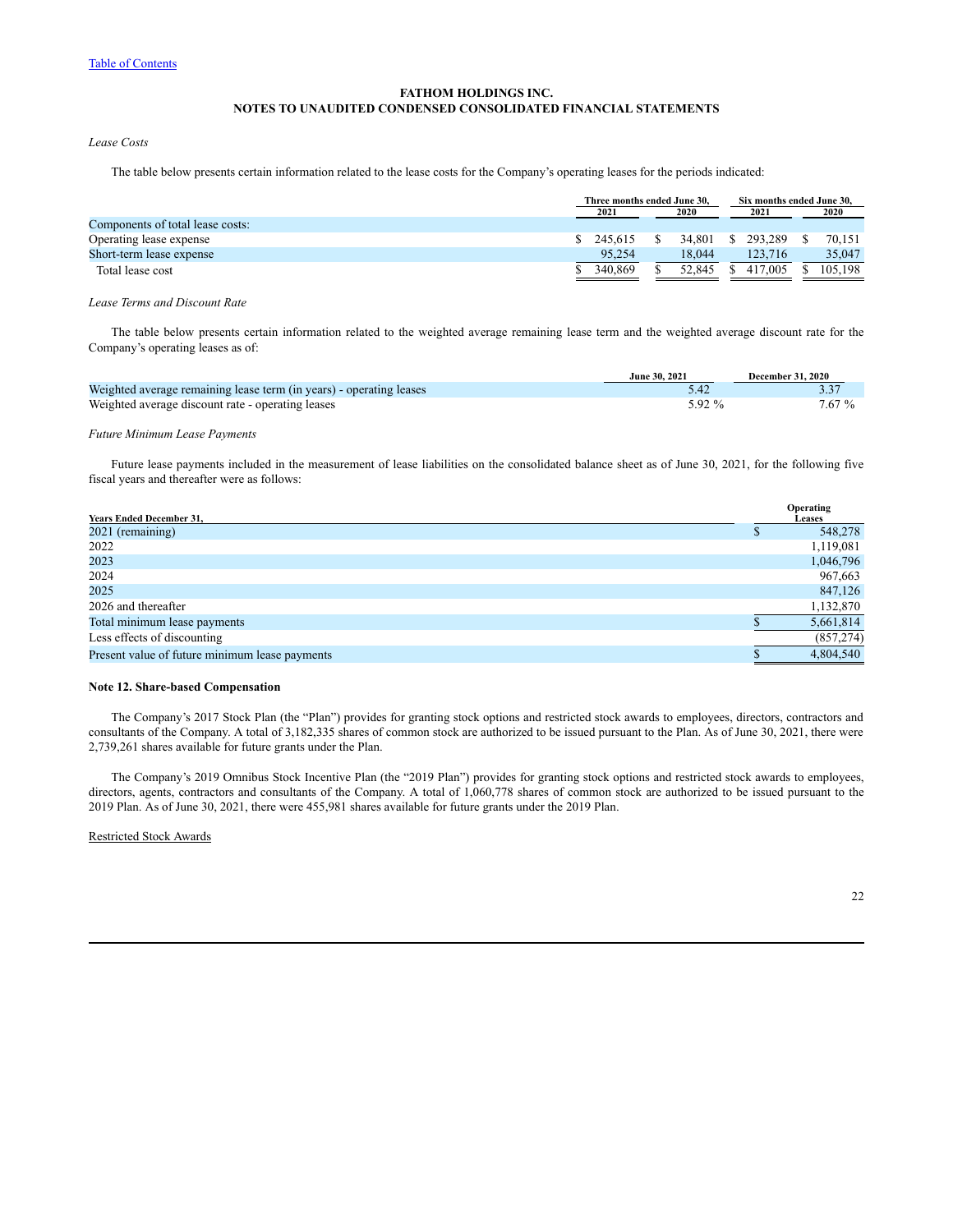|                                |               | Weighted                                       |
|--------------------------------|---------------|------------------------------------------------|
|                                | <b>Shares</b> | <b>Average Grant</b><br><b>Date Fair Value</b> |
| Nonvested at December 31, 2020 | 390,787       | 13.56                                          |
| Granted                        | 157.267       | 38.65                                          |
| <b>Vested</b>                  | (42, 513)     | (39.26)                                        |
| Forfeited                      | (6,735)       | (11.70)                                        |
| Nonvested at June 30, 2021     | 498,806       | 19.31                                          |

In March 2021, pursuant to the 2019 Plan, the Company granted 82,003 restricted stock awards to certain employees and agents, of which 4,564 awards vested immediately and the remaining 77,439 awards will vest three years from the grant date subject to continuous service with the Company. The fair value of these restricted stock awards was \$32.87 per share based on the Company's closing stock price on the grant date.

In March 2021, pursuant to the 2019 Plan, in connection with the Company's acquisitions of Naberly and Red Barn (See Note 3), the Company granted 44,568 restricted stock awards to former founders who are now employees of the Company, of which 10,478 will vest one year from the grant date, and the remaining 34,090 will vest 18 months from the grant date. The fair value of the Company's restricted stock awards granted in March 2021 was \$44.00 per share based on the Company's closing stock price on the grant date.

## Stock Option Awards

A summary of stock option activity under the Plans are as follows:

|                                      | <b>Options</b><br>Outstanding | Weighted<br>Average<br><b>Exercise Price</b> | <b>Weighted Average</b><br>Remaining<br><b>Contractual Term</b><br>in Years | Aggregate<br>intrinsic value |          |  |
|--------------------------------------|-------------------------------|----------------------------------------------|-----------------------------------------------------------------------------|------------------------------|----------|--|
| Balance at December 31, 2020         | 47,332                        | 8.03                                         | 8.8                                                                         |                              | .325,903 |  |
| Granted                              | 13.638                        | 44.00                                        |                                                                             |                              |          |  |
| Exercised                            | (16.972)                      | 4.71                                         |                                                                             |                              |          |  |
| Balance at June 30, 2021             | 43.998                        | 20.46                                        | 8.6                                                                         |                              | 695.500  |  |
| Options exercisable at June 30, 2021 | 20.158                        | 4.71                                         | 7.9                                                                         |                              | 566.037  |  |

In March 2021, pursuant to the 2019 Plan, the Board granted stock option awards to the independent directors to acquire shares of common stock with an exercise price of \$44.00 per share. The stock options will vest on the earlier of (a) one year from the date of grant and (b) the next annual stockholder meeting, subject to the director's continued service on the Board.

Stock based compensation related to the Company's stock plans are as follows:

|                                         |  | Three months ended<br><b>June 30.</b> |          |  |         |  | Six months ended |  |         |  |  |  |  |  |  |  |  |  |  |  |  |  |  |  |  |  |  |  |  |  |  |  |  |  |  |  |  |  |  |  |  |      |  |      |  |      |
|-----------------------------------------|--|---------------------------------------|----------|--|---------|--|------------------|--|---------|--|--|--|--|--|--|--|--|--|--|--|--|--|--|--|--|--|--|--|--|--|--|--|--|--|--|--|--|--|--|--|--|------|--|------|--|------|
|                                         |  | 2021                                  |          |  |         |  |                  |  |         |  |  |  |  |  |  |  |  |  |  |  |  |  |  |  |  |  |  |  |  |  |  |  |  |  |  |  |  |  |  |  |  | 2020 |  | 2021 |  | 2020 |
| General and administrative              |  |                                       | 917.569  |  | 8.660   |  | .515.458         |  | 39,274  |  |  |  |  |  |  |  |  |  |  |  |  |  |  |  |  |  |  |  |  |  |  |  |  |  |  |  |  |  |  |  |  |      |  |      |  |      |
| Commission and other agent-related cost |  |                                       | 275.885  |  | 91.833  |  | 548.071          |  | 185.940 |  |  |  |  |  |  |  |  |  |  |  |  |  |  |  |  |  |  |  |  |  |  |  |  |  |  |  |  |  |  |  |  |      |  |      |  |      |
| Total stock-based compensation          |  |                                       | .193.454 |  | 100.493 |  | 2.063.529        |  | 225,214 |  |  |  |  |  |  |  |  |  |  |  |  |  |  |  |  |  |  |  |  |  |  |  |  |  |  |  |  |  |  |  |  |      |  |      |  |      |

### **Note 13. Equity-classified Warrants**

On August 4, 2020, the Company issued a warrant to the underwriter of its initial public offerings ("IPO) (the "Underwriter Warrant") to purchase 240,100 shares of common stock. The Underwriter Warrant is exercisable at a per share exercise price of \$11.00, and is exercisable at any time from and after January 31, 2021 through August 4, 2025.

During the six months ended June 30, 2021, no warrants to purchase common stock were issued, exercised, or expired.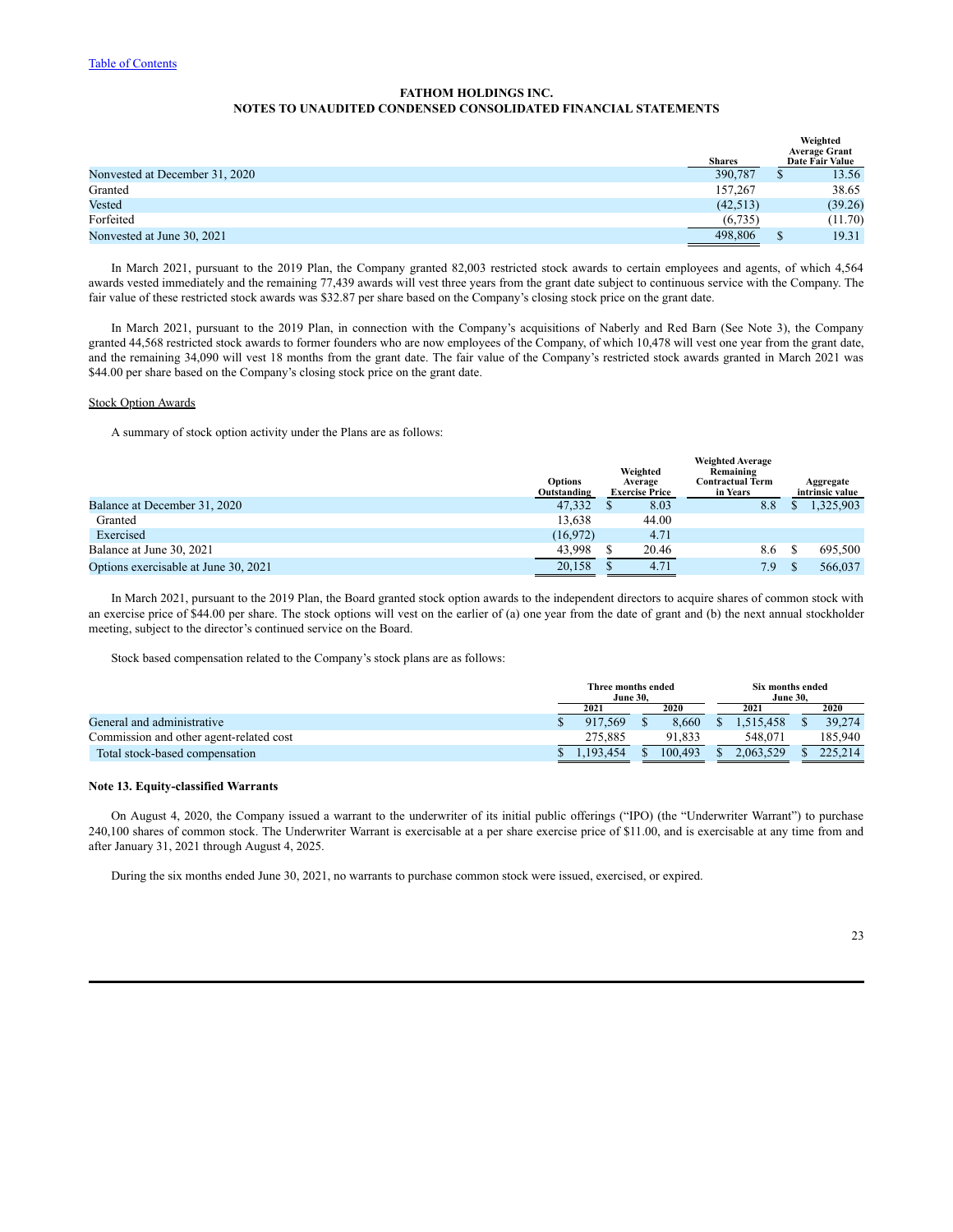#### **Note 14. Related Party Transactions**

Included in revenue for the three months ended June 30, 2021 and 2020 was approximately \$0 and \$110,000, respectively, and for the six months ended June 30, 2021 and 2020 was approximately \$0 and \$268,500 from a related party in exchange for the Company providing lead generation services.

Included in commission and other agent-related costs for the three months ended June 30, 2021 and 2020 was approximately \$1,950 and \$15,185, respectively, and for the six months ended June 30, 2020 was approximately \$2,730 and \$27,237, respectively, to related parties in exchange for the Company receiving lead generation services.

Included in marketing expense for the three months ended June 30, 2021 and 2020 was approximately \$84,558 and \$42,911, respectively, and for the six months ended June 30, 2021 and 2020 was approximately \$227,681 and \$91,812, respectively, to related parties in exchange for the Company receiving marketing services.

### **Note 15. Net (Loss) Income per Share Attributable to Common Stock**

Basic net (loss) income per share of common stock is computed by dividing net (loss) income attributable to common stockholders by the weighted average number of shares of common stock outstanding for the period. Diluted net (loss) income per share is calculated by adjusting the weighted-average number of shares outstanding for the dilutive effect of common stock equivalents outstanding for the period, determined using the treasury-stock method. Diluted (loss) income per share excludes, when applicable, the potential impact of stock options, unvested shares of restricted stock awards, and common stock warrants because their effect would be anti-dilutive due to our net loss.

The calculation of basic and diluted net loss per share attributable to common stock was as follows:

|                                             | Three months ended<br><b>June 30.</b> |             |               |            |     |             | Six months ended<br><b>June 30.</b> |            |  |
|---------------------------------------------|---------------------------------------|-------------|---------------|------------|-----|-------------|-------------------------------------|------------|--|
|                                             |                                       | 2021        |               | 2020       |     | 2021        |                                     | 2020       |  |
| Net (loss) income                           | ъ                                     | (2,091,434) |               | 160,798    |     | (5,491,152) |                                     | 118,027    |  |
|                                             |                                       |             |               |            |     |             |                                     |            |  |
| Weighted-average basic shares outstanding   |                                       | 14,048,136  |               | 9,996,775  |     | 13,750,775  |                                     | 9,996,939  |  |
| Effect of dilutive securities:              |                                       |             |               |            |     |             |                                     |            |  |
| Unvested restricted stock awards            |                                       |             |               | 29,767     |     |             |                                     | 17,889     |  |
| Stock options                               |                                       |             |               | 3,483      |     |             |                                     | 1,441      |  |
| Weighted-average diluted shares outstanding |                                       | 14,048,136  |               | 10,030,025 |     | 13,750,775  |                                     | 10,016,269 |  |
|                                             |                                       |             |               |            |     |             |                                     |            |  |
| Net (loss) income per share $-$ basic       | \$                                    | (0.15)      | <sup>\$</sup> | 0.02       | S   | (0.40)      | S                                   | 0.01       |  |
| Net (loss) income per share $-$ diluted     | \$                                    | (0.15)      |               | 0.02       | \$. | (0.40)      | S                                   | 0.01       |  |

The following outstanding shares of common stock equivalents were excluded from the computation of the diluted net loss per share attributable to common stock for the periods presented because their effect would have been anti-dilutive.

|                                  | Three months ended<br><b>June 30.</b> |                          | Six months ended<br><b>June 30.</b> |      |
|----------------------------------|---------------------------------------|--------------------------|-------------------------------------|------|
|                                  | 2021                                  | 2020                     | 2021                                | 2020 |
| Stock options                    | 43,998                                |                          | 43,998                              |      |
| Unvested restricted stock awards | 498.806                               | $\overline{\phantom{a}}$ | 498.806                             | __   |
| Common stock warrants            | 240.100                               |                          | 240.100                             |      |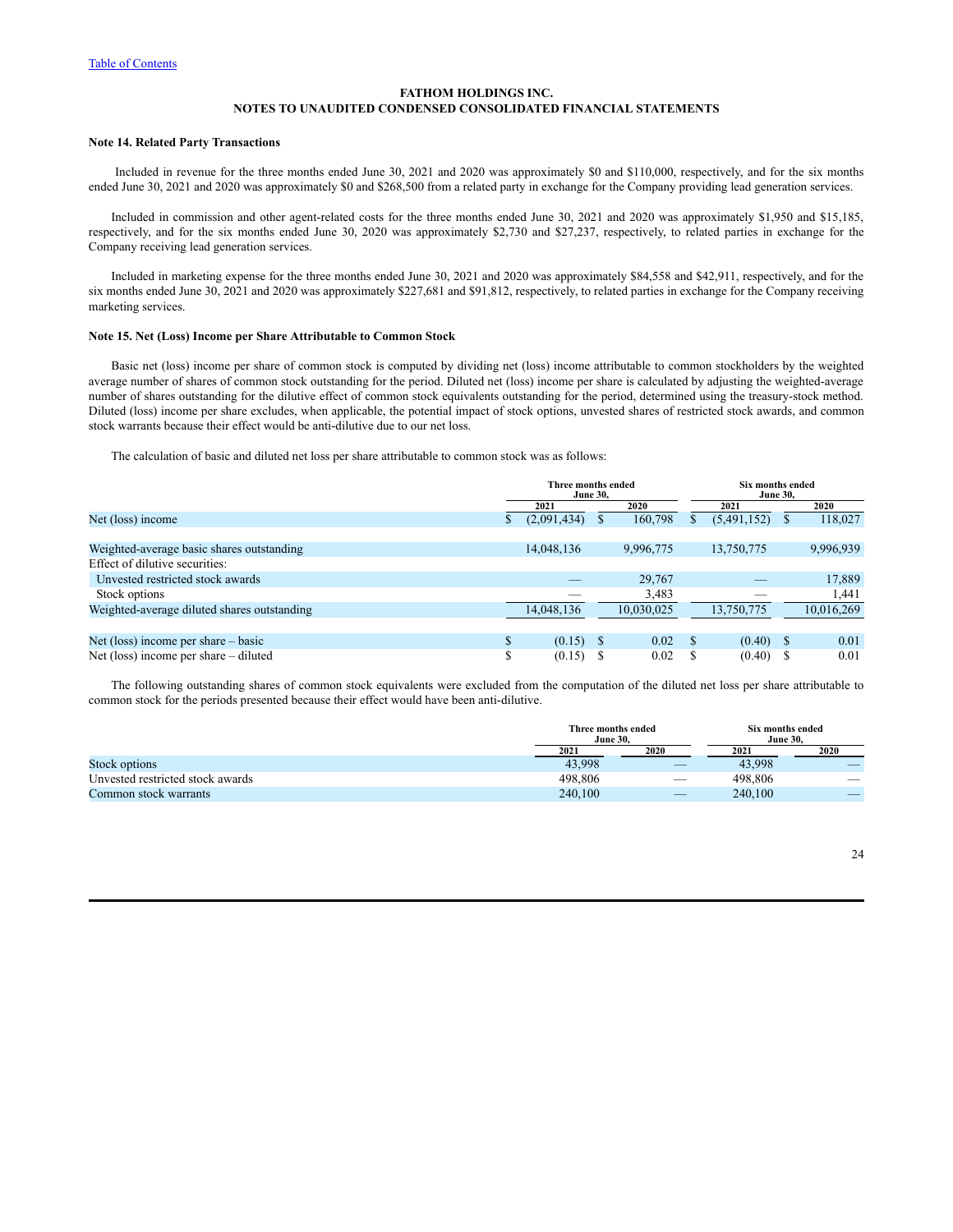## **Note 16. Income Taxes**

As of December 31, 2020, the Company had federal net operating loss carryforwards of approximately \$9.2 million and state net operating loss carryforwards of approximately \$4.5 million. Losses will begin to expire, if not utilized, in 2032. Utilization of the net operating loss carryforwards may be subject to an annual limitation according to Section 382 of the Internal Revenue Code of 1986 as amended, and similar provisions.

The Company applies the standards on uncertainty in income taxes contained in ASC Topic 740, Accounting for Income Taxes. The adoption of this interpretation did not have any impact on the Company's consolidated financial statements, as the Company did not have any significant unrecognized tax benefits during the three and six months ended June 30, 2021 or the year ended December 31, 2020. Currently, the statute of limitations remains open subsequent to and including the year ended December 31, 2016.

In determining the quarterly provision for income taxes, the Company used the annual effective tax rate applied to year-to-date income. The Company's annual estimated effective tax rate differs from the statutory rate primarily as a result of state taxes, permanent differences, and changes in the Company's valuation allowance. The income tax effects of unusual or infrequent items including a change in the valuation allowance as a result of a change in judgment regarding the realizability of deferred tax assets are excluded from the estimated annual effective tax rate and are required to be discretely recognized in the interim period they occur.

The effective tax rate differed significantly in the three months ended June 30, 2021 from prior periods. The Company has historically maintained a valuation allowance against deferred tax assets and reported only minimal current state tax expense. The Company recorded an income tax benefit of \$2.6 million and income tax expense of \$2,000 for the six months ended June 30, 2021 and 2020 respectively. The tax benefit for the six months ended June 30, 2021 is primarily the result of the release of the valuation allowance against historical deferred tax assets and recognition of benefit from the current year projected loss. Net deferred tax liabilities of \$3.3 million recorded in connection with the E4:9 Holdings, Inc. and LiveBy, Inc acquisitions provide a source of taxable income to support the realizability of \$1.6 million of pre-existing deferred tax assets, as well as currently generated deferred tax assets from the projected loss for the year. The taxable temporary differences relating to the amortizable intangible assets support the realization of the net operating loss carryforwards. As a result of the transactions, the Company discretely released the historical valuation allowance and recognized a deferred tax benefit on a portion of current year losses. The remainder of the benefit not recorded in the period ended June 30, 2021 is expected to be recognized over the remaining interim periods using the annual effective tax rate. The Company expects to maintain a valuation allowance on current year remaining net deferred tax assets by year-end due to historical operating losses.

### **Note 17. Segment Reporting**

The Company identifies an operating segment as a component: (i) that engages in business activities from which it may earn revenues and incur expenses; (ii) whose operating results are regularly reviewed by the Chief Operating Decision Maker ("CODM") to make decisions resources to be allocated to the segment and assess is performance; and (iii) that has available discrete financial information. The CODM reviews financial information at the operating segment level to allocate resources and to assess the operating results and financial performance for each operating segment.

Historically, management has not made operating decisions nor assessed performance based on geographic locations. Rather, the CODM has made operating decisions and assessed performance based on the services of identified operating segments. Prior to the acquisition of E4:9 during the three months ended June 30, 2021 which included the mortgage lending and insurance agency services, the Company aggregated its real estate brokerage services segment and its affiliated services (e.g., title insurance) segment as the profits and losses and assets of the affiliated services segment were not material.

During the three months ended June 30, 2021, the Company has identified three reportable segments: Real Estate Brokerage, Mortgage, and Technology. Through its Real Estate Brokerage segment, the Company provides real estate brokerage services. Through its Mortgage segment, the Company provides residential loan origination and underwriting services. Through its Technology segment, the Company provides SaaS solutions and data mining for third party customers to develop its intelliAgent platform for current use by the Company's real estate agents. As a result, the Company has modified the presentation of its segment financial information with retrospective application to all prior periods presented.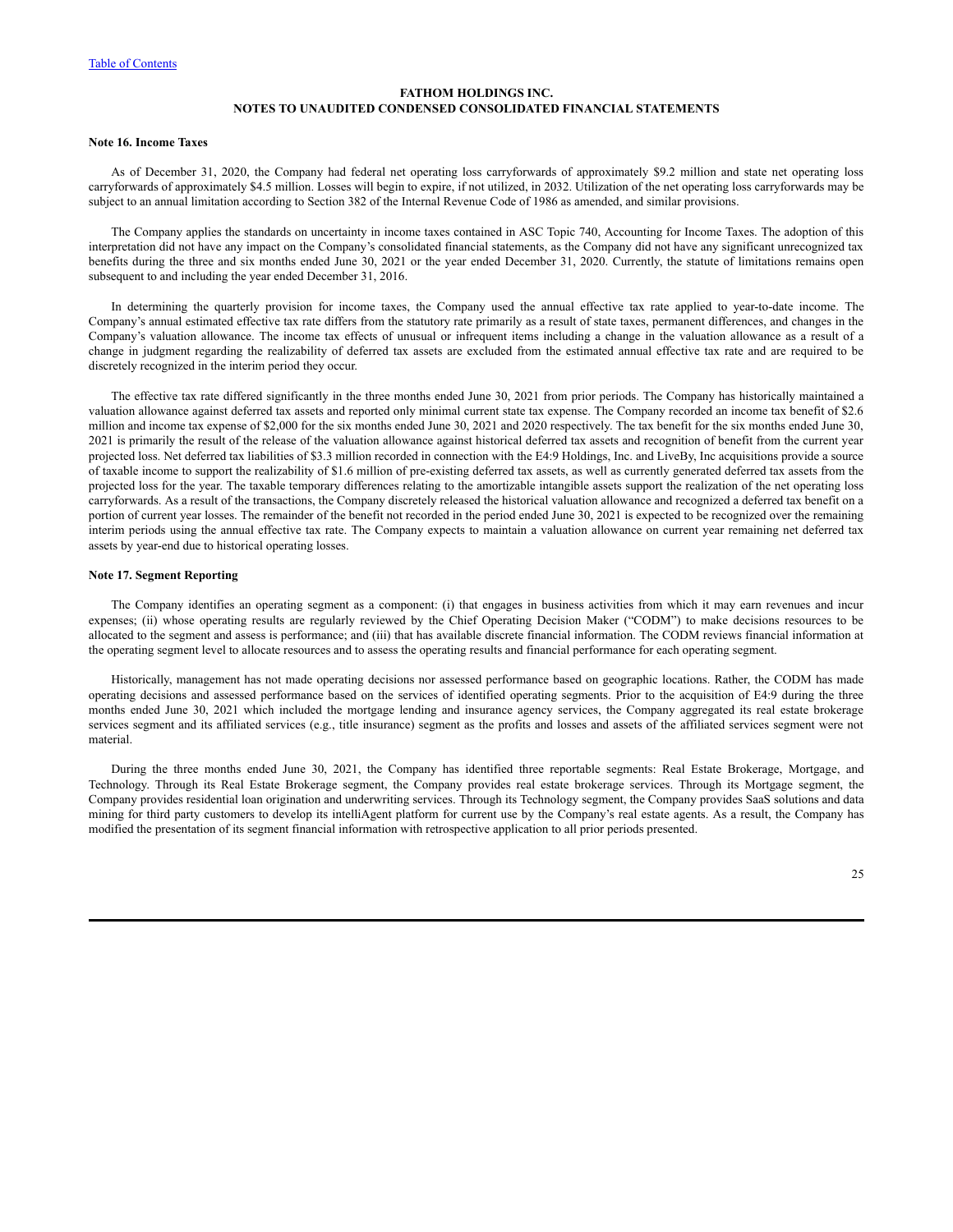Revenue and Adjusted EBITDA are the primary measures used by the CODM to evaluate financial performance of the reportable segments and to allocate resources. Adjusted EBITDA represents the revenues of the operating segment less operating expenses directly attributable to the respective operating segment. Adjusted EBITDA is defined by us as net income (loss) before depreciation and amortization, interest expense, net, income taxes, and other items. In particular, the Company believes the exclusion of non-cash share-based compensation expense related to restricted stock awards and stock options and transaction-related costs provides a useful supplemental measure in evaluating the performance of our operations and provides better transparency into our results of operations. The Company's presentation of Adjusted EBITDA might not be comparable to similar measures used by other companies.

The Company does not allocate assets to its reportable segments as they are not included in the review performed by the CODM for purposes of assessing segment performance and allocating resources. The balance sheet is managed on a consolidated basis and is not used in the context of segment reporting.

Key operating data for the reportable segments for the three and six months ended June 30, 2021 and are set forth in the tables below. The Company has included the results of the acquisitions from the acquisition date. As such, the key operating data for the three and six months ended June 30, 2020 include only the result of the Real Estate Brokerage reportable segment.

|                                  | Revenue       |                                       |                                     |                  |  |  |  |  |  |
|----------------------------------|---------------|---------------------------------------|-------------------------------------|------------------|--|--|--|--|--|
|                                  |               | Three months ended<br><b>June 30.</b> | Six months ended<br><b>June 30,</b> |                  |  |  |  |  |  |
|                                  | 2021          | 2020                                  |                                     | 2020             |  |  |  |  |  |
|                                  |               |                                       |                                     |                  |  |  |  |  |  |
| Real Estate Brokerage            | \$80,246,356  | \$ 38,688,744                         | 129,402,060<br>S.                   | 67,527,575<br>S. |  |  |  |  |  |
| Mortgage                         | 1,502,021     |                                       | 1,502,021                           |                  |  |  |  |  |  |
| Technology                       | 529,528       |                                       | 598,624                             |                  |  |  |  |  |  |
| Corporate and other services (a) | 1,905,048     |                                       | 2,325,738                           |                  |  |  |  |  |  |
| <b>Total Company</b>             | \$ 84,182,954 | 38,688,744                            | 133,828,443                         | 67,527,575       |  |  |  |  |  |

|                                      | <b>Adjusted EBITDA</b>                |               |    |            |    |                                     |   |            |  |  |  |
|--------------------------------------|---------------------------------------|---------------|----|------------|----|-------------------------------------|---|------------|--|--|--|
|                                      | Three months ended<br><b>June 30,</b> |               |    |            |    | Six months ended<br><b>June 30,</b> |   |            |  |  |  |
|                                      |                                       | 2021          |    | 2020       |    | 2021                                |   | 2020       |  |  |  |
| Real Estate Brokerage                | \$                                    | 495,507       | S. | 329,446    | S. | (10, 324)                           | S | 464,509    |  |  |  |
| Mortgage                             |                                       | (889, 898)    |    |            |    | (889, 898)                          |   |            |  |  |  |
| Technology                           |                                       | (307, 227)    |    |            |    | (622, 359)                          |   |            |  |  |  |
| <b>Total Segment Adjusted EBITDA</b> |                                       | (701, 618)    |    | 329,446    |    | (1,522,581)                         |   | 464,509    |  |  |  |
| Corporate and other services (a)     |                                       | (1,571,353)   |    |            |    | (2,792,702)                         |   |            |  |  |  |
| <b>Total Company Adjusted EBITDA</b> |                                       | (2,272,971)   |    | 329,446    |    | (4,315,283)                         |   | 464,509    |  |  |  |
| Less: Depreciation and amortization  |                                       | (744.451)     |    | (44, 496)  |    | (846, 880)                          |   | (63, 771)  |  |  |  |
| Other income (expense), net          |                                       | 33,658        |    | (22, 659)  |    | 88.014                              |   | (55, 497)  |  |  |  |
| Income tax benefit (expense)         |                                       | 2,614,925     |    | (1,000)    |    | 2,609,925                           |   | (2,000)    |  |  |  |
| Stock based compensation             |                                       | (1, 193, 454) |    | (100, 493) |    | (2,063,529)                         |   | (225, 214) |  |  |  |
| Transaction-related costs            |                                       | (529, 071)    |    |            |    | (963, 399)                          |   |            |  |  |  |
| Net (loss) income                    |                                       | (2,091,434)   |    | 160,798    |    | (5,491,152)                         |   | 118,027    |  |  |  |

(a) Transactions between segments are eliminated in consolidation. Such amounts are eliminated through the Corporate and Other services line.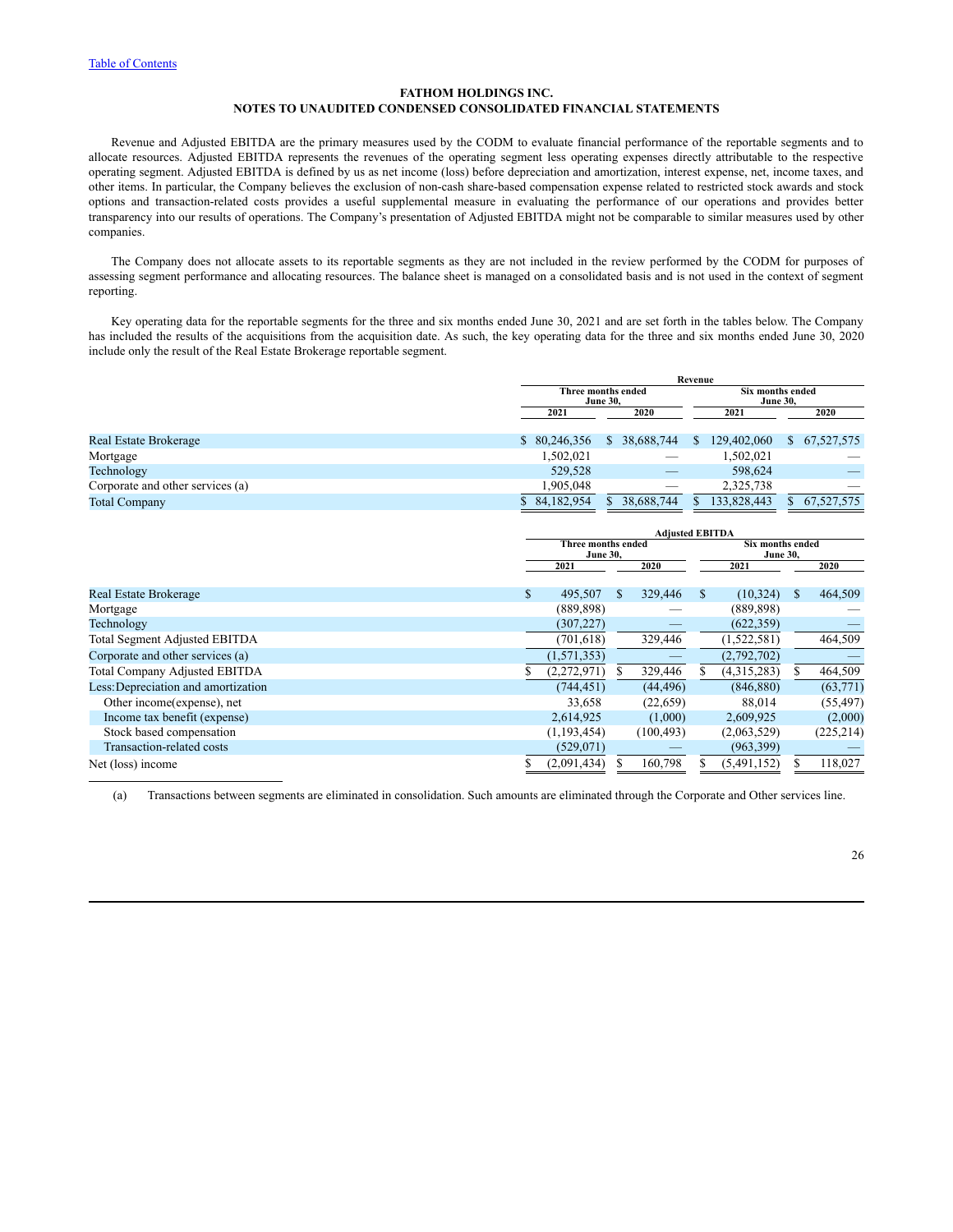#### **Note 18. Commitments and Contingencies**

From time to time the Company is involved in litigation, claims, and other proceedings arising in the ordinary course of business. Such litigation and other proceedings may include, but are not limited to, actions relating to employment law and misclassification, intellectual property, commercial or contractual claims, brokerage or real estate disputes, or other consumer protection statutes, ordinary-course brokerage disputes like the failure to disclose property defects, commission disputes, and vicarious liability based upon conduct of individuals or entities outside of the Company's control, including agents and third party contractor agents. Litigation and other disputes are inherently unpredictable and subject to substantial uncertainties and unfavorable resolutions could occur. As of June 30, 2021, there was no material litigation against the Company.

## Encompass Net Worth Requirements

In order to maintain approval from the U.S. Department of Housing and Urban Development to operate as a Title II non-supervised mortgagee, Encompass is required to maintain adjusted net worth of \$1,000,000 and must maintain liquid assets (cash, cash equivalents, or readily convertible instruments) of 20% of the required net worth. As of June 30, 2021, Encompass had adjusted net worth of \$2,535,020 and liquid assets of \$2,308,894, respectively.

#### Commitments to Extend Credit

Encompass enters into IRLCs with borrowers who have applied for residential mortgage loans and have met certain credit and underwriting criteria. These commitments expose the Encompass to market risk if interest rates change and the underlying loan is not economically hedged or committed to a purchaser. Encompass is also exposed to credit loss if the loan is originated and not sold to a purchaser and the mortgagor does not perform. The collateral upon extension of credit typically of a first deed of trust in the mortgagor's residential property. Commitments to originate loans do not necessarily reflect future cash requirements as commitments are expected to expire without being drawn upon.

#### Regulatory Commitments

Encompass is subject to periodic audits and examinations, both formal and informal in nature, from various federal and state agencies, including those made as part of the regulatory oversight of mortgage origination, servicing and financing activities. Such audits and examinations could result in additional actions, penalties or fines by state or federal government bodies, regulators or the courts.

### **Note 19. Subsequent Events**

The Company has evaluated subsequent events through August 12, 2021, the date that the financial statements were available to be issued. All subsequent events requiring recognition as of June 30, 2021 have been incorporated into these financial statements and there are no subsequent events that require disclosure in accordance with ASC Topic 855 - Subsequent Events.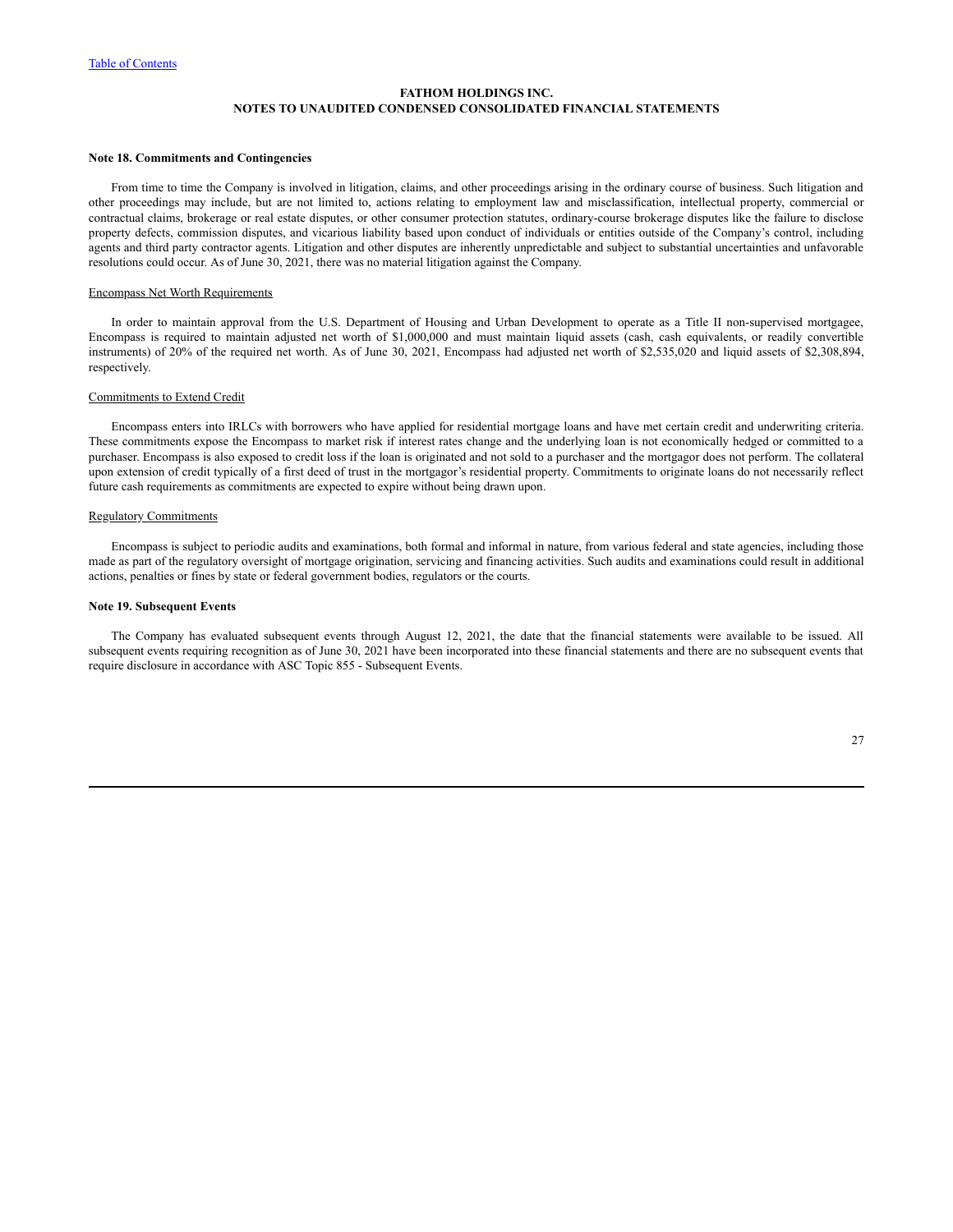## **SPECIAL NOTE REGARDING FORWARD-LOOKING STATEMENTS**

The Company's consolidated operating results are affected by a wide variety of factors that could materially and adversely affect revenues and profitability, including the risk factors described in the section titled "Risk Factors" included in Item 1A of Part II of this Quarterly Report on Form 10-Q, and the risks discussed in our other SEC filings. As a result of these and other factors, the Company may experience material fluctuations in future operating results on a quarterly or annual basis, which could materially and adversely affect its business, consolidated financial condition, liquidity, operating results, and common stock prices. Furthermore, this document and other documents filed by the Company with the Securities and Exchange Commission ("SEC") contain certain forward-looking statements under the Private Securities Litigation Reform Act of 1995 ("Forward-Looking Statements") with respect to the business of the Company. Forward-Looking Statements are necessarily subject to risks and uncertainties, many of which are outside our control, that could cause actual results to differ materially from these statements. Forward-Looking Statements can be identified by such words as "anticipates," "believes," "plan," "assumes," "could," "should," "estimates," "expects," "intends," "potential," "seek," "predict," "may," "will" and similar references to future periods. All statements other than statements of historical facts included in this report regarding our strategies, prospects, financial condition, operations, costs, plans and objectives and regarding the anticipated impact of COVID-19 are Forward-Looking Statements. These Forward-Looking Statements are subject to certain risks and uncertainties, including those detailed in this Quarterly Report on Form 10-Q, which could cause actual results to differ materially from these Forward-Looking Statements. The Company undertakes no obligation to publicly release the results of any revisions to these Forward-Looking Statements which may be necessary to reflect events or circumstances after the date hereof or to reflect the occurrence of unanticipated events. Any Forward-Looking Statement made by the Company is based only on information currently available to us and speaks only as of the date on which it is made.

The terms the "Company," "Fathom," "we," "us," and "our" as used in this report refer to Fathom Holdings Inc. and its consolidated subsidiaries unless otherwise specified.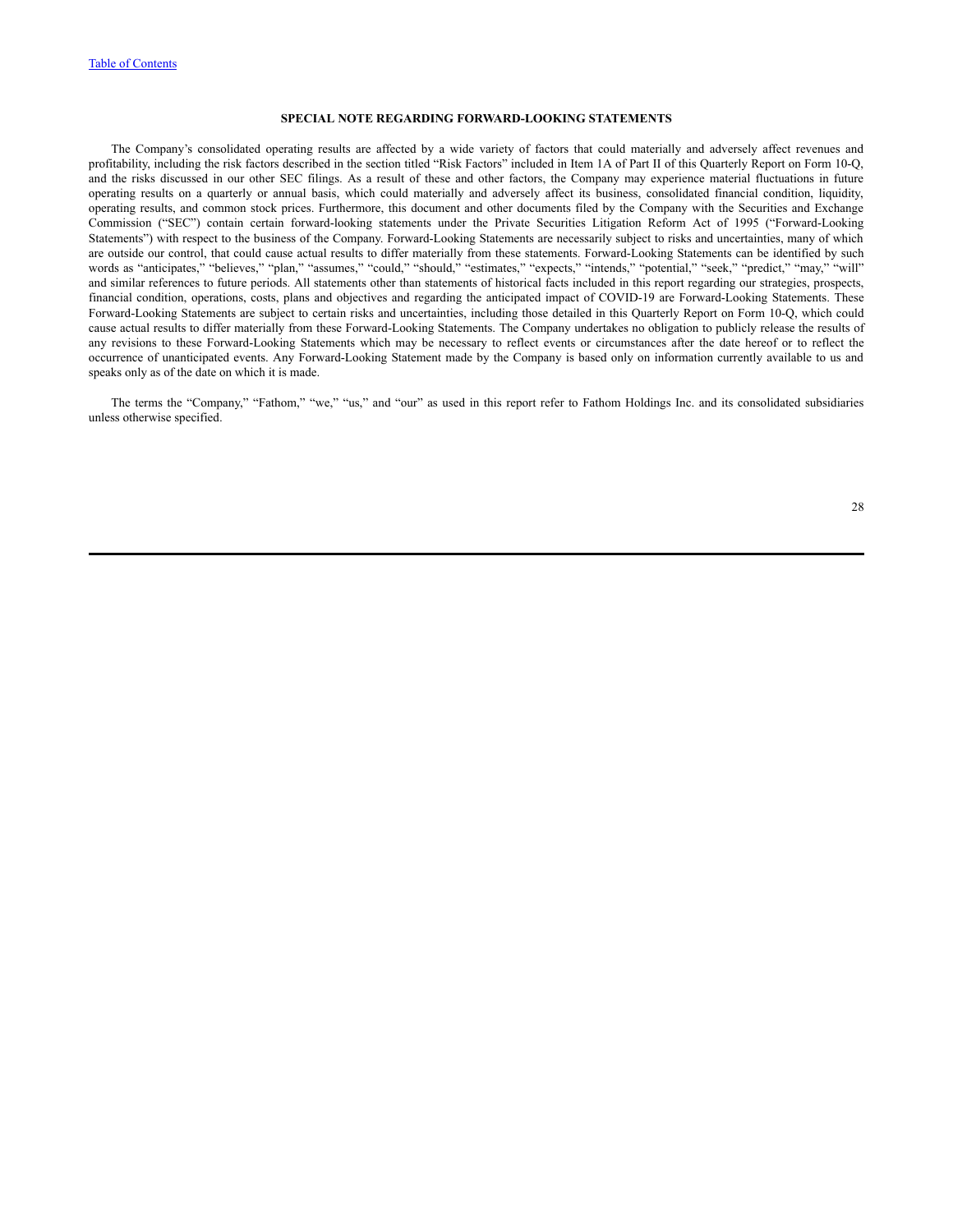### **SUMMARY OF RISK FACTORS**

Our business is subject to significant risks and uncertainties that make an investment in us speculative and risky. Below we summarize what we believe are the principal risk factors, but these risk factors are not the only ones we face, and you should carefully review and consider the full discussion of our risk factors in the section titled "Risk Factors" included in this Quarterly Report on Form 10-Q, together with the other information in this Quarterly Report on Form 10-Q and other filings that we make with the SEC. If any of the following risks actually occurs (or if any of those listed elsewhere in this this Quarterly Report on Form 10-Q occur), our business, reputation, financial conditions, results of operations, revenue, and future prospects could be seriously harmed. Additional risks and uncertainties that we are unaware of, or that we currently believe are not material, might also become important factors that adversely affect our business.

## **Risks Related to Our Business**

- If we do not remain an innovative leader in the real estate industry, we might not be able to grow our business and leverage our costs to achieve profitability;
- We might not be able to effectively manage rapid growth in our business;
- The COVID-19 pandemic might have a material adverse effect on our businesses, financial condition, results of operations, and liquidity;
- If we fail to grow in the various local markets that we serve or are unsuccessful in identifying and pursuing new business opportunities our longterm prospects and profitability will be harmed;
- Our value proposition for agents includes allowing them to keep more of their commissions than traditional companies do, and receive equity in our Company, which is not typical in the real estate industry. If agents do not understand our value proposition, we might not be able to attract, retain and incentivize agents;
- If we fail to expand effectively into adjacent markets, our growth prospects could be harmed;
- We have a history of losses, and we might not be able to achieve or sustain profitability;
- Our recent revenue growth rates might not be indicative of our future growth, and we might not continue to grow at our recent pace, or at all;
- We currently are using and intend to continue to use Adjusted EBITDA, a non-GAAP financial measure, in reporting our annual and quarterly results of operations; however, Adjusted EBITDA is not equivalent to net income (loss) from operation as determined under GAAP, and shareholders may consider GAAP measures to be more relevant to our operating performance;
- We participate in a highly competitive market, and pressure from existing and new companies might adversely affect our business and operating results;
- Our operating results are subject to seasonality and vary significantly among quarters during each calendar year, making meaningful comparisons of successive quarters difficult;
- If we fail to protect the privacy of employees, independent contractors, or consumers or personal information that they share with us, our reputation and business could be significantly harmed;
- Our business could be adversely affected if we are unable to expand, maintain and improve the systems and technologies upon which we rely to operate;
- Cybersecurity incidents could disrupt our business operations, result in the loss of critical and confidential information, adversely impact our reputation and harm our business;
- Our business, financial condition and reputation may be substantially harmed by security breaches, interruptions, delays and failures in our systems and operations;
- We face significant risk to our brand and revenue if we fail to maintain compliance with the law and regulations of federal, state, foreign, or county governmental authorities, or private associations and governing boards;
- Our mortgage business might be unable to sell its originated loans and, in that situation, Fathom will need to service the loans and potentially foreclose on the home by itself or through a third party, and either option could impose significant costs, time, and resources on Fathom. Our inability to sell originated loans could also expose us to adverse market conditions affecting mortgage loans;
- If we are unable to obtain sufficient financing through warehouse credit facilities to fund origination of mortgage loans, then we may be unable to grow our mortgage business;
- We identified material weaknesses in our internal control over financial reporting, and we may identify additional material weaknesses in the future that may cause us to fail to meet our reporting obligations or result in material misstatements of our financial statements. If we fail to remediate any material weaknesses or if we otherwise fail to establish and maintain effective control over financial reporting, our ability to accurately and timely report our financial results could be adversely affected;
- Loss of our current executive officers or other key management could significantly harm our business;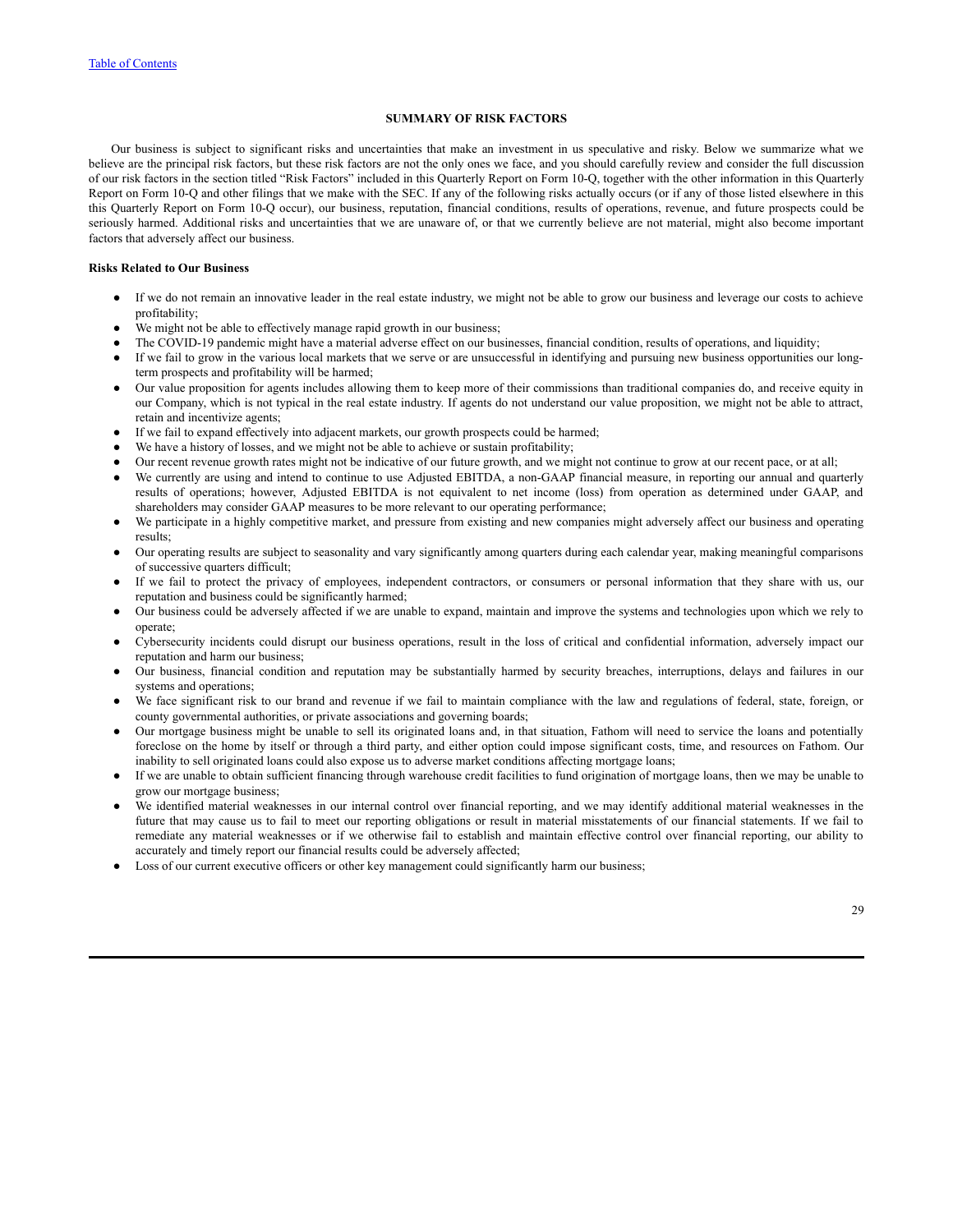- Failure to protect intellectual property rights could adversely affect our business;
- We may evaluate potential vendors, suppliers and other business partners for acquisition to accelerate growth but might not succeed in identifying suitable candidates or may acquire businesses that negatively impact us;
- We have recently acquired businesses that are outside our core competencies as a real estate brokerage, which could be difficult to integrate, disrupt our core business, dilute stockholder value, and adversely affect our operating results and the value of our common stock;
- Our future revenues and growth prospects could be adversely affected by our dependence on other contractors;
- We may require additional capital to support business growth, and this capital might not be available on acceptable terms, if at all;
- Growth might place significant demands on our management and our infrastructure;
- We are subject to certain risks related to litigation filed by or against us, and adverse results might harm our business and financial condition;
- We may experience significant claims relating to our operations, and losses resulting from fraud, defalcation or misconduct;
- We might use interest rate derivatives from time to time to manage our exposure to interest rate risks associated with our mortgage business;
- Part of our technology is currently being developed in foreign countries, including Brazil, which makes us subject to certain risks associated with foreign laws and regulations.

## **Risks Related to Our Industry**

- Our results are tied to the residential real estate market and we might be negatively impacted by downturns in this market and general global economic conditions;
- A lack of financing for homebuyers in the U.S. residential real estate market at favorable rates and on favorable terms could have a material adverse effect on our financial performance and results of operations;
- The occurrence of natural or man-made disasters or pandemics could adversely affect our operations, results of operations and financial condition.

## **Risks Related to Ownership of Our Common Stock**

- The requirements of being a public company may strain our resources, divert management's attention, and affect our ability to attract and retain qualified board of director members;
- We might have contingent liability arising out of a possible violation of Section 5 of the Securities Act in connection with our use of the freewriting Prospectus filed with the Securities and Exchange Commission on July 1, 2020;
- Our common stock price might fluctuate significantly, and the price of our common stock may be negatively impacted by factors which are unrelated to our operations;
- Our amended and restated bylaws provide that, unless we consent in writing, North Carolina state court is, to the fullest extent permitted by law, the sole and exclusive forum for substantially all disputes between us and our shareholders. These choice of forum provisions could limit the ability of shareholders to obtain a favorable judicial forum for disputes with us or our directors, officers or employees;
- Because we do not intend to pay any cash dividends on our shares of common stock in the near future, our shareholders will not be able to receive a return on their shares unless they sell them;
- Future sales of shares of our common stock by existing shareholders could depress the market price of our common stock;
- Joshua Harley, our Chief Executive Officer and Executive Chairman of the Board, together with Marco Fregenal, our President and Chief Financial Officer, and a director, and Glenn Sampson, a significant shareholder and director, own a significant percentage of our stock, and as a result, they can take actions that may be adverse to the interests of the other shareholders and the trading price for our common stock may be depressed;
- If securities or industry analysts do not publish or cease publishing research or reports about us, our business or our market, or if they change their recommendations regarding our stock adversely, our stock price and trading volume could decline.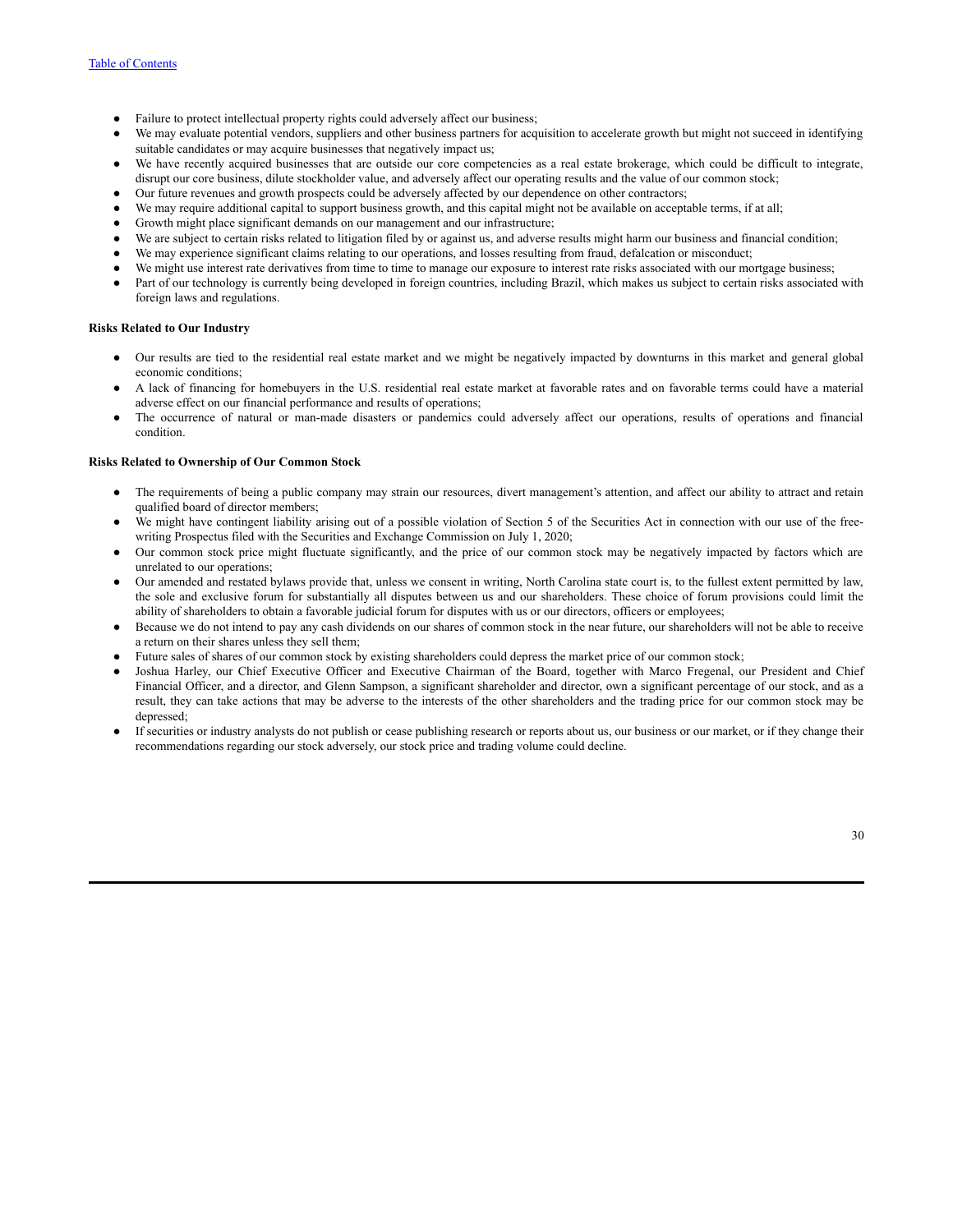## <span id="page-30-0"></span>**Item 2. Management's Discussion and Analysis of Financial Condition and Results of Operations.**

The information in this Management's Discussion and Analysis of Financial Condition and Results of Operations ("MD&A") should be read in conjunction with the Company's consolidated financial statements and the related notes set forth in Item 1 of Part I of this quarterly report on Form 10-Q, our MD&A set forth in our Form 10-K, and our audited consolidated financial statements and related notes set forth in our Form 10-K Statement. See Part II, Item 1A, "Risk Factors," below, and "Cautionary Notice Regarding Forward-Looking Information," above, and the information referenced therein, for a description of risks that we face and important factors that we believe could cause actual results to differ materially from those in our forward-looking statements. All statements herein regarding the likely impact of COVID-19 and other potential risks constitute forward-looking statements. All amounts and percentages are approximate due to rounding and all dollars in the text are in millions, except per share amounts or where otherwise noted. When we cross-reference to a "Note," we are referring to our "Notes to Unaudited Consolidated Financial Statements," unless the context indicates otherwise. All amounts noted within the tables are in thousands and amounts and percentages are approximate due to rounding.

#### **Overview**

Fathom is a national, technology-driven, end to end real estate services company integrating residential brokerage, mortgage, title, insurance and SaaS offerings for brokers and agents. Our primary operation, Fathom Realty (as defined below), operates as a real estate brokerage company, working with real estate agents to help individuals purchase and sell residential and commercial properties, primarily in the South, Atlantic, Southwest, and Western parts of the United States, with the intention of expanding into all states.

Fathom Realty Holdings, LLC, a Texas limited liability company ("Fathom Realty"), is a wholly owned subsidiary of Fathom Holdings Inc. that was formed on April 11, 2011 and is headquartered in Cary, North Carolina. Fathom Realty owns 100% of 28 subsidiaries, each an LLC representing the state in which the entity operates (e.g., Fathom Realty NJ, LLC).

In March 2021, the Company completed its acquisitions of Red Barn Real Estate, LLC ("Red Barn") and Naberly Inc. ("Naberly"). The acquisition of Red Barn, a real estate brokerage business, will help us to expand our reach in the Atlanta region real estate market. We believe the acquisition of Naberly will help to expand and further develop our proprietary intelliAgent platform and improve operational efficiency.

In April 2021, the Company completed its acquisitions of E4:9 Holdings, Inc. ("E4:9) and LiveBy, Inc. ("LiveBy"). The acquisition of E4:9 is part of our vision to build a vertically integrated, end-to-end real estate operation by offering mortgage and insurance services to our agents in serving our customers. We believe the acquisition of LiveBy and its hyperlocal data and technology platform builds credibility for our real estate agents in their respective geographic areas by showcasing their local expertise and helping customers discover the best locations in which to live.

In June 2021, the Company completed its acquisition of Epic Realty ("Epic"). The acquisition of Epic, a real estate brokerage business, will help us to expand our reach in the Idaho real estate market.

## **COVID-19**

Our business is dependent on the economic conditions within the markets in which we operate. Changes in these conditions can have a positive or negative impact on our business. The economic conditions influencing the housing markets primarily include economic growth, interest rates, unemployment, consumer confidence, mortgage availability, and supply and demand.

In periods of economic growth, demand typically increases resulting in increasing home sales transactions and home sales prices. Similarly, a decline in economic growth, increasing interest rates and declining consumer confidence generally decreases demand. Additionally, regulations imposed by local, state, and federal government agencies, and geopolitical instability, can also negatively impact the housing markets in which we operate.

In December 2019, a novel strain of coronavirus, COVID-19, was identified in Wuhan, China. This new coronavirus has caused a global health emergency and was declared a pandemic by the World Health Organization in March 2020 ("COVID-19'' or the "Pandemic"). In an effort to contain and slow the spread of COVID-19, governments implemented various measures, such as, ordering non-essential businesses to close, issuing travel advisories, cancelling large scale public events, ordering residents to shelter in place, and requiring the public to practice social distancing. In most states, real estate has been considered an essential business.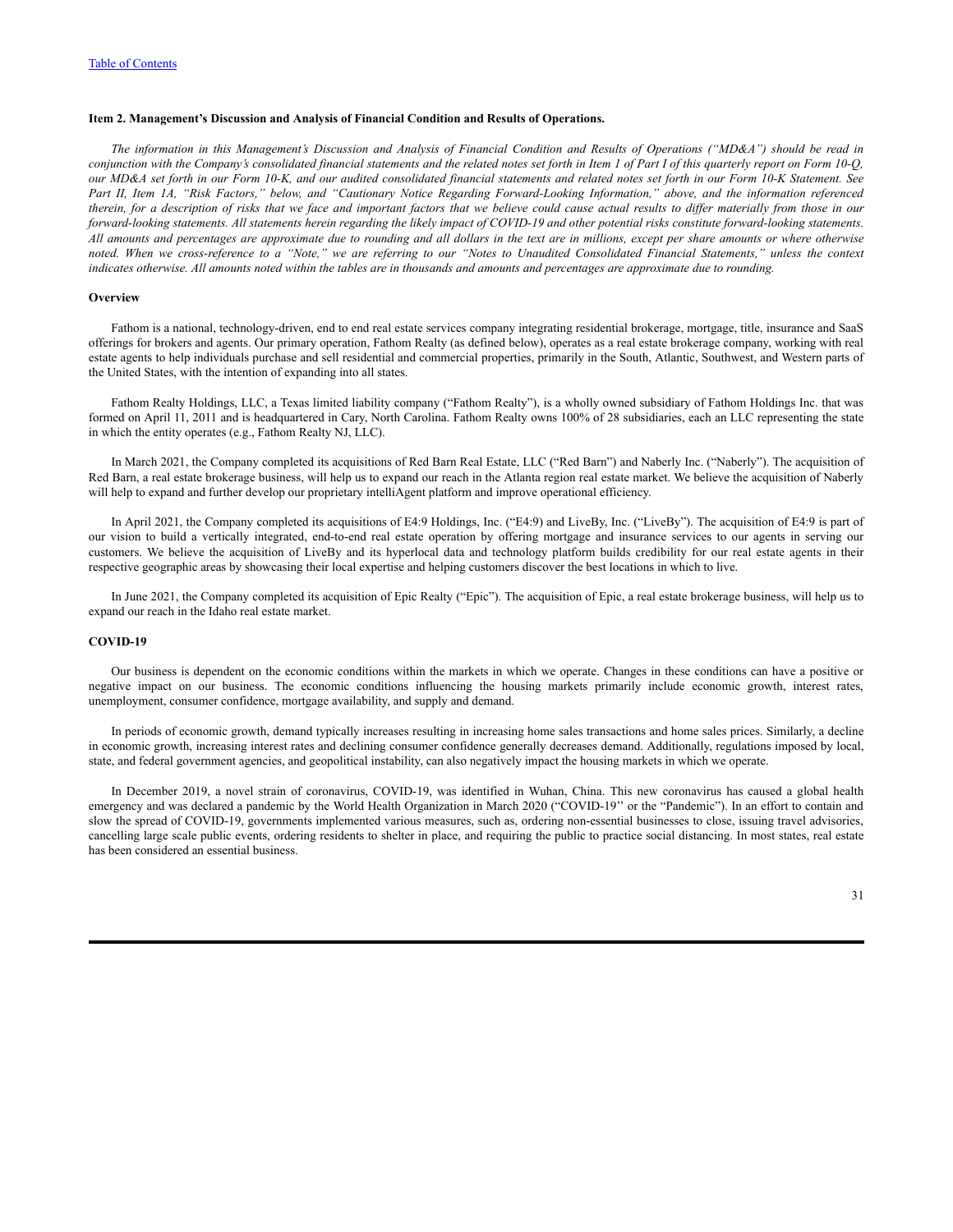We are continually monitoring the affects COVID-19 could have on our business. We believe that in the states and regions in which we operate the social and economic impacts, which include, but are not limited to, the following, could have a significant bearing on our future financial condition, liquidity, and results of operations: (i) restrictions on in-person activities associated with residential real estate transactions arising from shelter-in-place, or similar isolation orders; (ii) decline in consumer demand for in-person interactions and physical home tours; and (iii) deteriorating economic conditions, such as increased unemployment rates, recessionary conditions, lower yields on individual investment portfolios, and more stringent mortgage financing conditions. In response to COVID-19, the Company implemented cost-saving measures early on to include the elimination of non-essential travel and inperson training activities, and deferral of certain planned expenditures.

COVID-19 has materially and adversely affected businesses worldwide. While the Federal Reserve's quantitative easing and lowering of interest rates could offset some of the negative impacts on housing demand, it is too early to determine whether the lower interest rates can overcome the current economic concerns and rising uncertainty. According to the NAR housing statistics, existing home sales rose 1.4% on a seasonally adjusted annual rate from May to June, with no region showing a sales decline. The inventory of unsold homes increased 3.3% to 1.25 million from May to June, which is equivalent to 2.6 months of the monthly sales pace. The median existing-home sales price rose at a year-over-year pace of 23.4%, the second highest level recorded since January 1999. Homes on the market typically sold in 17 days. We believe these trends were driven by declining mortgage rates, a decline in inventory, and an increasing demand for remote workspace, among other factors.

Despite the ongoing Pandemic, the Company's transactions and base of agents increased during 2020 and during the first six months of 2021. However, while the Company believes it is well positioned in times of economic uncertainty, it is not able to estimate the effects of COVID-19, including specifically the Delta variant and/or other variants, on its results of operations, financial condition, or liquidity for the year ending December 31, 2021 and beyond. If the Pandemic continues, it might have a material adverse effect on the Company's financial condition, liquidity, and future results of operations.

### *Agents*

Due to our low-overhead business model, which leverages our proprietary technology, we can offer our agents the ability to keep significantly more of their commissions compared to traditional real estate brokerage firms. We believe we offer our agents some of the best technology, training, and support available in the industry. We believe our business model and our focus on treating our agents well will attract more agents and higher-producing agents.

We had the following number of agents as of:

|        | <b>June 30.</b> |                   |                 |
|--------|-----------------|-------------------|-----------------|
|        | 202             | 2020              | $_{\rm change}$ |
| Agents | 050             | <b>STATISTICS</b> |                 |

## *Agent Equity Ownership*

Effective January 1, 2019, agents can receive stock grants, which vest in three years based on continued affiliation with the Company, in two ways: 1) when the agent closes a sale of a property for the Company; and 2) when the agent refers another agent to join the Company. These stock grants are granted quarterly.

## *Reportable Segments*

Historically, as the Company has primarily operated as a cloud-based real estate brokerage and as management has not made operating decisions nor assessed performance based on geographic locations, the Company has aggregated its identified operating segments for reporting purposes and has had one reportable segment. Effective with completing its acquisition of LiveBy and E4:9 in the three months ended June 30, 2021, the chief operating decision maker began making operating decisions and assesses performance based on the services of identified operating segments and has identified three reportable segments: Real Estate Brokerage; Mortgage; and Technology.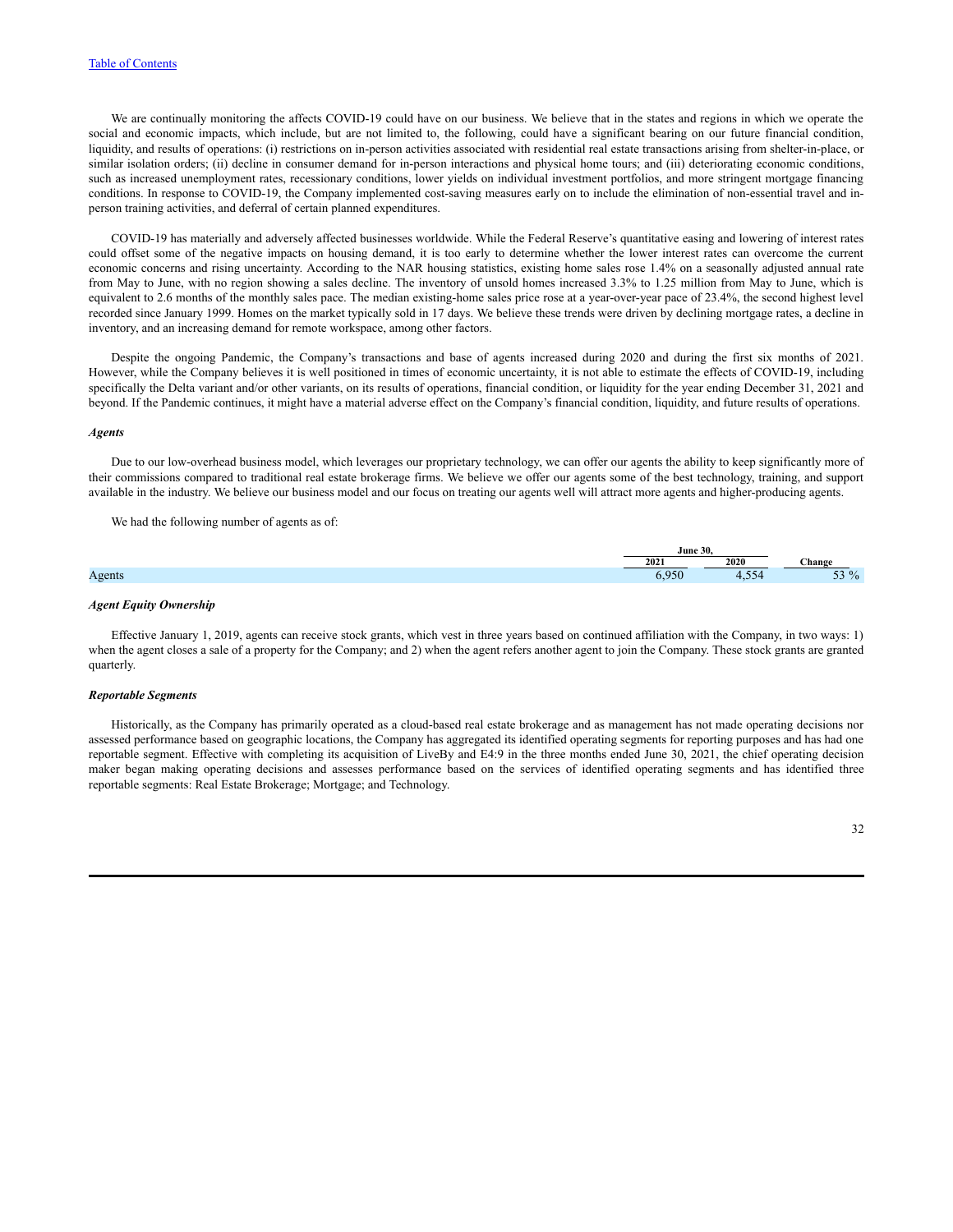## **Components of Our Results of Operations**

## *Revenue*

The Company's revenue consists of commissions generated from real estate brokerage services and other services, including mortgage lending, title insurance, home and other insurance, and SaaS revenues.

### *Gross commission income*

We recognize commission-based revenue on the closing of a transaction, less the amount of any closing-cost reductions. Revenue is affected by the number of real estate transactions we close, the mix of transactions, home sale prices, and commission rates.

#### *Other Services Revenue*

We recognize revenue streams for our mortgage lending services business which are primarily comprised of loans sold, origination and other fees.

The gain on sale of mortgage loans represents the difference between the net sales proceeds and the carrying value of the mortgage loans sold and includes the servicing rights release premiums.

Servicing rights release premiums represent revenues earned with the risk and rewards of ownership of servicing rights are transferred to third parties. Mortgage servicing rights ("MSRs") represent the obligations to administer, collect the payments for the reduction of principal and application of interest, pay taxes and insurance, remit collected payments, provide foreclosure services, provide full escrow administration and any other obligations required by an owner of the mortgage loans, together with the right to receive the servicing fee income and any ancillary income arising from or connected to the mortgage loans.

Retail origination fees are principally revenues earned from loan originations and recorded in the statement of operations in other service revenue. Direct loan origination costs and expenses associated with the loans are charged to expenses when the loans are sold. Interest income is interest earned on originated loans prior to the sale of the asset.

Title services revenue includes fees charged for title search and examination, property settlement and title insurance services provided in association with property acquisitions and refinance transactions.

The revenue streams for the Company's home and other insurance agency services business are primarily comprised of new and renewal commissions paid by insurance carriers. The transaction price is set as the estimated commissions to be received over the term of the policy based upon an estimate of premiums placed, policy changes and cancellations, net of restraint. The commissions are earned at the point in time upon effective date of the associated policies when control of the policy transfers to the client.

The Company is also eligible for certain contingent commissions from insurers based on the attainment of specific metrics (i.e., volume growth, loss ratios) related to underlying polices placed. Revenue for contingent commissions is estimated based on historical and current evidence of achievement towards each insurer's annual respective metrics and is recorded as the underlying policies that contribute to the achievement are placed. Due to the uncertainty of the amount of contingent consideration that will be received, the estimated revenue is constrained to an amount that is probable to not have a significant negative adjustment. Contingent consideration is generally received in the first quarter of the subsequent year.

The Company generates revenue from subscription and services related to the use of the LiveBy platform. The SaaS contracts are generally annual contracts paid monthly in advance of service and cancellable upon 30 days' notice after the first year. The Company's subscription arrangements do not provide customers with the right to take possession of the software supporting the platform. Subscription revenue, which includes support, is recognized on a straight-line basis over the non-cancellable contractual term of the arrangement, generally beginning on the date that the Company's service is made available to the customer, and recorded as other service revenue in the statement of operations.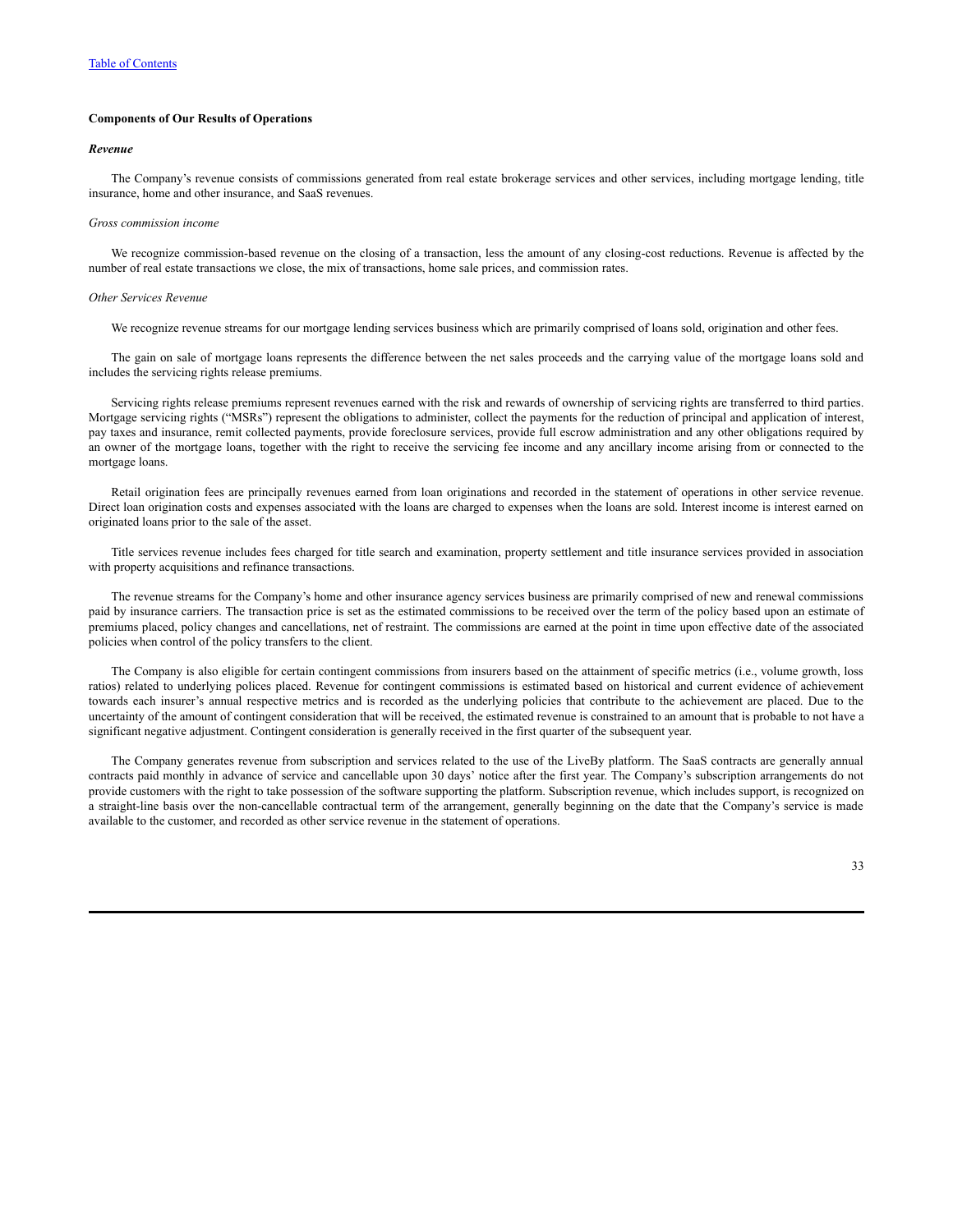## *Operating Expenses*

## *Commission and other agent-related costs*

Commission and other agent-related costs consists primarily of agent commissions, less fees paid to us by our agents, order fulfillment, share-based compensation for agents, title searches, and direct cost to fulfill the services provided. We expect commission and other agent-related costs to continue to rise in proportion to the expected increase in revenue.

## *Operations and support*

Operations and support consist primarily of direct cost to fulfill the services from our mortgage lending, title services, insurance services and other services provided. We expect operations and support to continue to rise in proportion to the expected increase in revenue.

### *General and administrative*

General and administrative expenses consist primarily of personnel costs, share-based compensation for employees, and fees for professional services. Professional services principally consist of external legal, audit, and tax services. In the short term, we expect general and administrative expenses to increase in absolute dollars due to the anticipated growth of our business and to meet the increased compliance requirements associated with our operation as a public company. However, in the long term, we anticipate general and administrative expenses as a percentage of revenue to decrease over time, if and as we are able to increase revenue.

## *Marketing*

Marketing expenses consist primarily of expenses for online and traditional advertising, as well as costs for marketing and promotional materials. Advertising costs are expensed as they are incurred. We expect marketing expenses to increase in absolute dollars as we use some of the proceeds of our IPO to expand advertising programs and we anticipate marketing expenses as a percentage of revenue to decrease over time, if and as we are able to increase revenue.

## *Depreciation and amortization*

Depreciation and amortization represent the depreciation charged on our fixed assets and intangible assets. Depreciation expense is recorded on a straight-line method, based on estimated useful live of five years for computer hardware and software, seven years for furniture and equipment and seven years for vehicles. Leasehold improvements are depreciated over the lesser of the life of the lease term or the useful life of the improvements. Amortization expense consists of amortization recorded on acquisition-related intangible assets. Customer relationships are amortized on an accelerated basis, which coincides with the period of economic benefit we expect to receive. All other finite-lived intangibles are amortized on a straight-line basis. In accordance with GAAP, we do not amortize goodwill.

#### *Income Taxes*

U.S. federal and state income tax benefits for all the historical net losses and a portion of the current net losses generated has been recognized in the period ended June 30, 2021. Previously the tax benefits had not been recognized due to our uncertainty of realizing a benefit from those items. As a result of certain acquisitions this period, we expect to realize the pre-existing and a portion of currently generated deferred tax assets due to future taxable income expected and the reversal of taxable temporary differences. As of December 31, 2020, we had federal net operating loss carryforwards of \$9.2 million and state net operating loss carryforwards of \$4.5 million. Losses will begin to expire, if not utilized, in 2032. Utilization of the net operating loss carryforwards may be subject to an annual limitation according to Section 382 of the Internal Revenue Code of 1986 as amended, and similar state law provisions.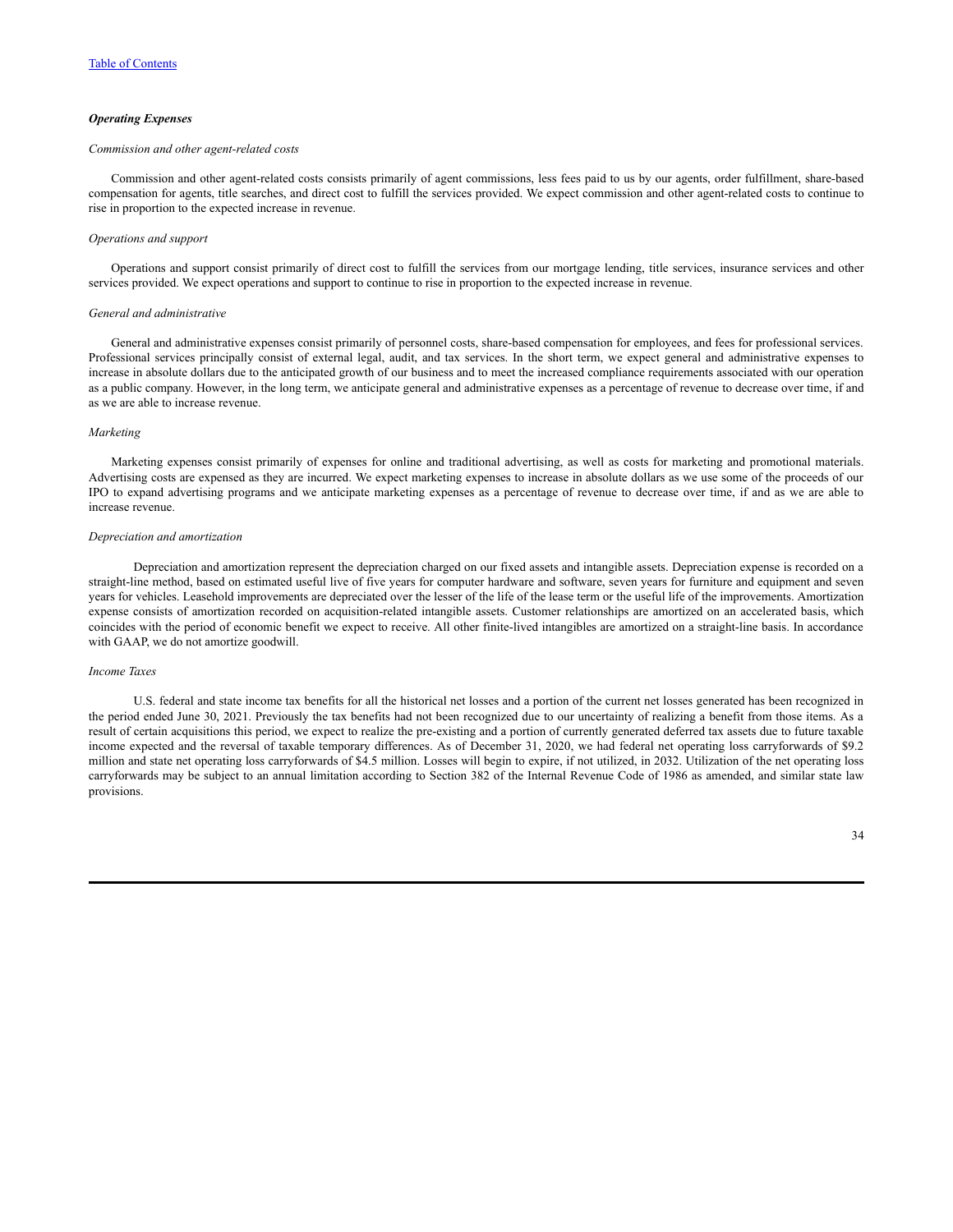## **Results of Operations**

### *Comparison of the Three Months Ended June 30, 2021 and 2020*

#### *Revenue*

|                         | <b>Three Months Ended</b><br><b>June 30.</b> |            | <b>Change</b>  |            |
|-------------------------|----------------------------------------------|------------|----------------|------------|
|                         | 2021                                         | 2020       | <b>Dollars</b> | Percentage |
| Gross commission income | 80.246.356                                   | 38.688.744 | 41.557.612     | $107\%$    |
| Other service revenue   | 3.936.598                                    |            | 3.936.598      | $100\%$    |
| Total revenue           | 84.182.954                                   | 38.688.744 |                |            |

For the three months ended June 30, 2021, gross commission income increased by approximately \$41.6 million or 107%, as compared with the three months ended June 30, 2020. This increase was primarily attributable to an increase in transaction volume and to an increase in average revenue per transaction due to rising home prices. During the three months ended June 30, 2021, transaction volume increased by 74% to approximately 10,100 transactions compared to approximately 5,800 transactions for the three months ended June 30, 2020. Our transaction volume increased primarily due to the organic growth in the number of agents contracted with us and agents acquired through the acquisitions of Red Barn and Epic. During the three months ended June 30, 2021, average revenue per transaction increase by 19% to \$7,969 from \$6,670 during the three months ended June 30, 2020.

For the three months ended June 30, 2021, other service revenue was approximately \$3.9 million. The Company's acquisitions of Verus, E4:9 and LiveBy resulted in this other service revenue. See Note 3 to our consolidated condensed financial statements for information about these acquisitions. We generated no other service revenue for the three months ended June 30, 2020 because we had not yet closed those acquisitions.

### *Operating Expenses*

|                                          | <b>Three Months Ended</b> | <b>June 30.</b> |              |  | Change         |            |
|------------------------------------------|---------------------------|-----------------|--------------|--|----------------|------------|
|                                          | 2021                      |                 | 2020         |  | <b>Dollars</b> | Percentage |
| Commission and other agent-related costs | 76,729,401                |                 | 36, 356, 779 |  | 40,372,622     | $111\%$    |
| Operations and support                   | 1,683,375                 |                 |              |  | 1.683.375      | $100\%$    |
| General and administrative               | 9,387,237                 |                 | 1.964.781    |  | 7,422,456      | 378 %      |
| Marketing                                | 378,437                   |                 | 138.231      |  | 240.206        | 174%       |
| Depreciation and amortization            | 744.521                   |                 | 44.496       |  | 700,025        | 1,573 %    |
| Total operating expenses                 | 88.922.971                |                 | 38.504.287   |  |                |            |

For the three months ended June 30, 2021, commission and other agent-related costs increased by approximately \$40.4 million, or 111%, as compared with the three months ended June 30, 2020. Commission and other agent-related costs primarily includes costs related to agent commissions, net of fees paid to us by our agents. These costs are generally correlated with recognized revenues. As such, the increase in commission and other agent-related costs compared to the same period in 2020 was primarily attributable to an increase in agent commissions paid due to higher transaction volume and rising home prices.

For the three months ended June 30, 2021, operations and support expenses were approximately \$1.7 million. These expenses related to the businesses acquired from Verus, E4:9 and LiveBy, so there were no such expenses in the three months ended June 30, 2020. The Company's acquisitions of Verus, E4:9 and LiveBy contributed to the increase in operations and support. See Note 3 to our condensed consolidated financial statements for information about the acquisitions.

For the three months ended June 30, 2021, general and administrative expenses increased by approximately \$7.4 million, or 378%, as compared with the three months ended June 30, 2020. The increase was primarily attributable to our growth and becoming a public company, including a \$1.1 million increase in payroll salaries and benefits due to increased staffing, and a \$1.1 million increase in non-cash share-based compensation expense. The Company's acquisitions contributed approximately \$3.7 million in general and administrative expenses during the three months ended June 30, 2021. The increase was also attributable to \$0.5 million in transaction and acquisition costs.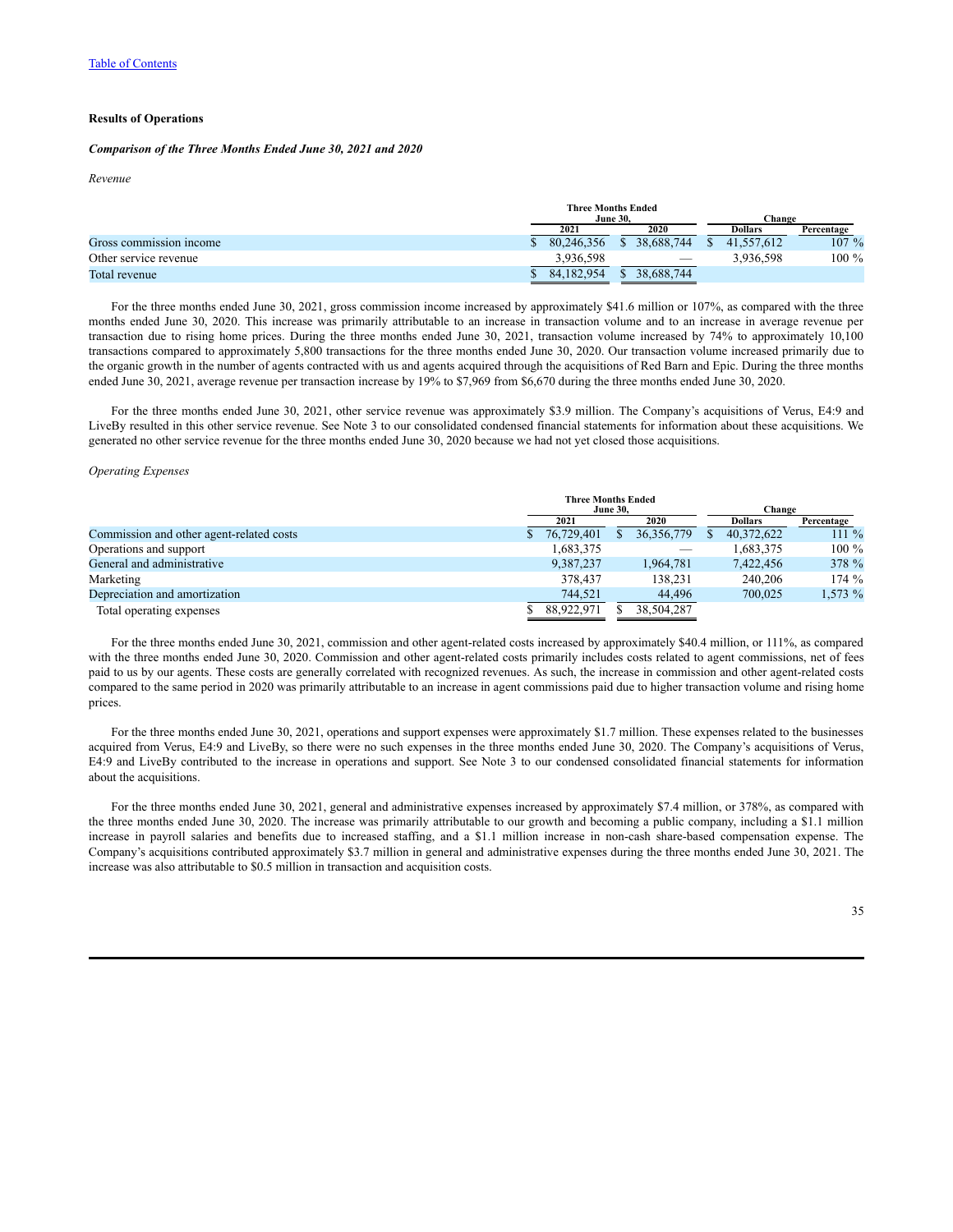For the three months ended June 30, 2021, marketing expenses increased by approximately \$0.2 million, or 174%, as compared with the three months ended June 30, 2020. The increase was attributable to an increase in direct advertising costs primarily related to the Company's expansion in new regions and markets.

For the three months ended June 30, 2021, depreciation and amortization expenses increased by approximately \$0.7 million, or 1,573%, as compared with the three months ended June 30, 2020. The increase in depreciation and amortization expense is due to the amortization of the intangible assets acquired in connection with the acquisition of Red Barn, E4:9, LiveBy, and Epic as well as an increase in depreciation expense due to an increase in our depreciable asset base.

### *Income Taxes*

The Company recorded an income tax benefit of \$2.6 million and income tax expense of \$1,000 for the three months ended June 30, 2021 and 2020, respectively. The tax benefit for the three months ended June 30, 2021 is primarily the result of the release of the valuation allowance against historical deferred tax assets and recognition of benefit from the current year projected loss. Net deferred tax liabilities of \$3.3 million recorded in connection with the E4:9 Holdings, Inc. and LiveBy, Inc acquisitions provide a source of taxable income to support the realizability of \$1.6 million of pre-existing deferred tax assets, as well as currently generated deferred tax assets from the projected loss for the year. The taxable temporary differences relating to the amortizable intangible assets support the realization of the net operating loss carryforwards. As a result of the transactions, the Company discretely released the historical valuation allowance and recognized a deferred tax benefit on a portion of current year losses. The remainder of the benefit not recorded in the period ended June 30, 2021 is expected to be recognized over the remaining interim periods using the annual effective tax rate. The Company expects to maintain a valuation allowance on current year remaining net deferred tax assets by year-end due to historical operating losses.

### *Comparison of the Six Months Ended June 30, 2021 and 2020*

*Revenue*

|                         | <b>Six Months Ended</b><br><b>June 30.</b> |      |                          |  | <b>Change</b>  |            |  |  |
|-------------------------|--------------------------------------------|------|--------------------------|--|----------------|------------|--|--|
|                         | 2021                                       | 2020 |                          |  | <b>Dollars</b> | Percentage |  |  |
| Gross commission income | 129,402,060                                |      | 67.527.575               |  | 61.874.485     | $92\%$     |  |  |
| Other service revenue   | 4.426.383                                  |      | $\overline{\phantom{a}}$ |  | 4.426.383      | $100\%$    |  |  |
| Total revenue           | 133,828,443                                |      | 67.527.575               |  |                |            |  |  |

For the six months ended June 30, 2021, gross commission income increased by approximately \$61.9 million or 92%, as compared with the six months ended June 30, 2020. This increase was primarily attributable to an increase in transaction volume and to an increase in average revenue per transaction due to rising home prices. During the six months ended June 30, 2021, transaction volume increased by 68% to approximately 16,900 transactions compared to approximately 10,100 transactions for the six months ended June 30, 2020. Our transaction volume increased primarily due to the growth in the number of agents contracted with us and agents acquired through the acquisitions of Red Barn and Epic. During the six months ended June 30, 2021, average revenue per transaction increase by 19% to \$7,637 from \$6,686 during the six months ended June 30, 2020.

For the six months ended June 30, 2021, other service revenue was approximately \$4.4. The Company's acquisitions of Verus, E4:9 and LiveBy resulted in this other service revenue. See Note 3 to our condensed consolidated financial statements for information about the acquisitions. We generated no other service revenue for the three months ended June 30, 2020 because we had not yet closed those acquisitions.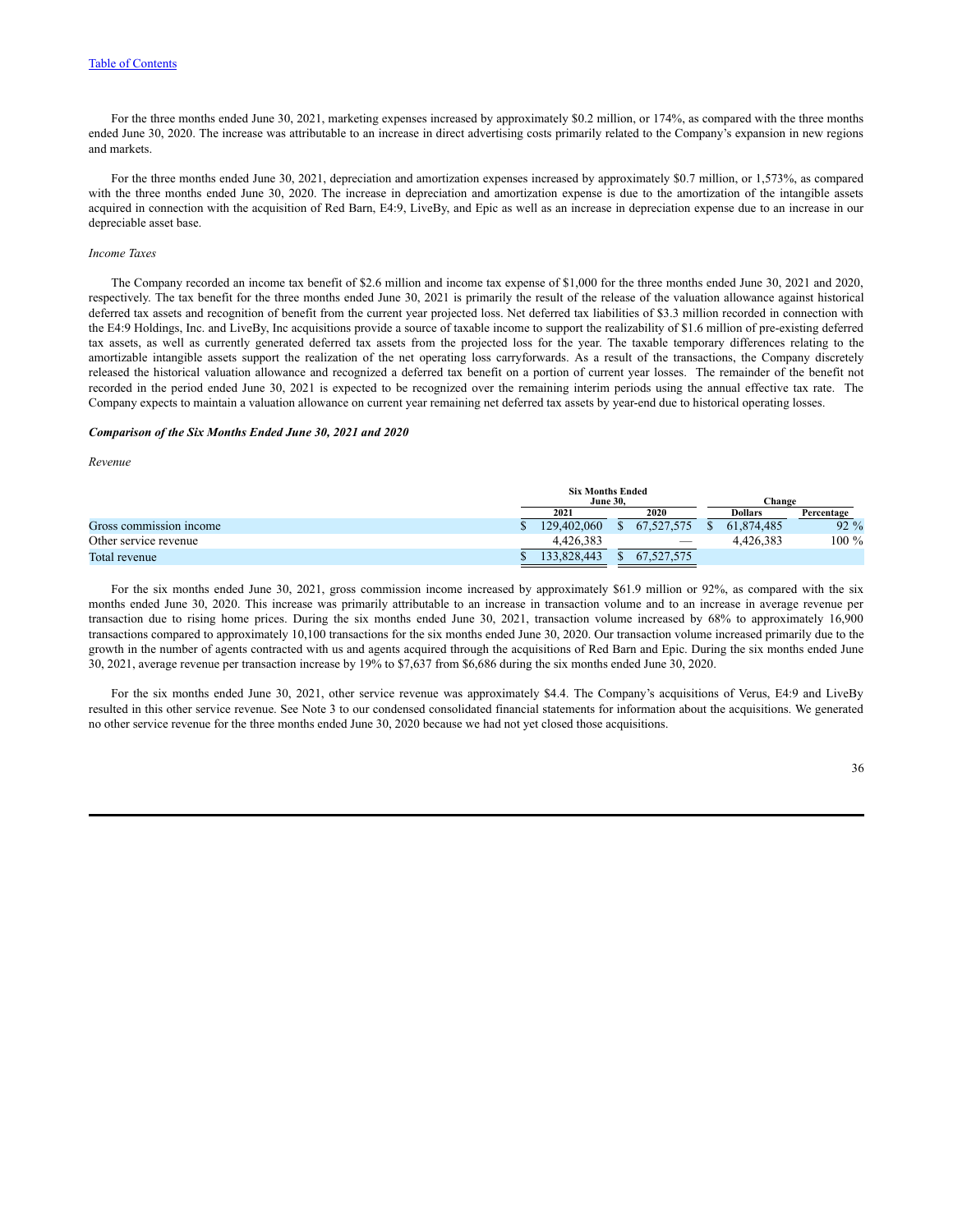## *Operating Expenses*

|                                          | <b>Six Months Ended</b> |  |            |  |            |          |  |  |  |  |                |            |
|------------------------------------------|-------------------------|--|------------|--|------------|----------|--|--|--|--|----------------|------------|
|                                          | <b>June 30,</b>         |  |            |  | Change     |          |  |  |  |  |                |            |
|                                          | 2021                    |  | 2020       |  |            |          |  |  |  |  | <b>Dollars</b> | Percentage |
| Commission and other agent-related costs | 123, 129, 642           |  | 63,044,034 |  | 60,085,608 | $95\%$   |  |  |  |  |                |            |
| Operations and support                   | 1,751,751               |  | __         |  | 1,751,751  | $100\%$  |  |  |  |  |                |            |
| General and administrative               | 15,508,661              |  | 3,875,582  |  | 11,633,079 | $300 \%$ |  |  |  |  |                |            |
| Marketing                                | 780,600                 |  | 368.664    |  | 411.936    | $112 \%$ |  |  |  |  |                |            |
| Depreciation and amortization            | 846.880                 |  | 63.771     |  | 783.109    | 1,128 %  |  |  |  |  |                |            |
| Total operating expenses                 | 142.017.534             |  | 67,352,051 |  |            |          |  |  |  |  |                |            |

For the six months ended June 30, 2021, commission and other agent-related costs increased by approximately \$60.1 million, or 95%, as compared with the six months ended June 30, 2020. Commission and other agent-related costs primarily includes costs related to agent commissions, net of fees paid to us by our agents. These costs are generally correlated with recognized revenues. As such, the increase in commission and other agent-related costs compared to the same period in 2020 was primarily attributable to an increase in agent commissions paid due to higher transaction volume and rising home prices.

For the six months ended June 30, 2021, operations and support expenses were approximately \$1.8 million. These expenses related to the businesses acquired from Verus, E4:9 and LiveBy, so there were no such expenses in the six months ended June 30, 2020. See Note 3 to our consolidated condensed financial statements for information about the acquisitions.

For the six months ended June 30, 2021, general and administrative expenses increased by approximately \$11.6 million, or 300%, as compared with the six months ended June 30, 2020. The increase was primarily attributable to our growth and becoming a public company, including a \$2.4 million increase in payroll salaries and benefits due to increased staffing, a \$1.0 million increase in professional fees, a \$2.7 million increase in non-cash sharebased compensation expense. The Company's acquisitions contributed approximately \$4.2 million in general and administrative expenses during the three months ended June 30, 2021. The increase was also attributable to \$1.0 million in transaction and acquisition costs.

For the six months ended June 30, 2021, marketing expenses increased by approximately \$0.4 million, or 112%, as compared with the six months ended June 30, 2020. The increase was primarily attributable to an increase in direct advertising costs primarily related to the Company's expansion in new regions and markets.

For the six months ended June 30, 2021, depreciation and amortization expenses increased by approximately \$0.8 million, or 1,128%, as compared with the six months ended June 30, 2020. The increase in depreciation and amortization expense is due to the amortization of the intangible assets acquired in connection with the acquisition of Red Barn, E4:9, LiveBy, and Epic as well as an increase in depreciation expense due to an increase in our depreciable asset base.

## *Income Taxes*

The Company recorded an income tax benefit of \$2.6 million and income tax expense of \$1,000 for the three months ended June 30, 2021 and 2020, respectively. The tax benefit for the three months ended June 30, 2021 is primarily the result of the release of the valuation allowance against historical deferred tax assets and recognition of benefit from the current year projected loss. Net deferred tax liabilities of \$3.3 million recorded in connection with the E4:9 Holdings, Inc. and LiveBy, Inc acquisitions provide a source of taxable income to support the realizability of \$1.6 million of pre-existing deferred tax assets, as well as currently generated deferred tax assets from the projected loss for the year. The taxable temporary differences relating to the amortizable intangible assets support the realization of the net operating loss carryforwards. As a result of the transactions, the Company discretely released the historical valuation allowance and recognized a deferred tax benefit on a portion of current year losses. The remainder of the benefit not recorded in the period ended June 30, 2021 is expected to be recognized over the remaining interim periods using the annual effective tax rate. The Company expects to maintain a valuation allowance on current year remaining net deferred tax assets by year-end due to historical operating losses.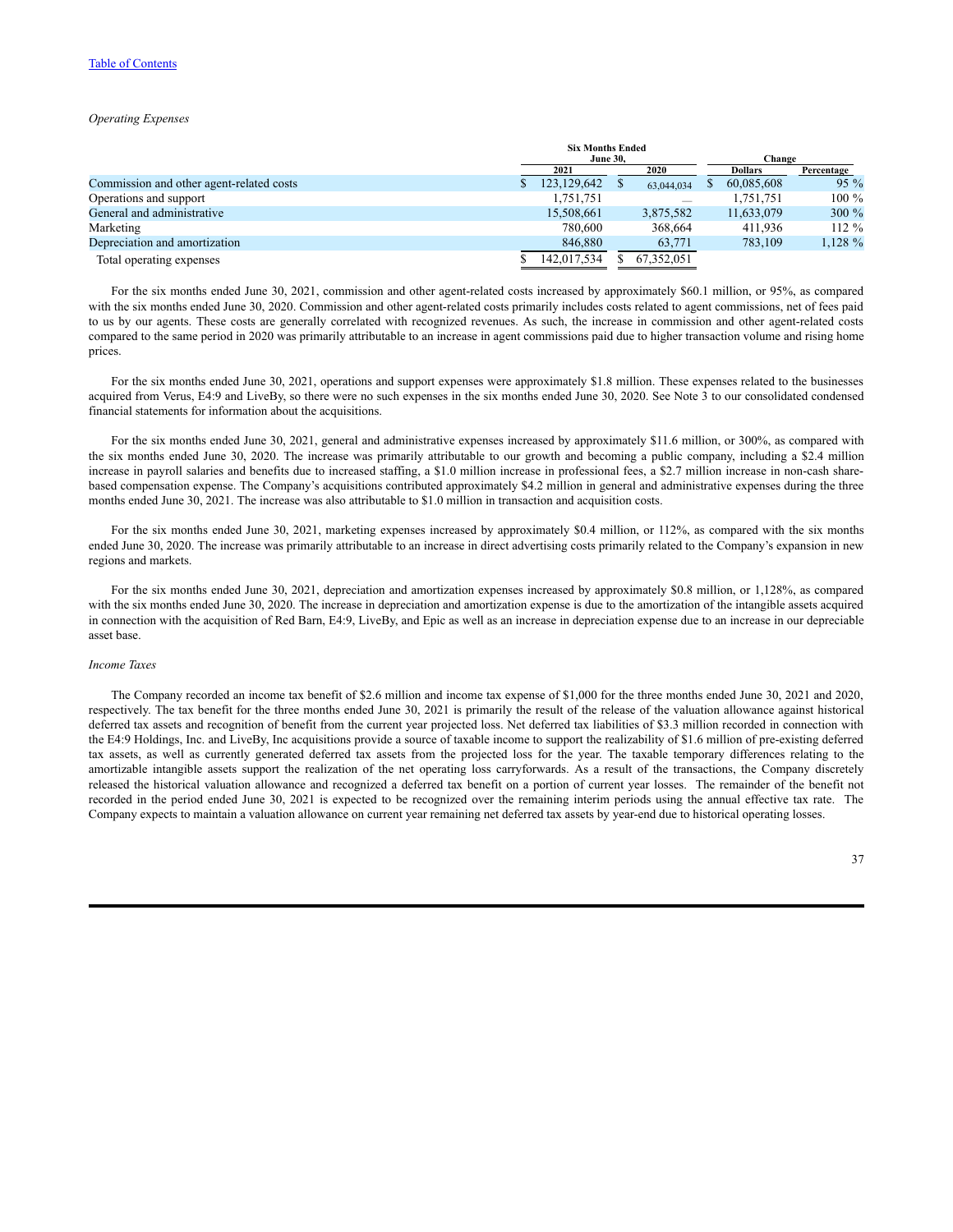## **Liquidity and Capital Resources**

*Capital Resources*

|                     | <b>June 30,</b> | December 31. | <b>Change</b>    |            |
|---------------------|-----------------|--------------|------------------|------------|
|                     | 2021            | 2020         | Dollars          | Percentage |
| Current assets      | 31.057.950      | 32.856.453   | (1,798,503)      | $(5)\%$    |
| Current liabilities | 24,502,509      | 4.989.855    | 19.256.238       | 391 %      |
| Net working capital | 6.555.441       | 27.866.598   | (21)<br>.311.157 | $(76)\%$   |

To date, our principal sources of liquidity have been the net proceeds we received through the IPO and, historically, private sales of our common stock, as well as proceeds from loans and operations. As of June 30, 2021, our available cash totaled \$12.8 million, which represented a decrease of \$15.7 million compared to the year ended December 31, 2020. As of June 30, 2021, we had net working capital of \$6.5 million, which represented a decrease of \$21.3 million compared to the year ended December 31, 2020. We anticipate that our existing balances of cash and cash equivalents and future expected cash flows generated from our operations will be sufficient to satisfy our operating requirements for at least the next twelve months from the date of the issuance of the unaudited interim consolidated financial statements.

Our future capital requirements depend on many factors, including potential acquisitions, our level of investment in technology, and our rate of growth into new markets as well as the rate of growth for our mortgage lending and insurance businesses. Our capital requirements might also be affected by factors which we cannot control such as the residential real estate market, interest rates, and other monetary and fiscal policy changes to the manner in which we currently operate. Additionally, as the impact of COVID-19 on the economy and operations evolves, we will continuously assess our liquidity needs. In the event of a sustained market deterioration, we may need or seek advantageously to obtain additional funding through equity or debt financing, which might not be available on favorable terms or at all and could hinder our business and dilute our existing shareholders.

#### *Cash Flows*

### *Comparison of the Six Months Ended June 30, 2021 and 2020*

|                                                     | Six Months Ended June 30.                       |  |         |  | `hange         |             |  |
|-----------------------------------------------------|-------------------------------------------------|--|---------|--|----------------|-------------|--|
|                                                     | 2021                                            |  | 2020    |  | <b>Dollars</b> | Percentage  |  |
| Net cash (used in) provided by operating activities | $(2.692.578)$ \$                                |  | 649.547 |  | (3.342.125)    | $(515)\%$   |  |
| Net cash used in investing activities               | $(11.984.095)$ \$ $(236.769)$ \$ $(11.747.326)$ |  |         |  |                | $(4.962)\%$ |  |
| Net cash (used in) provided by financing activities | 1.475.946                                       |  | 498.084 |  | 977.862        | (196)%      |  |

# *Cash Flows from Operating Activities*

Net cash used in operating activities for the six months ended June 30, 2021 consisted of a net loss of \$5.5 million, non-cash charges of \$1.0 million, including \$2.1 million of share-based compensation expense, \$0.1 million of bad debt, \$0.1 million of gain on extinguishment of debt, and \$0.8 million of depreciation and amortization, offset by \$1.3 million in gains on the sales of mortgages and \$2.6 million in deferred income taxes. Changes in assets and liabilities were primarily driven by a \$0.6 million decrease in prepaid and other current assets, a \$1.0 million increase in accounts payable due primarily to the increase in agent transaction volume, a \$1.3 million increase in accrued liabilities, a \$2.4 million increase in escrow liabilities, partially offset by a \$1.4 million increase in accounts receivable.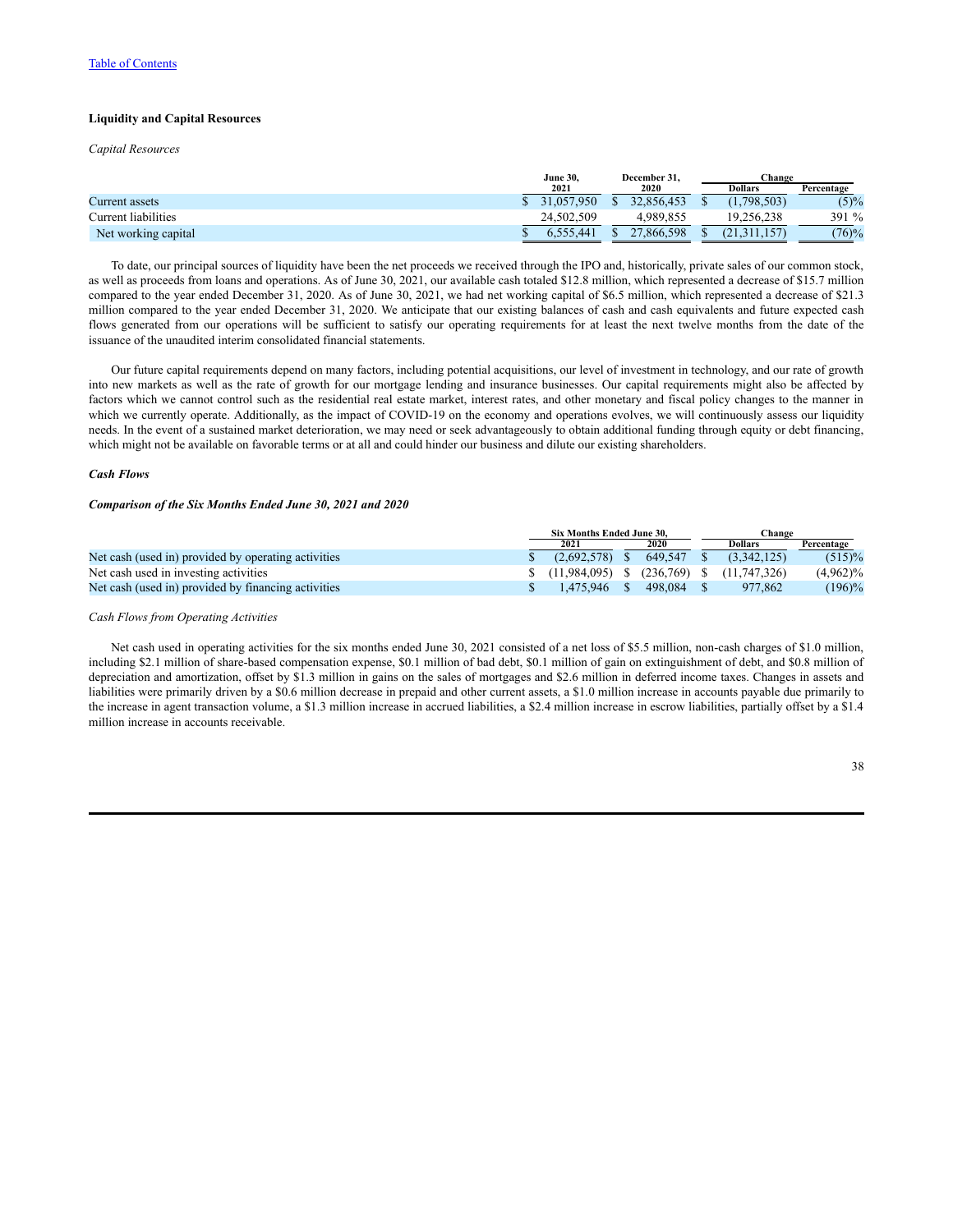Net cash provided by operating activities for the six months ended June 30, 2020 consisted of a net income of \$0.1 million, offset by non-cash charges of \$0.4 million, including \$0.2 million of share-based compensation expense, \$0.1 million of bad debt, and \$0.1 million of depreciation and amortization. Changes in assets and liabilities were primarily driven by a \$1.5 million increase in accounts payable and accrued liabilities due primarily to the timing of payments, partially offset by a \$0.9 million increase in accounts receivable, and a \$0.5 million increase in prepaid and other assets.

#### *Cash Flows from Investing Activities*

Net cash used in investing activities for the six months ended June 30, 2021 consisted of \$11.0 million for the purchases of a businesses and assets, net of cash acquired, \$0.5 million for purchases of property and equipment, and \$0.5 million for purchase of capitalized software.

Net cash used in investing activities for the six months ended June 30, 2020 consisted of primarily \$0.2 million in purchases of capitalized software as well as computers and equipment.

#### *Cash Flows from Financing Activities*

Net cash used in financing activities for the six months ended June 30, 2021 consisted primarily of \$1.4 million in net proceeds on our warehouse line of credit.

Net cash provided by financing activities for the six months ended June 30, 2020 consisted of \$0.5 million in proceeds from notes payable and \$0.1 million of proceeds from issuance of common stock offset by treasury stock and our principal payments on an outstanding loan.

### **NON-GAAP FINANCIAL MEASURE**

To supplement our unaudited interim consolidated financial statements, which are prepared and presented in accordance with U.S. Generally Accepted Accounting Principles ("GAAP"), we use Adjusted EBITDA, a non-GAAP financial measure, to understand and evaluate our core operating performance. This non-GAAP financial measure, which may be different than similarly titled measures used by other companies, is presented to enhance investors' overall understanding of our financial performance and should not be considered a substitute for, or superior to, the financial information prepared and presented in accordance with GAAP.

We define the non-GAAP financial measure of Adjusted EBITDA as net loss, excluding other (income) expense, income tax expense (benefit), depreciation and amortization, transaction costs and share-based compensation expense.

We believe that Adjusted EBITDA provides useful information about our financial performance, enhances the overall understanding of our past performance and future prospects, and allows for greater transparency with respect to a key metric used by our management for financial and operational decision-making. We believe that Adjusted EBITDA helps identify underlying trends in our business that otherwise could be masked by the effect of the expenses that we exclude in Adjusted EBITDA. In particular, we believe the exclusion of non-cash share-based compensation expense related to restricted stock awards and stock options and transaction-related costs provides a useful supplemental measure in evaluating the performance of our operations and provides better transparency into our results of operations.

We are presenting the non-GAAP measure of Adjusted EBITDA to assist investors in seeing our financial performance through the eyes of management, and because we believe this measure provides an additional tool for investors to use in comparing our core financial performance over multiple periods with other companies in our industry.

Adjusted EBITDA should not be considered in isolation from, or as a substitute for, financial information prepared in accordance with GAAP. There are a number of limitations related to the use of Adjusted EBITDA compared to net (loss) income, the closest comparable GAAP measure. Some of these limitations are that:

Adjusted EBITDA excludes share-based compensation expense related to restricted stock awards and stock options, which have been, and will continue to be for the foreseeable future, significant recurring expenses in our business and an important part of our compensation strategy;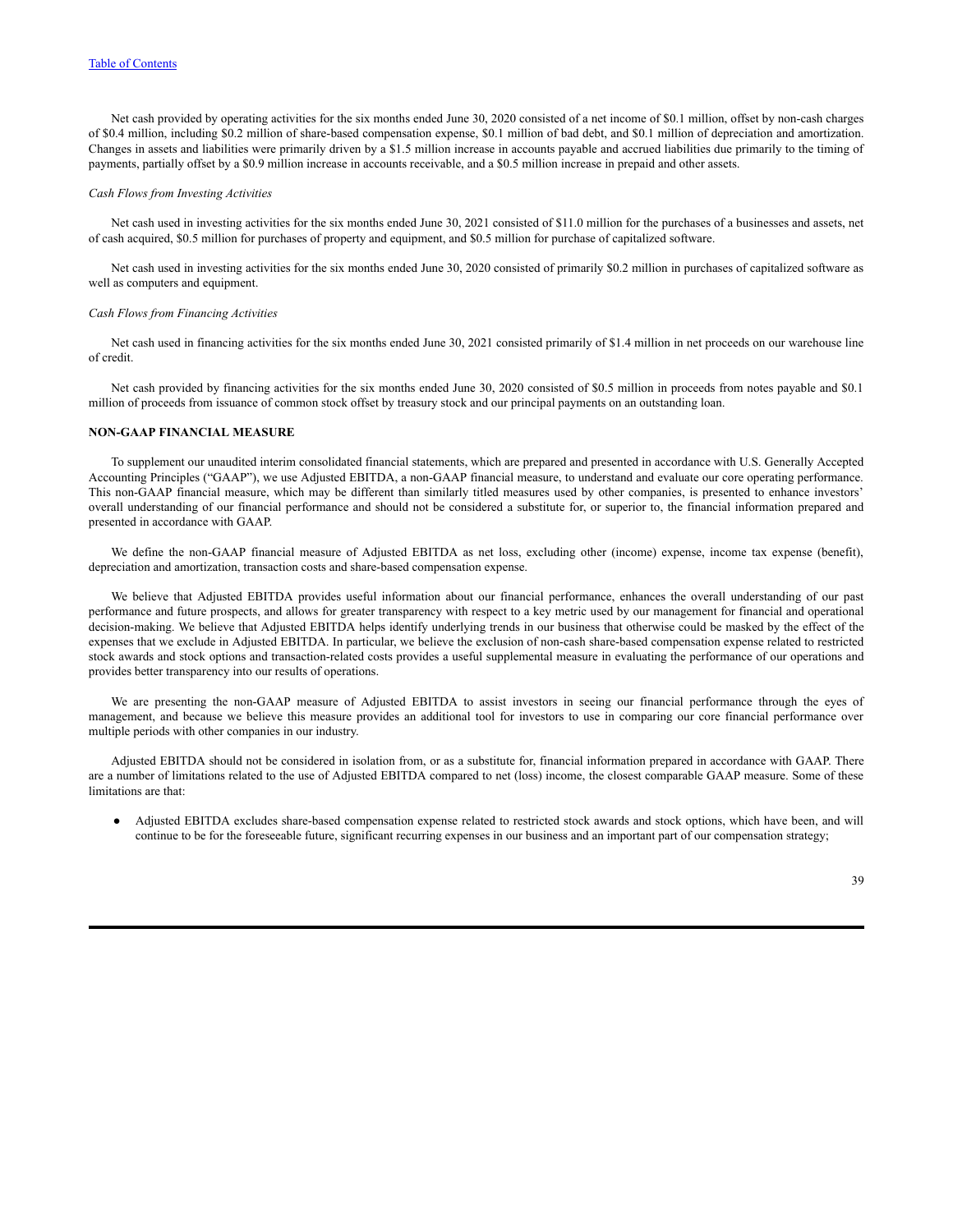- Adjusted EBITDA excludes transaction-related costs primarily consisting of professional fees and any other costs incurred directly related to acquisition activity, which is an ongoing part of our growth strategy and therefore likely to occur; and
- Adjusted EBITDA excludes certain recurring, non-cash charges such as depreciation and amortization of property and equipment and capitalized software costs, however, the assets being depreciated and amortized may have to be replaced in the future.

The following tables present a reconciliation of Adjusted EBITDA to net (loss) income, the most comparable GAAP financial measure, for each of the periods presented:

|                               | Three months ended<br><b>June 30.</b> |             |      |         |  | Six months ended<br><b>June 30.</b> |  |         |
|-------------------------------|---------------------------------------|-------------|------|---------|--|-------------------------------------|--|---------|
|                               |                                       | 2021        | 2020 |         |  | 2021                                |  | 2020    |
| Net (loss) income             |                                       | (2,091,434) |      | 160,798 |  | (5,491,152)                         |  | 118,027 |
| Other (income) expense, net   |                                       | (33, 658)   |      | 22,659  |  | (88,014)                            |  | 55,497  |
| Income tax (benefit) expense  |                                       | (2,614,925) |      | 1,000   |  | (2,609,925)                         |  | 2,000   |
| Depreciation and amortization |                                       | 744.521     |      | 44,496  |  | 846,880                             |  | 63,771  |
| Transaction-related cost      |                                       | 529.071     |      |         |  | 963,399                             |  |         |
| Stock based compensation      |                                       | 1.193.454   |      | 100.493 |  | 2,063,529                           |  | 225,214 |
| <b>Adjusted EBITDA</b>        |                                       | (2,272,971) |      | 329,446 |  | (4,315,283)                         |  | 464,509 |

### **Critical Accounting Policies and Estimates**

Discussion and analysis of our financial condition and results of operations are based on our financial statements, which have been prepared in accordance with U.S. Generally Accepted Accounting Principles ("GAAP"). The preparation of these financial statements requires us to make estimates and judgments that affect the reported amounts of assets and liabilities and related disclosure of contingent assets and liabilities, revenue, and expenses at the date of the financial statements. Generally, we base our estimates on historical experience and on various other assumptions in accordance with GAAP that we believe to be reasonable under the circumstances. Actual results may differ from these estimates under different assumptions or conditions.

Critical accounting policies and estimates are those that we consider the most important to the portrayal of our financial condition and results of operations because they require our most difficult, subjective, or complex judgments, often as a result of the need to make estimates about the effect of matters that are inherently uncertain.

## *Revenue Recognition*

We apply the provisions of Financial Accounting Standards Board ("FASB") Accounting Standards Codification ("ASC") Topic 606, "Revenue from Contracts with Customers" ("ASC 606"), and all related appropriate guidance. We recognize revenue under the core principle to depict the transfer of control to our customers in an amount reflecting the consideration to which we expect to be entitled. In order to achieve that core principle, we apply the following five step approach: (1) identify the contract with a customer; (2) identify the performance obligations in the contract; (3) determine the transaction price; (4) allocate the transaction price to the performance obligations in the contract; and (5) recognize revenue when a performance obligation is satisfied.

Our gross commission income consists of commissions charged to individual customers (i.e., the seller or buyer of a residential property) on each real estate transaction completed, net of any closing-cost reductions. We are contractually obligated to provide for the fulfillment of transfers of real estate between buyers and sellers. We provide these services ourselves and control the services of our agents necessary to legally transfer the real estate. As such, we are defined as the principal. As principal, we satisfy our obligation upon the closing of a real estate transaction. As principal, and upon satisfaction of our obligation, we recognize revenue in the gross amount of consideration we expect we are entitled to receive. We calculate the transaction price by applying the Company's portion of the agreed upon commission rate to the property's selling price. We may provide services to the buyer, seller, or both parties to a transaction. When we provide services to the seller in a transaction, we recognize revenue for our portion of the commission, which is calculated as the sales price multiplied by the commission rate less the commission separately distributed to the buyer's agent, or the "sell" side portion of the commission. When we provide services to the buyer in a transaction, we recognize revenue in an amount equal to the sales price for the property multiplied by the commission rate for the "buy" side of the transaction. In instances in which we represent both the buyer and the seller in a transaction, we recognize the full commission on the transaction. Commissions revenue contains a single performance obligation that is satisfied upon the closing of a real estate transaction, at which point the entire transaction price is earned. We are not entitled to any commission until the performance obligation is satisfied and are not owed any commission for unsuccessful transactions, even if services have been provided.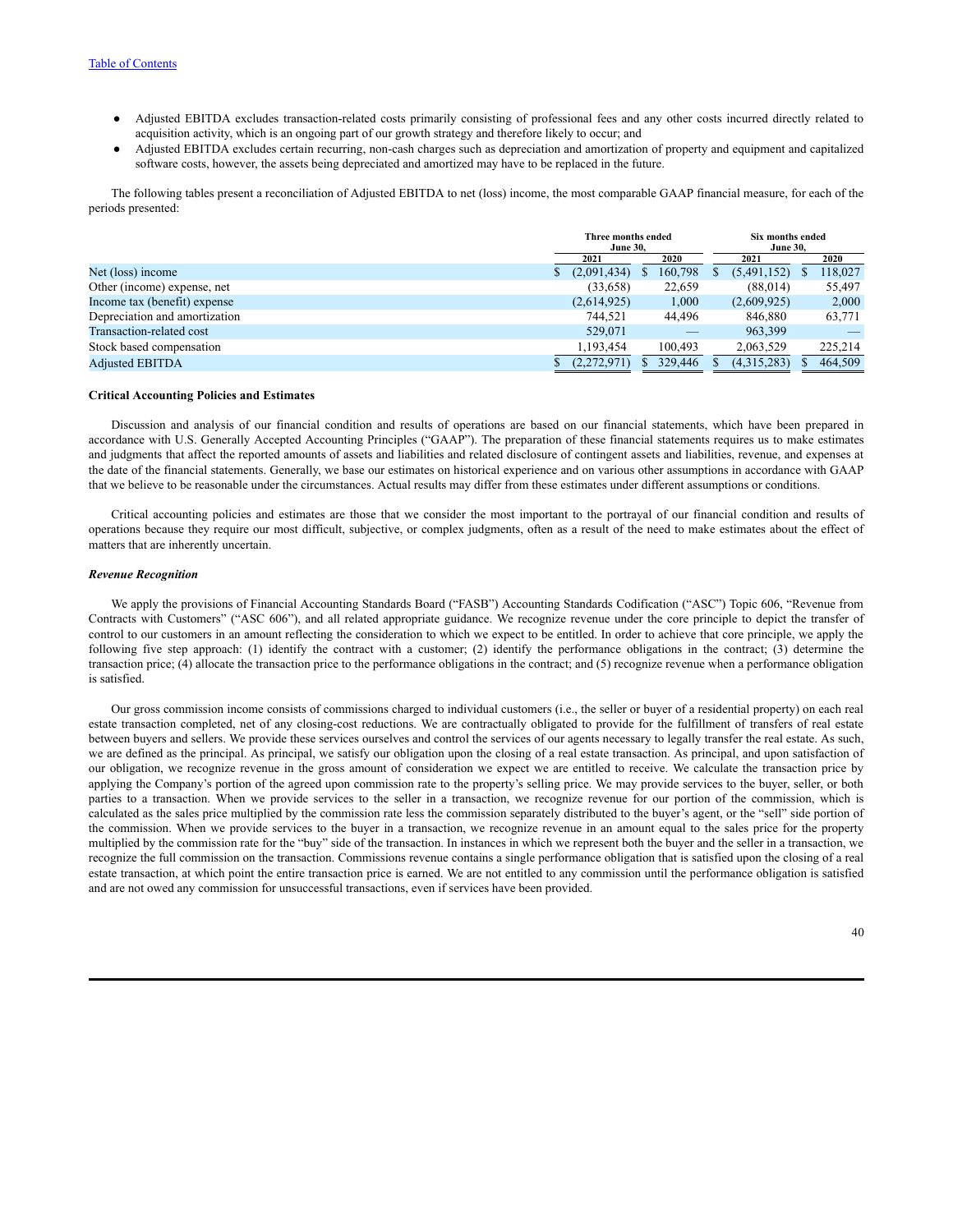The revenue streams for the Company's mortgage lending services business are primarily comprised of loans sold, origination and other fees. The majority of these revenue streams are exempted from ASC 606. Origination and other fees are not specifically separable from actual mortgage loans.

Gain on sale of mortgage loans represents the difference between the net sales proceeds and the carrying value of the mortgage loans sold and includes the servicing rights release premiums. Transfers of financial assets are accounted for as sales, when control over the assets has been surrendered. Control over transferred assets is deemed to be surrendered when (1) the assets have been isolated from the Company, (2) the transferee obtains the right (free of conditions that constrain it from taking advantage of that right) to pledge or exchange the transferred assets, and (3) the Company does not maintain effective control over the transferred assets through an agreement to repurchase them before maturity.

Servicing rights release premiums represent revenues earned when the risk and rewards of ownership of servicing rights are transferred to third party parties. Mortgage servicing rights represent the obligations to administer, collect the payments for the reduction of principal and application of interest, pay taxes and insurance, remit collected payments, provide foreclosure services, provide full escrow administration and any other obligations required by an owner of the mortgage loans, together with the right to receive the servicing fee income and any ancillary income arising from or connected to the mortgage loans.

Retail origination fees are principally revenues earned from loan originations. Direct loan origination costs and expenses associated with the loans are charged to expenses when the loans are sold. Interest income is interest earned on originated loans prior to the sale of the asset.

#### *Business Combinations*

The Company accounts for its business combinations under the provisions of Accounting Standards Codification Topic 805-10, Business Combinations ("ASC 805-10"), which requires that the acquisition method of accounting be used for all business combinations. Assets acquired and liabilities assumed are recorded at the date of acquisition at their respective fair values. For transactions that are business combinations, the Company evaluates the existence of goodwill. Goodwill represents the excess purchase price over the fair value of the tangible net assets and intangible assets acquired in a business combination. ASC 805-10 also specifies criteria that intangible assets acquired in a business combination must meet to be recognized and reported apart from goodwill. Acquisition-related expenses are recognized separately from the business combinations and are expensed as incurred.

The estimated fair value of net assets acquired, including the allocation of the fair value to identifiable assets and liabilities, was determined using established valuation techniques. A fair value measurement is determined as the price we would receive to sell an asset or pay to transfer a liability in an orderly transaction between market participants at the measurement date. In the context of purchase accounting, the determination of fair value often involves significant judgments and estimates by management, including the selection of valuation methodologies, estimates of future revenues, costs and cash flows, discount rates, and selection of comparable companies. The estimated fair values reflected in the acquisition accounting rely on management's judgment and the expertise of a third-party valuation firm engaged to assist in concluding on the fair value measurements. For the business combination completed during the six-month period ended June 30, 2021, the estimated fair value of identifiable intangible assets, primarily consisting of agent relationships, tradenames, customer relationships and technology, was determined using the relief-from-royalty and multi-period excess earnings methods. The most significant assumptions under these methods include the estimated remaining useful life, expected future revenue, annual agent revenue attrition, costs to develop new agents, charges for contributory assets, tax rate, discount rate and tax amortization benefit. Management has developed these assumptions on the basis of historical knowledge of the business and projected financial information of the Company. These assumptions may vary based on future events, perceptions of different market participants and other factors outside the control of Management, and such variations may be significant to estimated values.

The determination and allocation of fair values to the identifiable assets acquired and liabilities assumed are based on various assumptions and valuation methodologies requiring considerable management judgment. The most significant variables in these valuations are discount rates and the number of years on which to base the cash flow projections, as well as other assumptions and estimates used to determine the cash inflows and outflows. Management determines discount rates based on the risk inherent in the acquired assets, specific risks, industry beta and capital structure of guideline companies. The valuation of an acquired business is based on available information at the acquisition date and assumptions that are believed to be reasonable. However, a change in facts and circumstances as of the acquisition date can result in subsequent adjustments during the measurement period, but no later than one year from the acquisition date.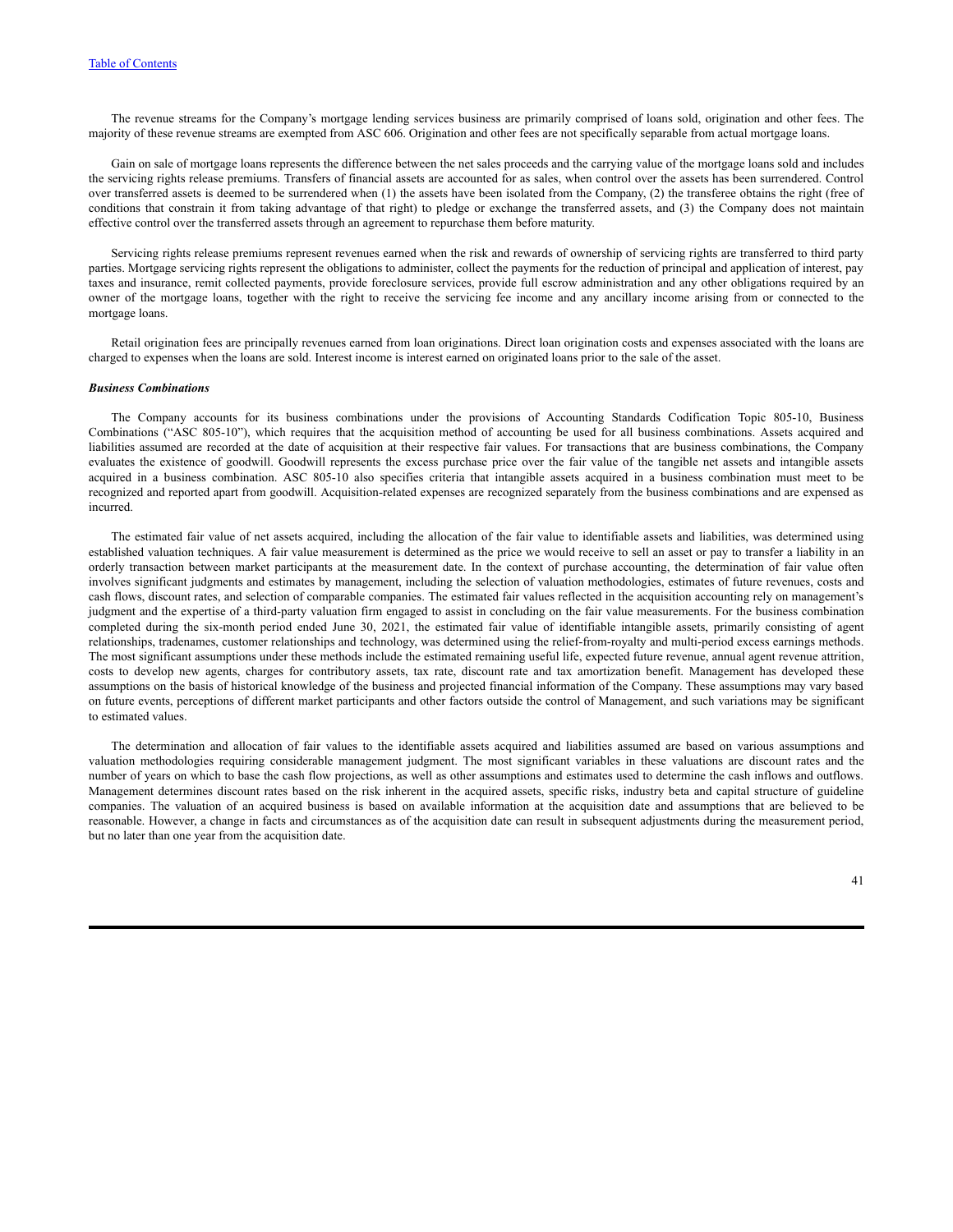## *Goodwill*

Goodwill, which represents the excess of purchase price over the fair value of net assets acquired, is carried at cost. Goodwill is not amortized; rather, it is subject to a periodic assessment for impairment by applying a fair value-based test. The Company is organized in one reporting unit and evaluates the goodwill for the Company as a whole. Goodwill is assessed for impairment on an annual basis or more frequently if events or changes in circumstances indicate that the asset might be impaired. Under the authoritative guidance issued by the FASB, the Company has the option to first assess the qualitative factors to determine whether it is more likely than not that the fair value of the reporting unit is less than its carrying amount as a basis for determining whether it is necessary to perform a quantitative goodwill impairment test. If the Company determines that it is more likely than not that the fair value of a reporting unit is less than its carrying amount, then the goodwill impairment test is performed. The goodwill impairment test requires the Company to estimate the fair value of the reporting unit and to compare the fair value of the reporting unit with its carrying amount. If the fair value exceeds the carrying amount, then no impairment is recognized. If the carrying amount recorded exceeds the fair value calculated, then an impairment charge is recognized for the difference. The judgments made in determining the projected cash flows used to estimate the fair value can materially impact the Company's financial condition and results of operations. There was no impairment of goodwill for the three and six months ended June 30, 2021.

#### *Mortgage Loans Held for Sale*

Mortgage loans held for sale represent loans that have forward sales commitments. Mortgage loans held for sale are carried at fair value under the fair value option with changes in fair value recorded in other service revenue on the statements of operations. Net unrealized losses, if any, are recognized through a valuation allowance by charges to income. Realized losses are charged to expense as incurred. The fair value of mortgage loans held for sale is typically calculated using observable market information including pricing from actual market transactions, purchaser commitment prices, or broker quotations. The fair value of mortgage loans held for sale covered by purchaser commitments is generally based on commitment prices. The fair value of mortgage loans held for sale not committed to an purchaser is generally based on current delivery pricing using best execution pricing.

#### *Income Taxes*

Income taxes are accounted for using an asset and liability approach that requires the recognition of deferred tax assets and liabilities for the expected future tax consequences of temporary differences between the combined financial statement and tax bases of assets and liabilities at the applicable enacted tax rates. We establish a valuation allowance for deferred tax assets if it is probable that these items will expire before either we are able to realize their benefit or that future deductibility is uncertain.

In prior periods, we believed it was more likely than not that our deferred tax assets would not be realized and as such, we have historically recorded a full valuation allowance for these assets. The determination to provide a valuation allowance is dependent upon the assessment of whether it is more likely than not that sufficient taxable income will be generated to utilize the deferred tax assets. As a result of deferred tax liabilities generated from acquisitions which can be used as a source of income, we released the valuation allowance on historical deferred tax assets as a discrete item. We evaluate the likelihood of the ability to realize deferred tax assets in future periods on a quarterly basis, and when appropriate evidence indicates we will release our valuation allowance accordingly. Based on management's reassessment of the realizability of the deferred tax assets, tax benefits are being recognized as a result of the discrete release of the valuation allowance against historical deferred tax assets and to recognize a portion of the future benefit of current losses. Based on the weight of the available evidence, which includes our historical operating losses, lack of taxable income, and accumulated deficit, by year-end we expect to provide a full valuation allowance against our remaining deferred tax assets resulting from the tax losses and credits carried forward.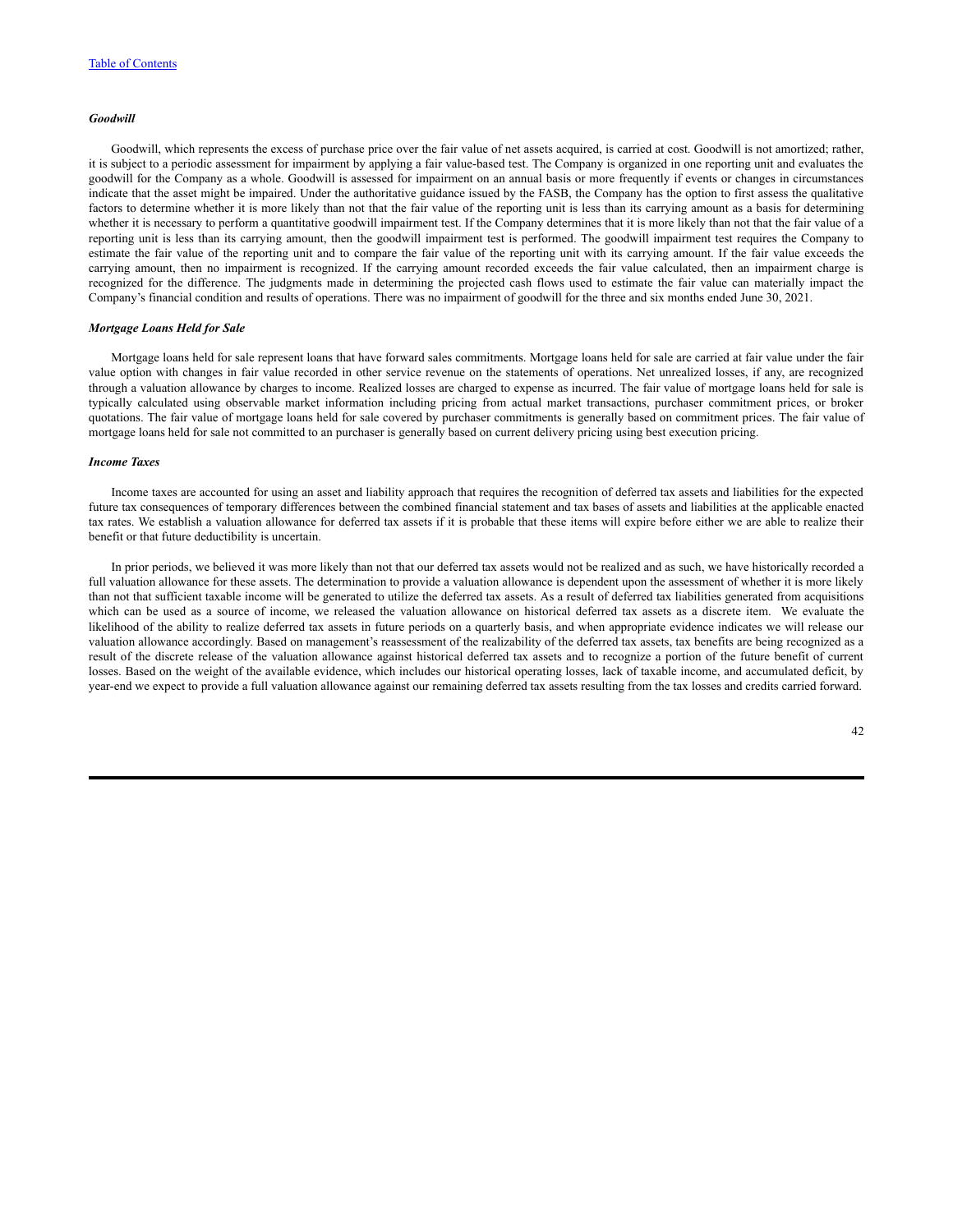### **Recent Accounting Standards**

For information on recent accounting standards, see Note 2 to our consolidated financial statements included elsewhere in this report.

#### **JOBS Act Transition Period**

In April 2012, the Jumpstart Our Business Startups Act of 2012 (the "JOBS Act") was enacted. Section 107 of the JOBS Act provides that an "emerging growth company" can take advantage of the extended transition period provided in Section 7(a)(2)(B) of the Securities Act of 1933 (the "Securities Act") for complying with new or revised accounting standards. Thus, an emerging growth company can delay the adoption of certain accounting standards until those standards would otherwise apply to private companies. We have irrevocably elected not to avail ourselves of this extended transition period and, as a result, we will adopt new or revised accounting standards on the relevant dates on which adoption of such standards is required for other public companies.

Subject to certain conditions, as an emerging growth company, we may rely on certain other exemptions and reduced reporting requirements under the JOBS Act. Certain of these exemptions are, including without limitation, from the requirements of (i) providing an auditor's attestation report on our system of internal controls over financial reporting pursuant to Section 404(b) of the Sarbanes-Oxley Act; and (ii) complying with any requirement that may be adopted by the Public Company Accounting Oversight Board regarding mandatory audit firm rotation or a supplement to the auditor's report providing additional information about the audit and the financial statements, known as the auditor discussion and analysis. We will remain an emerging growth company until the earlier to occur of  $(1)$  the last day of the fiscal year (a) following the fifth anniversary of the completion of our IPO in 2020, (b) in which we have total annual gross revenues of at least \$1.07 billion, or (c) in which we are deemed to be a "large accelerated filer" under the rules of the U.S. Securities and Exchange Commission, which means the market value of our common stock that is held by non-affiliates exceeds \$700 million as of the prior June 30th, and (2) the date on which we have issued more than \$1.0 billion in non-convertible debt during the prior three-year period.

#### <span id="page-42-0"></span>**Item 3. Quantitative and Qualitative Disclosures About Market Risk.**

As a smaller reporting company, we are not required to provide the information required by this Item.

## <span id="page-42-1"></span>**Item 4. Controls and Procedures.**

#### **(a) Evaluation of Disclosure Controls and Procedures**

Under the supervision and with the participation of our management, including our Chief Executive Officer, and our President and Chief Financial Officer, we conducted an evaluation of the effectiveness of the design and operation of our disclosure controls and procedures, as defined in Rules 13a-15(e) and 15d-15(e) under the Exchange Act, as of the end of the period covered by this report (the "Evaluation Date"). In designing and evaluating our disclosure controls and procedures, management recognizes that any disclosure controls and procedures, no matter how well designed and operated, can provide only reasonable assurance of achieving the desired control objectives. Based on the evaluation conducted, our Chief Executive Officer and Chief Financial Officer concluded our disclosure controls and procedures were not effective as of June 30, 2021 due to the material weaknesses discussed below.

The closing of our initial public offering occurred on August 4, 2020. Consequently, as a newly reporting company under the Exchange Act, we are not required to evaluate the effectiveness of our internal controls over financial reporting until the end of the fiscal year after we file our first annual report on Form 10-K, which will occur on December 31, 2021. However, in connection with the audit of our financial statements for the years ended December 31, 2020 and 2019, we identified material weaknesses in our internal control over financial reporting. As of December 31, 2020 and 2019, we did not effectively apply the Internal Control - Integrated Framework (2013) issued by the Committee of Sponsoring Organizations of the Treadway Commission, or the COSO framework, due primarily to an insufficient complement of personnel possessing the appropriate accounting and financial reporting knowledge and experience. Additionally, we did not maintain effective controls relating to reconciliation of and recording of revenue.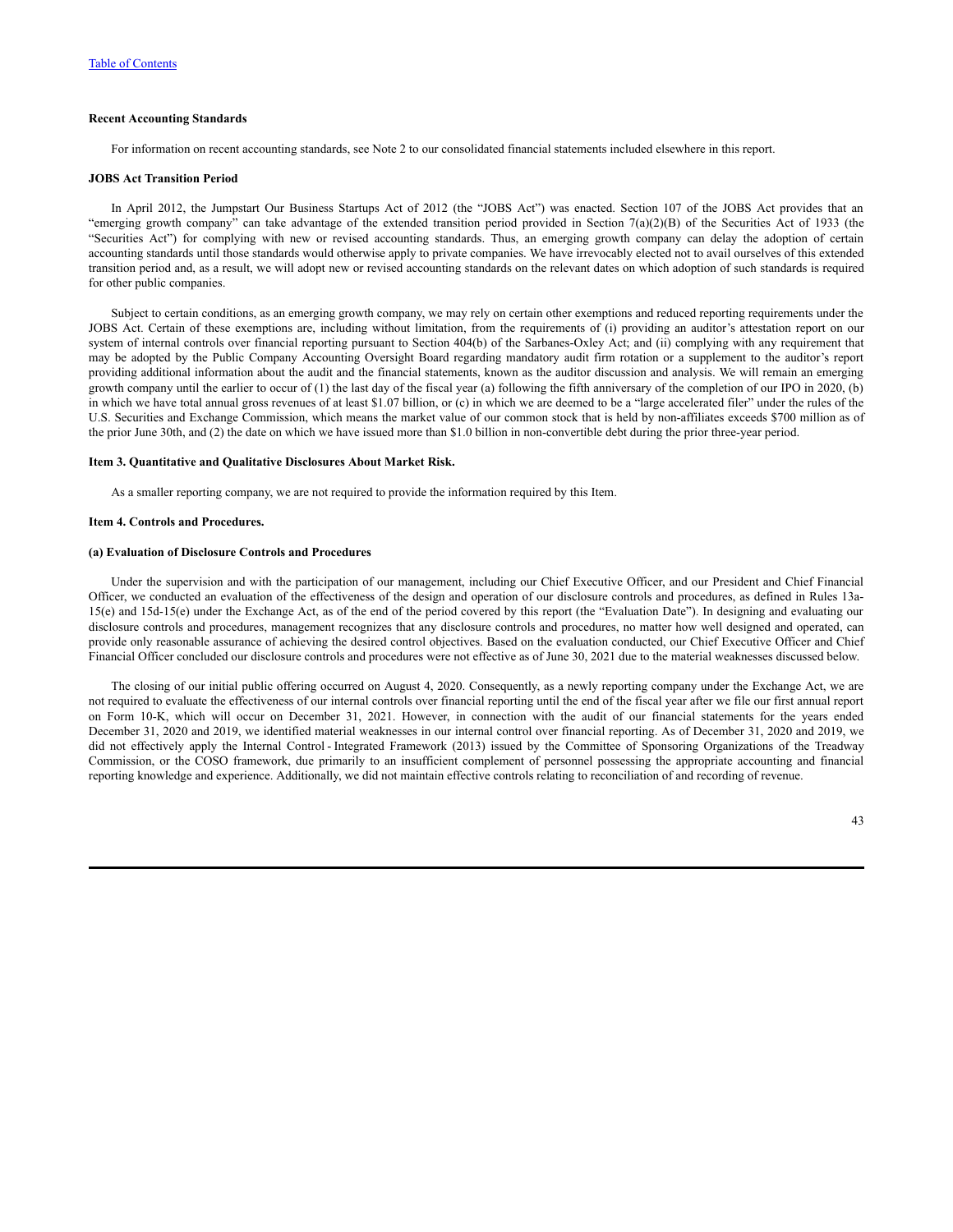We have begun implementing a remediation plan to address the previously reported material weaknesses identified by hiring additional qualified accounting and financial reporting personnel, and further evolving our accounting processes and systems.

## **(b) Changes in Internal Control Over Financial Reporting**

Under the supervision and with the participation of our management, including our Chief Executive Officer, and our President and Chief Financial Officer, we conducted an evaluation of any changes in our internal control over financial reporting (as such term is defined in Rules 13a-15(f) and 15d-15(f) under the Exchange Act) that occurred during our most recently completed fiscal quarter.

As previously noted, we acquired LiveBy and E4:9 during the three months ended June 30, 2021. Management considers these transactions to be material to our consolidated financial statements and believes that the internal controls and procedures of these acquired entities have a material effect on our internal control over financial reporting. We are currently in the process of incorporating the internal controls and procedures of LiveBy and E4:9 into our internal controls over financial reporting and extending our Section 404 compliance program under the Sarbanes-Oxley Act of 2002 and the applicable rules and regulations under such Act to include LiveBy and E4:9. We will report on our assessment of the consolidated operations within the time period provided by the Act and the applicable SEC rules and regulations concerning business combinations, which is the annual management report for the fiscal year ending December 31, 2022.

There were no changes, other than described above, in our internal control over financial reporting identified in management's evaluation pursuant to Rules 13a-15(d) or 15d-15(d) of the Exchange Act during the period covered by this Quarterly Report on Form 10-Q that materially affected, or are reasonably likely to materially affect, our internal control over financial reporting.

The Company has not experienced any material impact to our internal controls over financial reporting due to the COVID-19 global pandemic. The Company will continue to monitor and assess the impact of the COVID-19 situation and our ability to maintain the design and operating effectiveness of internal controls over financial reporting.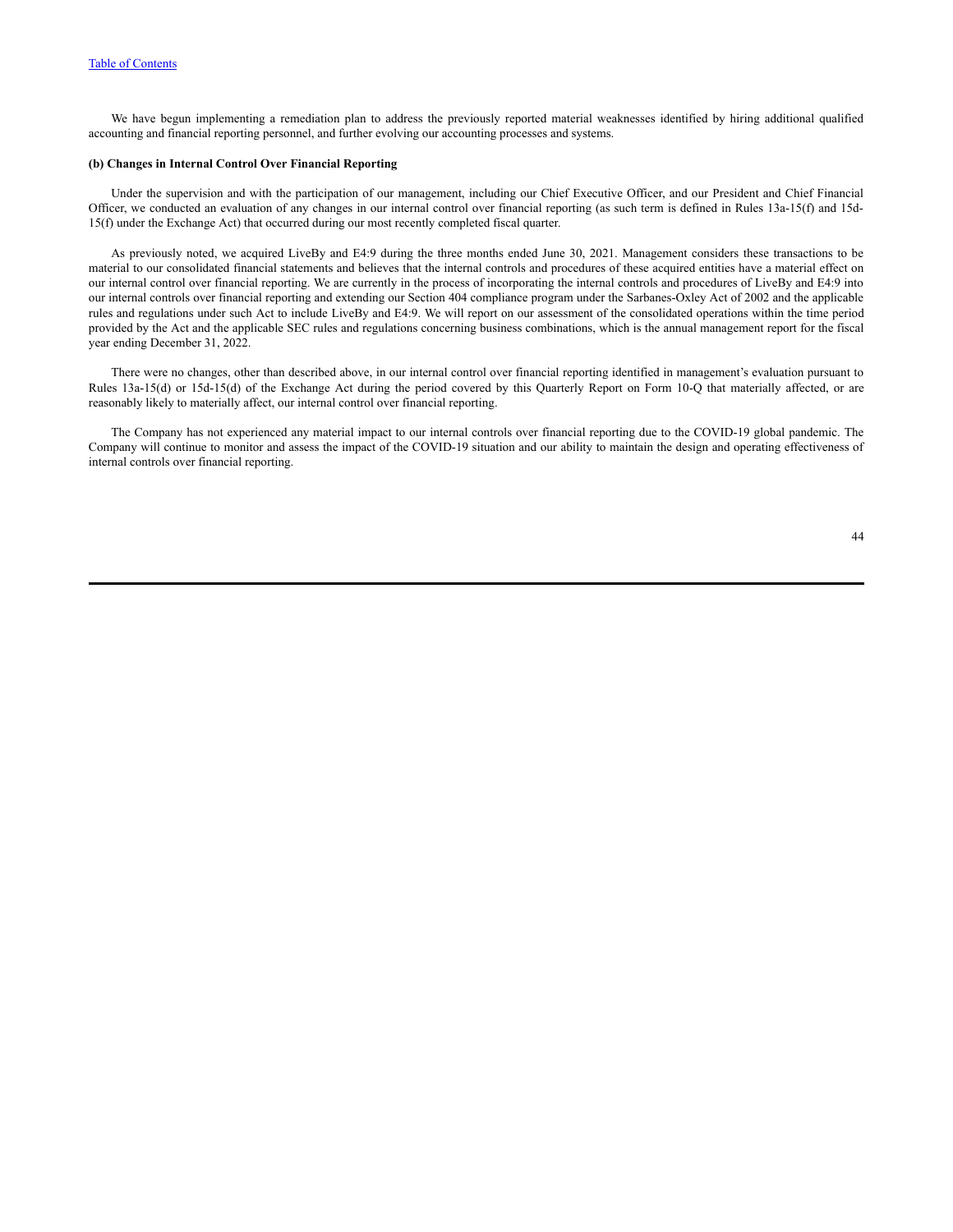## **PART II - OTHER INFORMATION**

## <span id="page-44-1"></span><span id="page-44-0"></span>**Item 1. Legal Proceedings.**

We are involved in various legal actions incidental to our business. As of the date of this report, we are not involved in any legal proceedings that we believe could have a material adverse effect on our financial position or results of operations.

### <span id="page-44-2"></span>**Item 1A. Risk Factors.**

An investment in our securities involves a high degree of risk. You should consider carefully the risks and uncertainties described below together with the other information included in this Ouarterly Report on Form 10-O, including our consolidated financial statements and the related notes thereto. The occurrence of any of the following risks might materially and adversely affect our business, financial condition, results of operations, cash flows, reputation and future prospects. In this event, the market price of our common stock could decline, and you could lose part or all of your investment.

### **Risks Related to Our Business**

## If we do not remain an innovative leader in the real estate industry, we might not be able to grow our business and leverage our costs to achieve *profitability.*

Innovation has been critical to our ability to compete for clients and real estate agents. If competitors follow our practices or develop more innovative practices, our ability to achieve profitability may diminish or erode. For example, certain other brokerages could develop or license cloud-based office platforms that are equal to or superior to ours. If we do not remain on the forefront of innovation, we might not be able to achieve or sustain profitability.

The market for Internet products and services is characterized by rapid technological developments, evolving industry standards and customer demands, and frequent new product introductions and enhancements. Our future success will depend in significant part on our ability to continually improve the performance, features and reliability of our technological developments in response to both evolving demands of the marketplace and competitive product offerings, and there can be no assurance that we will be successful in doing so.

## *We might not be able to ef ectively manage rapid growth in our business.*

We might not be able to scale our business services and support quickly enough to meet the growing needs of our real estate agents. If we are not able to grow efficiently, our operating results could be harmed. As we add new agents and make acquisitions, we will need to devote additional financial and human resources to improving our internal systems, integrating with third-party systems, and maintaining infrastructure performance. In addition, we will need to appropriately scale our internal business systems and our services organization, including support of our affiliated agents as our demographics expand over time. Any failure of, or delay in, these efforts could cause impaired system performance and reduced satisfaction from our agents. These issues could result in difficulty in both attracting and retaining agents. Even if we are able to upgrade our systems and expand our staff, such expansion may be expensive, complex, and place increasing demands on our management. We could also face inefficiencies or operational failures as a result of our efforts to scale our infrastructure and we might not be successful in maintaining adequate financial and operating systems and controls as we expand. Moreover, there are inherent risks associated with upgrading, improving and expanding our information technology systems. We cannot be sure that the expansion and improvements to our infrastructure and systems will be fully or effectively implemented on a timely basis, if at all. These efforts may reduce revenue and our margins and adversely impact our financial results.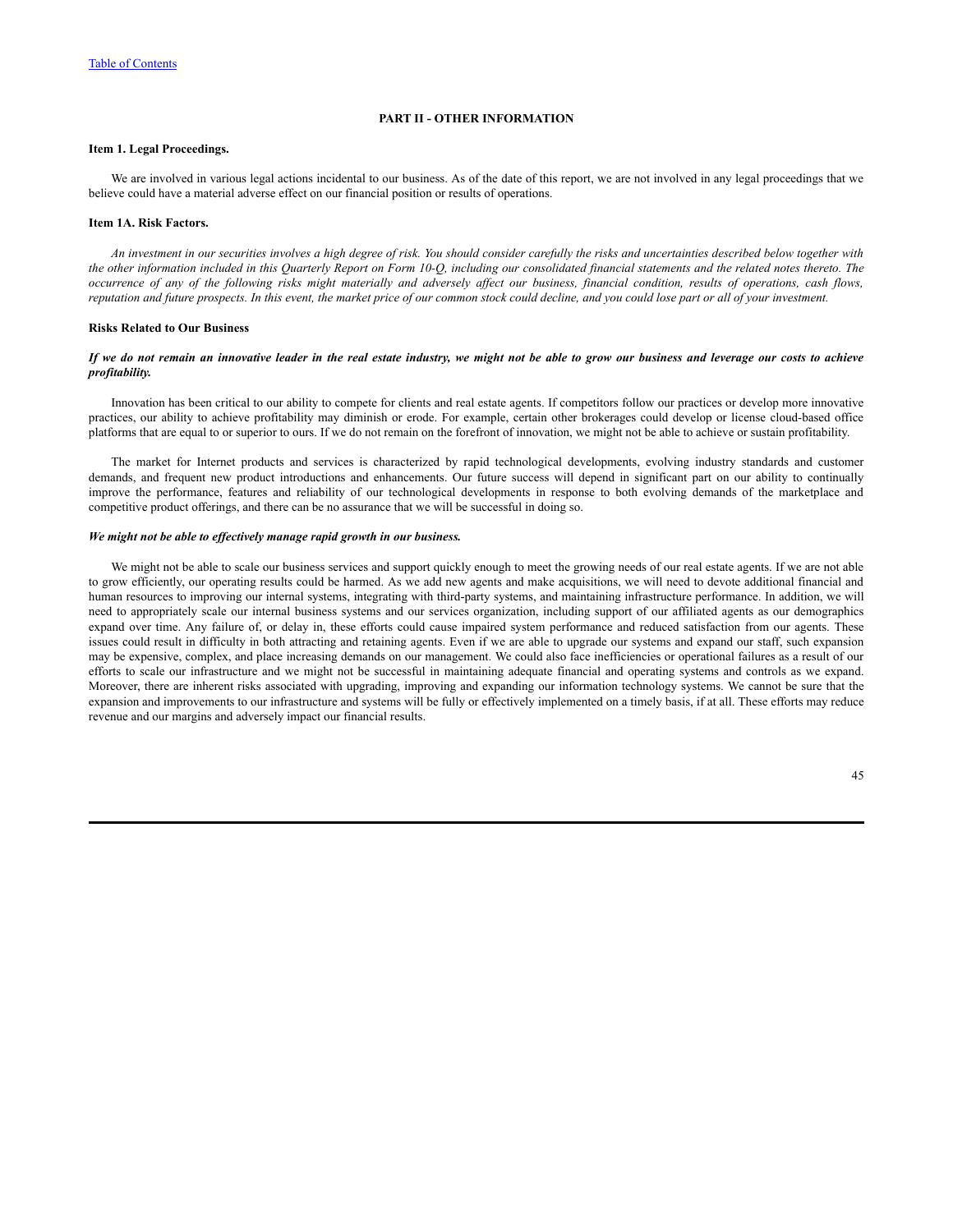## The COVID-19 pandemic might have a material adverse effect on our businesses, financial condition, results of operations, and liquidity.

Since early 2020, the COVID-19 pandemic has had a profound effect on the global economy and financial markets. This unprecedented situation has created considerable risks and uncertainties for the U.S. real estate services industry in general and for the Company in particular, including those arising from the potential adverse effects on the economy as well as risks related to employees, independent agents, and consumers. The extent of the impact of the pandemic on our business and financial results will depend largely on future developments, including the extent and duration of the spread of the outbreak and variants of the virus, the extent of governmental regulation (including, but not limited to, the return of mandated "shelter in place" or other regulations that, for example, preclude or strictly limit open houses or in-person showings of properties), the impact on capital and financial markets and the related impact on consumer confidence and spending, and the magnitude of the financial and operational consequences to our agents and brokers, all of which are highly uncertain and cannot be predicted.

## If we fail to grow in the various local markets that we serve or are unsuccessful in identifying and pursuing new business opportunities our long-term *prospects and profitability will be harmed.*

To capture and retain market share in the various local markets that we serve, we must compete successfully against other brokerages for agents and for the consumer relationships that they bring. Our competitors could lower the fees that they charge to agents or could raise the compensation structure for those agents. Our competitors may have access to greater financial resources than us, allowing them to undertake expensive local advertising or marketing efforts. In addition, our competitors may be able to leverage local relationships, referral sources, and strong local brand and name recognition that we have not established. Our competitors could, as a result, have greater leverage in attracting both new and established agents in the market and in generating business among local consumers. Our ability to grow in the local markets that we serve will depend on our ability to compete with these local brokerages.

We may implement changes to our business model and operations to improve revenues that cause a disproportionate increase in our expenses or reduce profit margins. For example, we may allocate resources to acquire lower margin brokerage models or develop a commercial real estate division, or a continuing education division. These decisions could involve significant up-front costs that may only be recovered after lengthy periods of time. Any of these attempts to pursue new business opportunities could result in a disproportionate increase in our expenses and in reduced profit margins. In addition, any of these additional activities could expose us to additional compliance obligations and regulatory risks.

If we fail to continue to grow in the local markets we serve or if we fail to successfully identify and pursue new business opportunities, our long-term prospects, financial condition and results of operations may be harmed, and our stock price may decline.

## Our value proposition for agents includes allowing them to keep more of their commissions than traditional companies do, and receive equity in our Company, which is not typical in the real estate industry. If agents do not understand our value proposition, we might not be able to attract, retain and incentivize agents or maintain our agent growth rate, which would adversely affect our revenue growth and results of operations.

Participation in our commission plan represents a key component of our agent and broker value proposition. Agents might not understand or appreciate our value. In addition, agents might not appreciate other components of our value proposition including the systems and tools that we provide to agents, and the professional development opportunities we create and deliver. We compete with many other real estate brokerages for qualified agents and if agents do not understand the elements of our agent value proposition, or do not perceive it to be more valuable than the models used by most competitors, we might not be able to attract, retain and incentivize new and existing agents to grow our revenues.This could also negatively impact our agent growth rate. During the year ended December 31, 2020, our net agent and broker base grew by approximately 36.6% from 4,006 agents at December 31, 2019, to 5,471 agents and brokers at December 31, 2020. We have grown to 6,950 agents and brokers at June 30, 2021. Because we derive revenue from real estate transactions in which our agents receive commissions, increases in our agent base correlate to increases in revenues, and the rate of growth of our revenue correlates to the rate of growth of our agent base. A slowdown in our agent growth rate would have a material adverse effect on revenue growth and could adversely affect our results of operations.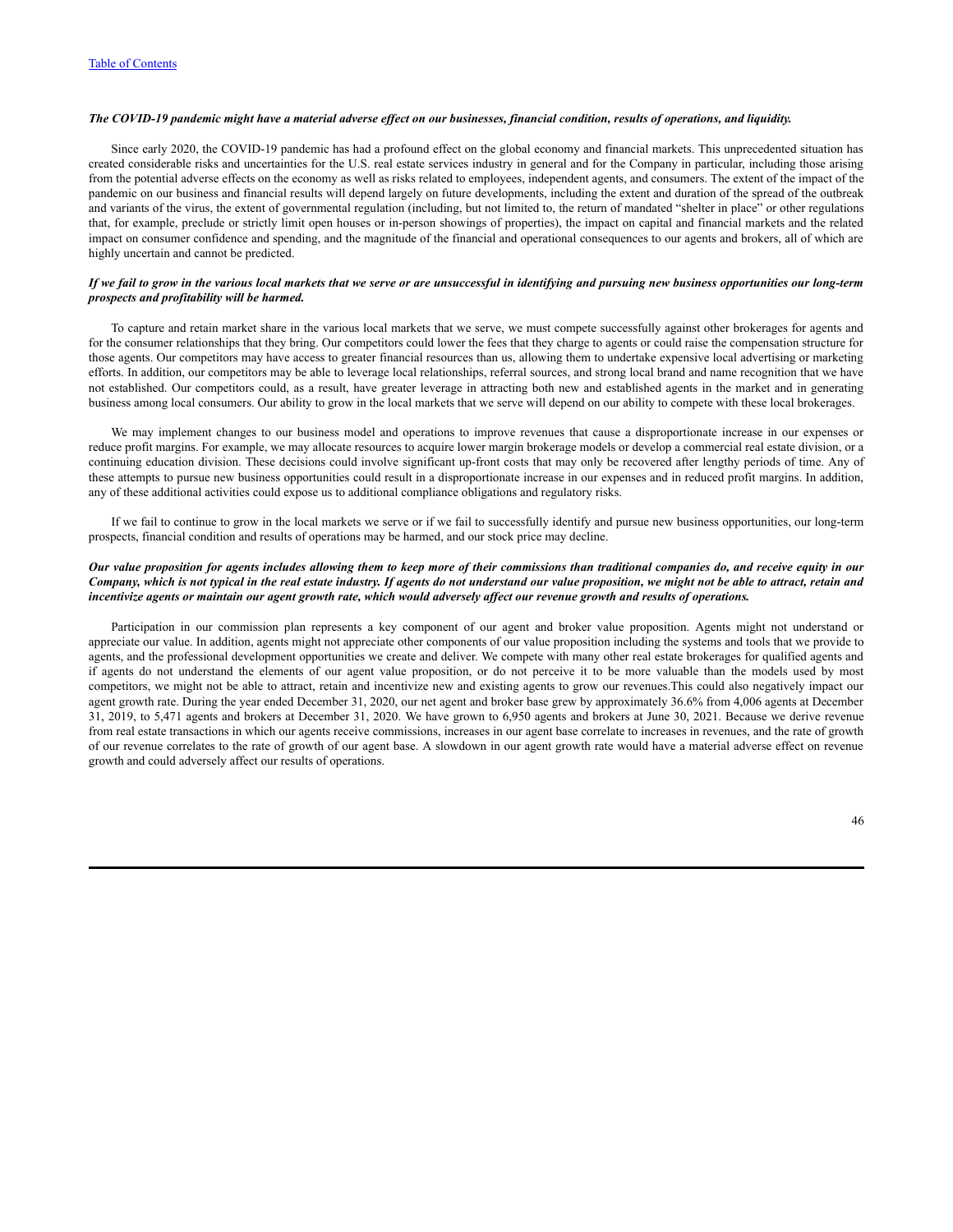## *If we fail to expand ef ectively into adjacent markets, our growth prospects could be harmed.*

We intend to expand our operations into adjacent markets, such as rentals, and home improvement, and into additional U.S. geographic markets, as well as potentially someday international geographies. We may incur losses or otherwise fail to enter these markets successfully. Our expansion into these markets will place us in competitive environments with which we are unfamiliar and involves various risks, including the need to invest significant resources and the possibility that returns on such investments will not be achieved for several years, or at all. In attempting to establish a presence in new markets, we expect to incur significant expenses and face various other challenges, such as expanding our sales force and management personnel to cover these markets.

## *We have a history of losses, and we might not be able to achieve or sustain profitability.*

We experienced net losses of approximately \$1.3 million and \$4.1 million for the years ended December 31, 2020 and 2019, respectively, and net loss of approximately \$5.5 million for the six months ended June 30, 2021 and net income of \$0.1 million for the six months ended June 30, 2020. We cannot predict if we will achieve sustained profitability in the near future or at all. We expect to make significant future expenditures to develop and expand our business. In addition, as a public company, we incur significant legal, accounting, and other expenses that we did not have as a private company. These expenditures make it harder for us to achieve and maintain future profitability. Our recent growth in revenue might not be sustainable, and we might not achieve sufficient revenue to achieve or maintain profitability. We could incur significant losses in the future for a number of reasons, including the other risks described in this Report, and we may encounter unforeseen expenses, difficulties, complications and delays and other unknown events. Accordingly, we might not be able to achieve or maintain profitability and we may incur significant losses for the foreseeable future.

## Our recent revenue growth rates might not be indicative of our future growth, and we might not continue to grow at our recent pace, or at all.

For the years ended December 31, 2020 and 2019, our revenue grew to \$177 million from \$111 million, which represents an annual growth rate of approximately 59%. For the six months ended June 30, 2021 and 2020, our revenue grew to \$133 million from \$68 million, which represents a growth rate of approximately 98%. In the future, our revenue might not grow as rapidly as it has over the past several years. We believe that our future revenue growth will depend, among other factors, on our ability to:

- acquire additional agents and collect additional commissions to existing agents;
- attract a growing number of agents to our website and other cloud-based applications;
- increase our brand awareness;
- successfully develop and deploy new products for the residential real estate industry;
- integrate acquired companies, including those offering new ancillary services, such as title, insurance, and mortgage into our product offerings to increase our revenue per agent transaction;
- maximize our sales personnel's productivity;
- respond effectively to competitive threats;
- successfully expand our business into adjacent markets; and
- successfully expand internationally.

We might not be successful in our efforts to do any of the foregoing, and any failure to be successful in these matters could materially and adversely affect our revenue growth. Our past revenue growth should not be considered to be indicative of our future growth.

## We currently are using and intend to continue to use Adjusted EBITDA, a non-GAAP financial measure, in reporting our annual and quarterly results of operations; however, Adjusted EBITDA is not equivalent to net income (loss) from operations as determined under GAAP, and shareholders may *consider GAAP measures to be more relevant to our operating performance.*

As part of our reporting of our annual and quarterly results of operations, we publish and intend to continue to publish measures compiled in accordance with GAAP as well as non-GAAP financial measures, along with a reconciliation between the GAAP and non-GAAP financial measures. The reconciling items adjust amounts reported in accordance with GAAP for certain items which are described in detail in our published results of operations. Our financial statements themselves do not and will not contain any non-GAAP financial measures.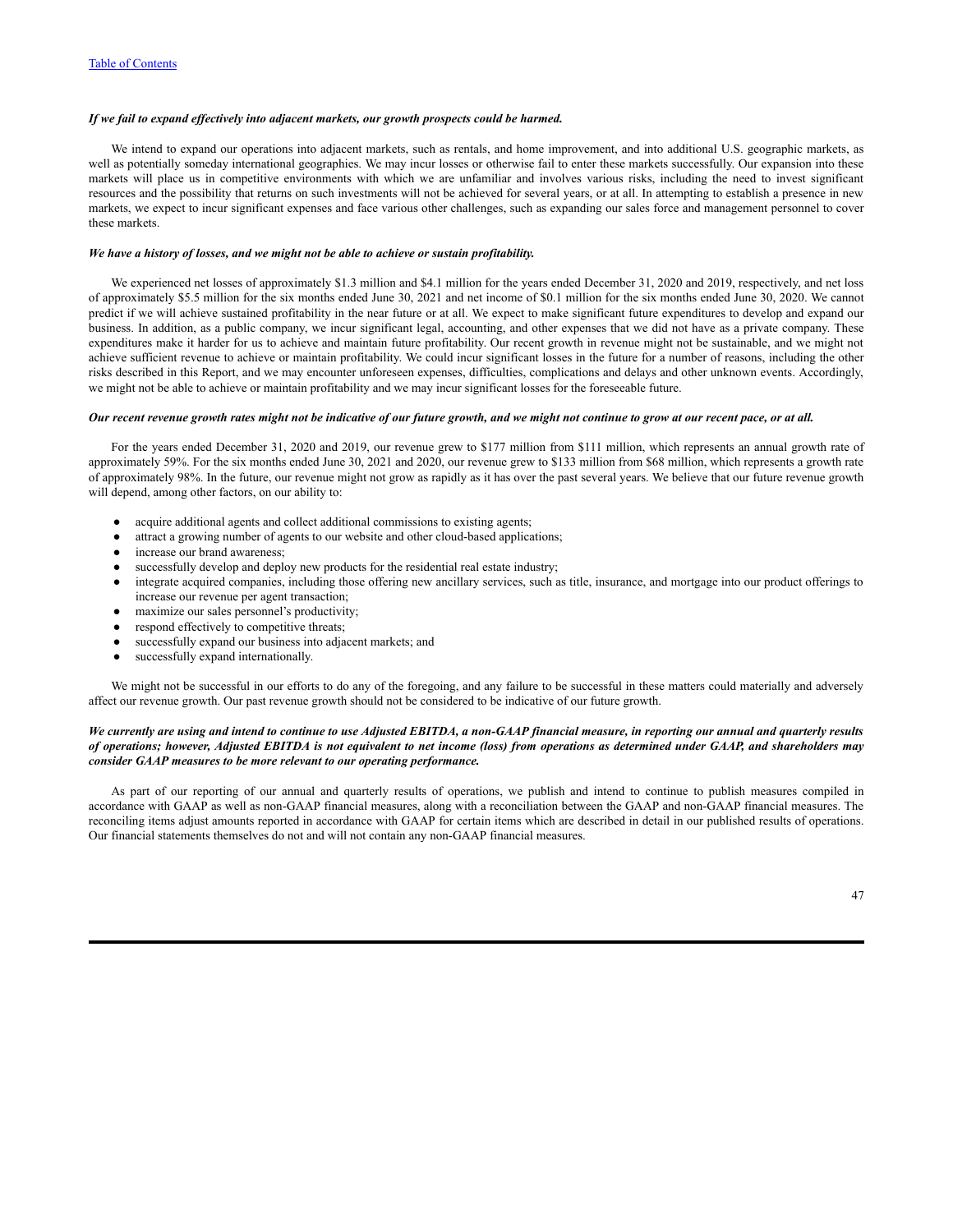Specifically, we use Adjusted EBITDA, which we use to mean net loss, excluding other income (expense), income taxes expense (benefit), depreciation and amortization, and stock-based compensation expense. In particular, we believe the exclusion of stock compensation expense related to restricted stock awards and stock options provides a useful supplemental measure in evaluating the performance of our operations and provides better transparency into our results of operations. We believe that our non-GAAP financial measures are meaningful to investors when analyzing our results of operations as this is a key metric used by our management for financial and operational decision-making.

The market price of our stock may fluctuate based on future non-GAAP results if investors base their investment decisions on such non-GAAP financial measures. If we decide to alter or discontinue the use of non-GAAP financial measures in reporting our annual and quarterly results of operations, the market price of our stock could be adversely affected if investors analyze our performance in a different manner.

## We participate in a highly competitive market, and pressure from existing and new companies might adversely affect our business and operating *results.*

The market to provide home listings and marketing services for the residential real estate industry is highly competitive and fragmented. Homes are not typically marketed exclusively through any single channel. Consumers can access home listings and related data through more than one source. Accordingly, current and potential competitors could aggregate a set of listings similar to ours. We compete with online real estate marketplaces, such as Zillow and Realtor.com, other real estate websites, and traditional offline media. We compete to attract consumers primarily on the basis of the number and quality of listings; user experience; the breadth, depth, and relevance of insights and other content on homes, neighborhoods, and professionals; brand and reputation; and the quality of mobile products. We compete to attract real estate professionals primarily on the basis of the quality of the website and mobile products, the size and attractiveness of the consumer audience, the quality and measurability of the leads we generate, the perceived return on investment we deliver, and the effectiveness of marketing and workflow tools. We also compete for advertisers against other media, including print media, television and radio, social networks, search engines, other websites, and email marketing. We compete primarily on the basis of the size and attractiveness of the audience; pricing; and the ability to target desired audiences.

Many of our existing and potential competitors have substantial competitive advantages, such as:

- greater scale;
- stronger brands and greater name recognition;
- longer operating histories;
- more financial, research and development, sales and marketing, and other resources;
- more extensive relationships with participants in the residential real estate industry, such as brokers, agents, and advertisers;
- strong relationships with third-party data providers, such as multiple listing services and listing aggregators;
- access to larger user bases; and
- larger intellectual property portfolios.

The success of our competitors could result in fewer users visiting our website and mobile applications, the loss of subscribers and advertisers, price reductions for our subscriptions and display advertising, weaker operating results, and loss of market share. Our competitors also might be able to provide users with products that are different from or superior to those we can provide, or to provide users with a broader range of products and prices.

There is also intense competition in the related businesses we recently got into via acquisitions, including insurance, title insurance, mortgage, lead generation, and other ancillary services. We added these services to our platform to enable our agents to offer critical ancillary services to their clients, but also to gain new and significant incremental revenue streams and enhance our revenues per transaction. Our efforts to create a more complete transaction experience for consumers through these services will require significant integration and coordination on our part. and might not result in increased revenues or earnings, including if competitors offer more attractive rates or are perceived as offering a better transactional experience by agents or consumers. This increased competition could stall our growth in these areas.

We expect increased competition if our market continues to expand. In addition, current or potential competitors might be acquired by third parties with greater resources than ours, which would further strengthen these current or potential competitors and enable them to compete more vigorously or broadly with us. If we are not able to compete effectively, our business and operating results will be materially and adversely affected.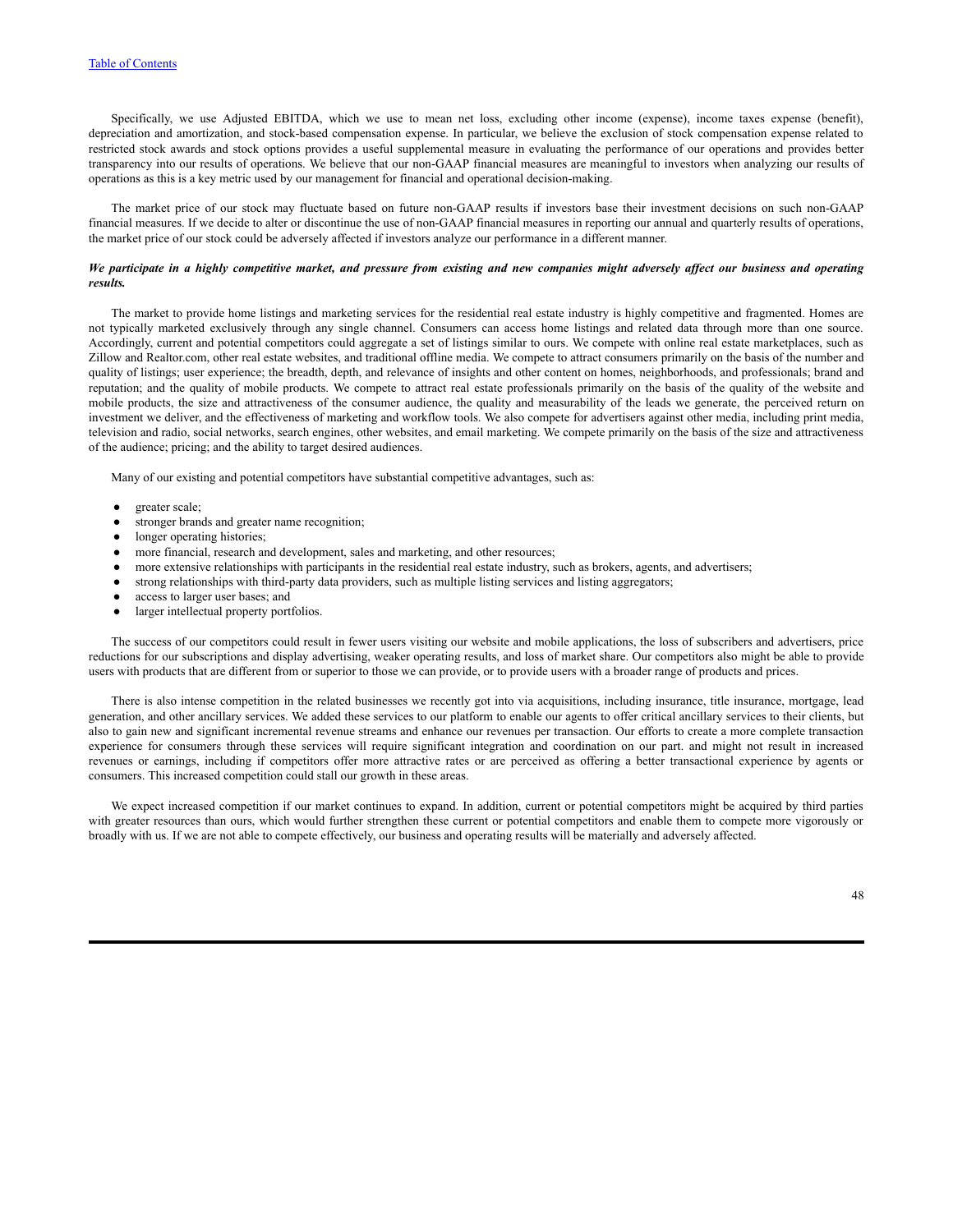## Listing aggregator concentration and market power creates, and is expected to continue to create, disruption in the residential real estate brokerage industry, which might have a material adverse effect on our results of operations and financial condition.

The concentration and market power of the top real estate listing aggregators allow them to monetize their platforms by a variety of actions, including expanding into the brokerage business, charging significant referral fees, charging listing and display fees, diluting the relationship between agents and brokers and between agents and the consumer, tying referrals to use of their products, consolidating and leveraging data, and engaging in preferential or exclusionary practices to favor or disfavor other industry participants. These actions divert and reduce the earnings of other industry participants, including Fathom and our agents.

One dominant listing aggregator has introduced an iBuying offering to consumers and recently launched a brokerage with employee sales agents in several locations to support this offering, and has joined many local MLSs as a participating broker to gain electronic access directly to real estate listings rather than relying on disparate electronic feeds from other brokers participating in the MLSs or MLS syndication feeds. If this listing aggregator or another aggregator is successful in gaining market share with such offering, it could control significant industry inventory and an increasing portion of agent referrals, including the ability to direct referrals to agents and brokers that share revenue with them. In addition, this listing aggregator may attempt to use its growing access to key data spanning the home buying experience to displace or pre-empt its competitors before they can reach customers.

Aggregators could intensify their current business tactics or introduce new programs that could be materially disadvantageous to our business and other brokerage participants in the industry including, but not limited to:

- broadening and/or increasing fees for their programs that charge brokerages and their affiliated sales agents fees including, referral, listing, display, advertising and related fees or introducing new fees for new or existing services;
- setting up competing brokerages and/or expanding their offerings to include products (including agent tools) and services ancillary to the real estate transaction, such as title, escrow and mortgage origination services, that compete with services offered by us;
- not including our or our franchisees' listings on their websites;
- controlling significant inventory and agent referrals, tying referrals to use of their products, and/or engaging in preferential or exclusionary practices to favor or disfavor other industry participants;
- utilizing their aggregated data for competitive advantage and/or establishing oppressive contract terms, including with respect to data sharing requirements; and/or
- disintermediating our relationship with affiliated franchisees and independent sales agents and/or the relationship between the independent sales agent and the buyers and sellers of homes.

Such tactics could further increase pressures on our revenues and profitability, and the profitability of our agents, which could harm our business and results of operations.

### Our operating results are subject to seasonality and vary significantly among quarters during each calendar year, making meaningful comparisons of *successive quarters dif icult.*

Seasons and weather traditionally impact the real estate industry. Spring and summer seasons historically reflect greater sales activity in comparison to fall and winter seasons. We have historically experienced lower revenues during the fall and winter seasons, as well as during periods of unseasonable weather, which reduces our operating income, net income, operating margins and cash flow. Real estate listings precede sales and a period of poor listings activity will negatively impact revenue. Past performance in similar seasons or during similar weather events can provide no assurance of future or current performance, and macroeconomic shifts in the markets we serve can conceal the impact of seasonality.

Home sales in successive quarters can fluctuate widely due to a wide variety of seasonal factors, including holidays, and the school year calendar's impact on timing of family relocations. Our revenue and operating margins each quarter (including downstream revenue at our title, insurance and mortgage groups) will remain subject to seasonal fluctuations, which may make it difficult to compare or analyze our financial performance effectively across successive quarters.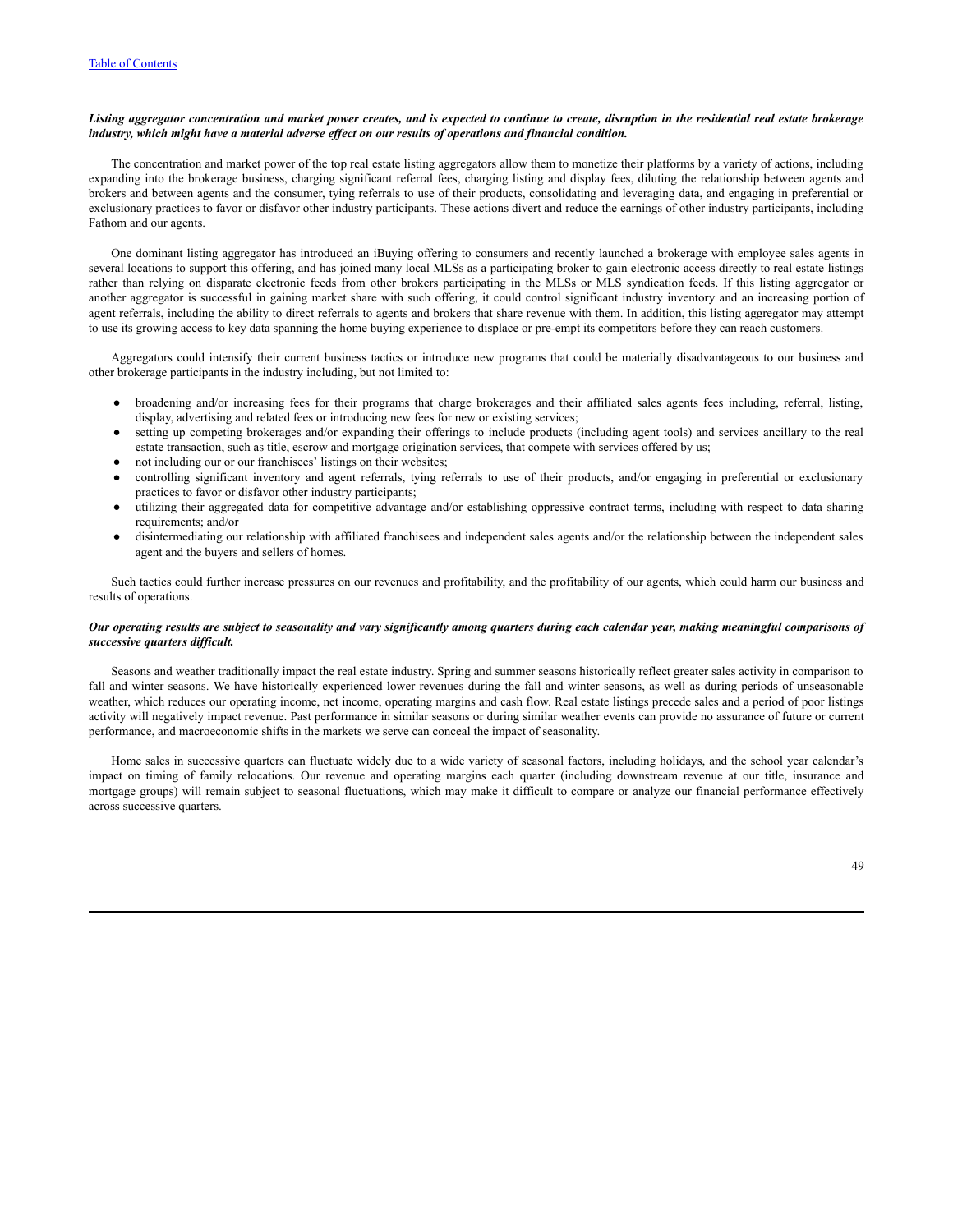## If we fail to protect the privacy of employees, independent contractors, or consumers or personal information that they share with us, our reputation *and business could be significantly harmed.*

Tens of thousands of consumers, independent contractors, and employees have shared personal information with us during the normal course of our business processing residential real estate transactions. This includes, but is not limited to, social security numbers, annual income amounts and sources, consumer names, addresses, telephone and cell phone numbers, and email addresses.

The application, disclosure and safeguarding of this information is regulated by federal and state privacy laws. To comply with privacy laws, we invested resources and adopted a privacy policy outlining policies and procedures for the use of safeguarding personal information. This policy includes informing consumers, independent contractors and employees that we will not share their personal information with third parties without their consent unless required by law.

Privacy policies and compliance with federal and state privacy laws presents risk and we could incur legal liability for failing to maintain compliance. We might not become aware of all privacy laws, changes to privacy laws, or third-party privacy regulations governing the real estate business or be unable to comply with all of these regulations, given the rate of regulatory changes, ambiguities in regulations, contradictions in regulations between jurisdictions, and the difficulties in achieving both company-wide and region-specific knowledge and compliance.

Our policy and safeguards could be deemed insufficient if third parties with whom we have shared personal information fail to protect the privacy of that information. Our legal liability could include significant defense costs, settlement costs, damages and penalties, plus, damage our reputation with consumers, which could significantly damage our ability to attract and maintain customers. Any or all of these consequences would result in meaningful unfavorable impact on our brand, business model, revenue, expenses, income and margins.

## Our business could be adversely affected if we are unable to expand, maintain and improve the systems and technologies upon which we rely to *operate.*

As the number of our agents and acquired companies and business lines grow, our success will depend on our ability to expand, maintain and improve the technology that supports our business operations, including, but not limited to, our cloud office platform. Loss of key personnel or the lack of adequate staffing with the requisite expertise and training could impede our efforts in this regard. If our systems and technologies lack capacity or quality sufficient to service agents and their clients, then the number of agents who wish to use our products could decrease, the level of client service and transaction volume afforded by our systems could suffer, and our costs could increase. In addition, if our systems, procedures or controls are not adequate to provide reliable, accurate and timely financial and other reporting, we might not be able to satisfy regulatory scrutiny or contractual obligations with third parties and may suffer a loss of reputation. Any of these events could negatively affect our results of operations and financial position.

## Cybersecurity incidents could disrupt our business operations, result in the loss of critical and confidential information, adversely impact our *reputation and harm our business.*

Cybersecurity threats and incidents directed at us could range from uncoordinated individual attempts to gain unauthorized access to information technology systems to sophisticated and targeted measures aimed at disrupting business or gathering personal data of customers. Recent high-profile ransomware attacks are examples of the kinds of cybersecurity risks we face. In the ordinary course of our business, we collect and store sensitive data, including proprietary business information and personal information about our customers. Our business, and particularly our cloud-based platform, is reliant on the uninterrupted functioning of our information technology systems. The secure processing, maintenance, and transmission of information are critical to our operations, especially the processing and closing of real estate transactions. Although we employ measures designed to prevent, detect, address, and mitigate these threats (including access controls, data encryption, vulnerability assessments, and maintenance of backup and protective systems), cybersecurity incidents, depending on their nature and scope, could potentially result in the misappropriation, destruction, corruption, or unavailability of critical data and confidential or proprietary information (our own or that of third parties, including potentially sensitive personal information of our customers) and the disruption of business operations. Any such compromises to our security could cause harm to our reputation, which could cause customers to lose trust and confidence in us or could cause agents to stop working for us. In addition, we may incur significant costs for remediation that may include liability for stolen assets or information, repair of system damage, and compensation to customers and business partners. We may also be subject to legal claims, government investigation, and additional state and federal statutory requirements.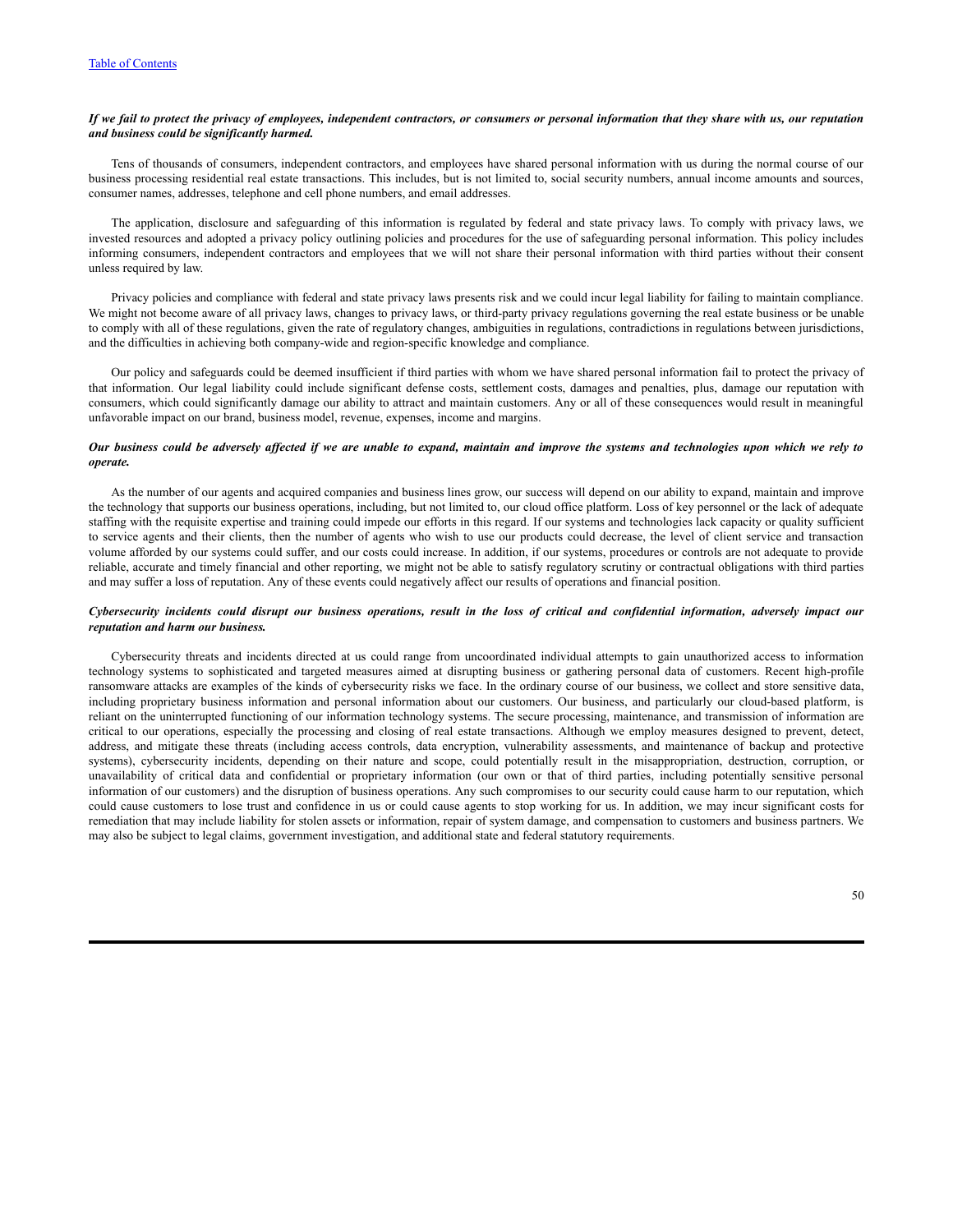The potential consequences of a material cybersecurity incident include regulatory violations of applicable U.S. and international privacy and other laws, reputational damage, loss of market value, litigation with third parties (which could result in our exposure to material civil or criminal liability), diminution in the value of the services we provide to our customers, and increased cybersecurity protection and remediation costs (that may include liability for stolen assets or information), which in turn could have a material adverse effect on our competitiveness and results of operations.

### Our business, financial condition and reputation may be substantially harmed by security breaches, interruptions, delays and failures in our systems *and operations.*

The performance and reliability of our systems and operations are critical to our reputation and ability to attract agents and teams of agents to join our Company as well as our ability to service home buyers and sellers. Our systems and operations are vulnerable to security breaches, interruption or malfunction due to certain events beyond our control, including natural disasters, such as earthquakes, fire and flood, power loss, telecommunication failures, break-ins, sabotage, computer viruses, intentional acts of vandalism and similar events. In addition, we rely on third-party vendors to provide the cloud office platform and to provide additional systems and related support. If we cannot continue to retain these services on acceptable terms, our access to these systems and services could be interrupted. Any security breach, interruption, delay or failure in our systems and operations could substantially reduce the transaction volume that can be processed with our systems, impair quality of service, increase costs, prompt litigation and other consumer claims, and damage our reputation, any of which could substantially harm our financial condition.

### We face significant risk to our brand and revenue if we fail to maintain compliance with the law and regulations of federal, state, foreign, or county *governmental authorities, or private associations and governing boards.*

We operate in a heavily regulated industries with regulated labor classifications which present significant risk in general for each potential instance where we fail to maintain compliance.

Our agents can be classified as either employees or independent contractors, and we could potentially misclassify or fail to consistently achieve compliance. Classifications and compliance are subject to the Internal Revenue Service regulations and applicable state law guidelines and penalties.

Classifications, regulations and guidelines for agents are subject to judicial and agency interpretation as well as periodic changes. Changes, or any indication of changes, may adversely impact our workforce classifications, expenses, compensation, commission structure, roles and responsibilities and broker organization.

Beyond workforce regulations and classifications, there exist complex, heavily regulated federal, state and local authority laws, regulations and policies governing our real estate business, as well as our title, title insurance, insurance, mortgage, lead generation, and other ancillary services.

In general, the laws, rules and regulations that apply to our business practices include, without limitation, the federal Real Estate Settlement Procedures Act, or RESPA, the federal Fair Housing Act, the Dodd-Frank Act, and federal advertising and other laws, as well as comparable state statutes; rules of trade organization such as NAR, local MLSs, and state and local AORs; licensing requirements and related obligations that could arise from our business practices relating to the provision of services other than real estate brokerage services, including our title, insurance and mortgage businesses; privacy regulations relating to our use of personal information collected from the registered users of our websites; laws relating to the use and publication of information through the Internet; and state real estate brokerage licensing requirements, as well as statutory due diligence, disclosure, record keeping and standard-of-care obligations relating to these licenses. The U.S. Department of Justice has opened an anti-trust investigation of some of our biggest competitors, and they are defendants in related lawsuits that could negatively impact our industry.

Additionally, the Dodd-Frank Wall Street Reform and Consumer Protection Act contains the Mortgage Reform and Anti-Predatory Lending Act, or the Mortgage Act, which imposes a number of additional requirements on lenders and servicers of residential mortgage loans, by amending certain existing provisions and adding new sections to RESPA and other federal laws. It also broadly prohibits unfair, deceptive or abusive acts and practices, and knowingly or recklessly providing substantial assistance to a covered person in violation of that prohibition. The penalties for noncompliance with these laws are also significantly increased by the Mortgage Act, which could lead to an increase in lawsuits against mortgage lenders and servicers.

Maintaining legal compliance is challenging and increases our costs due to resources required to continually monitor business practices for compliance with applicable laws, rules and regulations, and to monitor changes in the applicable laws themselves.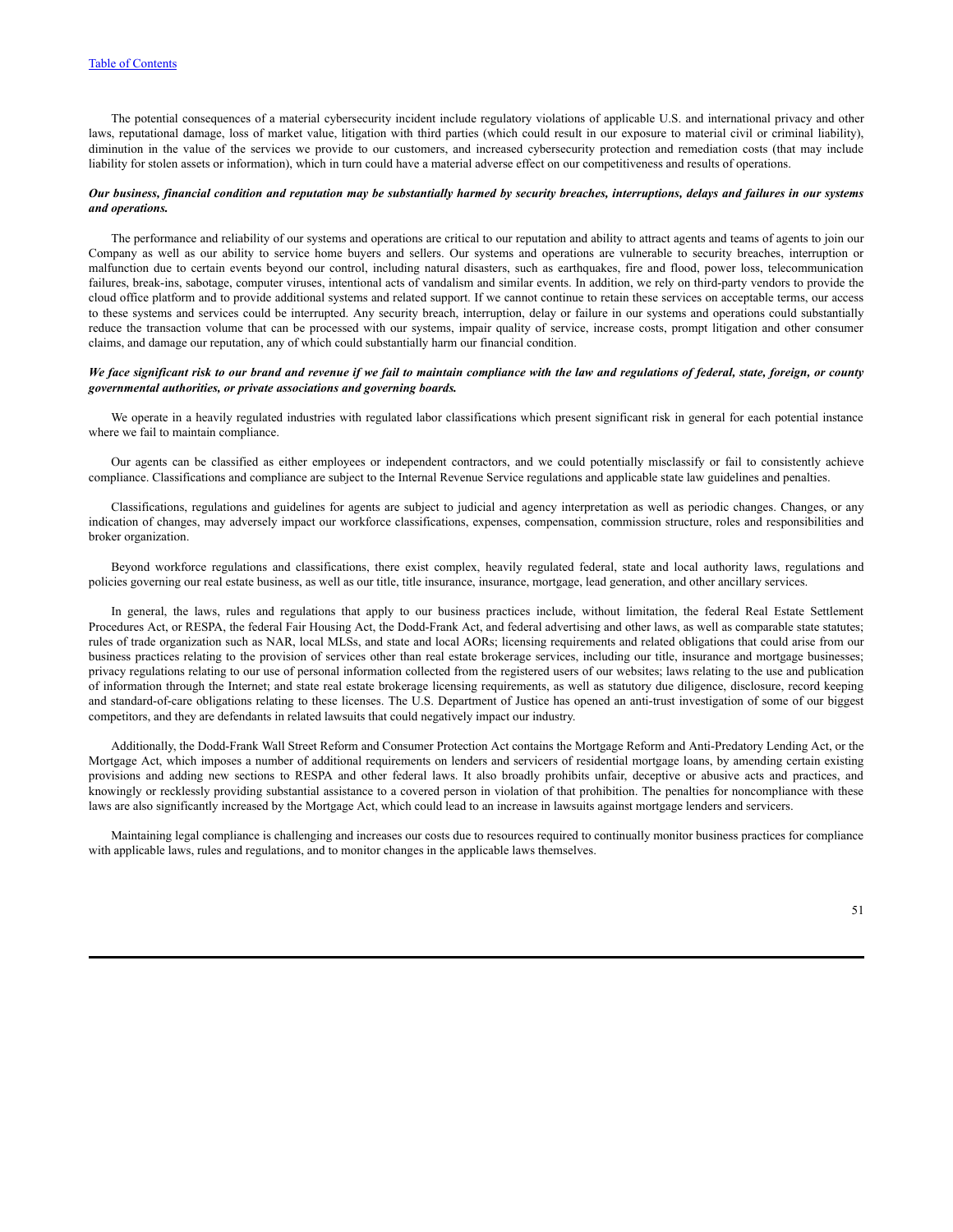We might not be aware of all the laws, rules and regulations that govern our business, or be able to comply with all of them, given the rate of regulatory changes, ambiguities in regulations, contradictions in laws and regulations between jurisdictions, and the difficulties in achieving both company-wide and region-specific knowledge and compliance.

If we fail, or we have been alleged to have failed, to comply with any existing or future applicable laws, rules and regulations, we could be subject to lawsuits and administrative complaints and proceedings, as well as criminal proceedings. Our noncompliance could result in significant defense costs, settlement costs, damages and penalties.

Additionally, our business licenses could be suspended or revoked, our business practices enjoined, or we could be required to modify our business practices, which could materially impair, or even prevent, our ability to conduct all or any portion of our business. Any such events could also damage our reputation and impair our ability to attract and service home buyers, home sellers and agents, as well our ability to attract brokerages, teams of agents and individual agents to our Company, without increasing our costs.

Further, if we lose our ability to obtain and maintain all of the regulatory approvals and licenses necessary to conduct business as we currently operate, our ability to conduct business may be harmed. Lastly, any lobbying or related activities we undertake in response to mitigate liability of current or new regulations could substantially increase our operating expenses.

## Our mortgage business might be unable to sell its originated loans and, in that situation, Fathom will need to service the loans and potentially foreclose on the home by itself or through a third party, and either option could impose significant costs, time, and resources on Fathom. Our inability *to sell originated loans could also expose us to adverse market conditions af ecting mortgage loans.*

Our mortgage business, Encompass Lending Group, intends to sell the mortgage loans that it originates to investors in the secondary mortgage market. Our ability to sell originated loans in the secondary market, and receive net proceeds from the sale that exceed the loan amount, depends largely on there being sufficient liquidity in the secondary market. While the residential real estate market and consequently the secondary market for mortgages are very strong right now, that sometimes precedes a negative market cycle, such as occurred in 2008 and 2009, which could negatively impact our business.

To the extent that we are unable to sell originated loans, we would be exposed to adverse market conditions affecting mortgage loans. For example, we may be required to write down the value of the loan, which reduces the amount of our current assets. Additionally, if we borrowed under a warehouse credit facility for the loan, then we will be required to repay the borrowed amount, which reduces our cash on hand that is available for other corporate uses. Finally, if a homeowner were unable to make his or her mortgage payments, then we may be required to foreclose on the home securing the loan. We do not currently have processes to foreclose a home, and we may be unable to establish such processes or retain a third party on economically feasible terms to foreclose the home. Furthermore, any proceeds from selling a foreclosed home may be significantly less than the remaining amount of the loan due to us.

### If we are unable to obtain sufficient financing through warehouse credit facilities to fund origination of mortgage loans, then we may be unable to *grow our mortgage business.*

We rely on borrowings from warehouse credit facilities to fund substantially all of the mortgage loans that our mortgage business originates. To grow, our mortgage business depends, in part, on having sufficient borrowing capacity under current facilities or obtaining additional borrowing capacity under new facilities. The borrowing capacity under one or more of our current facilities may be reduced if we fail to comply with a facility's ongoing obligations, including failing to satisfy financial covenants and cross-default clauses. If we were unable to receive the necessary capacity on acceptable terms, and did not have sufficient liquidity or established operations to fund originations ourselves, then we may be unable to maintain or increase the amount of mortgage loans that we originate, which will adversely affect the growth of our mortgage business.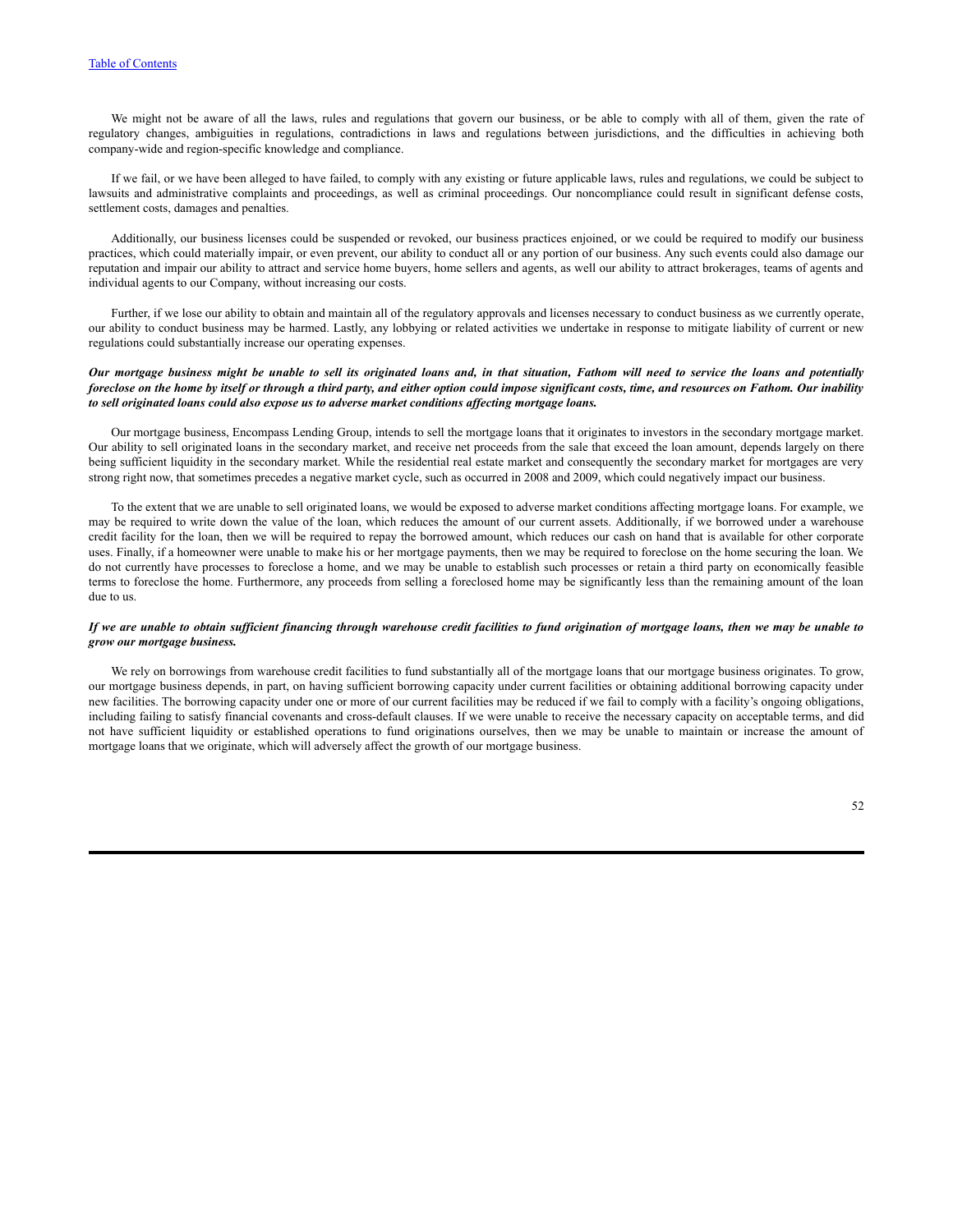## We identified material weaknesses in our internal control over financial reporting, and we might identify additional material weaknesses in the future that might cause us to fail to meet our reporting obligations or result in material misstatements of our financial statements. If we fail to remediate any material weaknesses or if we otherwise fail to establish and maintain effective control over financial reporting, our ability to accurately and timely *report our financial results could be adversely af ected.*

Our management conducted an evaluation of the effectiveness of internal control over financial reporting based on the framework in "Internal Control – Integrated Framework (2013)" issued by the Committee of Sponsoring Organizations of the Treadway Commission ("COSO"). Under auditing standards established by the U.S. Public Company Accounting Oversight Board, a material weakness is a deficiency or combination of deficiencies in internal control over financial reporting, such that there is a reasonable possibility that a material misstatement of annual or interim financial statements will not be prevented or detected and corrected on a timely basis.

In connection with the audit of our financial statements for the years ended December 31, 2020 and 2019, we identified material weaknesses in our internal control over financial reporting. As of December 31, 2020 and 2019, we did not effectively apply the Internal Control - Integrated Framework (2013) issued by the Committee of Sponsoring Organizations of the Treadway Commission, or the COSO framework, due primarily to an insufficient complement of personnel possessing the appropriate accounting and financial reporting knowledge and experience. Additionally, we did not maintain effective controls relating to reconciliation of and recording of revenue.

Although management is working to remediate the material weakness by hiring additional qualified accounting and financial reporting personnel, and further evolving our accounting processes and systems, we cannot provide assurance that these measures will be sufficient to remediate the material weaknesses that have been identified or prevent future material weaknesses or significant deficiencies from occurring. Our rapid growth and acquisitions heighten this risk.

We may identify future material weaknesses in our internal controls over financial reporting or fail to meet the demands that will be placed upon us as a public company, including the requirements of the Sarbanes-Oxley Act, and we may be unable to accurately report our financial results, or report them within the timeframes required by law or stock exchange regulations. We cannot provide assurance that our existing material weakness will be remediated or that additional material weaknesses will not exist or otherwise be discovered, any of which could adversely affect our reputation, financial condition and results of operations.

## We are an "emerging growth company," and any decision on our part to comply only with certain reduced reporting and disclosure requirements *applicable to emerging growth companies could make our common stock less attractive to investors.*

We are an "emerging growth company," as defined in the Jumpstart Our Business Startups Act enacted in April 2012, and, for as long as we continue to be an "emerging growth company," we may choose to take advantage of exemptions from various reporting requirements applicable to other public companies but not to "emerging growth companies," including, but not limited to, not being required to have our independent registered public accounting firm audit our internal control over financial reporting under Section 404 of the Sarbanes-Oxley Act, reduced disclosure obligations regarding executive compensation in our periodic reports and proxy statements, and exemptions from the requirements of holding a nonbinding advisory vote on executive compensation and shareholder approval of any golden parachute payments not previously approved. We could be an "emerging growth company" for up to five years following the completion of our initial public offering in 2020, although, if we have more than \$1.07 billion in annual revenue, if the market value of our common stock that is held by non-affiliates exceeds \$700 million as of June 30 of any year, or we issue more than \$1.07 billion of nonconvertible debt over a three-year period before the end of that five-year period, we would cease to be an "emerging growth company" as of the following December 31. We cannot predict if investors will find our common stock less attractive if we choose to rely on these exemptions. If some investors find our common stock less attractive as a result of any choices to reduce future disclosure, there may be a less active trading market for our common stock and our stock price may be more volatile.

Under the Jumpstart Our Business Startups Act, emerging growth companies can delay adopting new or revised accounting standards until such time as those standards apply to private companies. We have irrevocably elected not to avail ourselves of this exemption from new or revised accounting standards, and, therefore, we will be subject to the same new or revised accounting standards as other public companies that are not emerging growth companies.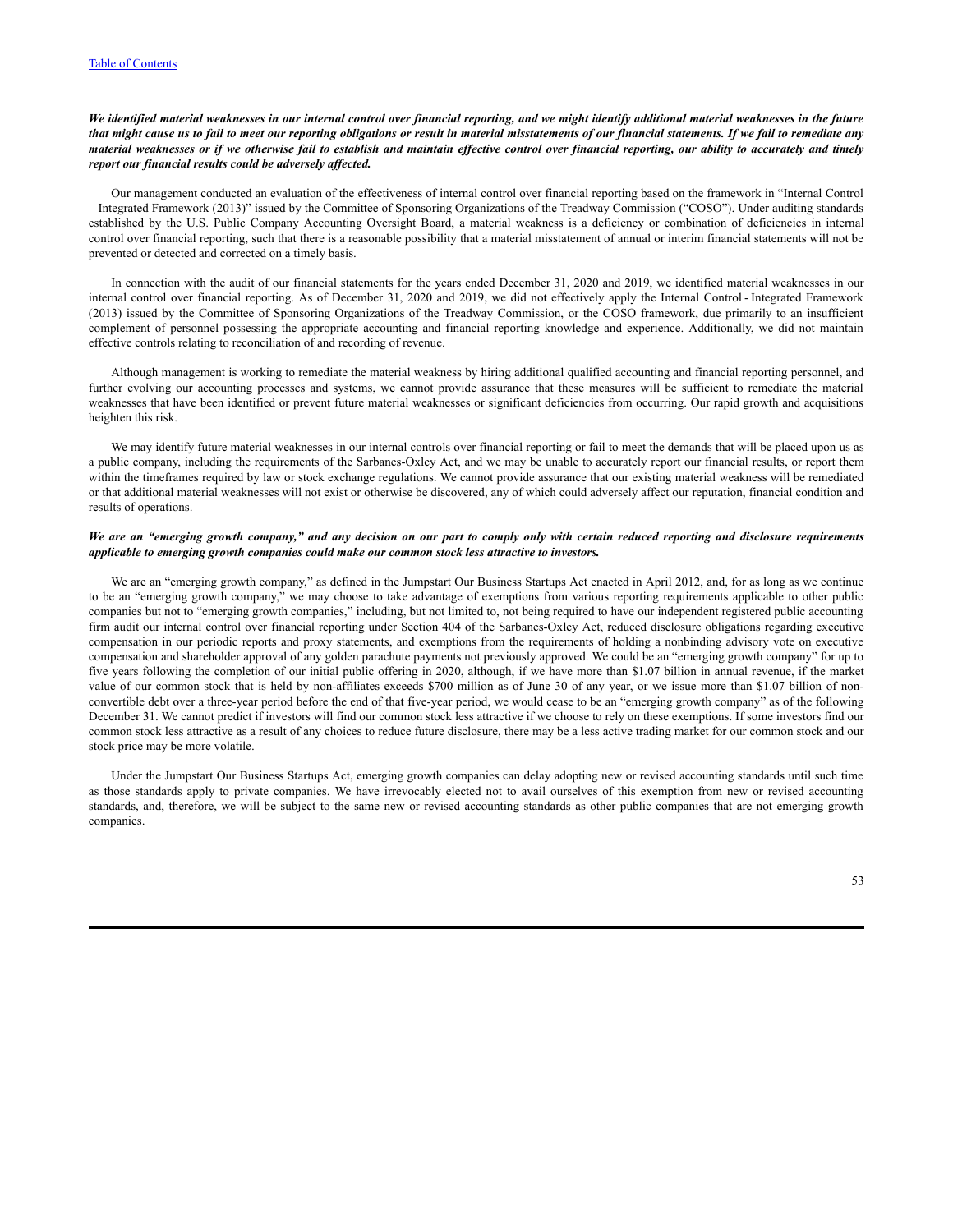## *Loss of our current executive of icers or other key management could significantly harm our business.*

We depend on the industry experience and talent of our current executives, including our Founder and Chief Executive Officer Joshua Harley, and President and Chief Financial Officer Marco Fregenal. We also rely on individuals in key management positions within our operations, finance, and technology teams. We believe that our future results will depend, in part, upon our ability to retain and attract highly skilled and qualified management. The loss of our executive officers or any key personnel could have a material adverse effect on our operations because other officers might not have the experience and expertise to readily replace these individuals. To the extent that one or more of our top executives or other key management personnel depart from our company, our operations and business prospects may be adversely affected. In addition, changes in executives and key personnel could be disruptive to our business. We do not have any key person insurance.

## *Employee or agent litigation and unfavorable publicity could negatively af ect our future business.*

Our employees or agents may, from time to time, bring lawsuits against us alleging injury, creating a hostile workplace, discrimination, wage and hour disputes, sexual harassment, or other employment issues. In recent years there has been an increase in the number of discrimination and harassment claims against companies generally. Coupled with the expansion of social media platforms and similar devices that allow individuals access to a broad audience, these claims can have a significant negative impact on some businesses. Certain companies that have faced such lawsuits have terminated management or other key personnel as a result and have suffered reputational harm that has negatively impacted their business. If we were to face any claims, our business could be negatively affected.

### *Failure to protect intellectual property rights could adversely af ect our business.*

Our intellectual property rights, including existing and future trademarks, trade secrets and copyrights, are important assets of the business. We have taken measures to protect our intellectual property, but these measures might not be sufficient or effective. We may bring lawsuits to protect against the potential infringement of our intellectual property rights and other companies, including our competitors, could make claims against us alleging our infringement of their intellectual property rights. There can be no assurance that we would prevail in such lawsuits. Any significant impairment of our intellectual property rights could harm our business.

## We may evaluate potential vendors, suppliers and other business partners for acquisition in order to accelerate growth but might not succeed in *identifying suitable candidates or may acquire businesses that negatively impact us.*

As part of our growth strategy, we may evaluate the potential acquisition of businesses offering products or services that complement our services offerings. If we identify a business that we deem to be suitable for acquisition and complete an acquisition, our evaluation may prove faulty and the acquisition may prove unsuccessful. In addition, an acquisition may prove unsuccessful if we fail to effectively execute a post-acquisition integration strategy. We may be unable to successfully integrate the systems and personnel of the acquired businesses. An acquisition could negatively impact our culture or undermine its core values. Acquisitions could disrupt our existing operations or cause management to divert its focus from our core business. An acquisition could cause potentially dilutive issuances of equity securities, incurrence of debt, contingent liabilities or could cause us to assume or incur unknown or unforeseen liabilities. From time to time, we intend to evaluate other brokerages for acquisition in order to accelerate growth and might not succeed in identifying suitable candidates or we may acquire brokerages that negatively impact us.

### We have recently acquired businesses that are outside our core competencies as a real estate brokerage, which could be difficult to integrate, disrupt our core business, dilute stockholder value, and adversely affect our operating results and the value of our common stock.

We have recently made acquisitions outside our core real estate brokerage competency, including Verus Title Inc., Naberly Solutions, LiveBy, Inc., and E4:9 Holdings, Inc. These acquisitions present challenges that, should we fail to understand or address them adequately, could result in not achieving the expected financial results of these acquisitions, including for many of them failing to result in improved agent acquisition and retention, as well as increased revenue per agent transitions. Those acquisitions that are less established businesses as Fathom carry the additional risk of not having a long track record of success.

In addition, integrating the operations, technologies, services and personnel of acquisitions takes time and resources, and could disrupt our core business by the diversion of financial and managerial resources from existing operations. If we fail to properly integrate these acquisitions, we might not achieve the anticipated benefits of these acquisitions or future acquisitions.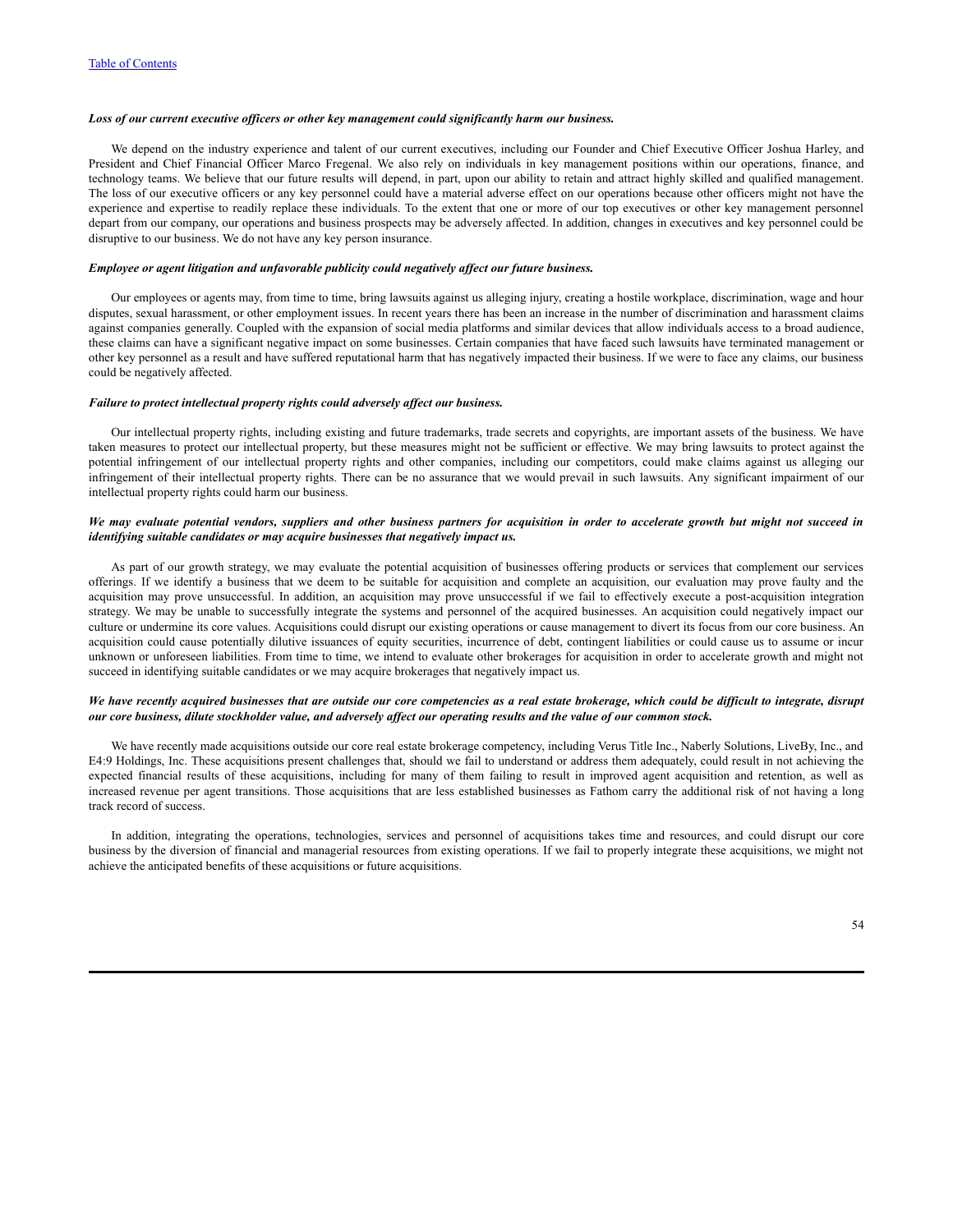## Our future revenues and growth prospects could be adversely affected by our dependence on other contractors.

Our business is highly dependent on a few significant technology vendors. In the event we were to lose one of our significant vendor partners, our business could be adversely affected because we could be forced to move this technology to another vendor, which would take significant time away from management running our core business. Our business, results of operations and financial condition could be materially adversely affected by the loss of one key relationship, as it would take a significant amount of time to replace this relationship with uncertain results.

### We may require additional capital to support business growth, and this capital might not be available on acceptable terms, if at all.

We intend to continue to make investments to support our business growth and may require additional funds to respond to business challenges, including the need to develop new features and products or enhance our existing products, improve our operating infrastructure, or acquire complementary businesses and technologies. Accordingly, we might need to engage in equity or debt financings to secure additional funds. If we raise additional funds through future issuances of equity or convertible debt securities, our existing shareholders could suffer significant dilution, and any new equity securities we issue could have rights, preferences, and privileges superior to those of holders of our common stock. Any debt financing we secure in the future could involve restrictive covenants relating to our capital raising activities and other financial and operational matters, which might make it more difficult for us to obtain additional capital and to pursue business opportunities, including potential acquisitions. We might not be able to obtain additional financing on terms favorable to us, if at all. If we are unable to obtain adequate financing or financing on terms satisfactory to us when we require it, our ability to continue to support our business growth and to respond to business challenges could be impaired, and our business might be harmed.

### *Growth might place significant demands on our management and our infrastructure.*

We have experienced substantial growth in our business that has placed, and might continue to place, significant demands on our management and our operational and financial infrastructure. As our operations grow in size, scope, and complexity, we will need to improve and upgrade our systems and infrastructure. The expansion of our systems and infrastructure will require us to commit substantial financial, operational, and technical resources in advance of an increase in the volume of business, with no assurance that the volume of business will increase. Continued growth could also strain our ability to maintain reliable service levels for our users and advertisers, develop and improve our operational, financial, and management controls, enhance our reporting systems and procedures, and recruit, train, and retain highly skilled personnel.

Our products are accessed by a large number of users often at the same time. If the use of our marketplace continues to expand, we might not be able to scale our technology to accommodate increased capacity requirements, which might result in interruptions or delays in service. The failure of our systems and operations to meet our capacity requirements could result in interruptions or delays in service or impede our ability to scale our operations.

Managing our growth will require significant expenditures and allocation of valuable management resources. If we fail to achieve the necessary level of efficiency in our organization as it grows, our business, operating results, and financial condition would be harmed.

### We are subject to certain risks related to litigation filed by or against us, and adverse results might harm our business and financial condition.

The real estate industry often involves litigation, ranging from individual lawsuits by unhappy buyers or sellers to large class actions and government investigations, like those some of our biggest competitors are currently facing for alleged anti-trust law violations. We often are involved in various lawsuits and legal proceedings that arise in the ordinary course of business.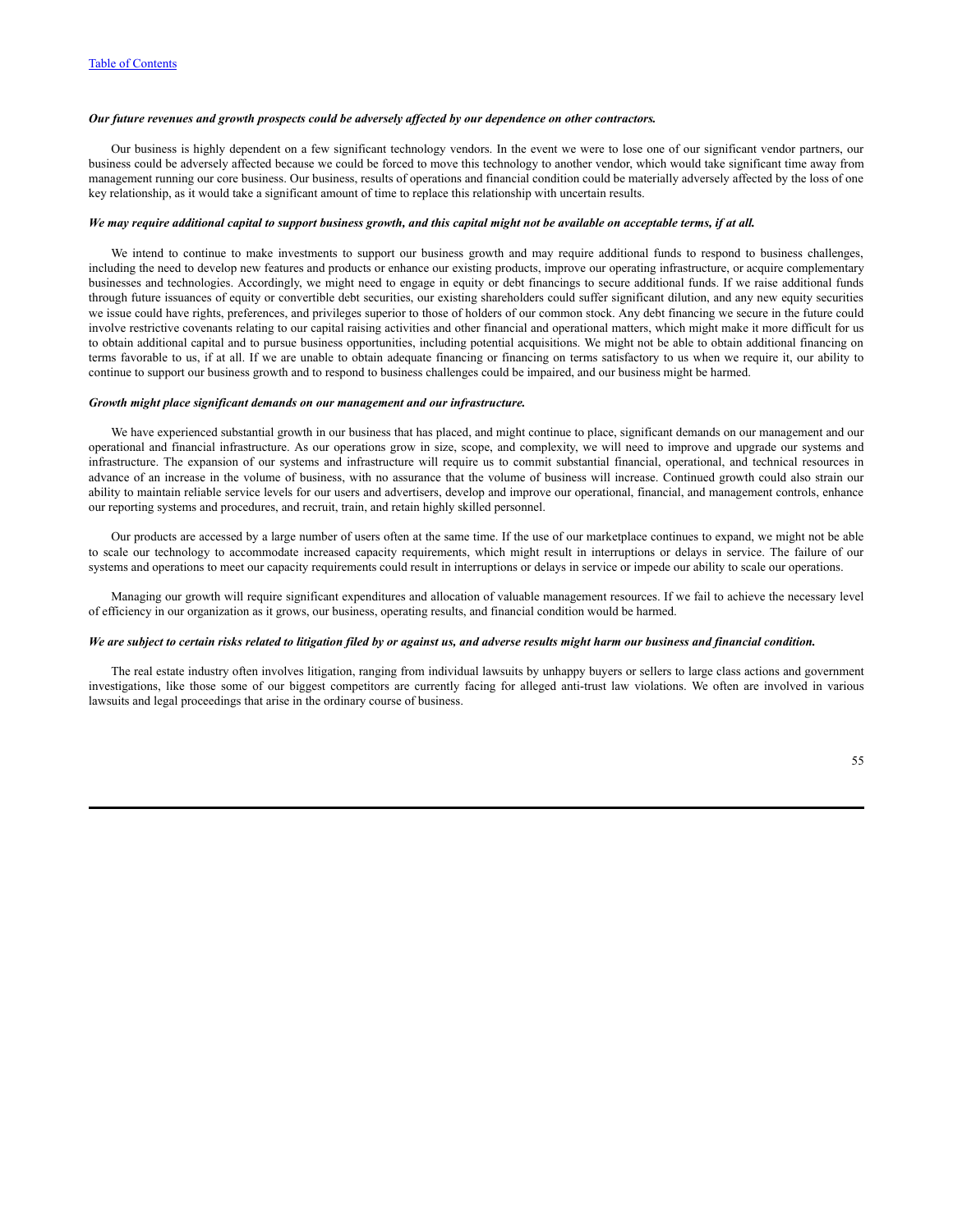We cannot predict with certainty the cost of our defense, the cost of prosecution, insurance coverage, or the ultimate outcome of litigation and other proceedings filed by or against us, including remedies or damage awards. Adverse results in such litigation and other proceedings may harm our business and financial condition. Such litigation and other proceedings may include, but are not limited to, actions relating to intellectual property, commercial arrangements, negligence and fiduciary duty claims arising from our brokerage operations, actions against our title company for defalcations on closing payments or claims against the title agent contending that the agent knew or should have known that a transaction was fraudulent or that the agent was negligent in addressing title defects or conducting settlement, standard brokerage disputes like the failure to disclose hidden defects in a property such as mold, vicarious liability based upon conduct of individuals or entities outside of our control, including our agents, third-party service or product providers, antitrust claims, general fraud claims, employment law claims, including claims challenging the classification of our agents as independent contractors and compliance with wage and hour regulations, and claims alleging violations of RESPA or state consumer fraud statutes. In addition, class action lawsuits can often be particularly burdensome given the breadth of claims, large potential damages and significant costs of defense. In the case of intellectual property litigation and proceedings, adverse outcomes could include the cancellation, invalidation or other loss of material intellectual property rights used in our business and injunctions prohibiting our use of business processes or technology that is subject to third-party patents or other third-party intellectual property rights. In addition, we may be required to enter into licensing agreements (if available on acceptable terms) and be required to pay royalties.

The real estate industry generates a lot of litigation, which could harm our business, reputation, operating results, and liquidity. We have general liability and an errors and omissions insurance policy to help protect us against claims of inadequate work or negligent action. However, this insurance might not continue to be available to us on commercially reasonable terms or at all, or a claim otherwise covered by our insurance may exceed our coverage limits, or a claim might not be covered at all. We may be subject to errors or omissions claims that could have an adverse effect on us. Moreover, defending a suit, regardless of its merits, could entail substantial expense and require the time and attention of key management personnel.

## We might experience significant claims relating to our operations, and losses resulting from fraud, defalcation or misconduct.

We issue title insurance policies covering real property to mortgage lenders and buyers of real property. When acting as a title agent issuing a policy on behalf of an underwriter, our insurance risk is typically limited to the first five thousand dollars for claims on any one policy, though our insurance risk is not limited if we are negligent. To date, we have experienced claims losses that are significantly below the industry average; however, our claims experience could increase in the future, which could negatively impact our profitability. We may also be subject to legal claims or additional claims losses arising from the handling of escrow transactions and closings by our owned title agency. We carry errors and omissions insurance for errors made by our title and escrow companies, by our company owned brokerage business during the real estate settlement process, and by us related to real estate services. The occurrence of a significant number of claims in any given period could have a material adverse effect on our financial condition and results of operations during the period. In addition, insurance carriers may dispute coverage for various reasons and there can be no assurance that all claims will be covered by insurance. Fraud, defalcation and misconduct by employees are also risks inherent in our business, particularly given the high transactional volumes in our company owned brokerage, title, escrow and settlement services and relocation operations. To the extent that any loss or theft of funds substantially exceeds our insurance coverage, our business could be materially adversely affected.

#### We might use interest rate derivatives from time to time to manage our exposure to interest rate risks associated with our mortgage business.

To manage the risks associated with fluctuating interest rates, we may from time to time invest in derivative instruments in an attempt to offset this risk of volatility, but no hedging strategy can protect us completely. We cannot assure our shareholders that our hedging strategy and the derivatives that we use will adequately offset the risk of interest rate volatility or that our hedging of these transactions will not result in losses. If we are not effective in hedging this volatility, we may experience an increase in our costs of borrowing and our business could be materially adversely affected.

## Part of our technology is currently being developed in foreign countries, including Brazil, which makes us subject to certain risks associated with *foreign laws and regulations.*

We currently develop portions of our technology in Brazil and could in the future conduct operations in foreign jurisdictions. Conducting business in foreign countries involves inherent risks, including, but not limited to: difficulties in staffing, funding and managing foreign operations; unexpected changes in regulatory requirements; export restrictions; tariffs and other trade barriers; difficulties in protecting, acquiring, enforcing and litigating intellectual property rights; fluctuations in currency exchange rates; and potentially adverse tax consequences.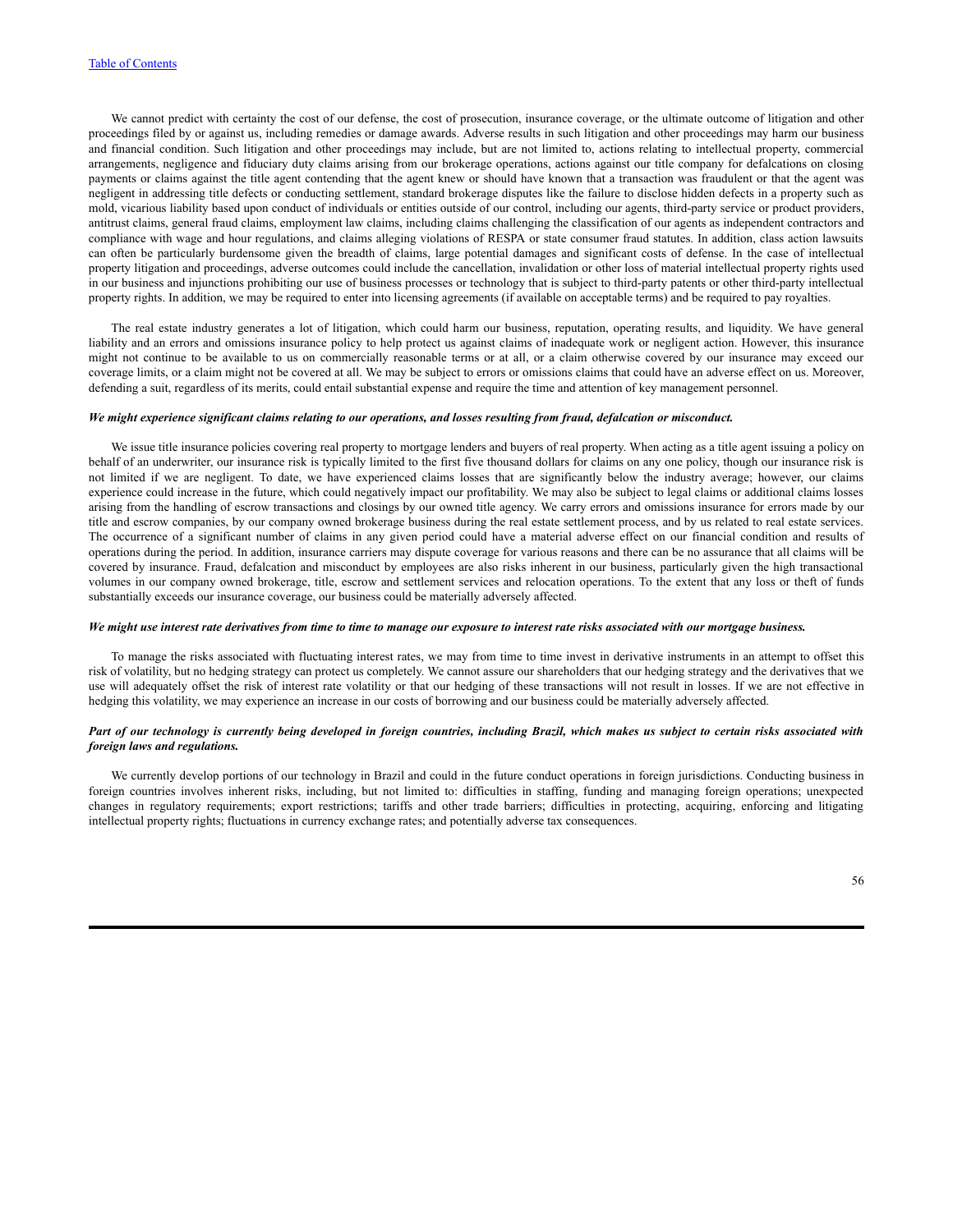If we were to experience any of the difficulties listed above, or any other difficulties, any international development activities and our overall financial condition may suffer.

### **Risks Related to Our Industry**

#### Our results are tied to the residential real estate market and we might be negatively impacted by downturns in this market and general global economic *conditions.*

The residential real estate market tends to be cyclical and typically is affected by changes in general macroeconomic conditions which are beyond our control. These conditions include short-term and long-term interest rates, inflation, fluctuations in debt and equity capital markets, levels of unemployment, consumer confidence, geopolitical stability and the general condition of the U.S. and the global economy. The residential real estate market also depends upon the strength of financial institutions, which are sensitive to changes in the general macroeconomic and regulatory environment. Lack of available credit or lack of confidence in the financial sector could impact the residential real estate market, which in turn could materially and adversely affect our business, financial condition and results of operations.

For example, the U.S. residential real estate market has steadily improved in recent years after a significant and prolonged downturn, which began in the second half of 2008 and continued through 2011. However, we cannot predict whether the market will continue to improve. If the residential real estate market or the economy as a whole does not continue to improve, we may experience adverse effects on our business, financial condition and liquidity, including our ability to access capital and grow our business.

Any of the following could cause a decline in the housing or mortgage markets and have a material adverse effect on our business by causing periods of lower growth or a decline in the number of home sales or home prices which, in turn, could adversely affect our revenue and profitability:

- an increase in the unemployment rate;
- a decrease in the affordability of homes due to changes in interest rates, home prices, and rates of wage and job growth;
- slow economic growth or recessionary conditions;
- weak credit markets;
- low consumer confidence in the economy or the residential real estate market;
- instability of financial institutions;
- legislative, tax or regulatory changes that would adversely impact the residential real estate or mortgage markets, including but not limited to potential reform relating to Fannie Mae, Freddie Mac and other government sponsored entities, or GSEs, that provide liquidity to the U.S. housing and mortgage markets;
- increasing mortgage rates and down payment requirements or constraints on the availability of mortgage financing, including but not limited to the potential impact of various provisions of the Dodd-Frank Wall Street Reform and Consumer Protection Act, or the Dodd-Frank Act, or other legislation and regulations that may be promulgated thereunder relating to mortgage financing, including restrictions imposed on mortgage originators, as well as retention levels required to be maintained by sponsors to securitize certain mortgages;
- excessive or insufficient home inventory levels on a regional level;
- high levels of foreclosure activity, including but not limited to the release of homes already held for sale by financial institutions;
- adverse changes in local or regional economic conditions, including potential impacts from the COVID-19 pandemic;
- the inability or unwillingness of homeowners to enter into home sale transactions due to negative equity in their existing homes;
- demographic changes, such as a decrease in household formations, lower turnover in the housing market due to homeowners staying in the same home longer than in the past, or slowing rate of immigration or population growth;
- decrease in home ownership rates, declining demand for real estate and changing social attitudes toward home ownership;
- changes in local, state and federal laws or regulations that affect residential real estate transactions or encourage ownership, including but not limited to changes in tax law in late 2017 that limit the deductibility of certain mortgage interest expense, the application of the alternative minimum tax, and real property taxes and employee relocation expense; or
- acts of nature, such as hurricanes, earthquakes and other natural disasters that disrupt local or regional real estate markets and which may, in some circumstances lead us to waive certain fees in impacted areas.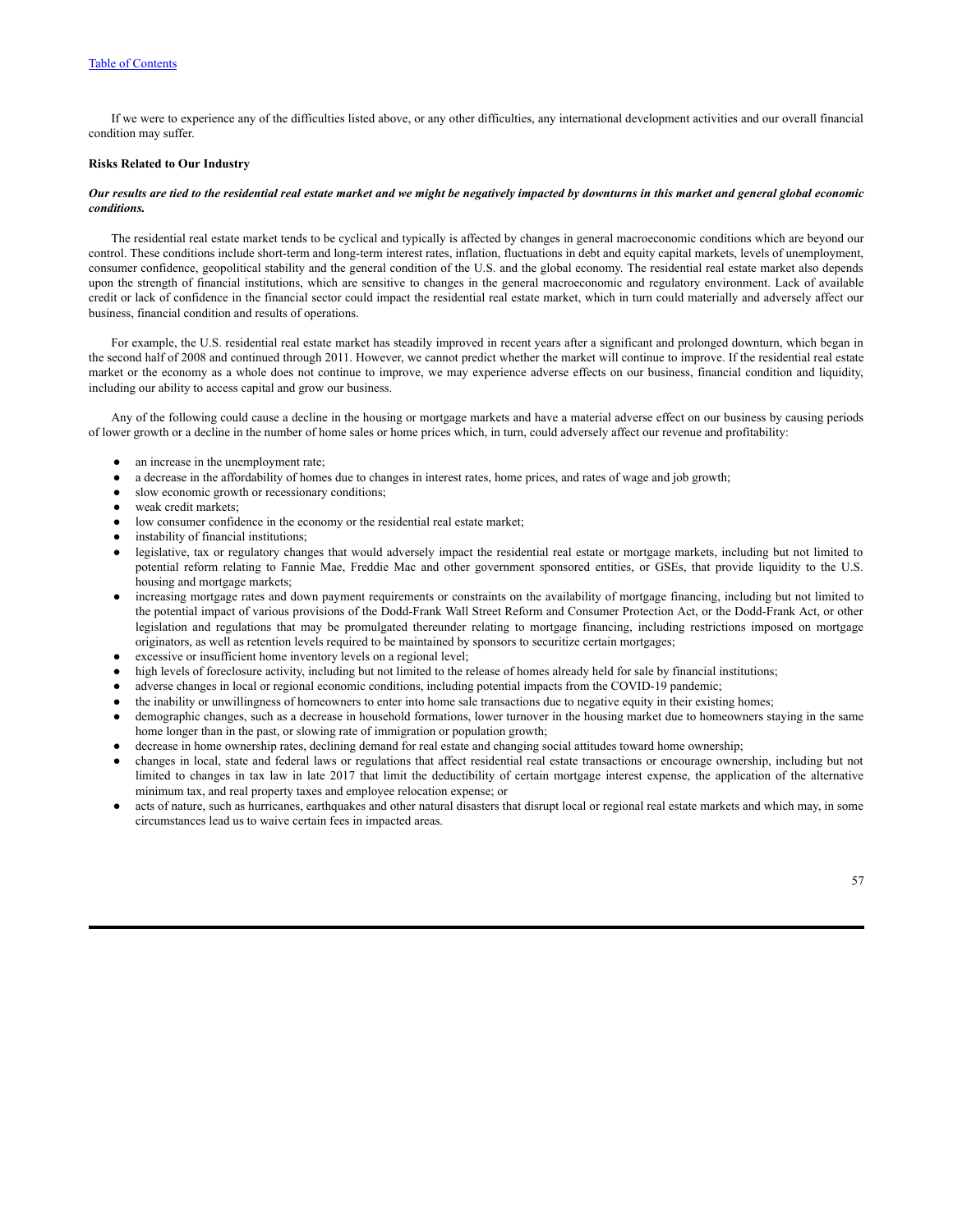A downturn in global economic conditions could also materially impact the revenue of our recently acquired businesses, including insurance, title insurance, mortgage, lead generation, and other ancillary services. For example, revenues of our newly acquired insurance business rely on premiums and commission rates set by insurers. These premiums and commissions are cyclical in nature and may vary widely based on market condition. Volatility or declines in market condition, or any other adverse trends in the insurance industry, could have a negative impact on the profitability of our insurance business.

### A lack of financing for homebuyers in the U.S. residential real estate market at favorable rates and on favorable terms could have a material adverse *ef ect on our financial performance and results of operations.*

Our business is significantly impacted by the availability of financing at favorable rates or on favorable terms for homebuyers, which may be affected by government regulations and policies. Certain potential reforms such as the U.S. federal government's conservatorship of Fannie Mae and Freddie Mac, proposals to reform the U.S. housing market, attempts to increase loan modifications for homeowners with negative equity, monetary policy of the U.S. government, increases in interest rates and the Dodd-Frank Act may adversely impact the housing industry, including homebuyers' ability to finance and purchase homes.

The monetary policy of the U.S. government, and particularly the Federal Reserve Board, which regulates the supply of money and credit in the U.S., significantly affects the availability of financing at favorable rates and on favorable terms, which in turn affects the domestic real estate market. Policies of the Federal Reserve Board can affect interest rates available to potential homebuyers. Further, we are affected by any rising interest rate environment. Changes in the Federal Reserve Board's policies, the interest rate environment and mortgage market are beyond our control, are difficult to predict, and could restrict the availability of financing on reasonable terms for homebuyers, which could have a material adverse effect on our business, results of operations and financial condition. Since December 2015, the Federal Open Market Committee of the Federal Reserve Board has raised the target range for federal funds nine times, including three times in 2017 and four times in 2018, after leaving the federal funds interest rate near zero since late 2008. The pace of future increases in the federal funds rate is uncertain, although the Federal Open Market Committee has indicated it expects additional increases to occur. Historically, changes in the federal funds rate have led to changes in interest rates for other loans, but the extent of the impact on the future availability and price of mortgage financing cannot be predicted with certainty.

Furthermore, many lenders significantly tightened their underwriting standards since the real estate downturn, and many subprime and other alternative mortgage products are no longer common in the marketplace. If these mortgage loans continue to be difficult to obtain, including in the jumbo mortgage markets, the ability and willingness of prospective buyers to finance home purchases or to sell their existing homes could be adversely affected, which would adversely affect our operating results.

The Dodd-Frank Act, which was passed to more closely regulate the financial services industry, created the Consumer Financial Protection Bureau ("CFPB"), an independent federal bureau, which enforces consumer protection laws, including various laws regulating mortgage finance. The Dodd-Frank Act also established new standards and practices for mortgage lending, including a requirement to determine a prospective borrower's ability to repay a loan, removing incentives to originate higher cost mortgages, prohibiting prepayment penalties for non-qualified mortgages, prohibiting mandatory arbitration clauses, requiring additional disclosures to potential borrowers and restricting the fees that mortgage originators may collect. Rules implementing many of these changes protect creditors from certain liabilities for loans that meet the requirements for "qualified mortgages." The rules place several restrictions on qualified mortgages, including caps on certain closing costs. These and other rules promulgated by the CFPB could have a significant impact on the availability of home mortgages and how mortgage agents and lenders transact business. In addition, the Dodd-Frank Act contained provisions that require GSEs, including Fannie Mae and Freddie Mac, to retain an interest in the credit risk arising from the assets they securitize. This may serve to reduce GSEs' demand for mortgage loans, which could have a material adverse effect on the mortgage industry, and may reduce the availability of mortgages to certain borrowers.

While we are continuing to evaluate all aspects of legislation, regulations and policies affecting the domestic real estate market, we cannot predict whether or not such legislation, regulation and policies may increase down payment requirements, increase mortgage costs, or result in increased costs and potential litigation for housing market participants, any of which could have a material adverse effect on our financial condition and results of operations.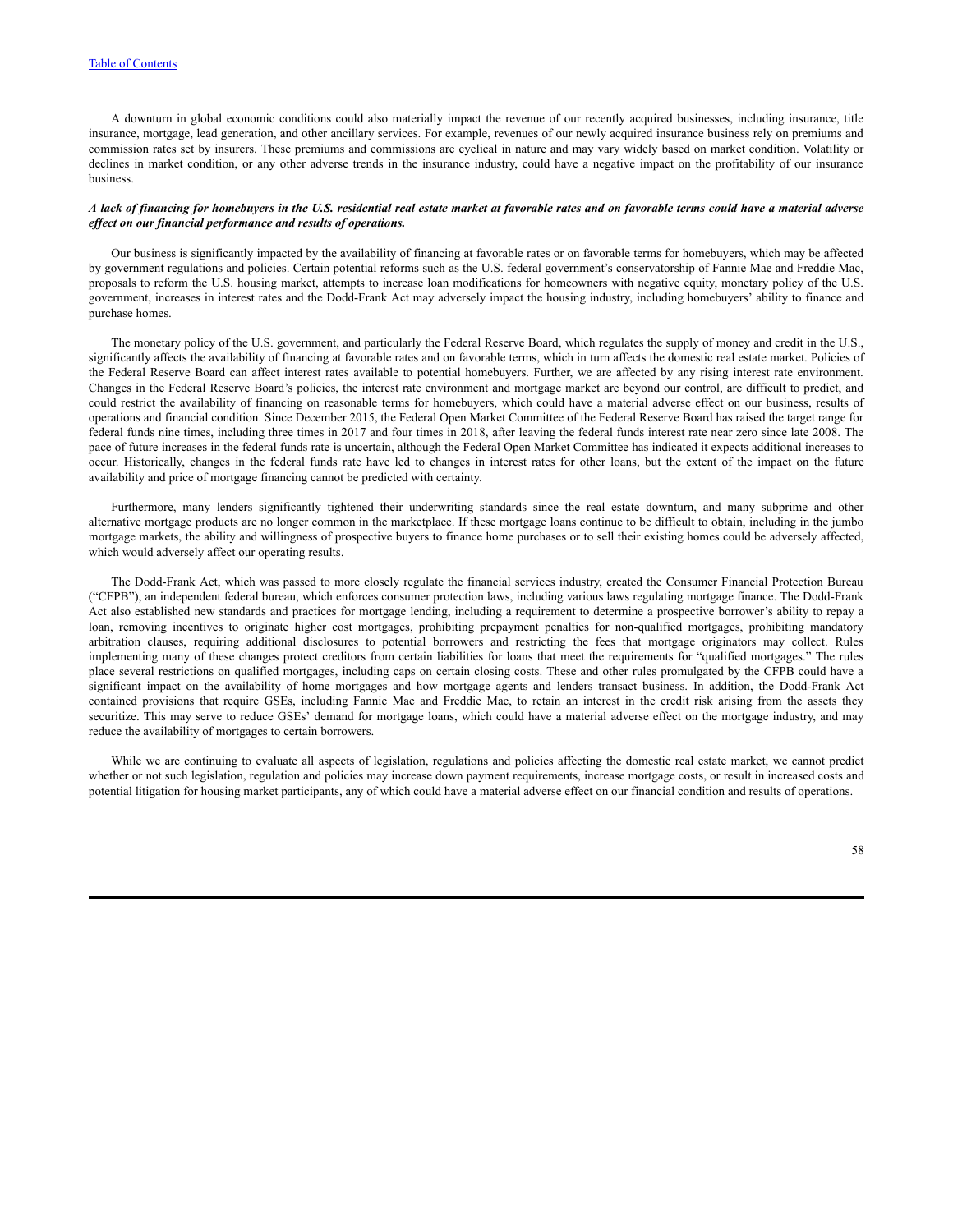## Potential reform of Fannie Mae or Freddie Mac or certain federal agencies or a reduction in U.S. government support for the housing market could *have a material impact on our operations.*

Numerous pieces of legislation seeking various types of changes for government sponsored entities or GSEs have been introduced in Congress to reform the U.S. housing finance market including among other things, changes designed to reduce government support for housing finance and the winding down of the federal conservatorship of Fannie Mae or Freddie Mac over a period of years. Legislation, if enacted, or additional regulation which curtails Fannie Mae's and/or Freddie Mac's activities and/or results in the wind down of the federal conservatorship of these entities could increase mortgage costs and could result in more stringent underwriting guidelines imposed by lenders or cause other disruptions in the mortgage industry. Any of the foregoing could have a material adverse effect on the housing market in general and our operations in particular.

## The occurrence of natural or man-made disasters or pandemics could adversely affect our operations, results of operations and financial condition.

The occurrence of natural disasters, including hurricanes, floods, earthquakes, tsunamis, tornadoes, fires, explosions, pandemic disease, such as the current coronavirus pandemic, and man-made disasters, including acts of terrorism and military actions, could adversely affect our operations, results of operations or financial condition, even if home values and buyers' access to financing has not been affected.

### **Risks Related to Ownership of Our Common Stock**

### The requirements of being a public company may strain our resources, divert management's attention, and affect our ability to attract and retain *qualified board of director members.*

As a public company, we are subject to the reporting requirements of the Exchange Act, the Sarbanes-Oxley Act, and other applicable securities rules and regulations. Compliance with these rules and regulations, even as a "smaller reporting company," will increase our legal and financial compliance costs, make some activities more difficult, time-consuming, or costly, and increase demand on our systems and resources. The Exchange Act requires, among other things, that we file annual, quarterly, and current reports with respect to our business and operating results. The Sarbanes-Oxley Act requires, among other things, that we maintain effective disclosure controls and procedures and internal control over financial reporting. In order to maintain and, if required, improve our disclosure controls and procedures and internal control over financial reporting to meet this standard, significant resources and management oversight may be required. As a result, management's attention may be diverted from other business concerns, which could harm our business and operating results. Although we have already hired additional employees to comply with these requirements, we may need to hire more resources in the future, which will increase our costs and expenses.

In addition, changing laws, regulations, and standards relating to corporate governance and public disclosure create uncertainty for public companies, increasing legal and financial compliance costs and making some activities more time consuming. These laws, regulations, and standards are subject to varying interpretations, in many cases due to their lack of specificity, and, as a result, their application in practice may evolve over time as new guidance is provided by regulatory and governing bodies. This could result in continuing uncertainty regarding compliance matters and higher costs necessitated by ongoing revisions to disclosure and governance practices. We intend to invest resources to comply with evolving laws, regulations, and standards, and this investment may result in increased general and administrative expenses and a diversion of management's time and attention from revenue-generating activities to compliance activities. If our efforts to comply with new laws, regulations, and standards differ from the activities intended by regulatory or governing bodies due to ambiguities related to practice, regulatory authorities may initiate legal proceedings against us, and our business may be harmed.

Being a relatively new public company combined with these new rules and regulations makes it more expensive for us to obtain director and officer liability insurance, and, in the future, we may be required to accept reduced coverage or incur substantially higher costs to obtain coverage. These factors also could make it more difficult for us to attract and retain qualified management and members of our board of directors (the "Board"), particularly to serve on our audit committee and compensation committee.

As a result of filings required of a public company, our business and financial condition is now more visible, which we believe may result in threatened or actual litigation, including by competitors and other third parties. If such claims are successful, our business and operating results could be harmed. Even if the claims do not result in litigation or are resolved in our favor, these claims, and the time and resources necessary to resolve them, could divert the resources of our management and materially harm our business, operating results, and financial condition.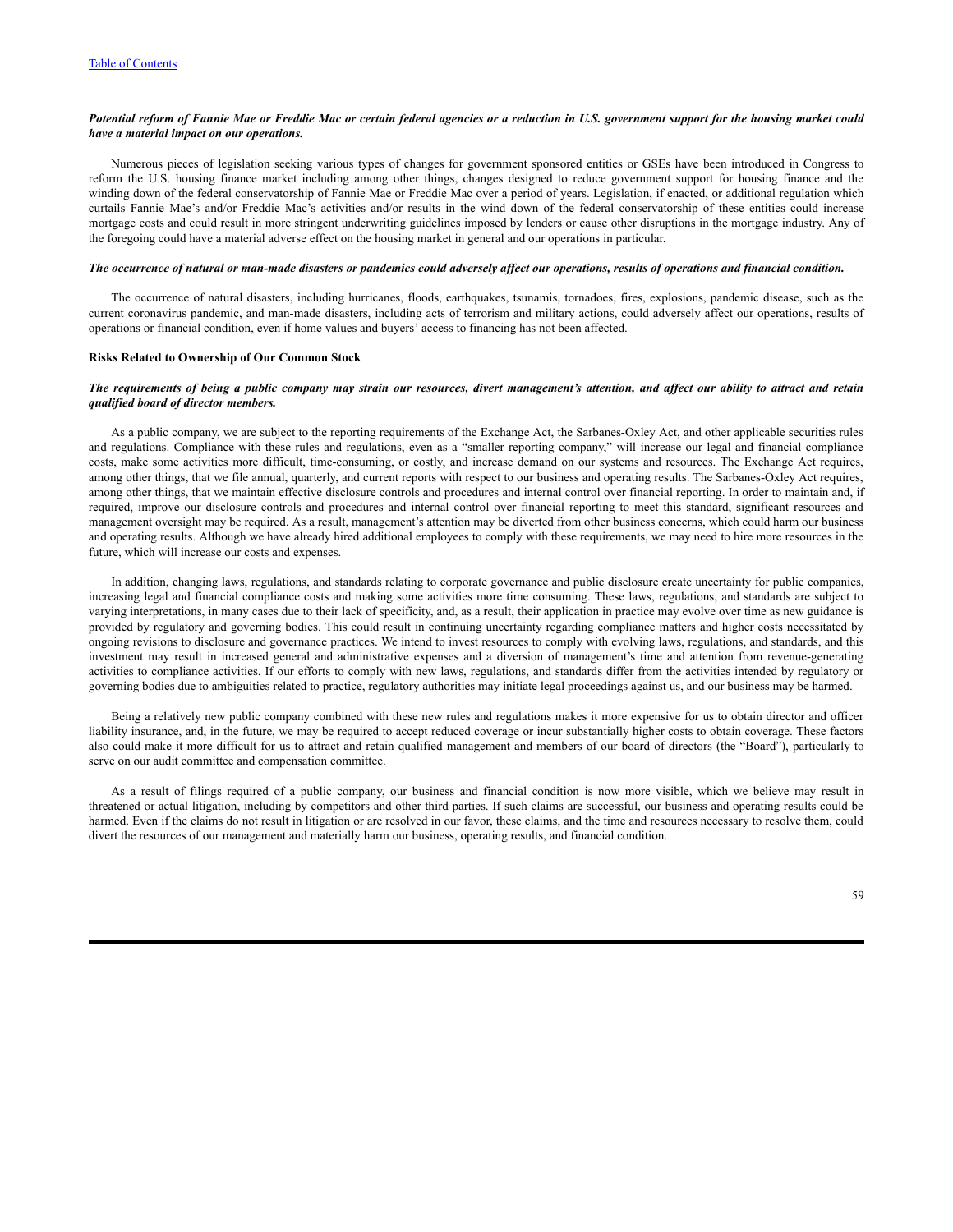## We might have contingent liability arising out of a possible violation of Section 5 of the Securities Act in connection with our use of the free-writing *Prospectus filed with the Securities and Exchange Commission on July 1, 2020.*

Rule 433(b)(2) of the Securities Act requires that an unseasoned issuer (such as the Company) disseminating a free-writing prospectus must accompany or precede such free-writing prospectus with the most recent statutory prospectus (unless there have been no changes to a previously provided prospectus), and failure to do so could result in a violation of Section 5 of the Securities Act. On July 1, 2020, after filing Amendment No. 3 to the registration statement, we filed a free-writing prospectus with the SEC (the "FWP"). Amendment No. 3 did not include the volume or number of shares being offered. Our use of the FWP could be challenged as a violation of Section 5 of the Securities Act, which could result in us having a contingent liability. Any liability would depend upon the number of shares purchased by the 'recipients' of the FWP. If a claim were brought by any such 'recipients' and a court were to conclude that we violated Section 5 of the Securities Act, those 'recipients' might have rescission rights and we could be required to repurchase the shares sold to them, at the original purchase price, plus statutory interest from the date of purchase, for claims brought during a period of one year from the date of their purchase of shares. We could also incur considerable expense in contesting any such claims. Further, if our use of the FWP is deemed to be a violation of Section 5 of the Securities Act, the SEC and/or relevant state regulators could impose monetary fines or other sanctions under relevant federal and state securities laws. Such payments, expenses and fines, if required, could significantly reduce the amount of working capital we have available for our operations and business plan, delay or prevent us from completing our plan of operations, or force us to raise additional funding sooner than expected, which funding may not be available on favorable terms, if at all. Additionally, the trading price of our common stock might decline in value in the event we are deemed to have liability, are required to make payments or face sanctions in connection with the potential claim described above.

## Our common stock price might fluctuate significantly, and the price of our common stock may be negatively impacted by factors which are unrelated to *our operations.*

Prior to our summer 2020 initial public offering, there was no market for shares of our common stock. An active trading market for our common stock might not be sustained, which could depress the market price of our common stock and affect your ability to sell our shares. The trading price of our common stock has ranged from \$8.61 to \$56.81 and is likely to be highly volatile and could be subject to wide fluctuations in response to various factors, some of which are beyond our control. These factors include:

- our operating performance and the operating performance of similar companies;
- our non-GAAP operating performance, as reported using Adjusted EBITDA, is not equivalent to net income (loss) from operations as determined under GAAP and shareholders may consider GAAP measures to be more relevant to our operating performance;
- the overall performance of the equity markets;
- announcements by us or our competitors of acquisitions, business plans, or commercial relationships;
- threatened or actual litigation;
- any major change in our board of directors or management;
- publication of research reports or news stories about us, our competitors, or our industry, or positive or negative recommendations or withdrawal of research coverage by securities analysts;
- large volumes of sales of our shares of common stock by existing shareholders; and
- general political and economic conditions, including potential impacts from the COVID-19 pandemic.

Securities class action litigation has often been instituted against companies following periods of volatility in the overall market and in the market price of a company's securities. This litigation, if instituted against us, could result in substantial costs, divert our management's attention and resources, and harm our business, operating results, and financial condition.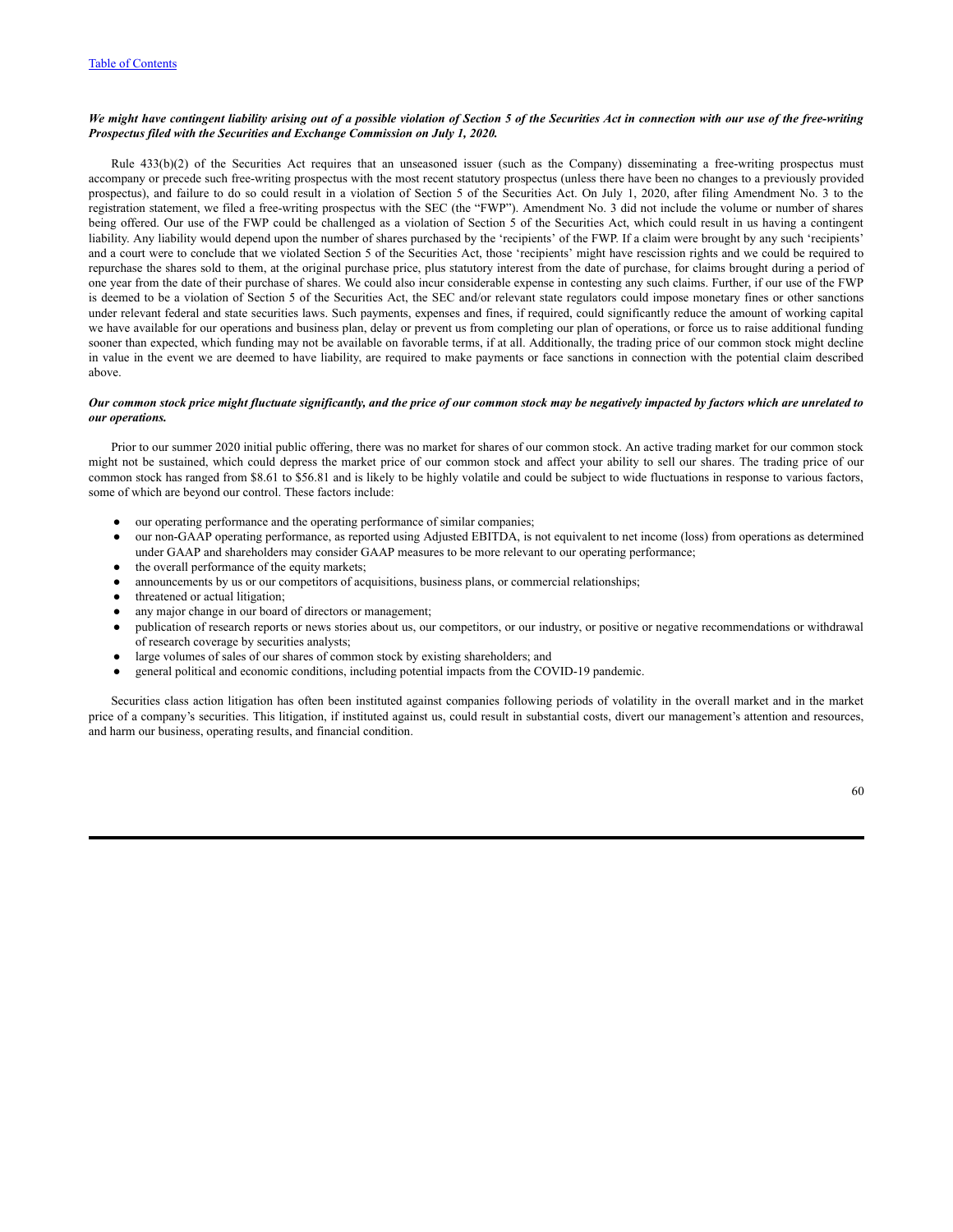## Our amended and restated bylaws provide that, unless we consent in writing, North Carolina state court is, to the fullest extent permitted by law, the sole and exclusive forum for substantially all disputes between us and our shareholders. These choice of forum provisions could limit the ability of shareholders to obtain a favorable judicial forum for disputes with us or our directors, officers or employees.

Unless we consent to the selection of an alternative forum, our amended and restated bylaws provide that North Carolina state courts will be, to the fullest extent permitted by law, the sole and exclusive forum for any derivative action or proceeding brought on our behalf; any action asserting a claim of breach of fiduciary duty owed by any of our directors, officers or other employees to the Company or our shareholders; any action asserting a claim against us arising pursuant to the North Carolina Business Corporation Act, or our articles of incorporation or bylaws; or any action asserting a claim against us that is governed by the internal affairs doctrine. Since the choice of forum provisions are only applicable to "the fullest extent permitted by law," as provided in our bylaws, the provisions do not designate North Carolina courts as the exclusive forum for any derivative action or other claim for which the applicable statute creates exclusive jurisdiction in another forum. As such, the choice of forum provision does not apply to any actions arising under the Securities Act or the Exchange Act.

These choice of forum provisions may limit a shareholder's ability to bring a claim in a judicial forum that it finds favorable for disputes with us or our directors, officers or other employees, which may discourage such lawsuits against us and our directors, officers and other employees. Alternatively, if a court were to find the choice of forum provisions contained in our bylaws to be inapplicable or unenforceable in an action, we may incur additional costs associated with resolving such action in other jurisdictions, which could materially adversely affect our business, financial condition and operating results.

### Because we do not intend to pay any cash dividends on our shares of common stock in the near future, our shareholders will not be able to receive a *return on their shares unless they sell them.*

We intend to retain any future earnings to finance the development and expansion of our business. We do not anticipate paying any cash dividends on our common stock in the near future. The declaration, payment and amount of any future dividends will be made at the discretion of our Board, and will depend upon, among other things, the results of operations, cash flows and financial condition, operating and capital requirements, and other factors as our Board considers relevant. There is no assurance that future dividends will be paid, and if dividends are paid, there is no assurance with respect to the amount of any such dividend. Unless we pay dividends, our shareholders will not be able to receive a return on their shares unless they sell them.

## Future sales of shares of our common stock by existing shareholders could depress the market price of our common stock.

Sales of substantial amounts of our common stock in the public market by our shareholders might cause the market price of our common stock to decrease significantly. Joshua Harley, our Chief Executive Officer and Executive Chairman of the Board, Marco Fregenal, our President and Chief Financial Officer, and a director, and Glenn Sampson, a significant shareholder and director, have engaged in sales of our stock under Rule 10b5-1 trading plans, which have put pressure on our stock price. The perception that such sales could occur could also depress the market price of our common stock. Any such sales could also create public perception of difficulties or problems with our business and might also make it more difficult for us to raise capital through the sale of equity securities in the future at a time and price that we deem appropriate.

## Joshua Harley, our Chief Executive Officer and Executive Chairman of the Board, together with Marco Fregenal, our President and Chief Financial Officer, and a director, and Glenn Sampson, a significant shareholder and director, own a significant percentage of our stock, and as a result, they can take actions that may be adverse to the interests of the other shareholders and the trading price for our common stock may be depressed.

As of June 30, 2021, Joshua Harley, Marco Fregenal, and Glenn Sampson beneficially owned approximately 33.6%, 8.9%, and 15.6% of our outstanding common stock, respectively. This significant concentration of share ownership may adversely affect the trading price for our common stock because investors may perceive disadvantages in owning stock in companies with controlling shareholders. The three shareholders voting together can significantly influence all matters requiring approval by our shareholders, including the election and removal of directors and any proposed merger, acquisition, consolidation or sale of all or substantially all of our assets. In addition, due to his significant ownership stake and his service as our Executive Chairman of the Board and Chief Executive Officer, Mr. Harley controls the management of our business and affairs. This concentration of ownership could have the effect of delaying, deferring or preventing a change in control, or impeding a merger or consolidation, takeover or other business combination that could be favorable to our other shareholders.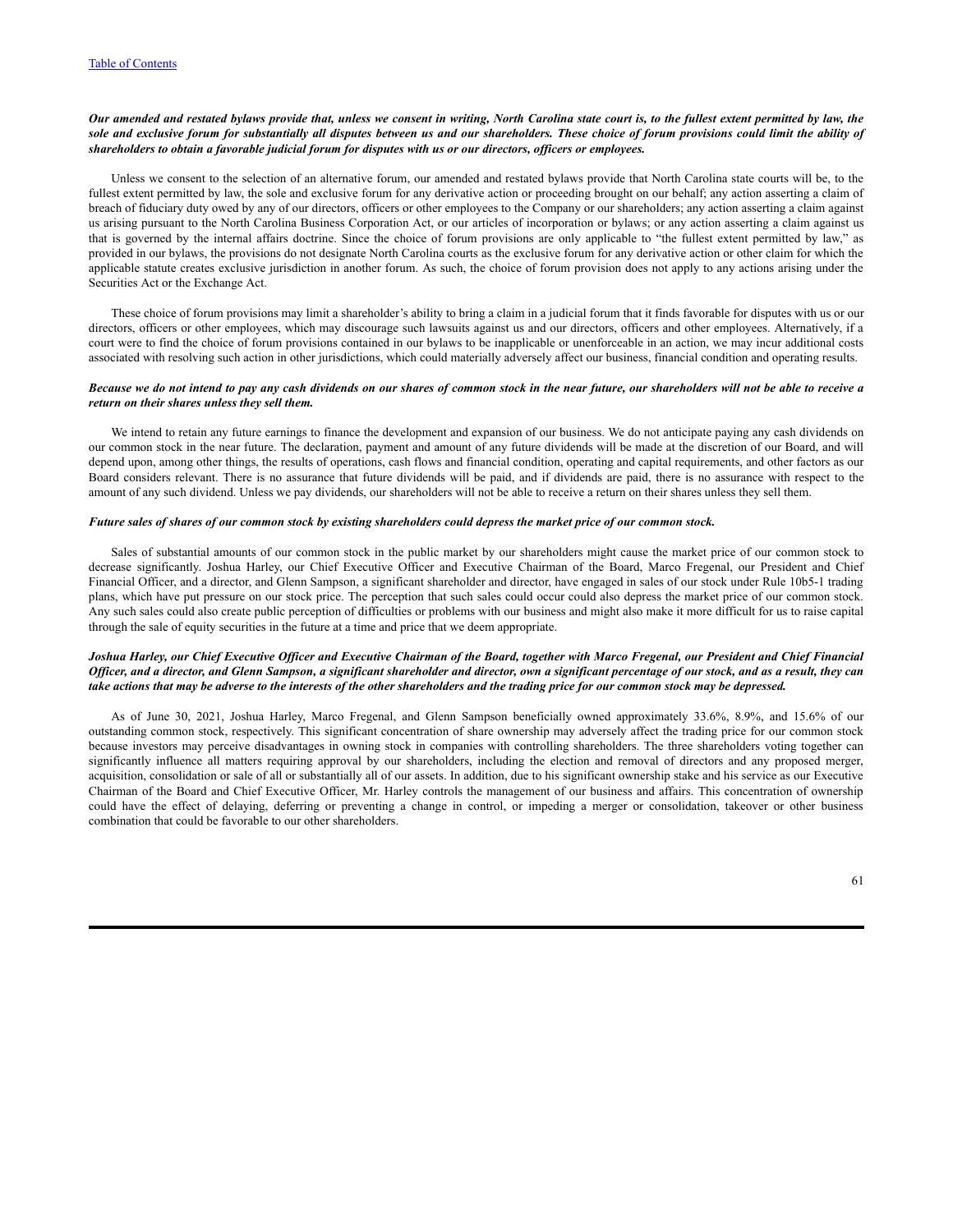## If securities or industry analysts do not publish or cease publishing research or reports about us, our business or our market, or if they change their *recommendations regarding our stock adversely, our stock price and trading volume could decline.*

The trading market for our common stock will be influenced by the research and reports that industry or securities analysts may publish about us, our business, our market, or our competitors. If any of the analysts who may cover us change their recommendation regarding our stock adversely, or provide more favorable recommendations about our competitors, our stock price would likely decline. If any analyst who may cover us were to cease coverage of the Company or fail to regularly publish reports on us, we could lose visibility in the financial markets, which in turn could cause our stock price or trading volume to decline.

## <span id="page-61-0"></span>**Item 2. Unregistered Sales of Equity Securities and Use of Proceeds.**

## *Unregistered Sales*

During the three months ended June 30, 2021, we issued a total of 750,706 shares of the Company common stock as follows:

On April 16, 2021, we issued 513,862 shares of the Company common stock in connection with the acquisition of E4:9 Holdings, Inc. to certain former shareholders of the acquired company;

On April 26, 2021, we issued 178,855 shares of the Company common stock in connection with the acquisition of LiveBy, Inc. to certain former shareholders of the acquired company; and

On June 30, 2021, we issued 57,989 shares of Company common stock in connection with the acquisition of Epic Realty LLC to certain former membership interest holders of the acquired company.

The foregoing transactions did not involve any underwriters, any underwriting discounts or commissions, or any public offering. We believe the offer, sale and issuance of the above securities were exempt from registration under the Securities Act by virtue of Section  $4(a)(2)$  of the Securities Act, because the issuance of securities to the recipients did not involve a public offering. The recipients of the securities in the transactions represented their intentions to acquire the securities for investment only and not with a view to or for sale in connection with any distribution thereof, and appropriate legends were affixed upon the securities issued. All recipients had adequate access, through their relationships with us or otherwise, to information about us. The issuance of these securities was made without any general solicitation or advertising.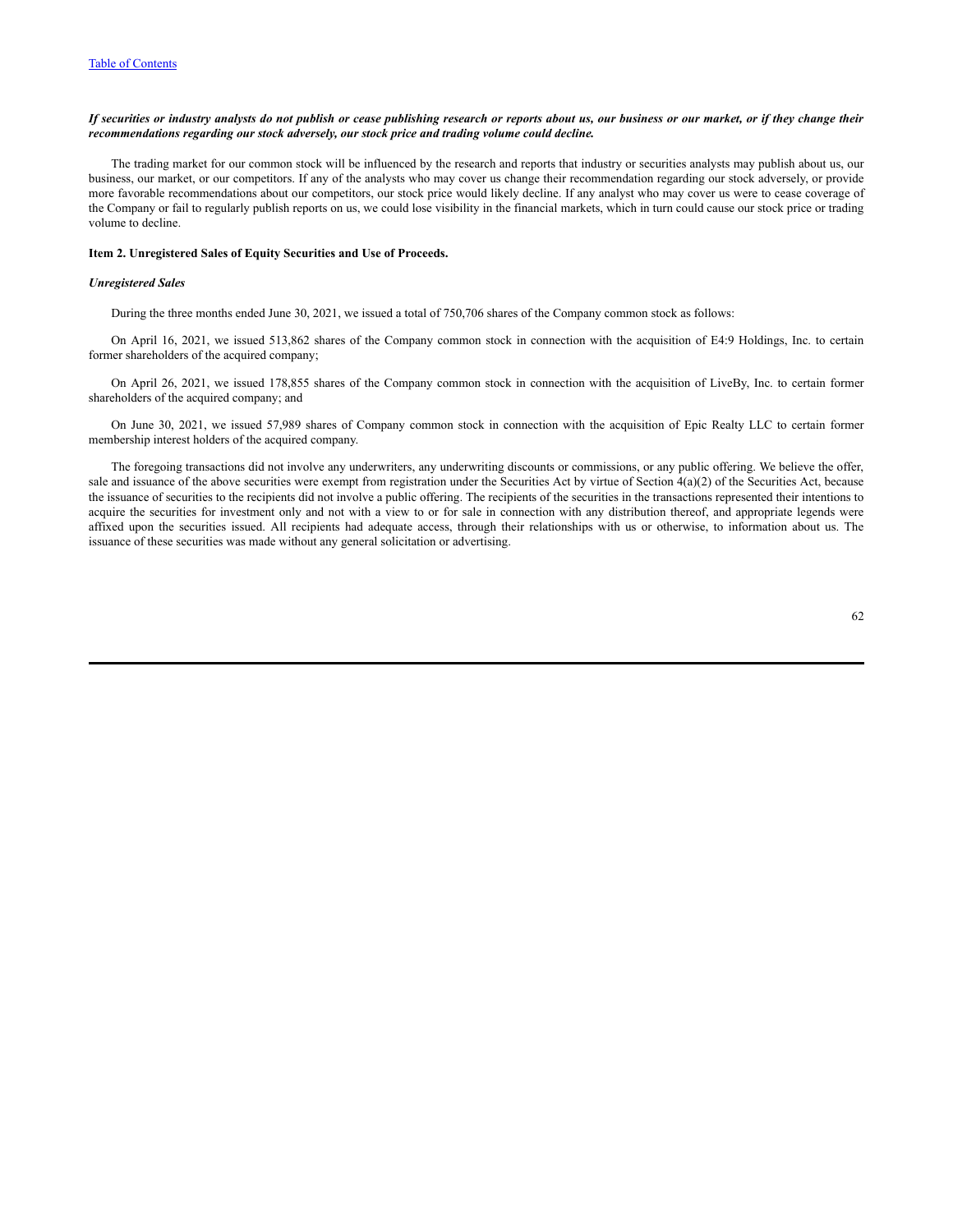# <span id="page-62-0"></span>**Item 6. Exhibits**

| <b>Exhibit Number</b> | <b>Description</b>                                                                                                                                                                                                                                                                                                                                                                                                                                                                                                                                                       |
|-----------------------|--------------------------------------------------------------------------------------------------------------------------------------------------------------------------------------------------------------------------------------------------------------------------------------------------------------------------------------------------------------------------------------------------------------------------------------------------------------------------------------------------------------------------------------------------------------------------|
| $2.1*$                | Agreement and Plan of Merger, dated April 7, 2021, by and among Fathom Holdings Inc., Fathom Merger Sub C, Inc., Liveby,<br>Inc., the Key Stockholders named therein, and Cory Scott in the capacity as Stockholder Representative. (Incorporated by<br>reference to Exhibit 2.1 to the Current Report on Form 8-K filed on April 9, 2021).                                                                                                                                                                                                                              |
| $2.2*$                | Agreement and Plan of Merger, dated April 13, 2021, by and among Fathom Holdings Inc., Fathom Merger Sub A, Inc., Fathom<br>Merger Sub B, LLC, E4:9 Holdings, Inc., the Stockholders of E4:9 set forth on Annex B thereto and Paul S. Marsh in the<br>capacity as Stockholder Representative. (Incorporated by references to Exhibit 2.1 to the Current Report on Form 8-K filed on<br>April 14, 2021).                                                                                                                                                                  |
| $31.1+$               | Certification of Principal Executive Officer pursuant to Section 302 of the Sarbanes-Oxley Act of 2002.                                                                                                                                                                                                                                                                                                                                                                                                                                                                  |
| $31.2+$               | Certification of Principal Financial Officer pursuant to Section 302 of the Sarbanes-Oxley Act of 2002.                                                                                                                                                                                                                                                                                                                                                                                                                                                                  |
| $32.1 +$ †            | Certification of Principal Executive Officer and Principal Financial Officer pursuant to Section 906 of the Sarbanes-Oxley Act<br>of 2002.                                                                                                                                                                                                                                                                                                                                                                                                                               |
| $101**$               | Interactive data files pursuant to Rule 405 of Regulation S-T: (i) Consolidated Balance Sheets as of June 30, 2021 and<br>December 31, 2020; (ii) Consolidated Statements of Operations (Unaudited) for the Three and Six Months Ended June 30, 2021<br>and 2020; (iii) Consolidated Statements of Cash Flows (Unaudited) for the Six Months Ended June 30, 2021 and 2020; (iv)<br>Consolidated Statements of Changes in Stockholders' Equity (Unaudited) for the Three and Six Months Ended June 30, 2021<br>and 2020; and (v) Notes to Unaudited Financial Statements. |
| 104                   | Cover Page Interactive Data File (formatted as Inline XBRL and contained in Exhibit 101).                                                                                                                                                                                                                                                                                                                                                                                                                                                                                |

\* The schedules to these exhibits have been omitted pursuant to Item 601(b)(2) of Regulation S-K. The Company agrees to furnish a copy of any schedule omitted from the exhibits to the SEC upon request.

+ Filed herewith.

† This certification is being furnished solely to accompany this Quarterly Report pursuant to 18 U.S.C. Section 1350, and is not being filed for purposes of Section 18 of the Securities Exchange Act of 1934, as amended, and is not to be incorporated by reference into any filing of the registrant, whether made before or after the date hereof, regardless of any general incorporation language in such filing.

\*\* In accordance with Rule 406T of Regulation S-T, the XBRL-related information in Exhibit 101 to this Quarterly Report on Form 10-Q is deemed not filed or part of a registration statement or prospectus for purposes of sections 11 or 12 of the Securities Act, is deemed not filed for purposes of section 18 of the Exchange Act, and otherwise is not subject to liability under these sections.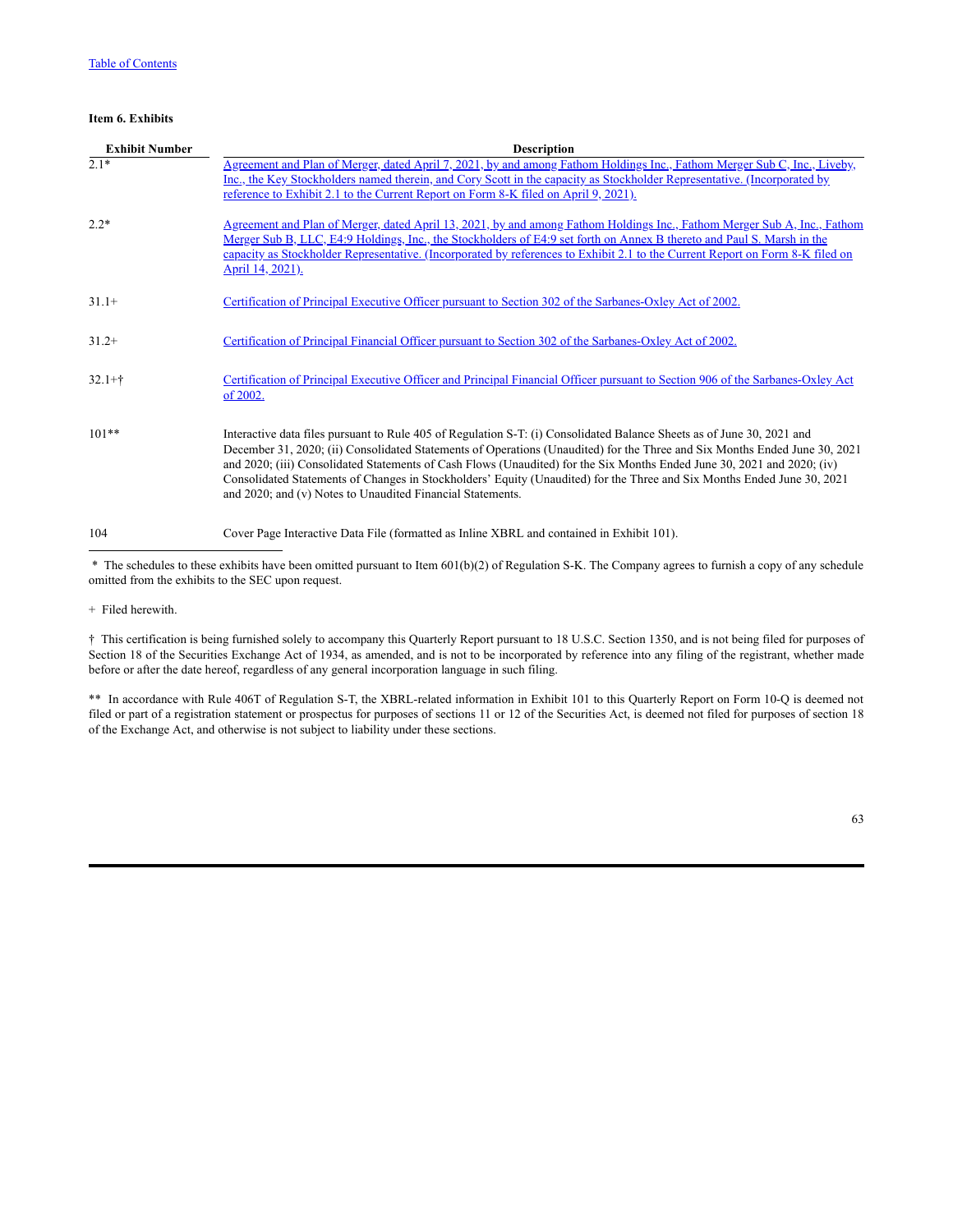## **SIGNATURES**

<span id="page-63-0"></span>Pursuant to the requirements of the Securities Exchange Act of 1934, the Registrant has duly caused this report to be signed on its behalf by the undersigned, thereunto duly authorized.

# **FATHOM HOLDINGS INC.**

Date: August 12, 2021 By: /s/ Marco Fregenal

Marco Fregenal President and Chief Financial Officer (Principal Financial and Accounting Officer)

64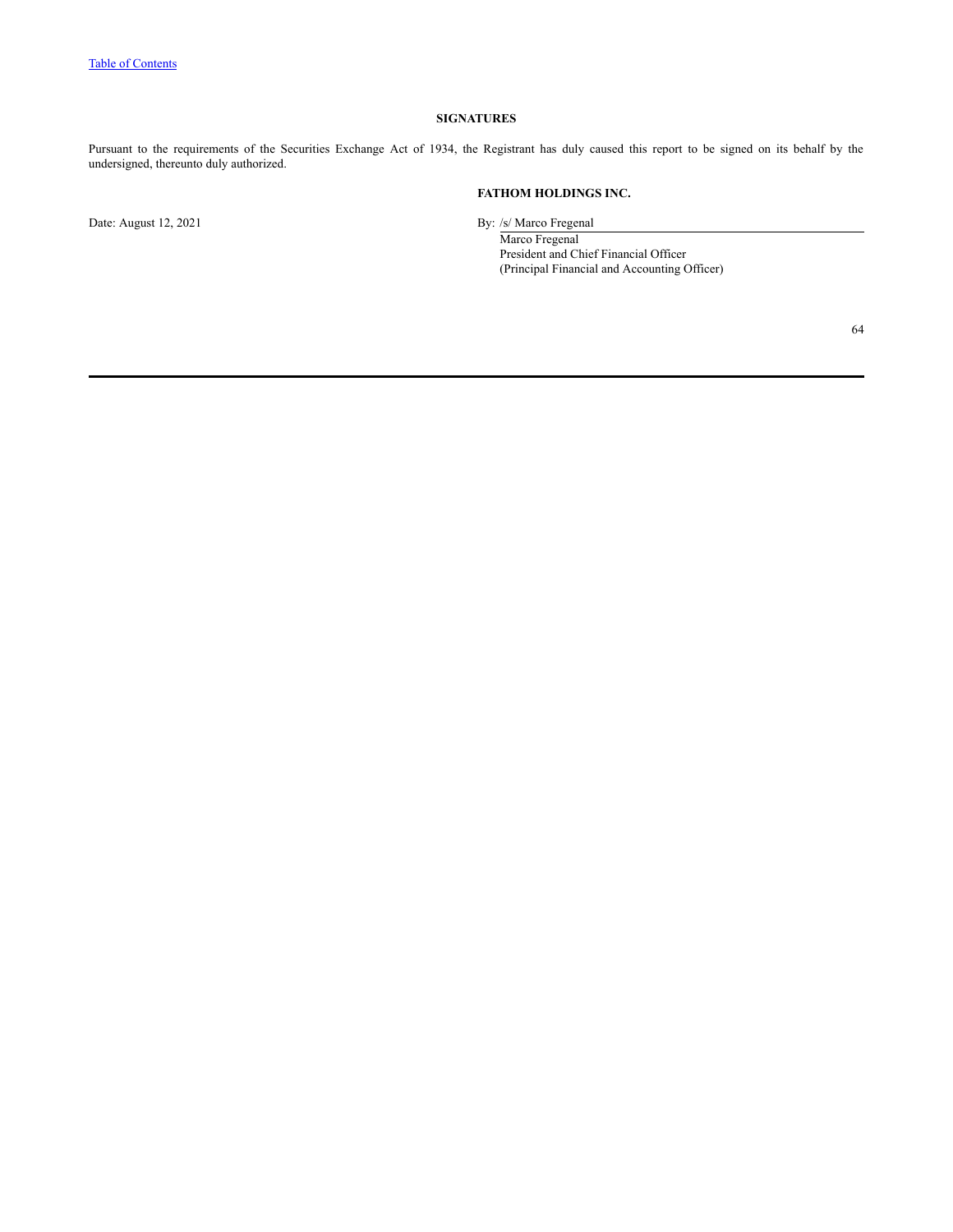### **CERTIFICATION OF PRINCIPAL EXECUTIVE OFFICER PURSUANT TO SECTION 302 OF THE SARBANES-OXLEY ACT OF 2002**

I, Joshua Harley, certify that:

1. I have reviewed this Quarterly Report on Form 10-Q of Fathom Holdings Inc.;

2. Based on my knowledge, this report does not contain any untrue statement of a material fact or omit to state a material fact necessary to make the statements made, in light of the circumstances under which such statements were made, not misleading with respect to the period covered by this report;

3. Based on my knowledge, the financial statements, and other financial information included in this report, fairly present in all material respects the financial condition, results of operations and cash flows of the registrant as of, and for, the periods presented in this report;

4. The registrant's other certifying officer and I are responsible for establishing and maintaining disclosure controls and procedures (as defined in Exchange Act Rules 13a-15(e) and 15d-15(e)) for the registrant and have:

(a) Designed such disclosure controls and procedures, or caused such disclosure controls and procedures to be designed under our supervision, to ensure that material information relating to the registrant, including its consolidated subsidiaries, is made known to us by others within those entities, particularly during the period in which this report is being prepared;

(b) (Paragraph omitted pursuant to SEC Release Nos. 33-8238/34-47986 and 33-8392/34-49313);

(c) Evaluated the effectiveness of the registrant's disclosure controls and procedures and presented in this report our conclusions about the effectiveness of the disclosure controls and procedures, as of the end of the period covered by this report based on such evaluation; and

(d) Disclosed in this report any change in the registrant's internal control over financial reporting that occurred during the registrant's most recent fiscal quarter (the registrant's fourth fiscal quarter in the case of an annual report) that has materially affected, or is reasonably likely to materially affect, the registrant's internal control over financial reporting; and

5. The registrant's other certifying officer and I have disclosed, based on our most recent evaluation of internal control over financial reporting, to the registrant's auditors and the audit committee of the registrant's board of directors (or persons performing the equivalent functions):

(a) All significant deficiencies and material weaknesses in the design or operation of internal control over financial reporting which are reasonably likely to adversely affect the registrant's ability to record, process, summarize and report financial information; and

(b) Any fraud, whether or not material, that involves management or other employees who have a significant role in the registrant's internal control over financial reporting.

Date: August 12, 2021

/s/ Joshua Harley

**Joshua Harley** Chief Executive Officer (Registrant's principal executive officer)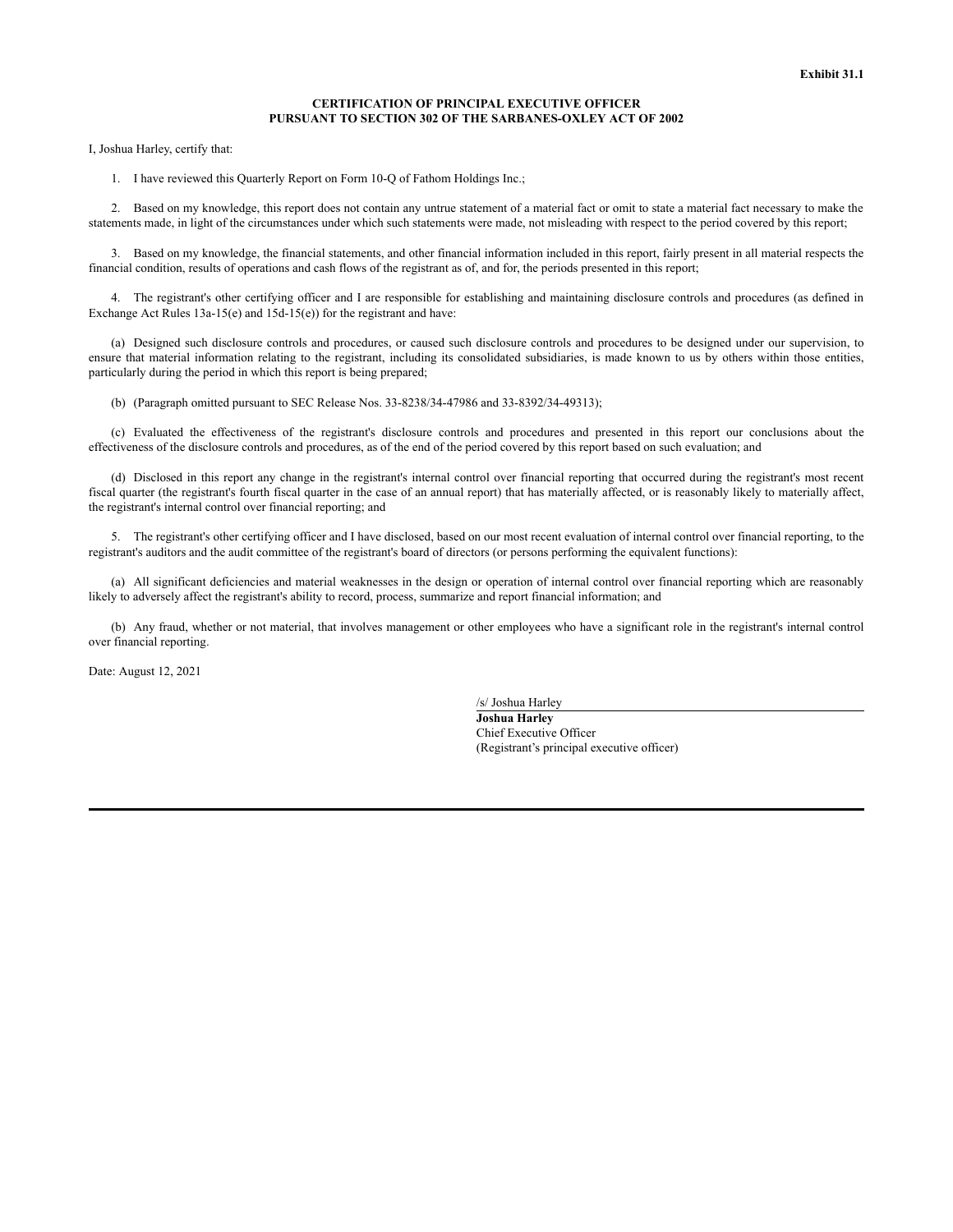### **CERTIFICATION OF PRINCIPAL FINANCIAL OFFICER PURSUANT TO SECTION 302 OF THE SARBANES-OXLEY ACT OF 2002**

I, Marco Fregenal, certify that:

1. I have reviewed this Quarterly Report on Form 10-Q of Fathom Holdings Inc.;

2. Based on my knowledge, this report does not contain any untrue statement of a material fact or omit to state a material fact necessary to make the statements made, in light of the circumstances under which such statements were made, not misleading with respect to the period covered by this report;

3. Based on my knowledge, the financial statements, and other financial information included in this report, fairly present in all material respects the financial condition, results of operations and cash flows of the registrant as of, and for, the periods presented in this report;

4. The registrant's other certifying officer and I are responsible for establishing and maintaining disclosure controls and procedures (as defined in Exchange Act Rules 13a-15(e) and 15d-15(e)) for the registrant and have:

(a) Designed such disclosure controls and procedures, or caused such disclosure controls and procedures to be designed under our supervision, to ensure that material information relating to the registrant, including its consolidated subsidiaries, is made known to us by others within those entities, particularly during the period in which this report is being prepared;

(b) (Paragraph omitted pursuant to SEC Release Nos. 33-8238/34-47986 and 33-8392/34-49313);

(c) Evaluated the effectiveness of the registrant's disclosure controls and procedures and presented in this report our conclusions about the effectiveness of the disclosure controls and procedures, as of the end of the period covered by this report based on such evaluation; and

(d) Disclosed in this report any change in the registrant's internal control over financial reporting that occurred during the registrant's most recent fiscal quarter (the registrant's fourth fiscal quarter in the case of an annual report) that has materially affected, or is reasonably likely to materially affect, the registrant's internal control over financial reporting; and

5. The registrant's other certifying officer and I have disclosed, based on our most recent evaluation of internal control over financial reporting, to the registrant's auditors and the audit committee of the registrant's board of directors (or persons performing the equivalent functions):

(a) All significant deficiencies and material weaknesses in the design or operation of internal control over financial reporting which are reasonably likely to adversely affect the registrant's ability to record, process, summarize and report financial information; and

(b) Any fraud, whether or not material, that involves management or other employees who have a significant role in the registrant's internal control over financial reporting.

Date: August 12, 2021

/s/ Marco Fregenal

**Marco Fregenal** President and Chief Financial Officer (Registrant's principal financial officer and principal accounting officer)